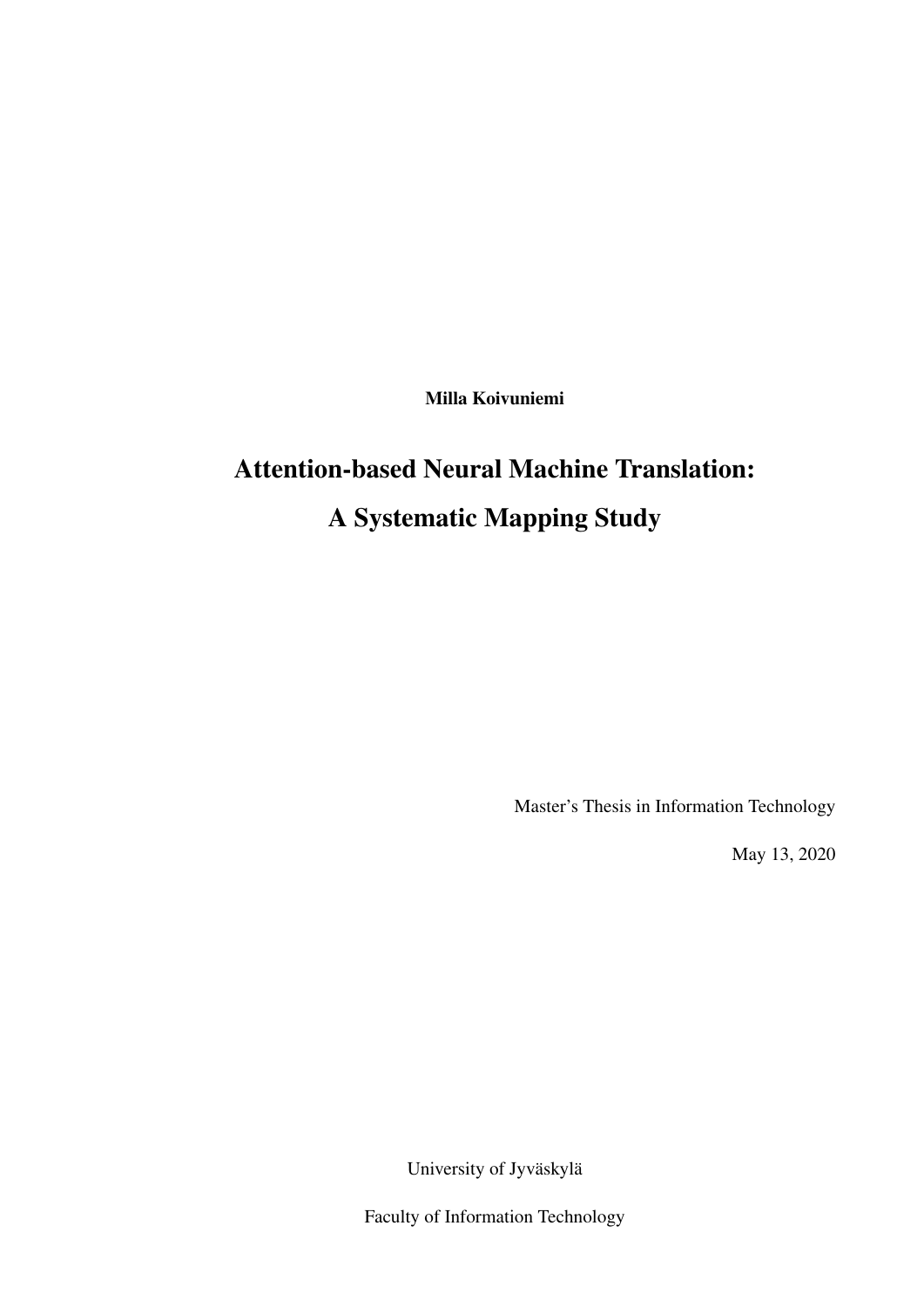#### Author: Milla Koivuniemi

Contact information: m.koivuniemi@iki.fi

Supervisors: Paavo Nieminen and Antti-Juhani Kaijanaho

Title: Attention-based Neural Machine Translation: A Systematic Mapping Study

Työn nimi: Kiintopisteneuroverkkokääntäminen: systemaattinen kirjallisuuskartoitus

Project: Master's Thesis

Study line: Ohjelmointikielten periaatteet (Principles of Programming Languages)

Page count: 86+0

Abstract: Neural machine translation (NMT) is an emerging field of study in machine translation. The leading model for doing neural machine translation seems to be attention-based NMT, in which a part of the source sequence is selected and paid attention to in order to reduce the burden of the encoder. The present thesis is a literature mapping of attentional NMT. The study provides a crosscut of current research in attentional NMT, going over the most popular network features as well as translation quality. Special attention is given to a known problem area, translation of low-resource languages, i.e., languages with only small parallel corpora available. Judging by the papers reviewed, attentional NMT is efficient and produces fluent translation. As a whole, this mapping study produces new and valuable information about the state of research in NMT and provides foundation for different interesting topics for further research.

Keywords: Neural Machine Translation, NMT, Natural Language Processing, Attentionbased Neural Machine Translation, Systematic Literature Mapping

Suomenkielinen tiivistelmä: Neuroverkkokonekääntäminen on kasvava konekääntämisen erityisala. Tällä hetkellä suosituin neuroverkkokääntämistekniikka lienee kiintopisteneuroverkkokääntäminen (engl. Attentional Neural Machine Translation, suomennos oma), jossa neuroverkko kiinnittää huomiota käännettävän lauseen tiettyihin osiin vähentäen näin verkon kuormitusta. Tämä pro gradu -tutkielma on kirjallisuuskartoitus kiintopisteneuroverk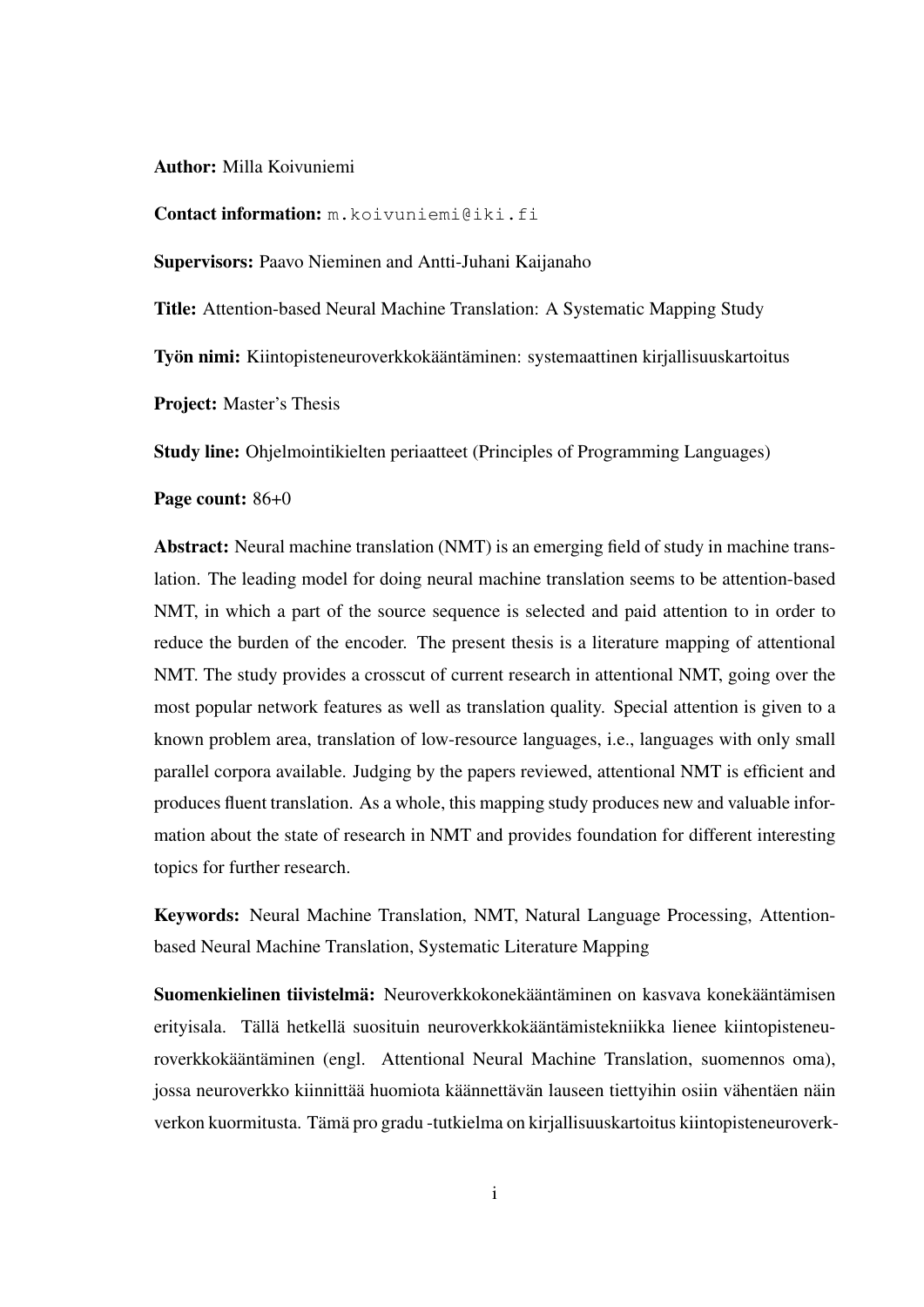kokääntämisestä, jossa tehdään läpileikkaus käytetyimmistä neuroverkon ominaisuuksista sekä käännösten laadusta. Erityishuomion kohteena on tunnettu kehityskohde, pienen aineiston kielet (engl. low-resource languages), eli kielet, joille on tarjolla vain verrattain pienikokoisia rinnakkaiskorpuksia eli kieliaineistoja. Tutkielman tulosten perusteella kiintopisteneuroverkkokääntäminen on tehokasta ja tuottaa sujuvia käännöksiä. Kokonaisuutena tämä kirjallisuuskartoitus tuottaa uutta kiinnostavaa tietoa neuroverkkokonekääntämisen tutkimuksen nykytilasta sekä luo pohjan erilaisille mielenkiintoisille jatkotutkimusaiheille.

Avainsanat: neuroverkkokääntäminen, luonnollisen kielen prosessointi, kiintopisteneuroverkkokääntäminen, systemaattinen kirjallisuuskartoitus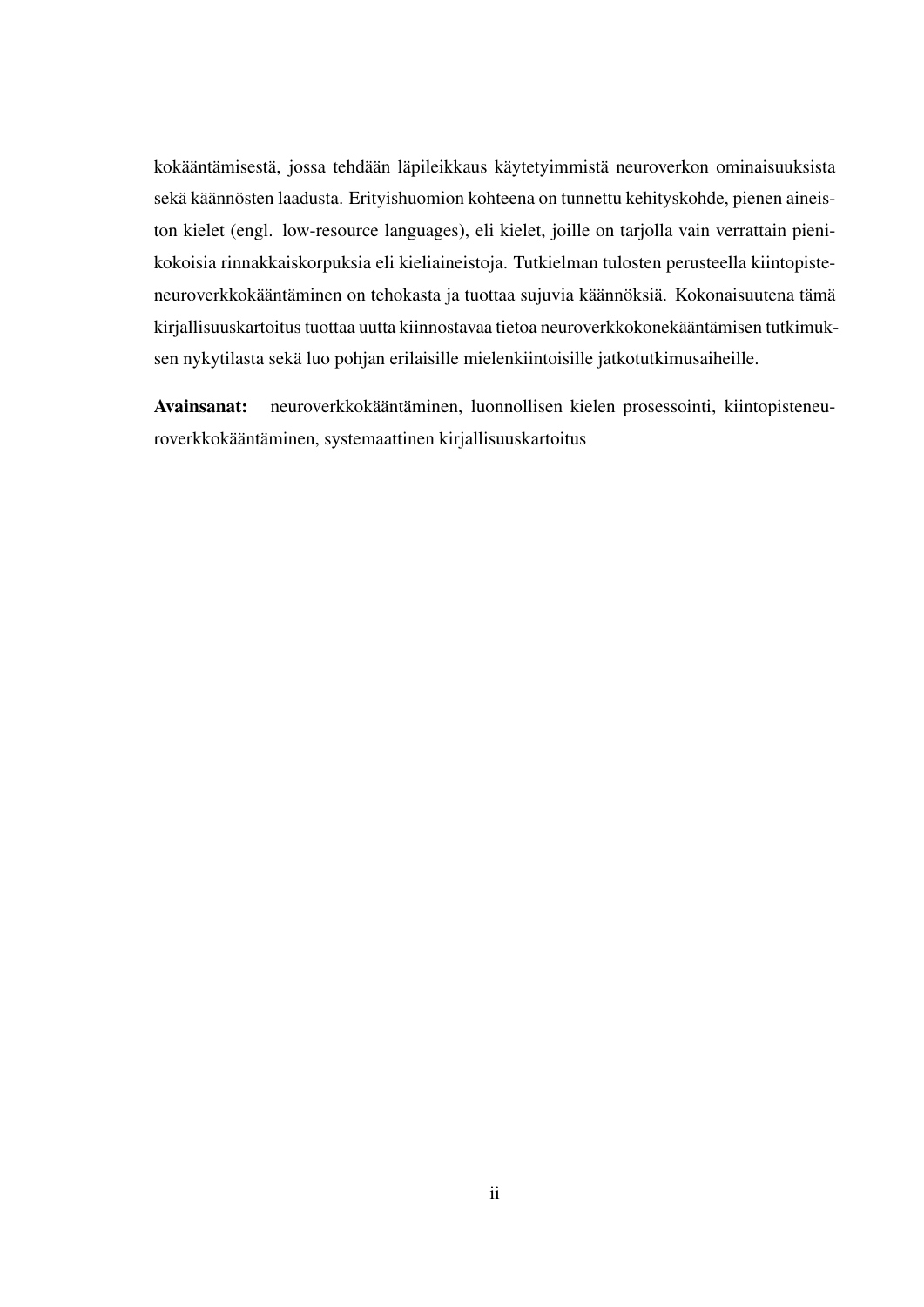### Preface

The story behind the present study is interesting. Having worked as a translator and written my previous thesis<sup>[1](#page-3-0)</sup> on translation, the topic obviously fascinates me. When the Finnish translators' trade union KAJ (current Kieliasiantuntijat) published an article titled "Neuroverkot valjastetaan kääntäjän apujuhdaksi" (translation: *Neural networks harnessed to aid translators*), I felt that I had found a way to combine my IT studies with my interest in translation. I pitched the idea to my study advisor and the rest is history.

The path to the finished thesis you are reading now was surprisingly straightforward. Despite having little previous experience in neural networks, it was always clear to me what to do next. I owe this mostly to my supervisors, Paavo Nieminen, who advised me with the theory of neural networks, and Antti-Juhani Kaijanaho, who advised me with the methodology. Thank you so much.

I would like to thank my dear study buddies – I loved our little interdisciplinary study sessions and lunches. I would also like to thank Kalle, who proof-read my thesis and did language checking. Kudos to my employer, Cinia, for flexibility and to my coworkers for their support during the writing process. Thanks to all the authors who gave me permission to use their figures. Finally, thanks to Antti for support and for helping me with chores like cooking.

Special thanks to the *Hommat Haltuun* project that arranges interdisciplinary weekend thesis undertakings in Jyväskylä. I participated in their weekend events while working on not only the present thesis but also my previous thesis. May your good work continue in the future.

Jyväskylä

May 13, 2020

#### Milla Koivuniemi

<span id="page-3-0"></span><sup>1.</sup> Koivuniemi, Milla. 2017. Translating software instructions: a case study on the translation process of instructions for a subscription software, with special attention to translation problems. Master's thesis, University of Jyväskylä. https://jyx.jyu.fi/handle/123456789/53011.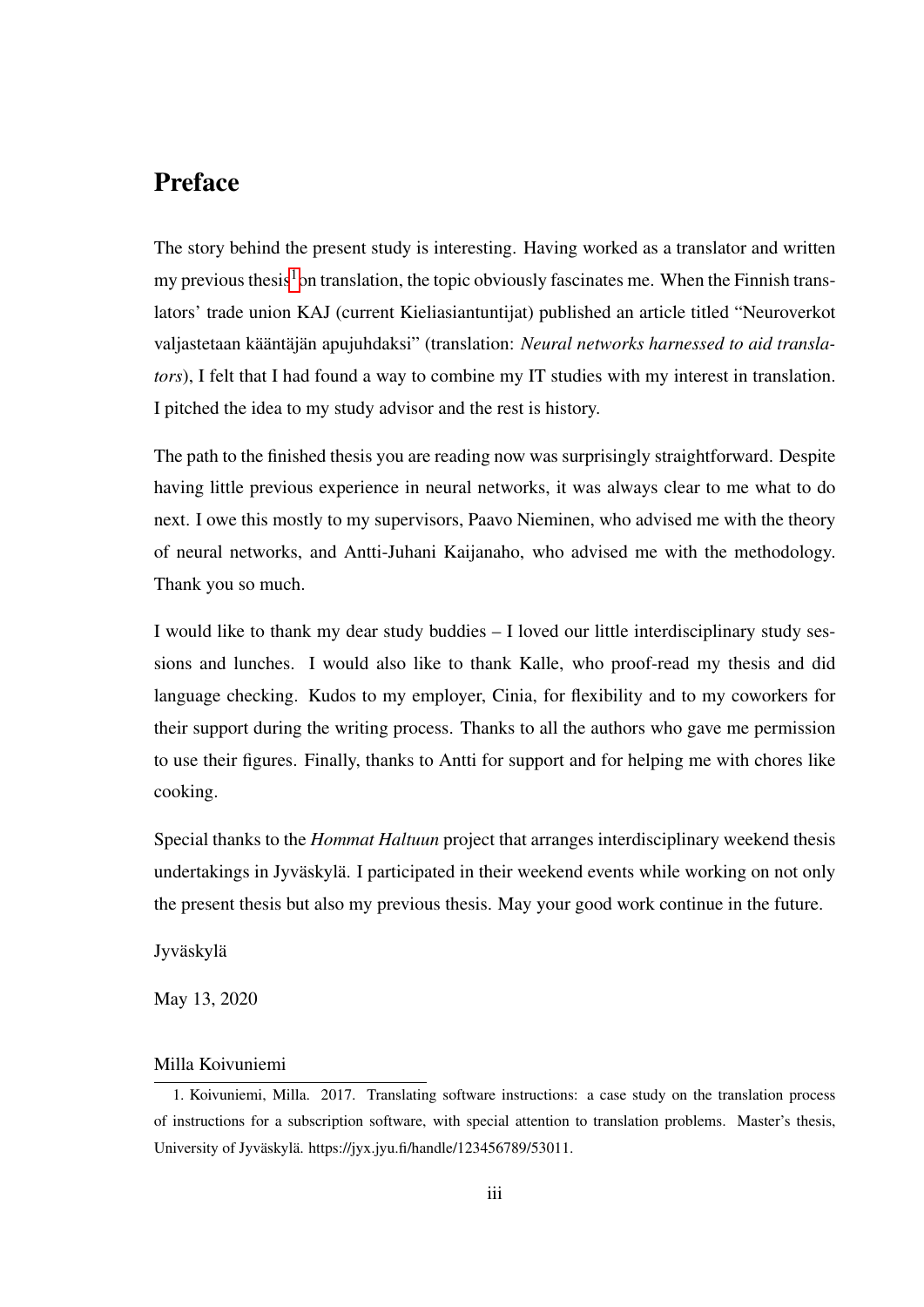## List of Figures

## List of Tables

| Table 14. Use of different metrics as a measure of translation quality51 |  |
|--------------------------------------------------------------------------|--|
|                                                                          |  |
|                                                                          |  |
|                                                                          |  |
|                                                                          |  |
|                                                                          |  |
|                                                                          |  |
|                                                                          |  |
|                                                                          |  |
|                                                                          |  |
|                                                                          |  |
|                                                                          |  |
|                                                                          |  |
|                                                                          |  |
|                                                                          |  |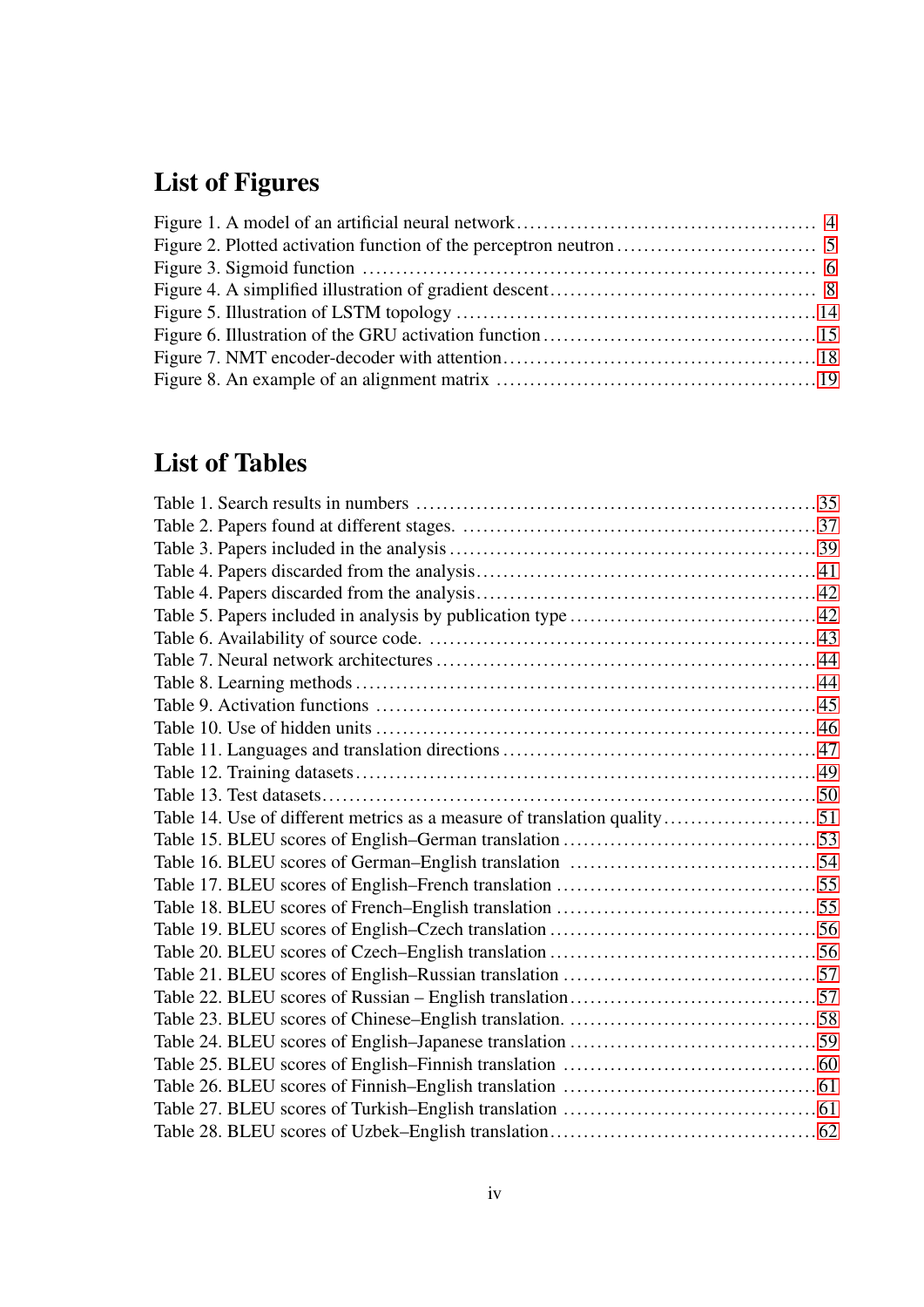| Table 32. Best performing models, best BLEU scores, and BLEU averages for low- |  |
|--------------------------------------------------------------------------------|--|
|                                                                                |  |
|                                                                                |  |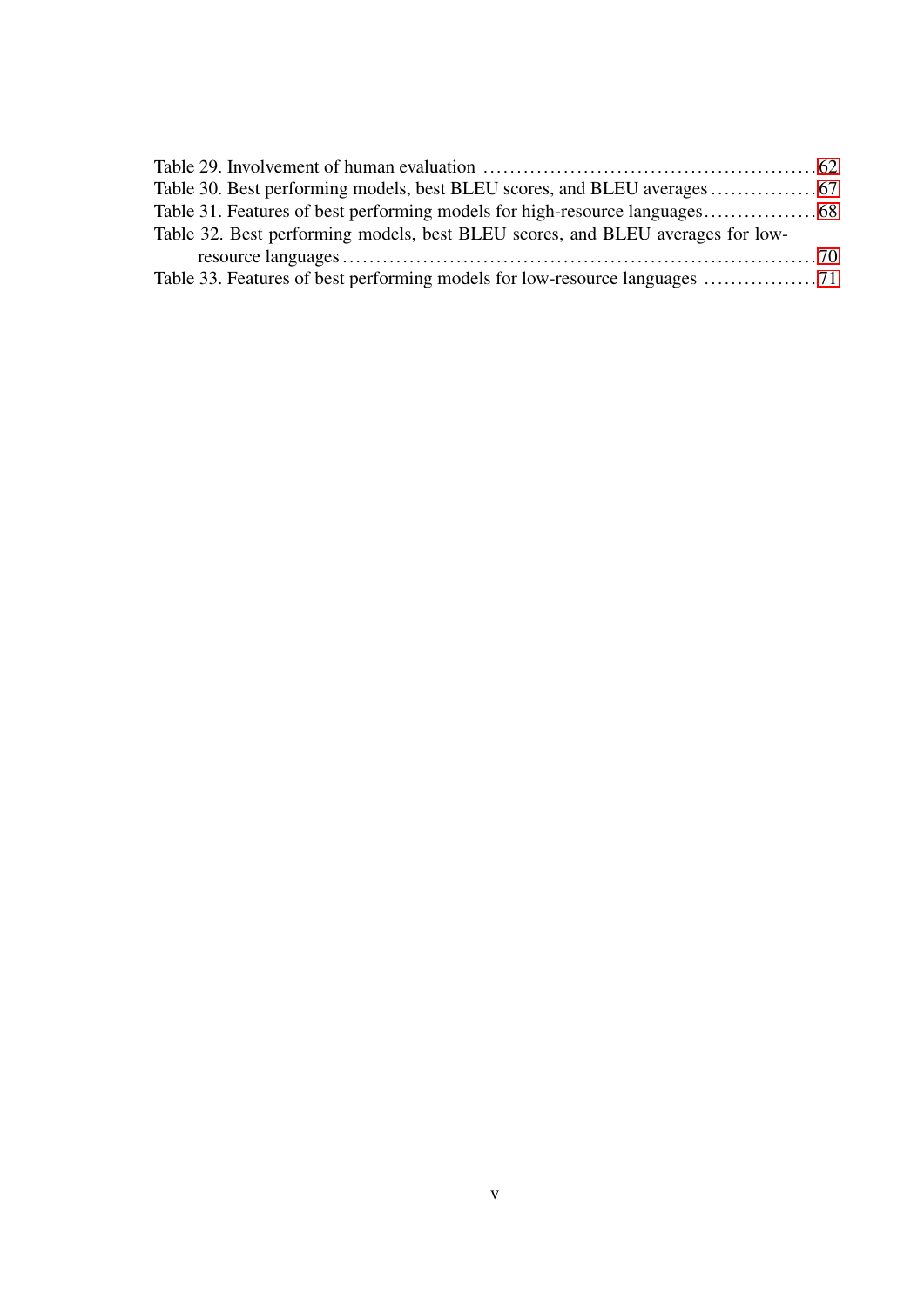## **Contents**

| $\mathbf{1}$   |     |                                                                        |  |  |  |
|----------------|-----|------------------------------------------------------------------------|--|--|--|
| $\overline{2}$ |     |                                                                        |  |  |  |
|                | 2.1 |                                                                        |  |  |  |
|                |     |                                                                        |  |  |  |
|                |     |                                                                        |  |  |  |
|                | 2.2 |                                                                        |  |  |  |
|                |     |                                                                        |  |  |  |
|                |     |                                                                        |  |  |  |
|                |     | 2.2.3 Quality evaluation for machine translation  10                   |  |  |  |
|                | 2.3 |                                                                        |  |  |  |
|                |     | 2.3.1 Typical network models in neural machine translation  12         |  |  |  |
|                |     | 2.3.2 Hidden layer computation units in neural machine translation  13 |  |  |  |
|                |     |                                                                        |  |  |  |
|                | 2.4 |                                                                        |  |  |  |
|                |     | 2.4.1 Implementation of the attention mechanism  17                    |  |  |  |
|                |     |                                                                        |  |  |  |
|                | 2.5 |                                                                        |  |  |  |
| 3              |     |                                                                        |  |  |  |
|                | 3.1 |                                                                        |  |  |  |
|                | 3.2 |                                                                        |  |  |  |
|                |     |                                                                        |  |  |  |
|                |     |                                                                        |  |  |  |
|                | 3.3 |                                                                        |  |  |  |
|                | 3.4 |                                                                        |  |  |  |
|                |     |                                                                        |  |  |  |
|                |     |                                                                        |  |  |  |
|                |     |                                                                        |  |  |  |
|                |     |                                                                        |  |  |  |
|                | 3.5 |                                                                        |  |  |  |
|                | 3.6 |                                                                        |  |  |  |
|                | 3.7 |                                                                        |  |  |  |
|                | 3.8 |                                                                        |  |  |  |
| $\overline{4}$ |     |                                                                        |  |  |  |
|                | 4.1 |                                                                        |  |  |  |
|                | 4.2 | Summary of papers found at different stages of the process 32          |  |  |  |
|                |     |                                                                        |  |  |  |
|                |     | 4.2.2 Narrowing down to top results and removing duplicates 34         |  |  |  |
|                |     |                                                                        |  |  |  |
|                |     |                                                                        |  |  |  |
|                |     |                                                                        |  |  |  |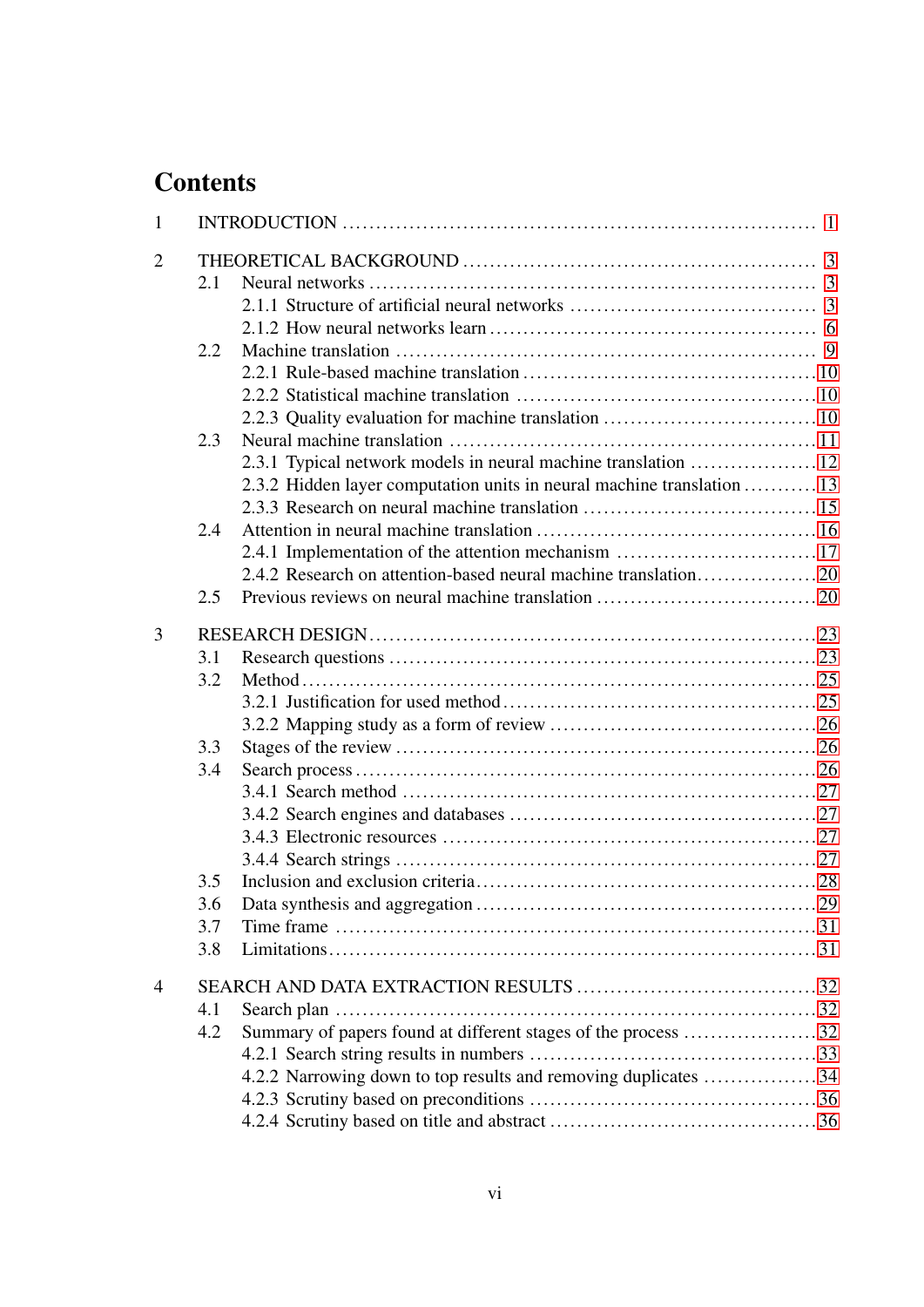| 5 | LITERATURE MAPPING ON ATTENTION-BASED NEURAL MACHINE |  |  |
|---|------------------------------------------------------|--|--|
|   |                                                      |  |  |
|   | 5.1                                                  |  |  |
|   | 5.2                                                  |  |  |
|   | 5.3                                                  |  |  |
|   |                                                      |  |  |
|   |                                                      |  |  |
|   |                                                      |  |  |
|   | 5.4                                                  |  |  |
|   | 5.5                                                  |  |  |
|   |                                                      |  |  |
|   |                                                      |  |  |
|   |                                                      |  |  |
| 6 |                                                      |  |  |
|   | 6.1                                                  |  |  |
|   | 6.2                                                  |  |  |
|   | 6.3                                                  |  |  |
|   | 6.4                                                  |  |  |
| 7 |                                                      |  |  |
|   |                                                      |  |  |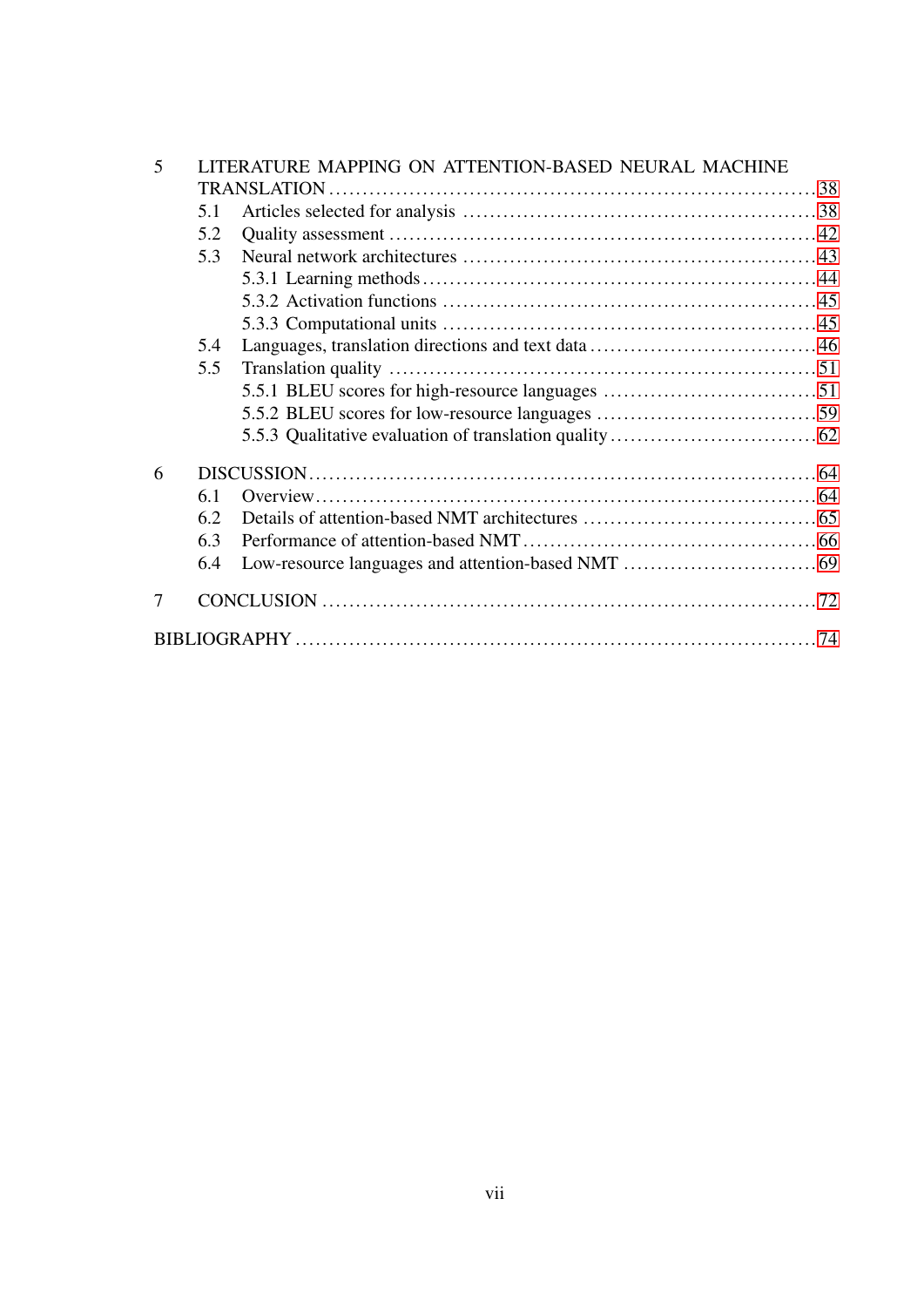### <span id="page-8-0"></span>1 Introduction

Would you like to travel through space and time in a vehicle like Tardis from Doctor Who that translates everything into your native language? Or have a travel companion like the Babel Fish from The Hitchhiker's Guide to the Galaxy translate every language spoken around you in real time? Such devices rely on instantaneous and automated translation, and for some time, machine translation was not quite there when it came to translation fluency and accuracy. But thanks to recent advances in machine translation, we are now closer than ever.

Over the last few years, Neural Machine Translation (NMT) has gained popularity as it has been found to be more efficient in translation tasks than conventional machine translation methods, such as traditional statistical machine translation (SMT) or rule-based machine translation (RbMT) by, for example, Bentivogli et al. [\(2016\)](#page-81-1).

This study was inspired not only by a fascination in machine translation but also by a number of recent findings in the field of neural machine translation. In 2015, Bahdanau, Cho, and Bengio [\(2015\)](#page-81-2) introduced models of neural machine translation that use attention-based models in recurrent neural networks. Here, attention refers to the decoder deciding parts of the source sentence to pay attention to, which reduces the computational burden of the encoder and is therefore more efficient than other neural translators (Bahdanau, Cho, and Bengio [2015\)](#page-81-2). In 2017, Vaswani et al. [\(2017\)](#page-85-0) introduced the Transformer model, which replaces the widely used sequence-aligned RNN with a self-attention-based model (Vaswani et al. [2017\)](#page-85-0). Currently, it seems that attentional models are the state-of-the-art in NMT, which makes them a relevant topic to study.

NMT is not perfect, of course. Koehn and Knowles [\(2017\)](#page-83-0) presented a paper on six challenges for neural machine translation. These challenges are 1) quality differences between different domains, 2) small amount of training data, 3) rare words, 4) long sentences, 5) aligning (matching) source and target words, and 6) beam search quality decrease with large beams. Out of these challenges, small amount of training data, more commonly referred to as a *low-resource setting*, was selected as a specific area of interest in the current study. The motivation for selecting this challenge specifically was that the current study is conducted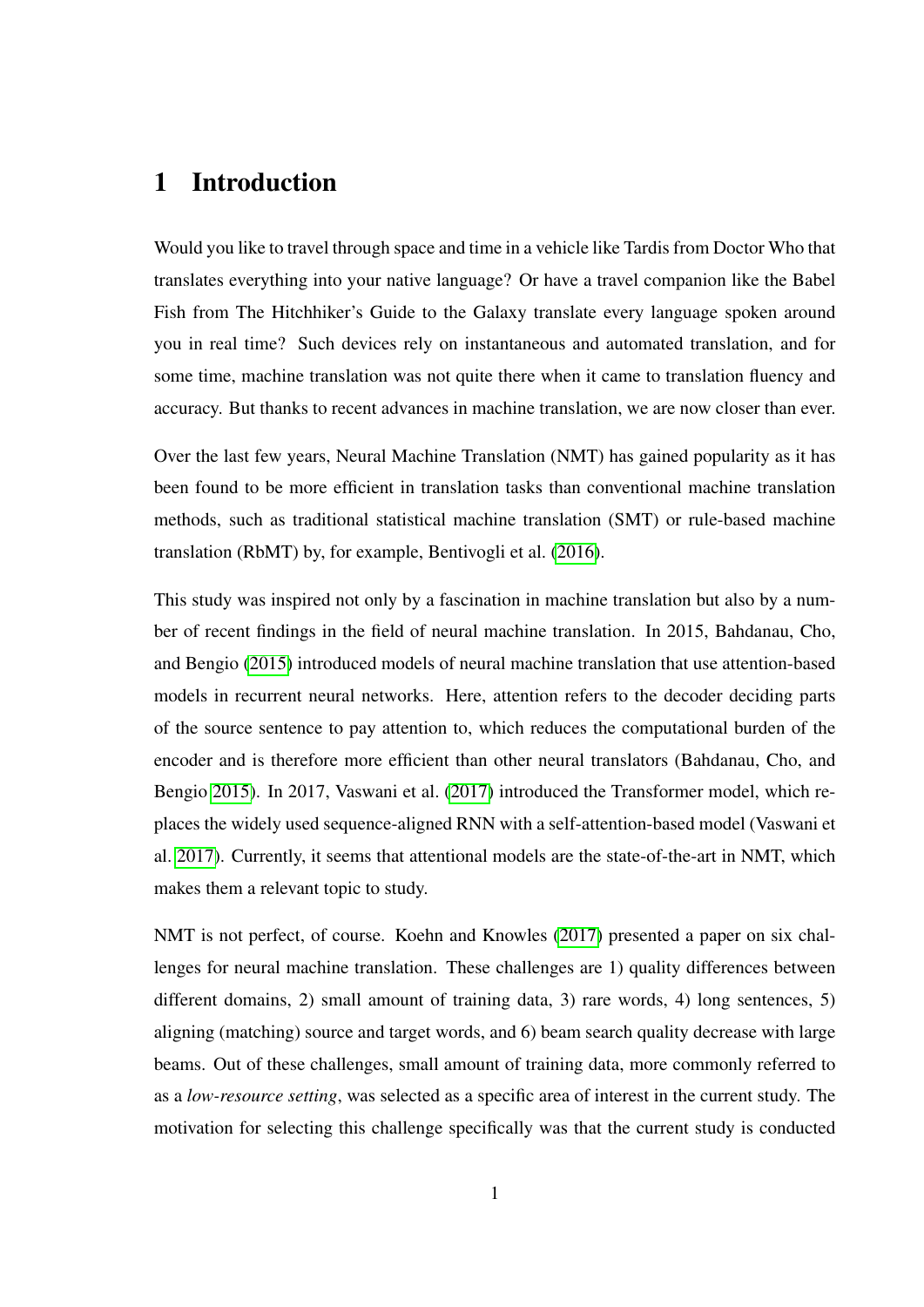in University of Jyväskylä, a Finnish university, and translating Finnish-to-English and vice versa is a low-resource setting.

The aim of this study is to answer the following research questions:

- RQ1. How actively are papers on attention-based NMT published?
- RQ2. What are the features of attention-based neural machine translation models?
- RQ3. How well do attention-based NMT models perform in translation tasks?
- RQ4. How well does attention-based NMT perform in translation tasks involving low-resource languages?

The method in which this study was conducted was systematic literature review, more specifically using a mapping study as the form of review. There does not seem to be any earlier, in-depth systematic review on this specific topic, which is why a systematic mapping study on the topic is justified to bring forth important information about current research and act as a basis for further research.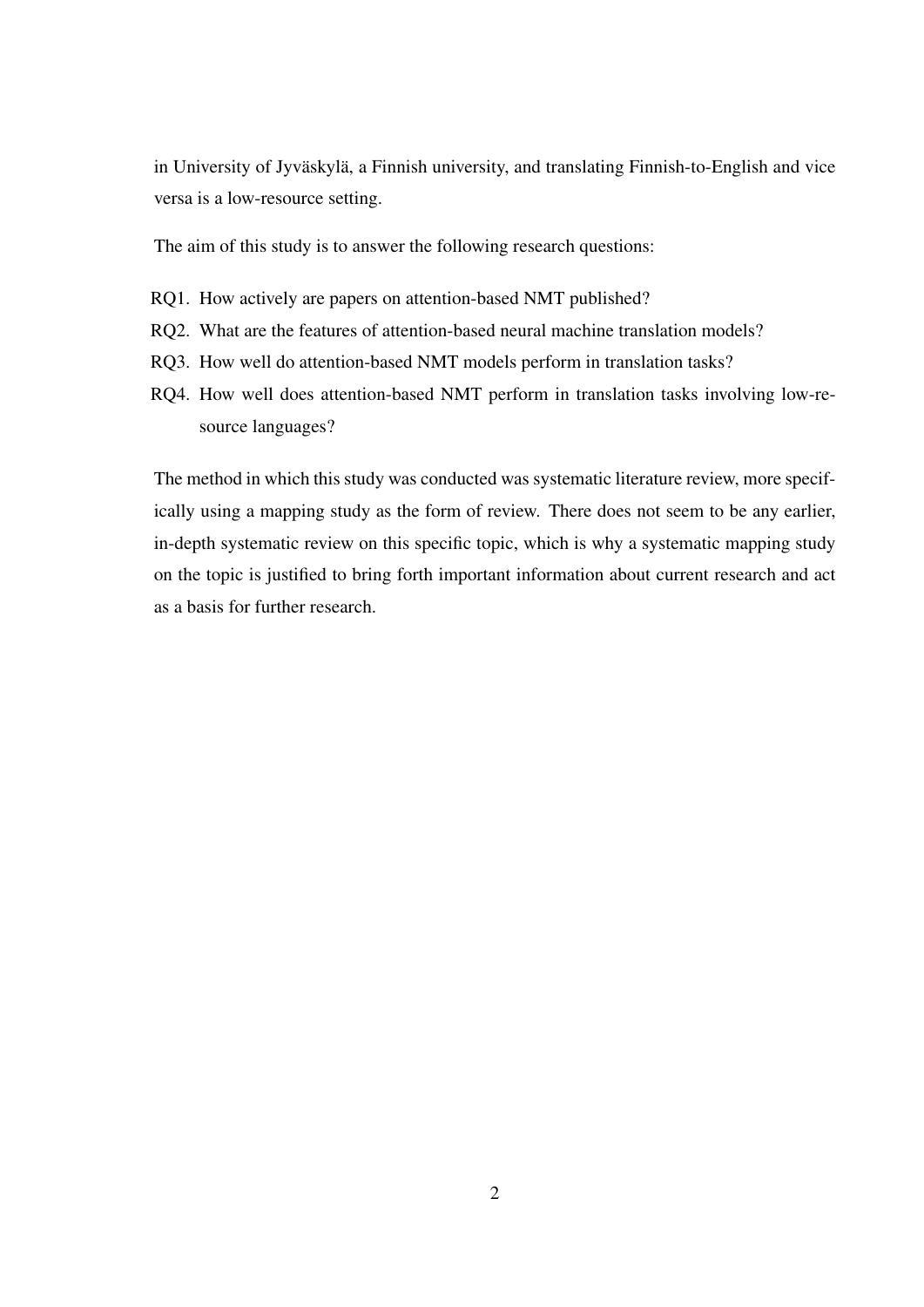## <span id="page-10-0"></span>2 Theoretical background

This chapter introduces the concepts relevant to attention-based neural machine translation. First, some central concepts of neural machine translation are defined. The central concepts and terminology for this study are neural networks, machine translation, and neural machine translation. After these have been introduced, the concept of attention in the context of NMT is discussed and the general state of research in attention-based NMT is summarised.

#### <span id="page-10-1"></span>2.1 Neural networks

A neural network, or more specifically, an *artificial neural network* is a network of artificial neurons that mimics the learning process of biological organisms (Aggarwal [2018,](#page-81-3) 1). Neural networks can be trained to complete tasks that are difficult for traditional computer algorithms, such as image recognition tasks (Aggarwal [2018,](#page-81-3) 3).

#### <span id="page-10-2"></span>2.1.1 Structure of artificial neural networks

Textbooks on artificial neural networks, such as those by Aggarwal [\(2018,](#page-81-3) 1) and Bishop [\(2006,](#page-81-4) 226), describe artificial neural networks as simulations of biological neural networks that are found in the animal brain<sup>[1](#page-10-3)</sup>. The artificial neurons are computational units (or in the context of network architecture, nodes in the network) that transmit signals between them, similarly to biological neurons that use synapses to pass signals to one another (Aggarwal [2018,](#page-81-3) 1–2). Figure [1](#page-11-0) is a simplification of the network model of artificial neural networks.

The network in Figure [1](#page-11-0) is a typical *multilayer feed-forward network*. In general, multilayer neural networks have additional computation layers, also known as *hidden layers*, in addition to the input and output layer (Aggarwal [2018,](#page-81-3) 17). The architecture is referred to as a feedforward network because the previous layers feed their output forward to the next layer in vector form, starting from input layer and proceeding to the output layer (Aggarwal [2018,](#page-81-3) 17), as noted by the arrow connections in Figure [1.](#page-11-0)

<span id="page-10-3"></span><sup>1.</sup> However, Bishop [\(2006,](#page-81-4) 226) criticises the biological plausability of artificial neural networks and rather calls them "efficient models for statistical pattern recognition".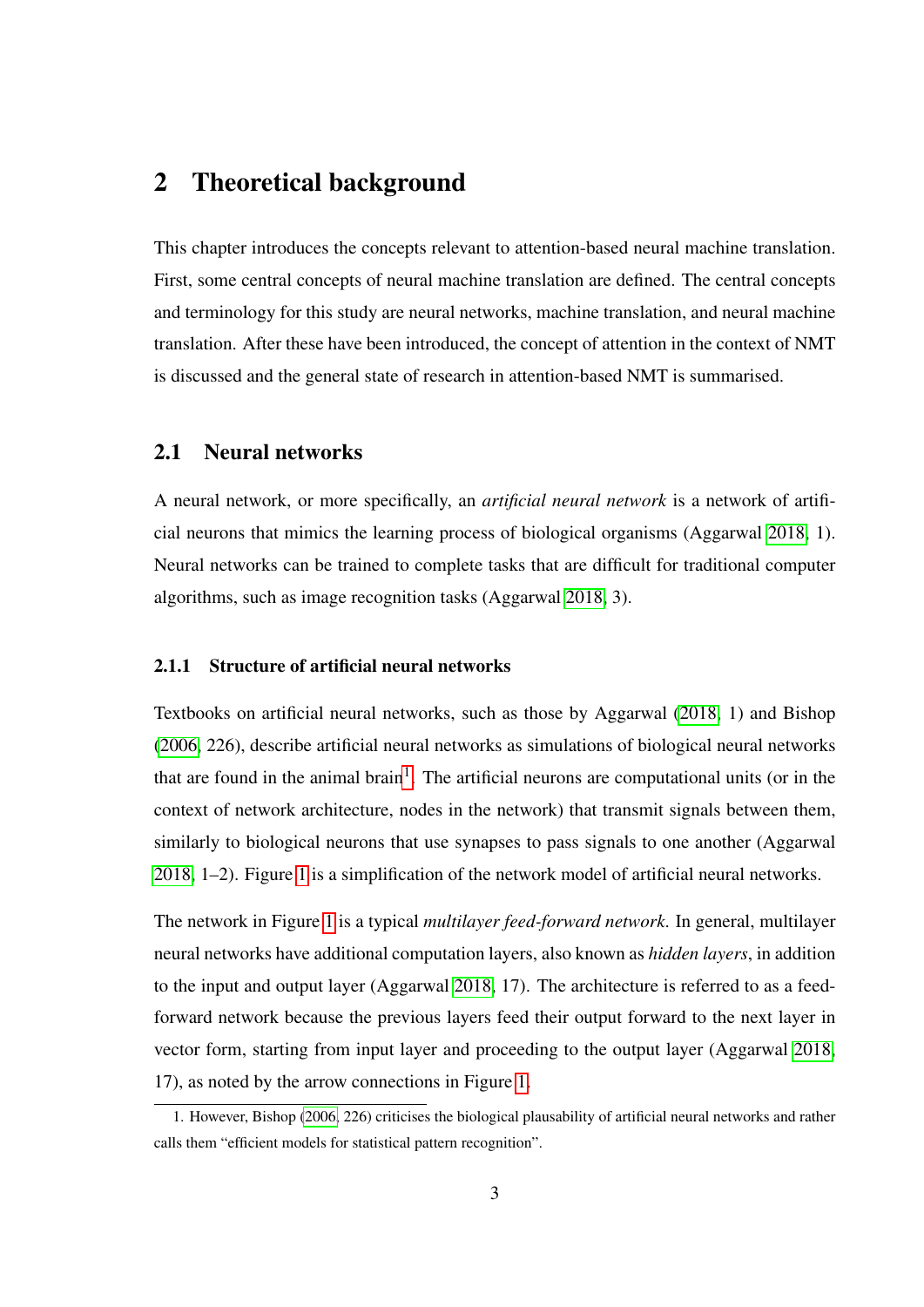

<span id="page-11-0"></span>Figure 1. A model of an artificial neural network. This network contains three input neurons, five hidden neurons, and two output neurons. The arrows represent connections between neurons, also referred to as edges.

There are different types of artificial neurons. Two of the most common neuron types are the perceptron and the sigmoid neuron. A *perceptron* is a neuron that takes in several inputs and produces one binary output, effectively a "yes" or a "no" answer, like  $-1$  or  $+1$  (Aggarwal [2018,](#page-81-3) 5), or alternatively 0 or 1 (Nielsen [2015,](#page-84-0) 3). *Sigmoid neurons* are very similar to perceptrons, but their outputs are not binary. For example, with the definition given by (Nielsen [2015\)](#page-84-0), they can produce any value between 0 and 1. Sigmoid neurons are useful when one is interested in the probability of a certain result (Aggarwal [2018,](#page-81-3) 11), or when wanting to observe how small changes in variables affect the output (Nielsen [2015,](#page-84-0) 10). For example, if a sigmoid neuron network is used for classifying if the animal in an image is a cat or a dog, the output of the network produces a certain probability for each case, and gives its answer based on which one has a higher probability.

The output of a neuron is determined by its *activation function*. More specifically, each neuron is given a weight vector *w* that contains a separate weight coefficient for each corresponding component of the input vector *x*. The output  $y(x)$  of a neuron depends on whether the weighted sum of a neuron minus bias is less than or greater than zero (Nielsen [2015\)](#page-84-0). The weight in the input can be thought of as the importance of the respective inputs to the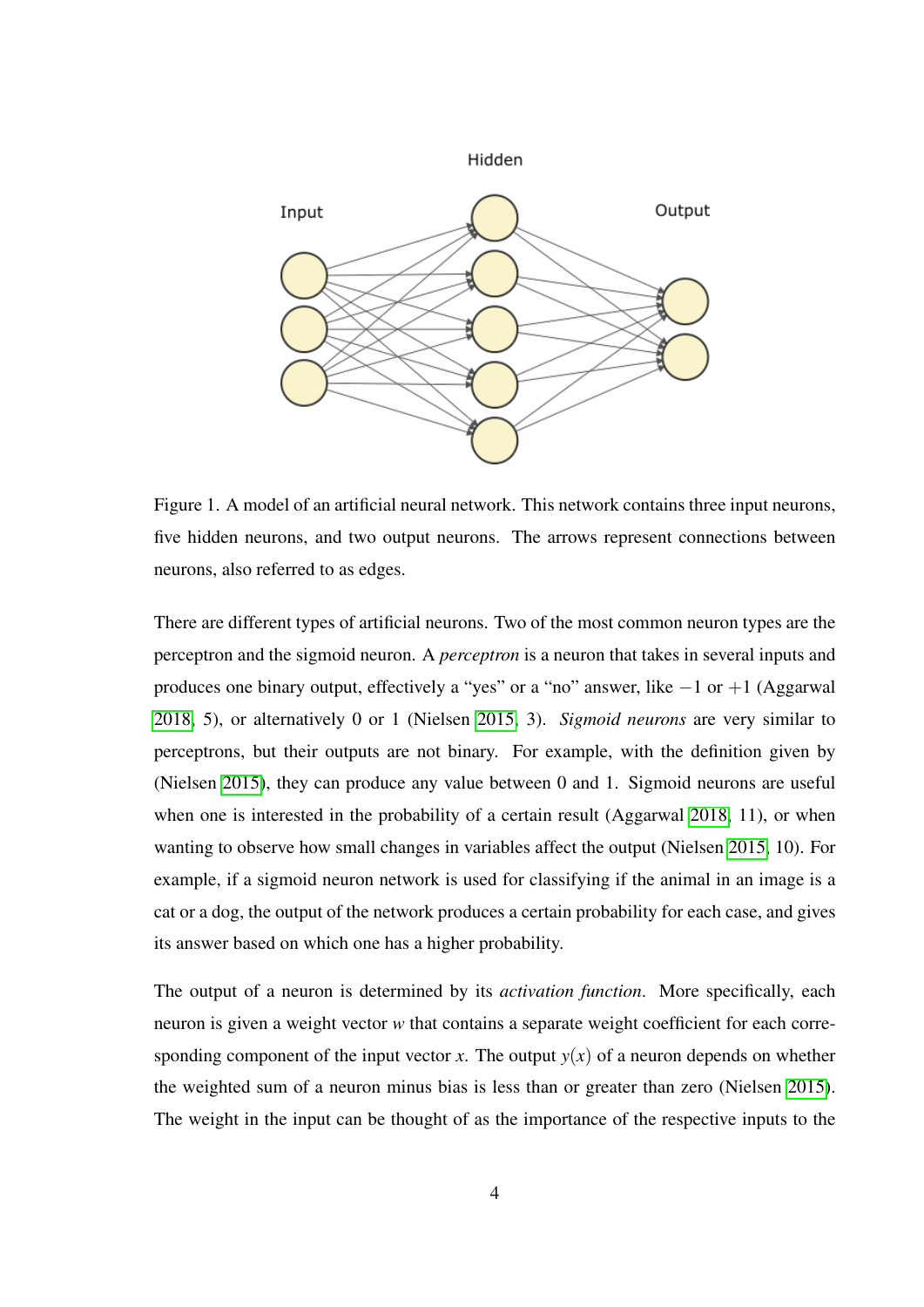output (Nielsen [2015\)](#page-84-0). The bias can be thought of as a negative threshold, so that instead of stating that the output depends on the weighted sum being less or greater than a certain threshold, it is stated that the output depends on the weighted sum plus bias being less or greater than 0.

In a perceptron, the output equation  $y(x)$  is simple. Equation [\(2.1\)](#page-12-1) (adapted from Nielsen [2015,](#page-84-0) 4) shows the output rule for a perceptron with an output that is either 0 or 1.

<span id="page-12-1"></span>
$$
y(x) = \begin{cases} 0 & \text{if } \sum_j (w_j x_j) + b \le 0 \\ 1 & \text{if } \sum_j (w_j x_j) + b > 0 \end{cases}
$$
 (2.1)

When the function in Equation [\(2.1\)](#page-12-1) is plotted, the shape reveals that it is a unit step function. In other words, the activation function of a perceptron neuron is the unit step function, also known as Heaviside step function. Figure [2](#page-12-0) is the plotted step function.



<span id="page-12-0"></span>Figure 2. Plotted activation function of the perceptron neutron, the step function

Sigmoid neurons on the other hand have an output between 0 and 1, so a different type of activation function is needed. The output  $y(x)$  of the sigmoid neuron is determined by the sigmoid function  $\sigma(x)$ . The sigmoid function is defined by Nielsen [\(2015,](#page-84-0) 8) as Equation  $(2.2)$ .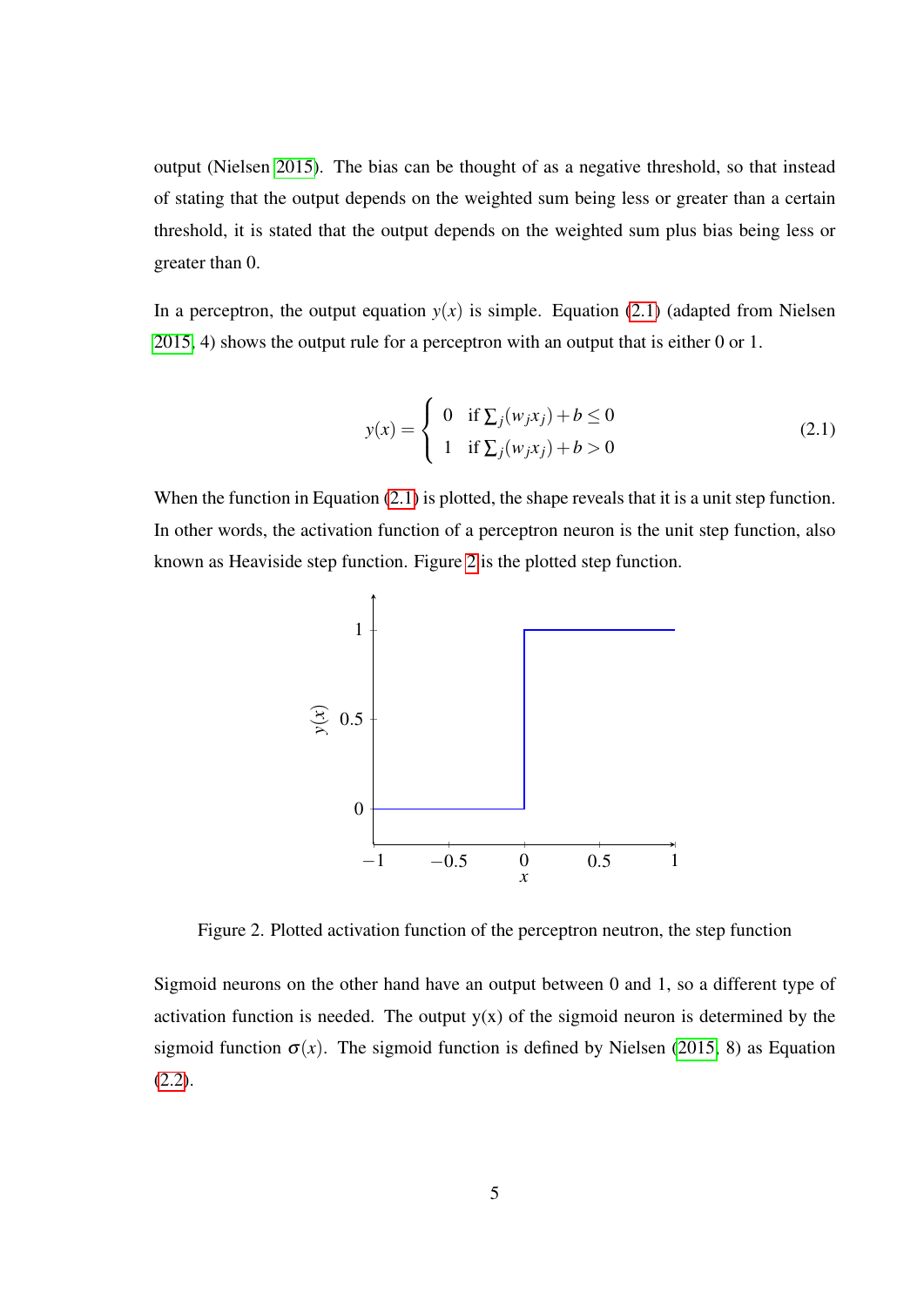<span id="page-13-2"></span>
$$
\sigma(x) = \frac{1}{1 + exp(-\sum_j (w_j x_j) - b)}\tag{2.2}
$$

Plotted, the function takes the shape in Figure [3.](#page-13-0) As can be seen, its shape is like a smoothed out step function.



<span id="page-13-0"></span>Figure 3. Sigmoid function

Other common activation functions include the rectifier (used in Rectified Linear Units, or ReLus), leaky ReLu (a variant of the rectifier), or hyperbolic tangent (tanh). Activation functions are often named by their associated neuron type, which is why the term 'neuron'/'cell'/'unit' and 'activation function' are often used in articles interchangeably. This was the case in some of the articles that were reviewed for this study.

Some neuron types relevant to networks used in neural machine translation, such as Long Short-term Memory (LSTM) and Gated Recurrent Unit (GRU) will be discussed in Section [2.3.2.](#page-20-0)

#### <span id="page-13-1"></span>2.1.2 How neural networks learn

Neural networks are trained on a dataset known as the training set. The training set is a set of data with known outcomes, for example, if the network needs to recognise hand-written digits, each image in the training data is linked to the correct digit (Bishop [2006,](#page-81-4) 2). Then,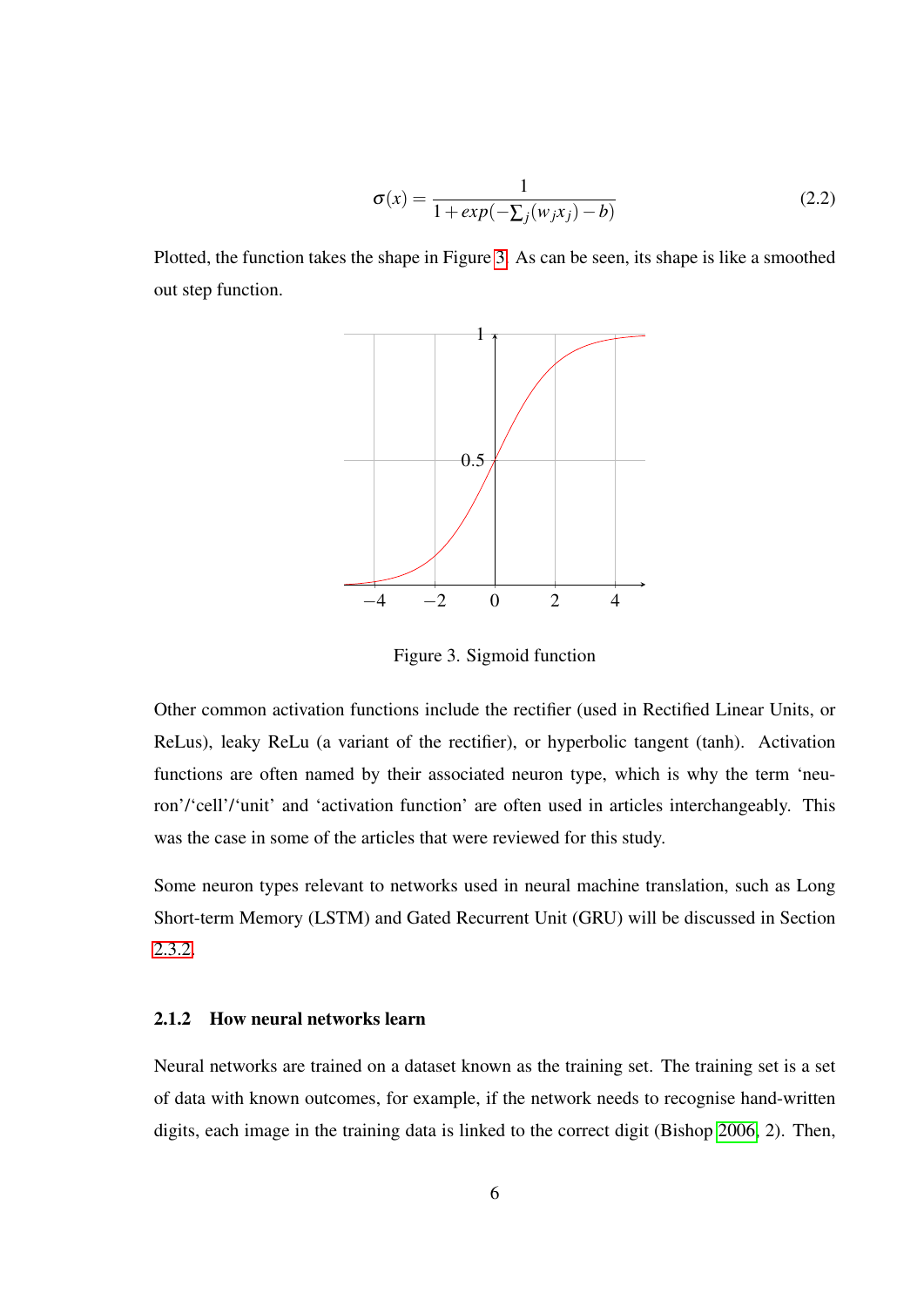the network is presented with input that it has not processed before, known as the test set, and it will try to predict the correct output based on what it has learned from the training set (Bishop [2006,](#page-81-4) 2). The network's ability to make correct predictions of output based on new input is called *model generalisation* (Aggarwal [2018,](#page-81-3) 2), or just *generalisation* (Bishop [2006,](#page-81-4) 2).

The way how neural networks learn is a complex process. To follow the present mapping study, it is sufficient to provide a general, easy-to-understand description and leave investigation of details to the reader's interest (textbooks by Aggarwal [2018;](#page-81-3) Bishop [2006,](#page-81-4) are highly recommended). In the following, I will refer to Nielsen [\(2015\)](#page-84-0), who describes the learning process in a manner that is suitable for the needs here.

The network utilises a training algorithm in learning (Nielsen [2015\)](#page-84-0). The goal is to find an algorithm that finds the right weights and biases so that the network can produce the correct answer in as many tasks as possible (Nielsen [2015\)](#page-84-0). The key in this is to find an algorithm with which the network is accurate, but so that only small changes need to be made to the weights and biases (Nielsen [2015\)](#page-84-0). In other words, *the cost function* needs to be minimised (Nielsen [2015\)](#page-84-0).

However, with neural networks the cost function can be a very complicated multivariate function, which makes it time-consuming or even impossible to simply calculate the minimum analytically (Nielsen [2015\)](#page-84-0). For this reason, we need to use something else to find the minimum. A commonly used method to find the minimum is *backpropagation*. The standard algorithm for doing backpropagation is *gradient descent*.

#### Gradient descent

In gradient descent, the computation starts at a random starting point, then a gradient vector, which is a vector of partial derivatives of cost function in relation to its components (the weights and biases), is calculated. Then, the weights and biases are adjusted so that we move to the next point with *the opposite of the gradient vector*, and then compute the next gradient and so on (Nielsen [2015\)](#page-84-0). This way, some minimum is finally found, which is hopefully the global minimum, although finding it is nearly impossible to achieve in practice. A good way to visualise gradient descent is by imagining a ball rolling down hills until it reaches the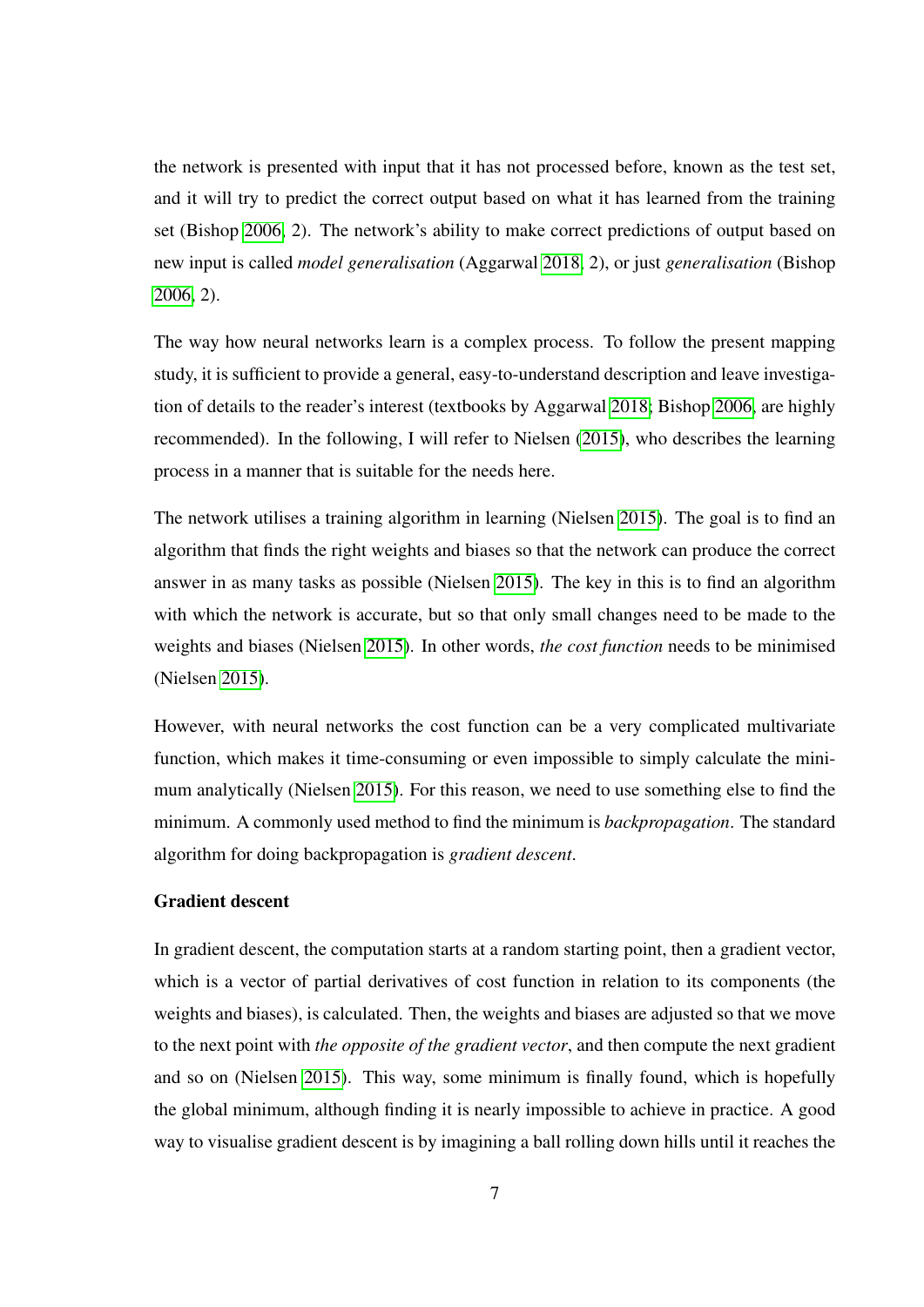lowest point of the valley between the hills (Nielsen [2015\)](#page-84-0). This is illustrated in Figure [4.](#page-15-0)



<span id="page-15-0"></span>Figure 4. A simplified illustration of gradient descent by Nielsen [\(2015,](#page-84-0) 20, used with permission). In this illustration, the function  $C(v)$  is minimised by its sole two variables,  $v_1$  and *v*2. The arrow represents the gradient descent.

In vanilla gradient descent, the gradient is the average of all the computed gradients of the entire set of training inputs. With a large set of training inputs, this is time-consuming and learning is slow. For this reason, some optimised algorithms have been developed.

#### Stochastic gradient descent and other learning algorithms

*Stochastic gradient descent* (SGD) is a popular learning algorithm. In SGD, the gradient is computed for a small sample of randomly chosen training inputs and their average is used to estimate the true gradient for the entire set of training inputs (Nielsen [2015\)](#page-84-0). Since the entire set of inputs does not need to be taken into account, this learning method is faster than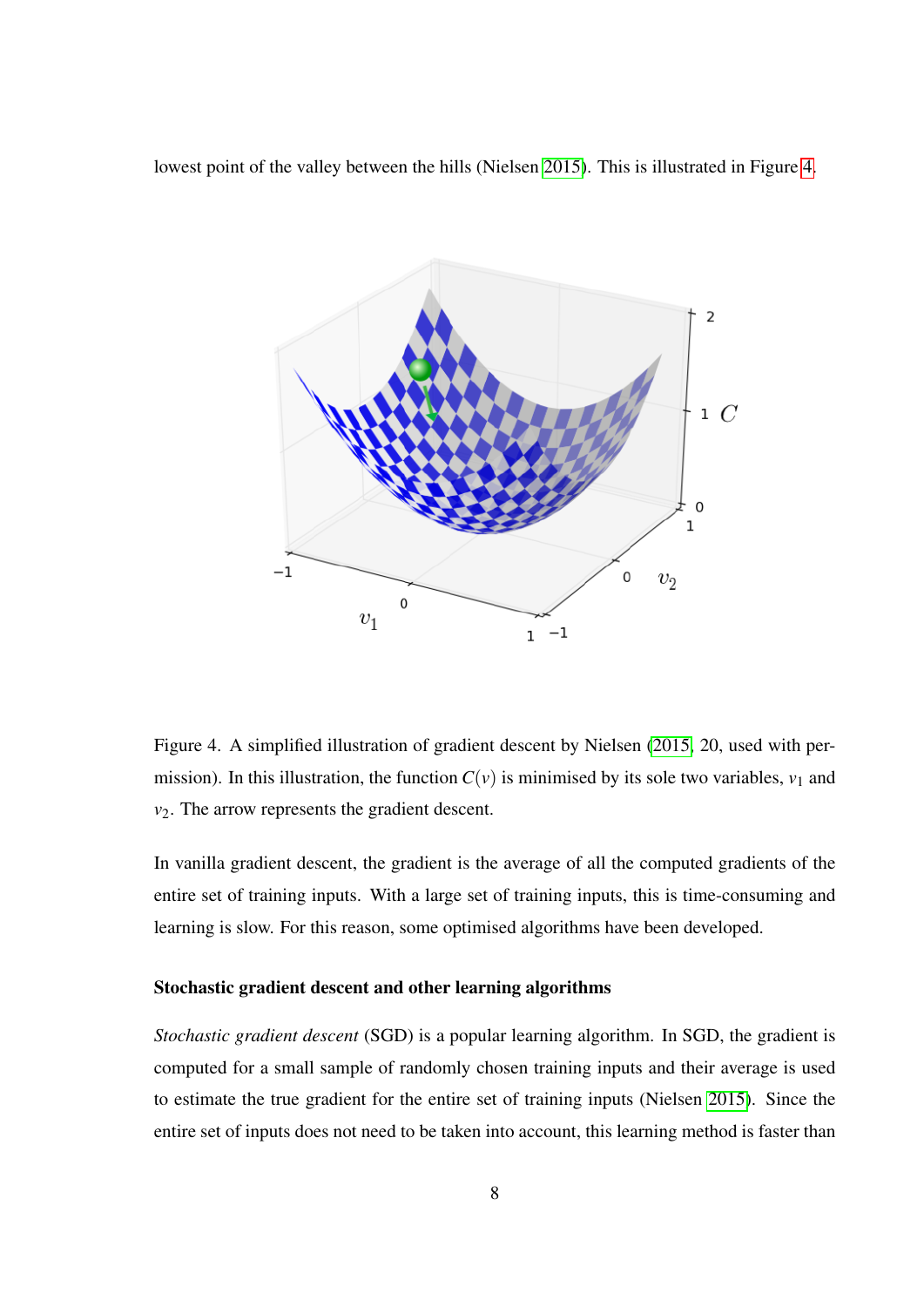regular gradient descent.

There are also optimisations of the stochastic gradient descent, in other words, SGD variants. Some popular optimisation algorithms include AdaGrad, Adadelta, RMSprop, and Adam. AdaGrad is an adaptive algorithm (Duchi, Hazan, and Singer [2011\)](#page-82-0) that adapts the learning rate by caching the sum of squared gradients and using the inverse of its square root as a multiplier at each time step (Lipton [2015,](#page-84-1) 9). Adadelta was derived from AdaGrad and it uses a fixed number of past gradients instead of all past gradients as it accumulates the sum of squared gradients, aiming to prevent decay of learning rates through training (Zeiler [2012\)](#page-85-1). RMSprop is an adaptive learning rate method, which adapts AdaGrad by introducing a decay factor in the cache (Lipton [2015,](#page-84-1) 9; Hinton [2020\)](#page-83-1). Kingma and Ba [\(2015\)](#page-83-2) describe Adam as a combination of the best properties of AdaGrad and RMSProp: the ability to deal with both sparse gradients as well as non-stationary objectives.

#### Deep learning

Deep neural networks are networks with multiple hidden layers (Nielsen [2015,](#page-84-0) 37). Learning in deep neural networks has been enabled since 2006 with the help of techniques that have made the learning process much faster than before (Nielsen [2015,](#page-84-0) 37, 204), such as the greedy learning algorithm in deep belief networks by Hinton, Osindero, and Teh [\(2006\)](#page-83-3).

#### <span id="page-16-0"></span>2.2 Machine translation

Machine translation (MT) is a sub-field of computational linguistics in which software is utilised to translate natural language text or speech from one language to another. The earliest experiments with machine translation started in the 1950s, closely following the advent of computers (Koehn [2009\)](#page-83-4) and aided by the rise of structuralist linguism (Nord [2014\)](#page-84-2).

As of late, the field of machine translation has also expanded from traditional natural language translation tasks to a broader concept of translation, that of translating information and/or meaning to another form, for example the "translation" of photographs to paintings and vice versa (see e.g. Stein [2018\)](#page-85-2). However, the focus of this study is machine translation of natural language in text form.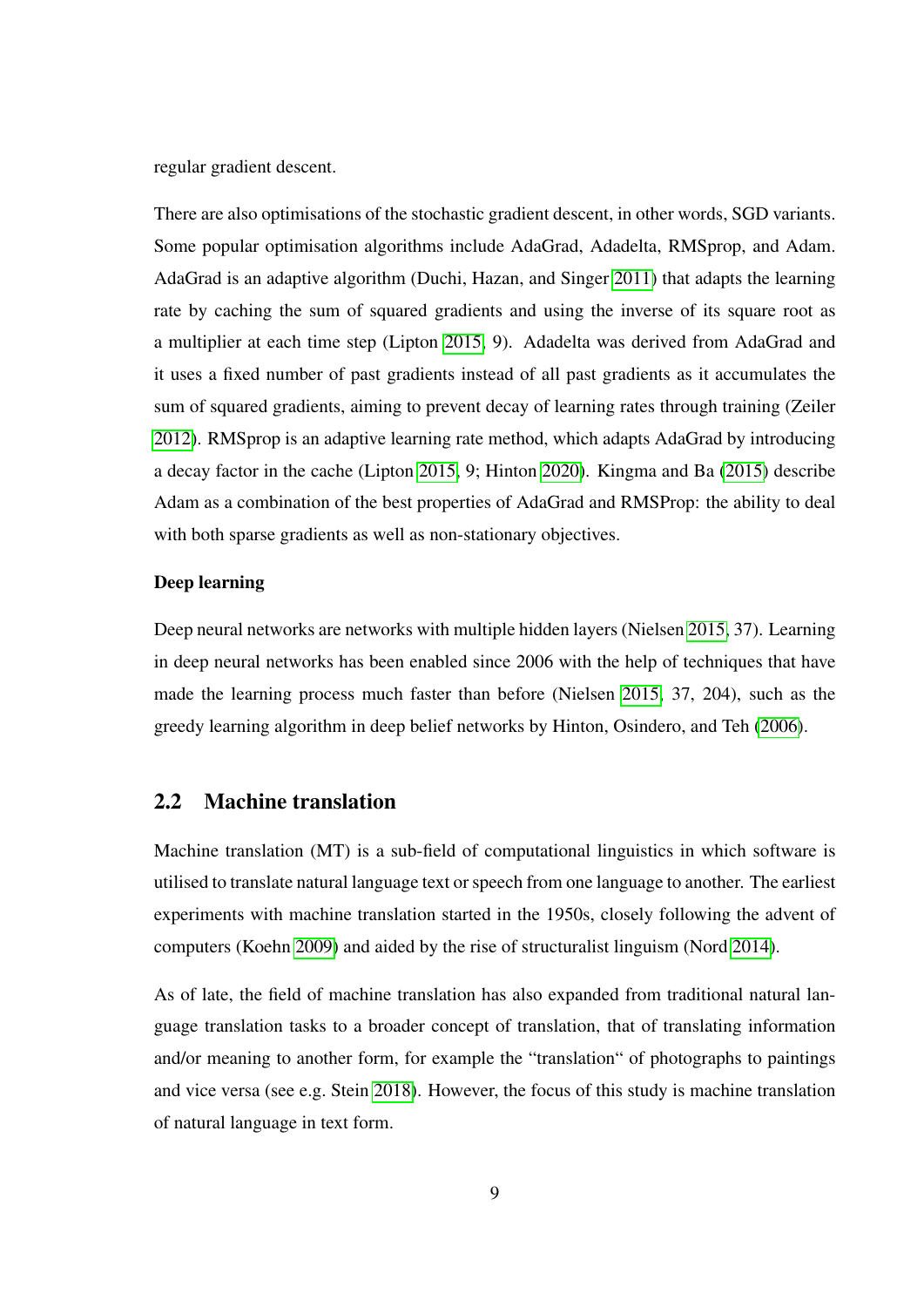There are several models for doing machine translation. The two major models are rulebased machine translation and statistical machine translation. I will now briefly discuss rule-based and statistical machine translation.

#### <span id="page-17-0"></span>2.2.1 Rule-based machine translation

Rule-based machine translation (RbMT) generates translations based on an analysis of the linguistic properties of the source and target language. RbMT utilises dictionaries and grammar to produce an analysis of the semantic, morphological, and syntactic construction of the source language input and then translate it to the target language equivalent output.

#### <span id="page-17-1"></span>2.2.2 Statistical machine translation

Conventional statistical machine translation (SMT) generates translations based on statistical models. SMT makes use of parallel corpora in deriving the parameters for these models (Koehn [2009\)](#page-83-4). Corpora are collections of texts, and in parallel corpora texts are paired with a translation of the text to another language. In other words, SMT is a data-driven approach to MT (Koehn [2009\)](#page-83-4).

It is usual for SMT (as for other types of natural language processing) that raw text is broken into smaller, atomic units. There are different models of SMT based on what the unit of translation is. In *word-based translation*, the unit of translation is a single word. In *phrase-based machine translation*, the unit of translation is a phrase, or a phraseme, which is a statistical unit (not to be confused with linguistic phrases). Phrase-based machine translation was the most effective model for doing machine translation until about 2015 when another form of statistical MT, neural machine translation, started producing comparable results (Bentivogli et al. [2016\)](#page-81-1). Neural machine translation will be discussed further in Section [2.3.](#page-18-0)

#### <span id="page-17-2"></span>2.2.3 Quality evaluation for machine translation

The quality of translation produced by machine translation needs to be evaluated in some way to ensure the adequacy and fluency of translated text. Human evaluation is probably the most accurate metric, but it is also subjective, making it hard to compare results of one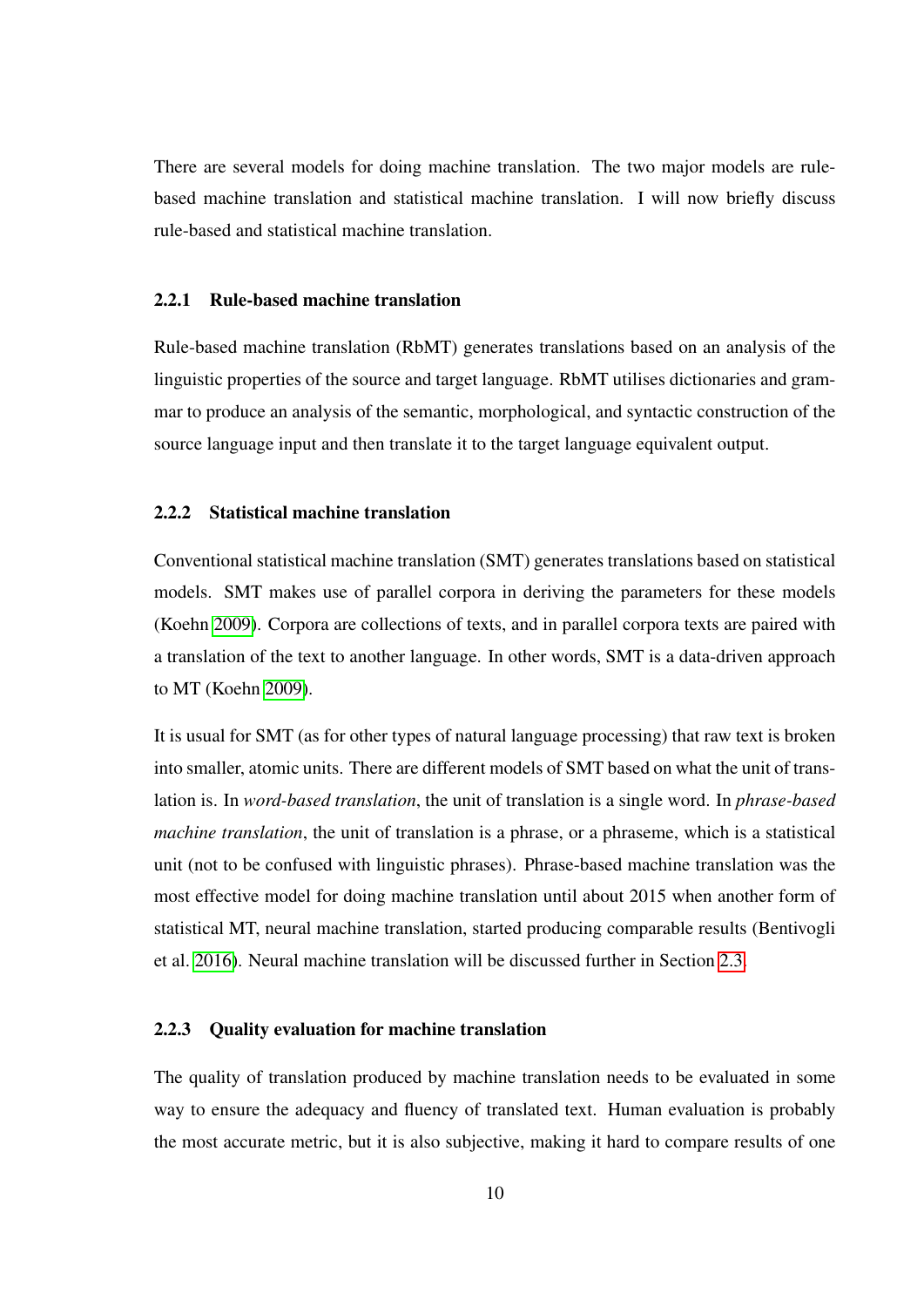MT model with another one. Furthermore, the set of translated sequences can be quite large, for example thousands of sentence pairs, making human evaluation also extremely timeconsuming. For this reason, some automated metrics for measuring the quality of translation have been developed.

One of the most widely used translation quality metrics is BLEU, short for "bilingual evaluation understudy", which is a method of automatic machine translation evaluation (Papineni et al. [2002\)](#page-84-3). Working on the sentence level, the basic idea of the score is to look at the set of target translation sentences (reference translations) for a given source sentence and compare them with the translated sentence produced by the MT system (candidate translation). The more there are matches between candidate translation and the reference translation, the better the score. Papineni et al. [\(2002\)](#page-84-3) specifically tested the metric on a set of reference translation sentences, i.e., multiple adequate translations, although implicitly there can also be just one reference sentence. It is also notable that matches are position-independent, meaning that word-order is not considered. The fact that the score is based on comparison to reference translation inherently requires access to reference translations, e.g. by retrieving sentences to translate from parallel corpora. According to experiments by Papineni et al. [\(2002\)](#page-84-3), the BLEU score correlates highly with human evaluation.

The BLEU score was originally a score between 0 and 1.0, with 0 being worst and 1.0 being best. However, it is more common in literature to present the score multiplied by 100, resulting in scores between 0 and 100. Rikters [\(2019\)](#page-84-4) estimated that at the time of writing, state-of-the-art machine translation systems usually scored between 20 to 40 points on the BLEU metric. The data in this study is in line with this claim, however, the score is often lower than 20 in low-resource settings. It is uncommon for even a human translator to score close to 100, because it would require the use of exactly the same phrases as in the reference translation.

#### <span id="page-18-0"></span>2.3 Neural machine translation

Neural machine translation (NMT) is an approach to doing statistical machine translation that utilises neural networks in machine translation. In the recent years, neural machine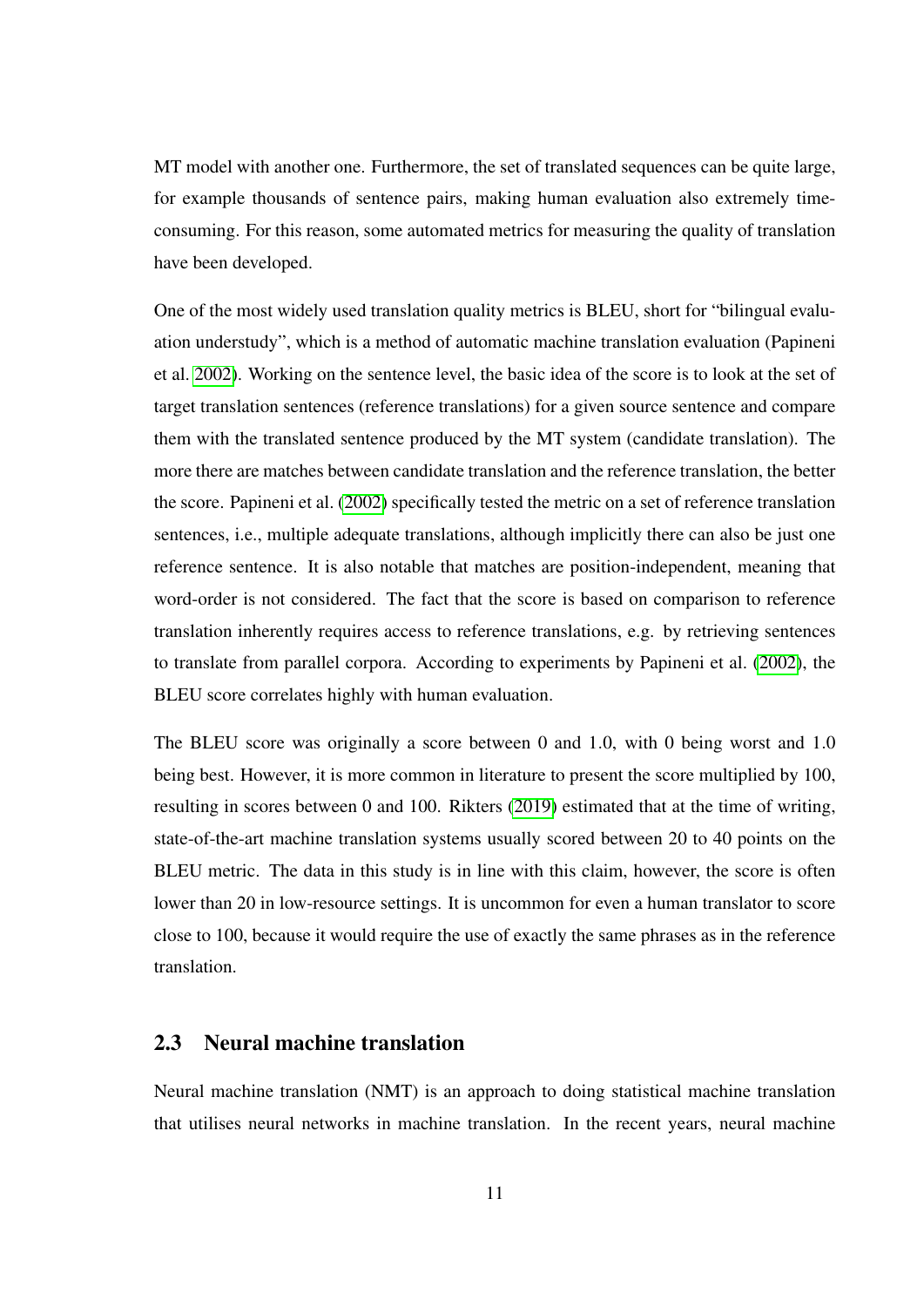translation has started to challenge the dominance of the phrase-based approach to SMT. For a long period of time, NMT was too computationally costly and resource-demanding to be useful, but this changed around 2015 when MT techniques utilising neural models proposed by e.g. Cho et al. [\(2014a\)](#page-82-1) started to become lighter and performed comparably to phrase-based models with English-to-German translation tasks (Bentivogli et al. [2016\)](#page-81-1). Neural machine translation has quickly caught the interest of the research community and the general public with its impressive results.

#### <span id="page-19-0"></span>2.3.1 Typical network models in neural machine translation

It is necessary to introduce a few common network models in neural machine translation in order to understand the concepts and terminology used in the present study. These are *recurrent neural networks* and the *encoder-decoder architecture*.

#### Recurrent neural networks

Recurrent neural networks (RNNs) are feed-forward networks that are especially suited for processing sequential data like text sentences, where words depend on previous words (Aggarwal [2018,](#page-81-3) 38–39). In other words, RNNs introduce context to feed-forward networks. RNNs add temporal information to the network with the help of a time-stamp and a hidden state (Aggarwal [2018,](#page-81-3) 39; Lipton [2015,](#page-84-1) 10). A sequence is processed one word at a time, and at each time step, the hidden state is updated and used to process the next word (Aggarwal [2018,](#page-81-3) 39).

#### Encoder-decoder architecture

A common network model in neural machine translation is the encoder-decoder network. Cho et al. [\(2014b\)](#page-82-2) introduced the network model called the *RNN encoder-decoder*, where both the encoder and the decoder were each an RNN individually. This model quickly became popular and has been adopted in many neural machine translation models ever since.

The encoder-decoder network in NMT consists of two networks: the encoder that reads the source sentence and encodes it into a fixed-length vector representation, and the decoder that reads the encoded vector and outputs the target translation. The system is connected by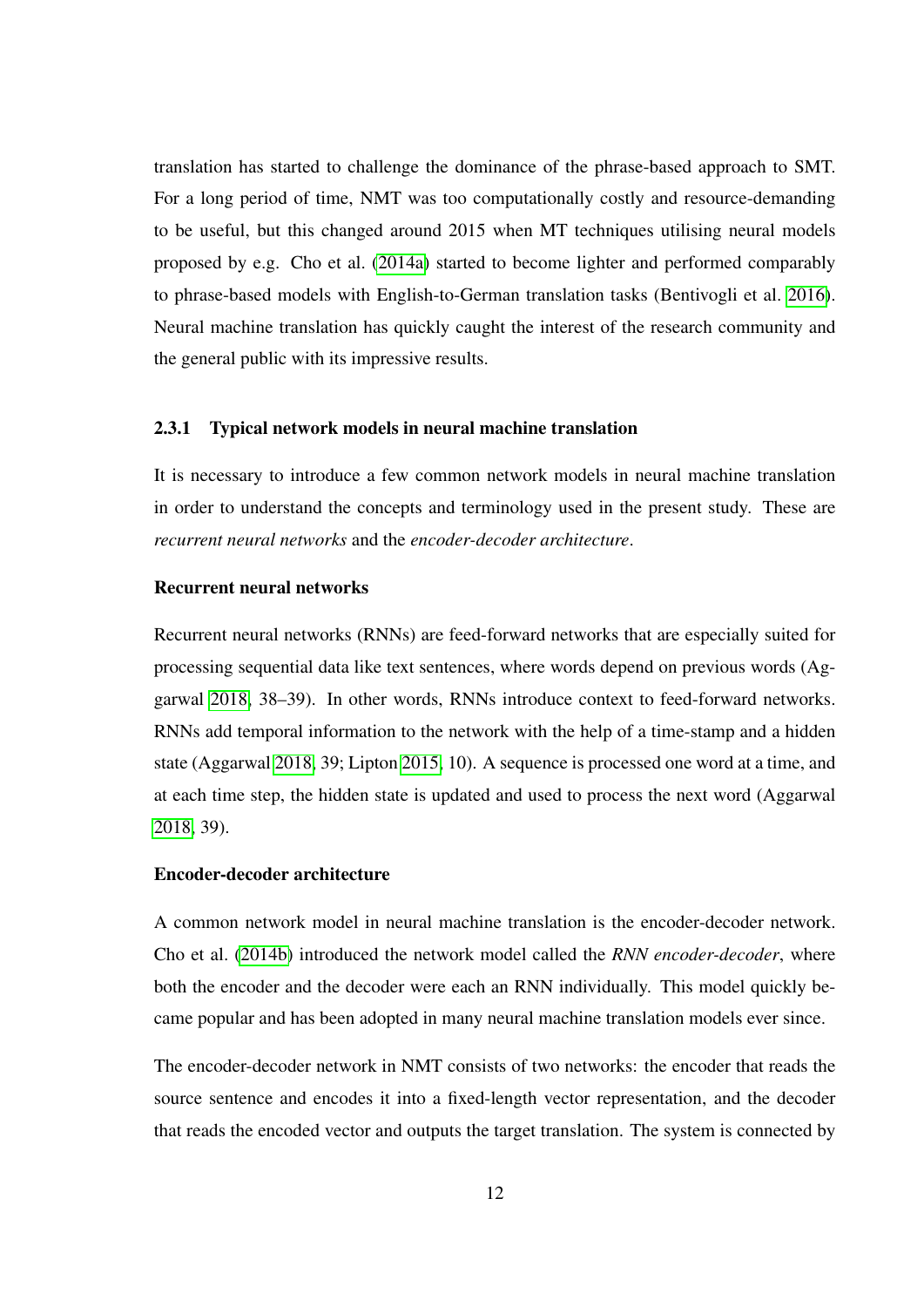a joint training process between the encoder and decoder that helps in achieving a correct translation (Bahdanau, Cho, and Bengio [2015\)](#page-81-2).

#### <span id="page-20-0"></span>2.3.2 Hidden layer computation units in neural machine translation

The hidden layers in neural networks can consist of different types of nodes. Traditional nodes are just like every other node in the network, in other words, a neuron that gets its value from applying a function to a weighted sum of its input values (Lipton [2015,](#page-84-1) 7, 17). However, the problem with standard hidden units is that the derivative of the error (gradient) can vanish or explode over time. For this reason, different hidden units have been developed. The most common hidden units in the neural machine translation context are the Long Short-Term Memory and the Gated Recurrent Unit.

#### Long Short-Term Memory (LSTM)

Long Short-Term Memory (LSTM) was developed by Hochreiter and Schmidhuber [\(1997\)](#page-83-5) to prevent the error gradient from decaying over time, causing it to either vanish completely or grow exponentially. As the name implies, LSTM is a memory cell. It has an input gate unit and an output gate unit which control the error flow from and to the memory cell. This ensures that the error flow is constant and does not decay. The gates can relay information about the state of the network for decision-making, for example the input gate may use input from other cells to make decisions about what information to store in the cell. The LSTM model was later expanded with the introduction of a third gate, the forget gate (Gers, Schraudolph, and Schmidhuber [2002\)](#page-83-6). The forget gate defines how long the information should be stored by resetting the memory cell's state when stored information becomes irrelevant. LSTM structure with all three gates and unit-to-unit connections are illustrated in Figure [5.](#page-21-0)

#### Gated Recurrent Unit (GRU)

Gated Recurrent Unit (GRU) is a hidden unit proposed concurrently with the introduction of the RNN encoder-decoder architecture (Cho et al., [2014b\)](#page-82-2). This unit features a reset gate and an update gate that control how much information is remembered or forgotten. The update gate is similar to the memory cell in LSTM in that it controls how much information from the previous hidden state will be relayed to the current hidden state (remembering long-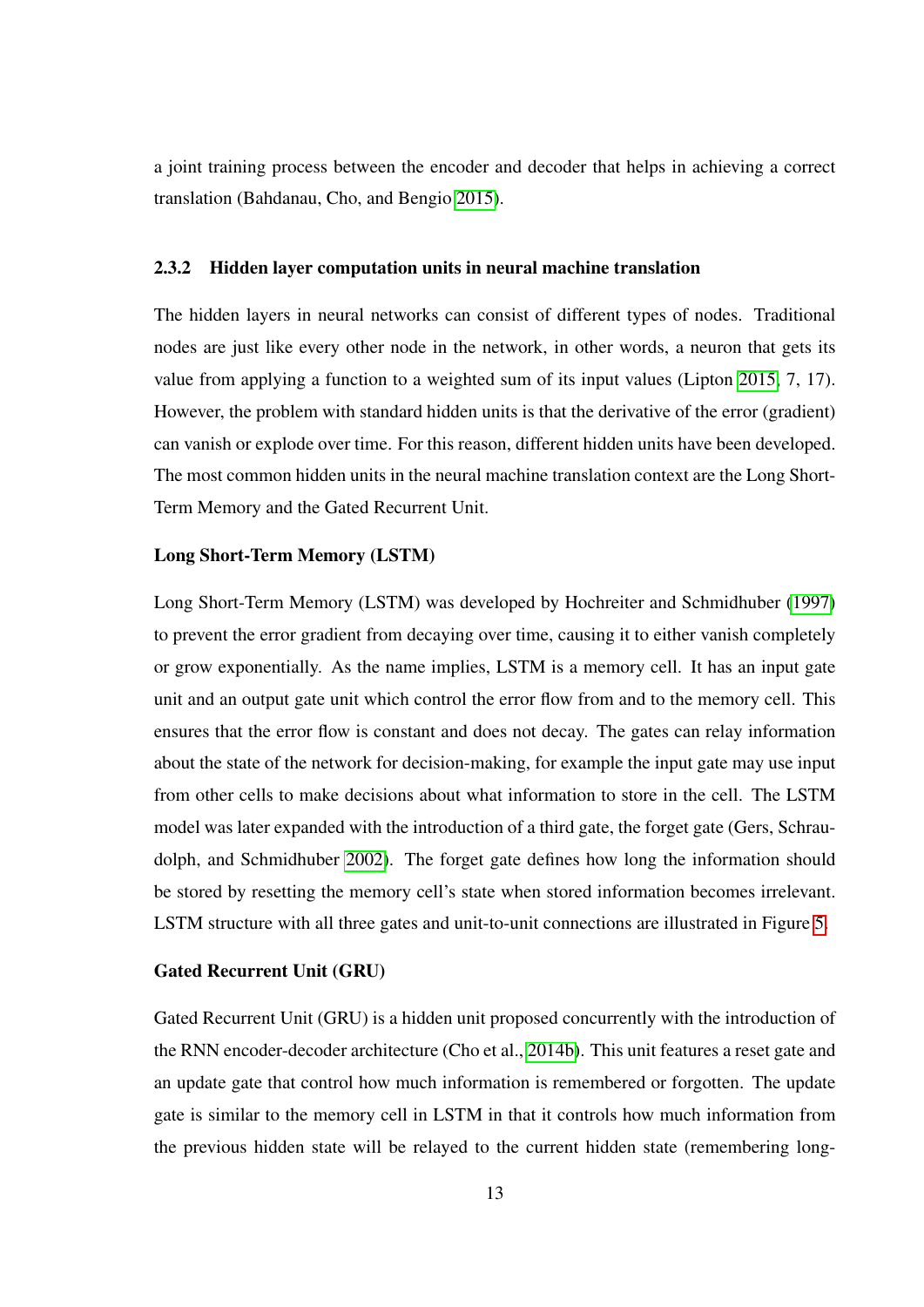

<span id="page-21-0"></span>Figure 5. Illustration of LSTM topology from Gers, Schraudolph, and Schmidhuber [\(2002,](#page-83-6) 124, used with permission). Network has one input and one output unit, while the hidden layer consists of a single LSTM memory cell. Arrows represent unit-to-unit connections in the self-connected network. There are nine connections, making this a three-layer LSTM.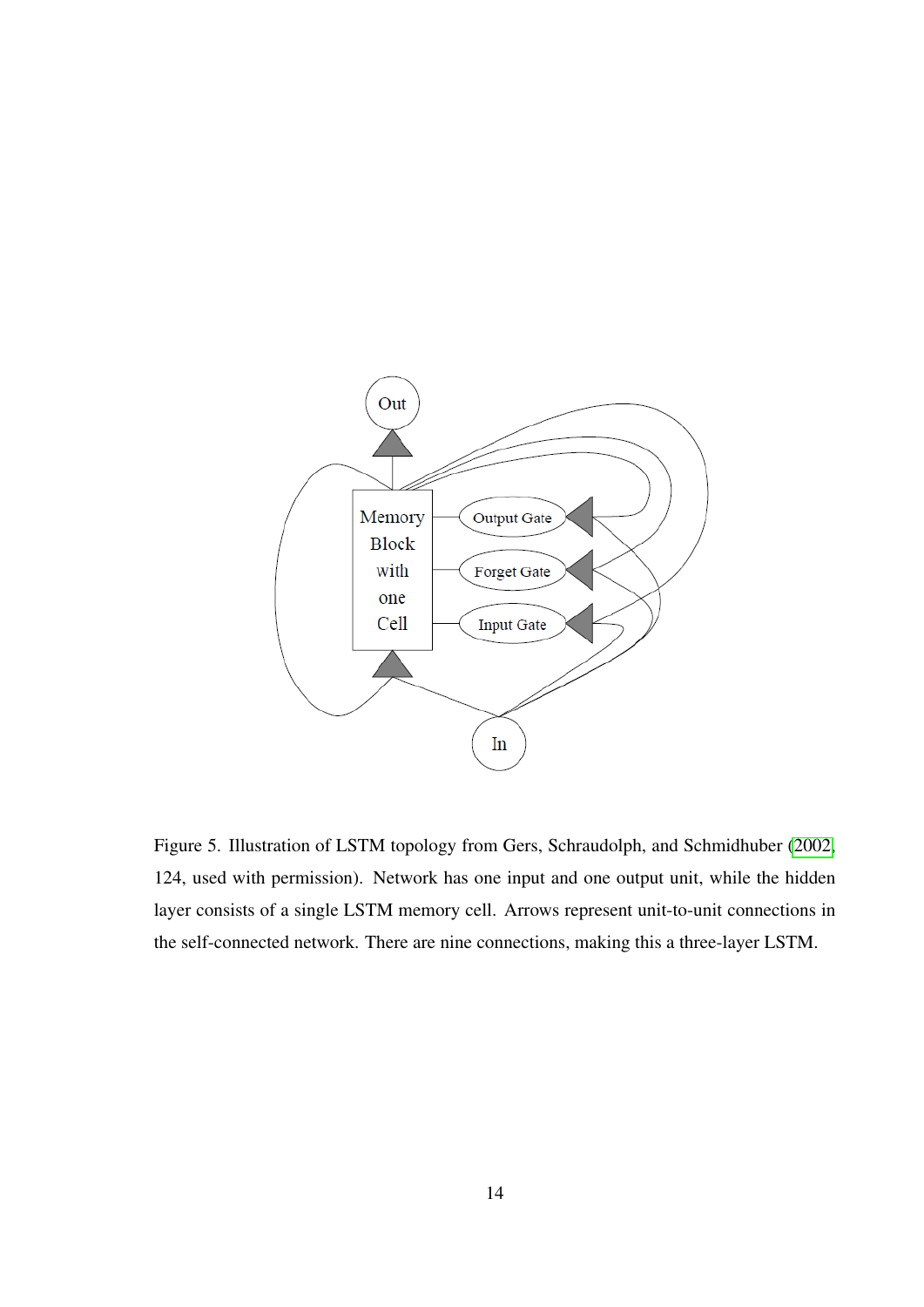term information). The reset gate drops information, so it is similar to the forget gate in LSTM (Cho et al., [2014b\)](#page-82-2). Choi [\(2019\)](#page-82-3) describes GRU as a simplified version of LSTM and especially useful in completing language-related tasks. The activation function is illustrated in Figure [6.](#page-22-0)



<span id="page-22-0"></span>Figure 6. Illustration of the GRU activation function from Cho et al. [\(2014b,](#page-82-2) 1726, used with permission).  $\dot{x}$  is the input.  $\dot{z}$  is the update gate, which decides whether to replace the current state with the new hidden state  $\tilde{h}$ .  $r$  is the reset gate that decides if the previous hidden state is taken into account or ignored.

#### <span id="page-22-1"></span>2.3.3 Research on neural machine translation

Neural machine translation is a popular area of research in general, and it also has a growing trend. Search for the search string 'Neural Machine Translation' on Google Scholar produced 631,000 hits all time, while the search for the literal search string "Neural Machine Translation" on Google Scholar produced ca. 14,200 hits. Observing results per year showed that there is a growing trend, in other words, the number of results increases over time.

The top results for neural machine translation are articles that utilise the attention-based approach. This shows that it is the most prominent model for doing NMT at the present. I will now present the results from two articles that compare NMT with other SMT approaches, and then move on to attention-based models in the next section.

Cho et al. [\(2014a\)](#page-82-1) used two NMT models, RNN encoder-decoder (RNNenc; Cho et al 2014)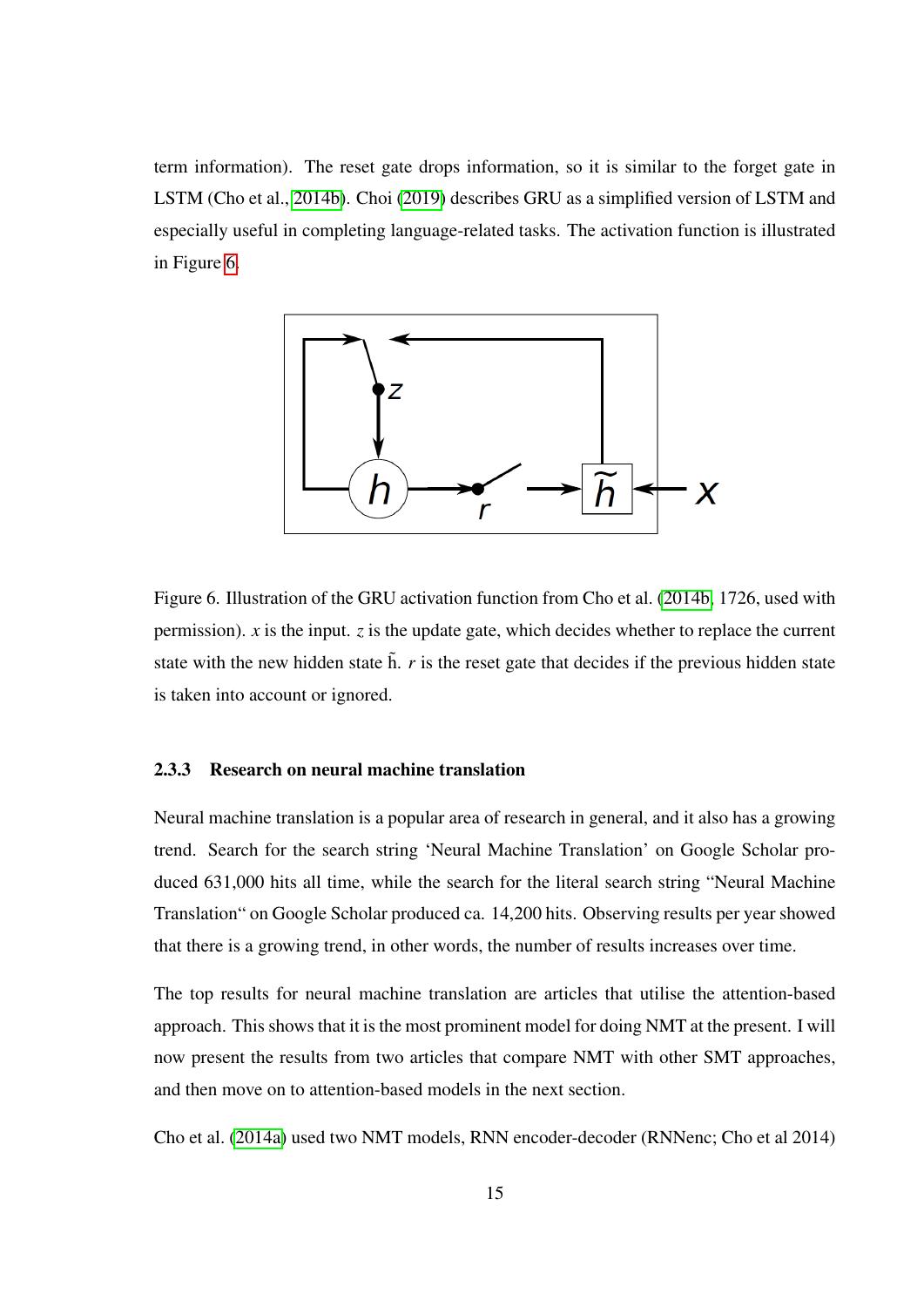and gated recursive convolutional neural network (grConv) for doing machine translation, and compared the results with the performance of a phrase-based machine translator. Both models were trained with a minibatch stochastic gradient descent using AdaDelta. They tested the models for English-to-French translation. Cho et al. [\(2014a\)](#page-82-1) found that while their models did not perform as well as the phrase-based machine translator they compared them to, both of these models performed well in translation tasks and that there is a future for purely neural machine translation. They also found that both of the models perform poorly with long sentences, which was, in their opinion, something that future research could address (Cho et al., [2014a\)](#page-82-1).

Bentivogli et al. [\(2016\)](#page-81-1) compared the translation results of three phrase-based MT systems and one NMT system in translating English to German. They found that the NMT system performed better than the PbMT systems (Bentivogli et al. [2016\)](#page-81-1). The NMT system had greatest difficulties with long sentences and with reordering linguistic constituents that require a deeper understanding of meaning in the text, which is why Bentivogli et al. [\(2016\)](#page-81-1) conclude that there is still work to do in perfecting machine translation.

When we compare the findings of Cho et al. [\(2014a\)](#page-82-1) and Bentivogli et al. [\(2016\)](#page-81-1), we notice that even while the sentence length problem still persisted, NMT clearly improved and managed to get past PbMT in performance in the short time of just two years. The reason for this improvement may lie in the introduction of the attention-based NMT model.

#### <span id="page-23-0"></span>2.4 Attention in neural machine translation

In the context of neural networks, attention refers to the decoder part of the neural network deciding parts of the source sentence to pay attention to. The attention mechanism was proposed by Bahdanau, Cho, and Bengio [\(2015\)](#page-81-2). The attention mechanism makes NMT more computationally affordable (Bentivogli et al. [2016\)](#page-81-1).

The attention mechanism was proposed to alleviate the encoder's difficulty with encoding long source sentences in the encoder-decoder model. As was described in Section [2.3.1,](#page-19-0) the encoder usually encodes the entire source sentence into a fixed-length vector. In the model with attention mechanism, the translated word is predicted based on most relevant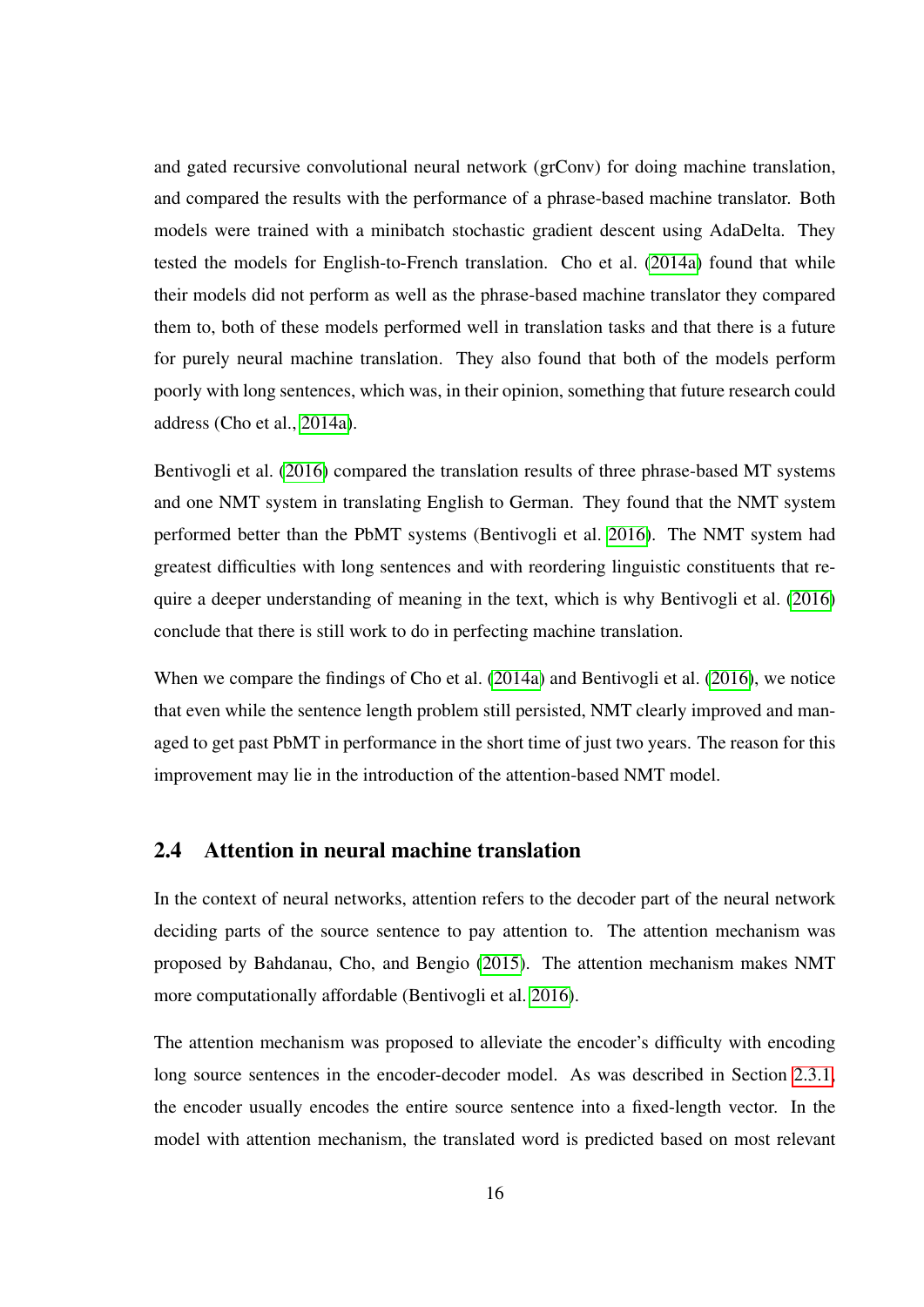information in the source sentence and the previous generated target words (Bahdanau, Cho, and Bengio [2015\)](#page-81-2). Searching for most relevant parts of the source sentence reduces the burden of the encoder, because it does not have to encode all information in the source sentence into a fixed-length vector (Bahdanau, Cho, and Bengio [2015\)](#page-81-2).

Interestingly enough, Bahdanau, Cho, and Bengio [\(2015\)](#page-81-2) describe the model not as attentional, but as an *alignment model*. The term *attention mechanism* became common later on. The alignment model itself is a feedforward neural network that is trained jointly with the rest of the system (Bahdanau, Cho, and Bengio [2015\)](#page-81-2). The alignment model computes a soft alignment that allows to use the gradient to train the whole translation model jointly (Bahdanau, Cho, and Bengio [2015\)](#page-81-2).

#### <span id="page-24-0"></span>2.4.1 Implementation of the attention mechanism

The implementation of the attention mechanism is quite simple. The following is an explanation of the attention mechanism using the terminology that Bahdanau, Cho, and Bengio [\(2015\)](#page-81-2) used. Whereas a traditional encoder-decoder network has a decoder that is trained to predict translation of a word  $y_t$  on basis of the context vector  $c$  and all the previous translated words  $\{y_1, ..., y_{t'-1}\}$ , the attentional decoder has a different type of context vector  $c_i$  that is a weighted sum of annotations. Each annotation  $h_j$  contains information about the input with focus on parts surrounding the j:th word. In short, the i-th context vector  $c_i$  is the expected annotation over all the annotations  $h_1...h_{T_x}$ . Annotations also have associated probabilities  $a_{ij}$ . The following equation (Bahdanau, Cho, and Bengio [2015,](#page-81-2) 3) represents context vector *ci* :

$$
c_i = \sum_{j=1}^{T_x} a_{ij} h_j
$$
 (2.3)

 $a_{ij}$  is a weight (or probability) that the target word  $y_i$  is a translation of a source word  $x_j$  (i.e., that the words are aligned). Then, the probability  $a_{ij}$  reflects the importance of the annotation  $h_j$  to the previous hidden state  $s_{i-1}$  in deciding what the next state  $s_i$  and what the generated translation  $y_i$  is. The network model is illustrated in Figure [7.](#page-25-0)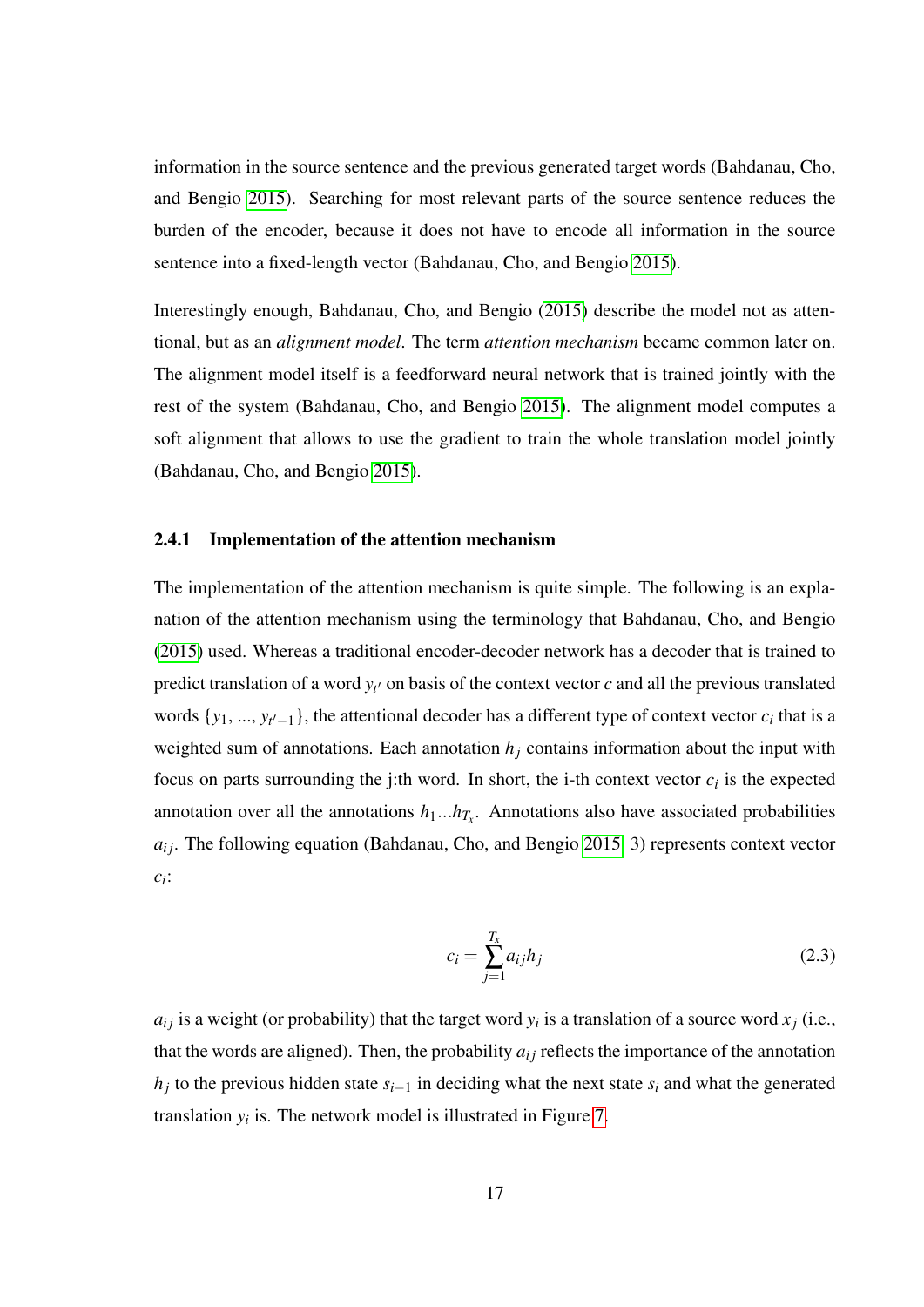

<span id="page-25-0"></span>Figure 7. NMT encoder-decoder with attention, as illustrated by Zhang and Zong [\(2016,](#page-85-3) 1536, used with permission). All symbols are the same as in the description above, but here, the decoder hidden state is marked with  $z_i$  instead of  $s_i$ .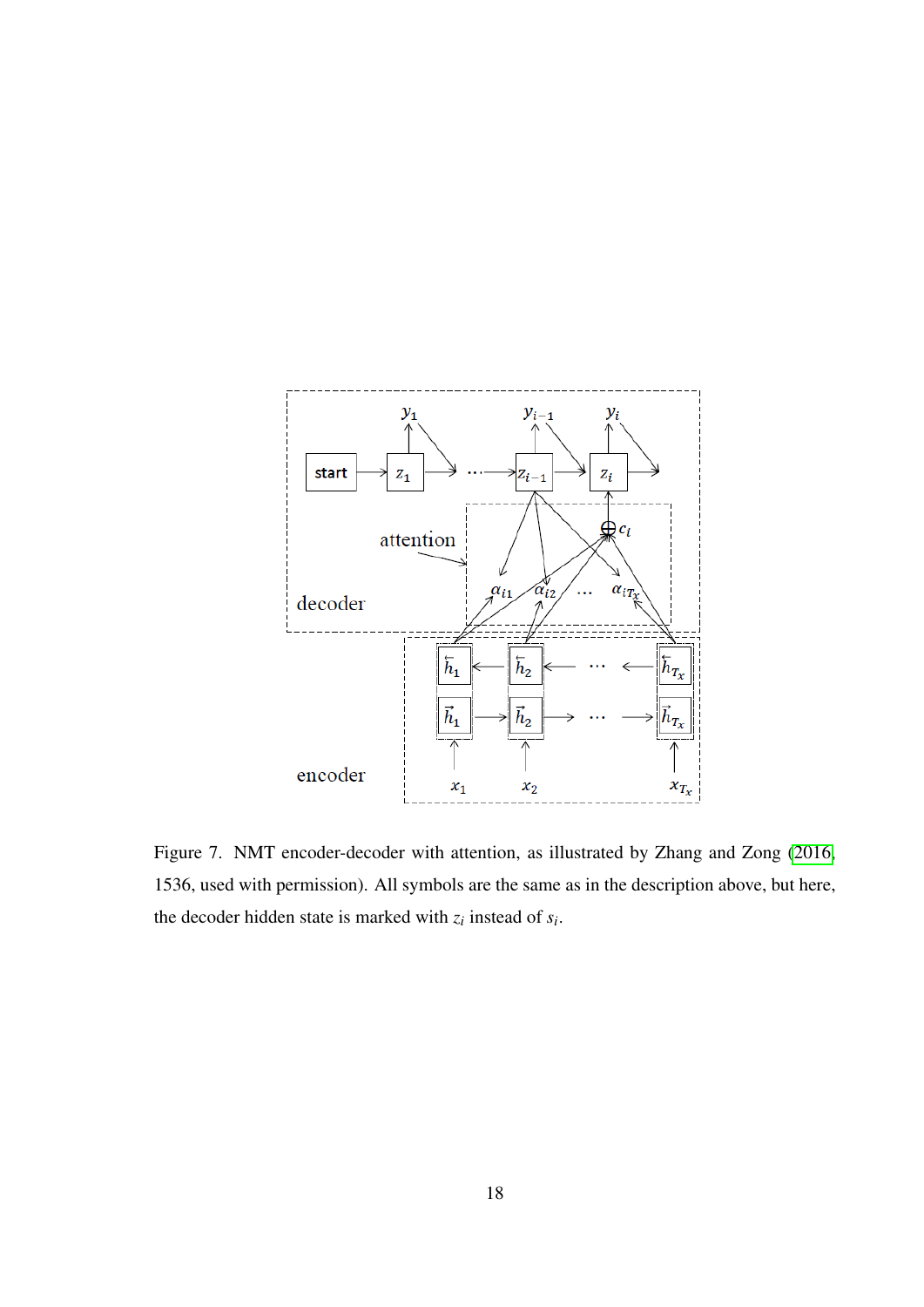Alignment between source sentence words and target sentence words can be visualised by observing annotation weights  $a_{ij}$  on a matrix. Figure [8](#page-26-0) shows an example of such alignment matrix from Bahdanau, Cho, and Bengio [\(2015\)](#page-81-2).



<span id="page-26-0"></span>Figure 8. An example of an alignment matrix from Bahdanau, Cho, and Bengio [\(2015,](#page-81-2) 6, used with permission). The y-axis represents the English source sentence words and the xaxis represents the generated French translation. Grayscale pixels show the weight  $a_{ij}$  of the annotation of j-th source word to the i-th target word. Black indicates that weight  $= 0$  (not likely equivalent), while white indicates that weight = 1 (most likely equivalent).

Bahdanau, Cho, and Bengio [\(2015\)](#page-81-2) had promising results with the proposed attentional model. They compared two models, the RNN encoder-decoder (RNNencdec), proposed by Cho et al. [\(2014a\)](#page-82-1) and Sutskever, Vinyals, and Le [\(2014\)](#page-85-4), and their own proposed model, referred to as RNNsearch. Both models were trained with a minibatch stochastic gradient descent using AdaDelta. They tested the models for English-to-French translation. They found that their RNNsearch model outperforms the RNNencdec model significantly. Their model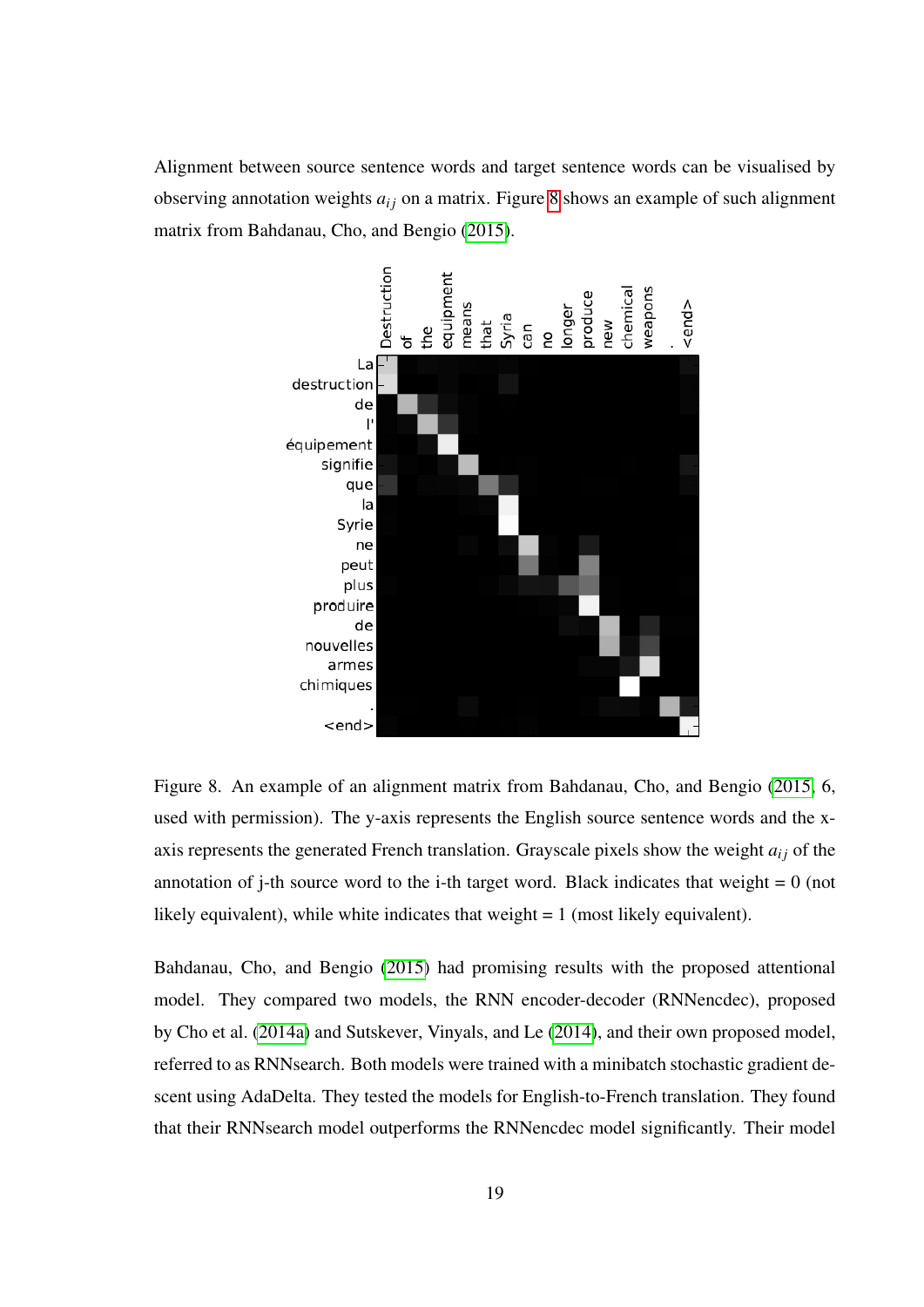also performed well regardless of source sentence length. The most significant finding was that the performance of their model is comparable to phrase-based machine translation models. Bahdanau, Cho, and Bengio [\(2015\)](#page-81-2) found that there is still work to do with improving the translation of unknown or rare words.

#### <span id="page-27-0"></span>2.4.2 Research on attention-based neural machine translation

Search for the search string "neural machine translation, attention OR attention-based OR attentional" on Google Scholar produced 199,000 hits all time. Once again, the number of articles per year increases over time, so a growing trend can be detected. Next, I will sum up the findings of some most cited articles, however, the papers that were reviewed as part of the mapping study are presented in Chapter [5.](#page-45-0)

Luong, Pham, and Manning [\(2015\)](#page-84-5) used RNN with a Long Short-Term Memory (LSTM) hidden unit for encoder and decoder in their NMT model. The model was trained with a minibatch using plain stochastic gradient descent. They also used different attentional models (global, local-m, and local-p). The model was tested for English-German-English translation. Luong, Pham, and Manning [\(2015\)](#page-84-5) found that attention-based NMT models are superior to non-attentional ones in many cases, for example in translating names and handling long sentences.

Ha, Niehues, and Waibel [\(2016\)](#page-83-7) presented their first attempts in building a multilingual Neural Machine Translation framework using a unified approach. The goal was "to employ attention-based NMT for many-to-many multilingual translation tasks" (Ha, Niehues, and Waibel [2016\)](#page-83-7). Ha, Niehues, and Waibel [\(2016\)](#page-83-7) found that their approach is especially effective in an under-resourced translation scenario, achieving a higher translation score. Ha, Niehues, and Waibel [\(2016\)](#page-83-7) also state that their approach achieved promising results in translation in cases where there is no direct parallel corpus present for the language pair.

#### <span id="page-27-1"></span>2.5 Previous reviews on neural machine translation

Based on database search results, there have been multiple reviews on neural machine translation, but few on attentional neural machine translation. The search string "neural machine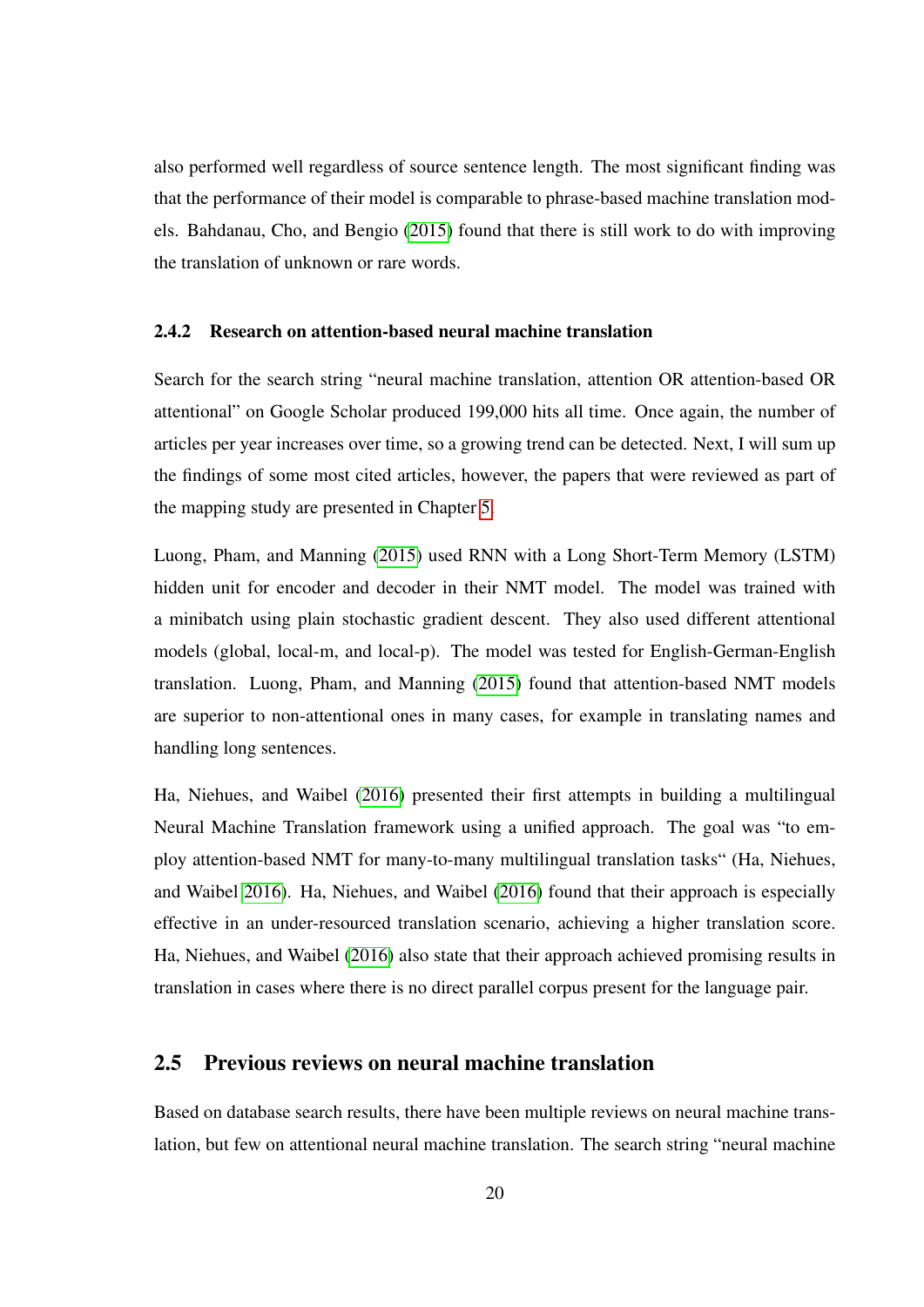translation review, OR survey" on Google Scholar produced 80,900 hits all time and circa 17,400 hits since the year 2015. Judging from the top relevant results for this search, there have been surveys and reviews on neural machine translation, but none have focused on attention-based NMT especially. During the research process, one survey on attention-based NMT emerged (Basmatkar, Holani, and Kaushal [2019\)](#page-81-5), presented at conference in March 2019 and added to IEEE Xplore in August 2019. I will now go over some interesting and relevant reviews on NMT.

Concerning existing literature reviews, some of the top results have a quite superficial look at research. Lipton [\(2015\)](#page-84-1) present the technological aspects behind using RNN for sequence learning in general, not only for translation. Chaudhary and Patel [\(2018\)](#page-82-4) study the use of deep neural networks in machine translation by comparing research papers. However, they only conclude that deep learning is better than other methods in machine translation, without providing an in-depth analysis of the articles or the performance of the models.

Going into a more practical direction, Basmatkar, Holani, and Kaushal [\(2019\)](#page-81-5) conducted a survey in which they studied the efficiency of different attentional NMT models on translation between six Indian language pairs and also English-to-Tamil translation. The survey was not a literature review, however, but rather a comparison of performance of different models. For English-Tamil translation, Basmatkar, Holani, and Kaushal [\(2019\)](#page-81-5) compared two attentional models: Luong, Pham, and Manning [\(2015\)](#page-84-5) and Bahdanau, Cho, and Bengio [\(2015\)](#page-81-2). They achieved the best score (on the BLEU evaluation metric) for English-Tamil translation with a birectional LSTM with word embedding and Bahdanau's attention model, using Adam optimiser, with a byte-pair encoding of 25,000. They also compared their results with Google Translator and found that all their models achieved significantly better BLEU scores than Google Translator.

Britz et al. [\(2017\)](#page-81-6) experimented with different NMT system parameters in their extensive exploration of NMT architectures. The features that they explored were RNN cell variant, network depth, unidirectional vs. bidirectional<sup>1</sup>, attention mechanism, embedding dimensionality, and beam search strategy. They found that the best performing model was an

<sup>1.</sup> Unidirectional encoders take only past inputs into account, while bidirectional ones take both past and future inputs into account (Britz et al. [2017,](#page-81-6) 1446).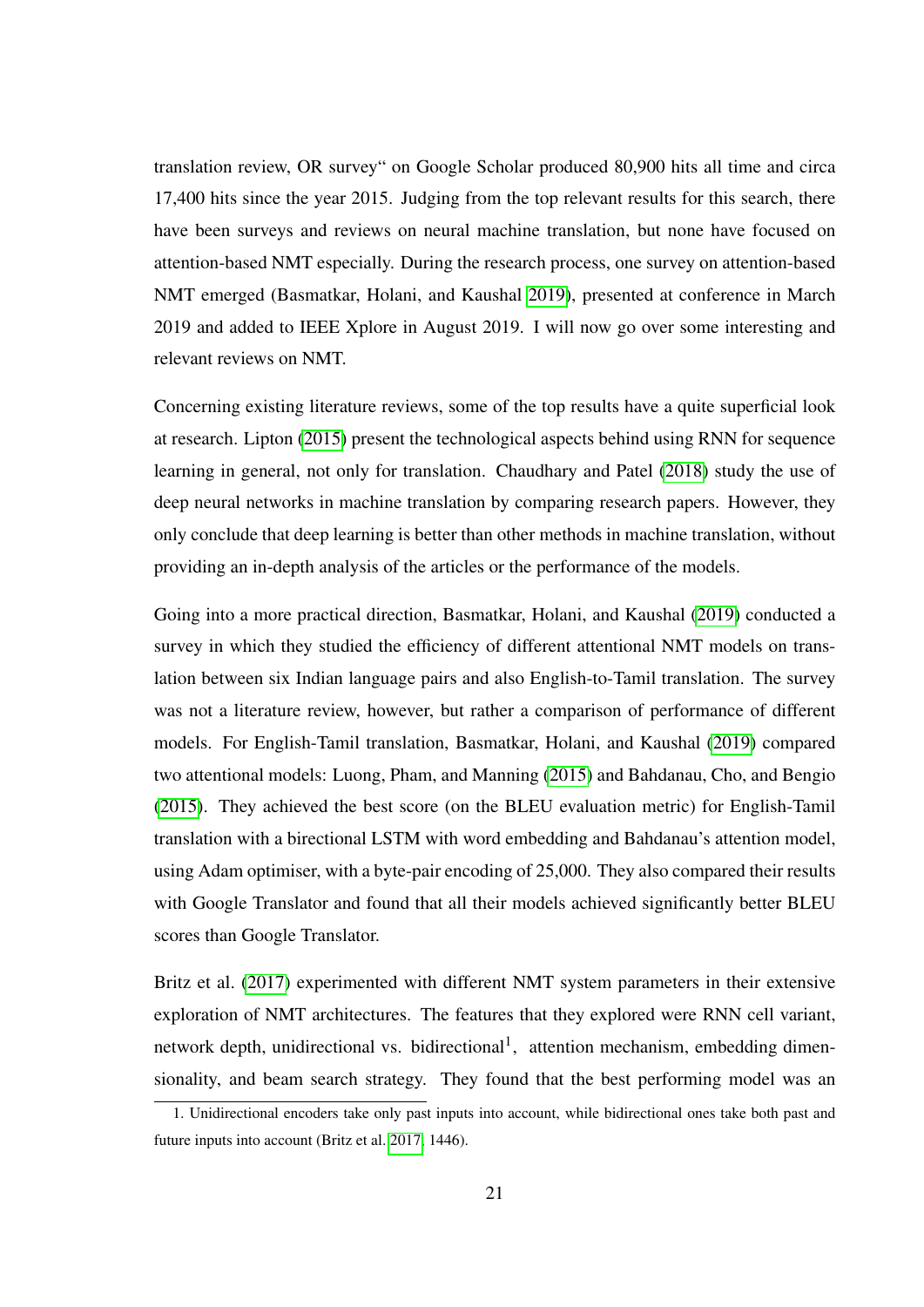LSTM network with a bidirectional encoder with depth 4 and a decoder of depth 4 with the Bahdanau, Cho, and Bengio [\(2015\)](#page-81-2) attention model. Both the attention dimension and the embedding dimension were found to be optimal at 512. Beam size, i.e., how many most probable predictions for the translated word are retrieved in the translation model, was found to affect results significantly and the best beam size was found to be 10. Somewhat surprisingly, Britz et al. [\(2017\)](#page-81-6) also found that deep models are not always better than shallow ones. They tested the performance of the best model with the newstest2014 and newstest2015 English-to-German task, using SGD and Adam as learning method as well as word embedding and batch size of 128. They compared their system to nine different NMT models, and their model was only outperformed by the model by Wu et al. [\(2016\)](#page-85-5), but as the authors note, the model by Wu et al. [\(2016\)](#page-85-5) lacks public implementation and is more complex. The exploration by Britz et al. [\(2017\)](#page-81-6) is practical and is not directly comparable to the results of a literature review, but it can be beneficial to view the results of the present study in light of findings by Britz et al. [\(2017\)](#page-81-6).

Based on the search results, there is a gap in systematic literature reviews on attentional neural machine translation. According to Kitchenham, Budgen, and Brereton [\(2016\)](#page-83-8), a review can be seen as necessary if no good quality review exists already. This seems to be the case for this topic, so conducting a review is justified. Furthermore, it seems that there is not enough reviews on this topic to perform a tertiary study, i.e., a review of existing reviews.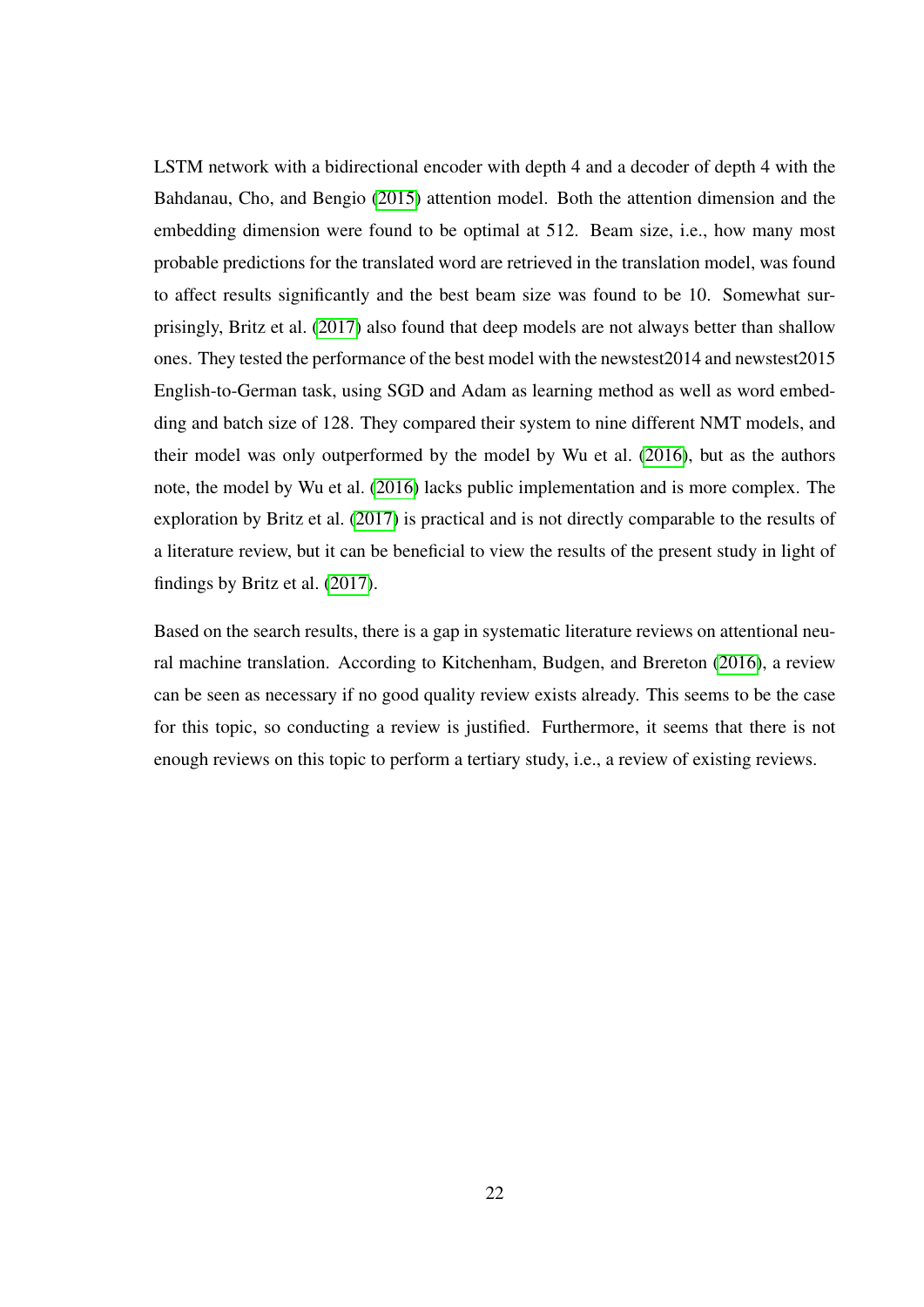### <span id="page-30-0"></span>3 Research design

In this chapter, I will go over the details of the research design for this study. First, I will go over the research questions and how they will be answered. Second, I will present and justify the used research method. Then, stages of the review are briefly discussed, followed by a description of the search process. Next, I will list the inclusion and exclusion criteria, as is usual for systematic reviews. This is followed by a description of data synthesis and aggregation. Finally, I will briefly discuss the time frame and limitations for the present study.

#### <span id="page-30-1"></span>3.1 Research questions

The goal of this study is to describe the state of research on the topic of attention-based neural machine translation in the recent years. The study looks into the research settings as well as the results of the studies on attentional NMT. An additional aim is to review how well attention-based models perform in one known problematic translation context, translation tasks involving low-resource settings.

The aims of the study have been formulated as the following research questions:

- RQ1. How actively are papers on attention-based NMT published?
- RQ2. What are the features of attention-based neural machine translation models?
- RQ3. How well do attention-based NMT models perform in translation tasks?
- RQ4. How well does attention-based NMT perform in translation tasks involving low-resource languages?

The first question is a general question answered simply by providing statistics of search engine hits for keywords. This is not by any means an exhaustive answer, but it provides a glimpse of the body of literature that exists. The second question is answered with statistics and analysis of what structural neural network features were present in the models that the authors have developed. Structural features include, for example, the neural network architecture type, learning methods, activation functions, optimisations, and computational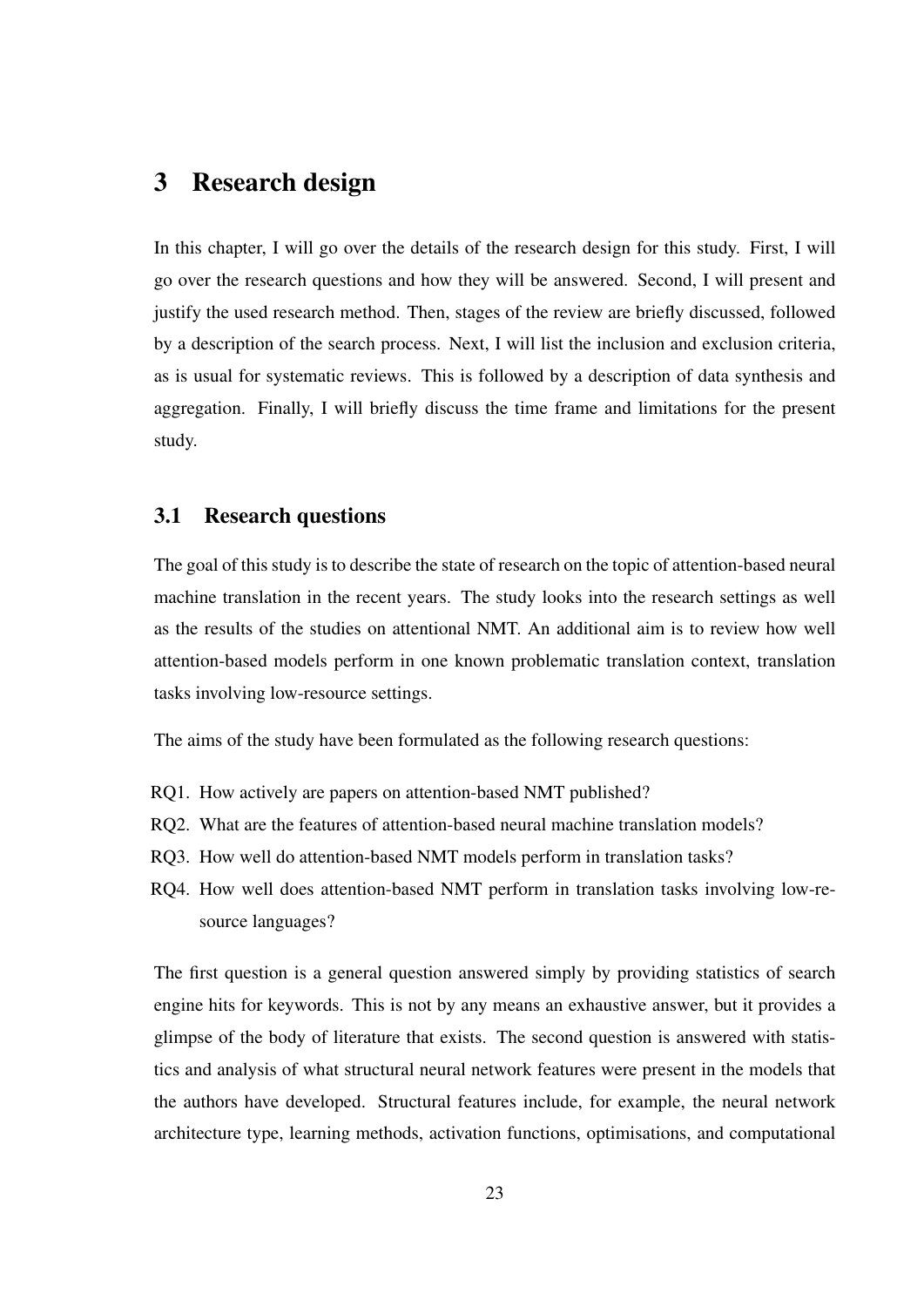units.

The third question is answered based on comparing the authors' own analysis on performance, which was usually provided with BLEU scores, but sometimes also word alignment results and qualitative analysis. Comparison of performance also takes different language pairs into account. The fourth question will be answered with roughly the same means as the third question: comparing BLEU scores and other types of quality measures. My initial hypothesis was that, as with other types of MT, attention-based NMT also performs poorly on low-resource language translation tasks. This hypothesis was based on the notion that since NMT is data-driven, naturally the lack of data affects the performance, regardless of the technique in which MT is done.

At the beginning of this study process, the aim was to form an all-encompassing overview of the current state of research on the topic of attention-based neural machine translation, to provide a summary of the current research in attention-based neural machine translation, and to identify the current limitations of research on attention-based models. However, the search process revealed that the body of literature was far too extensive (over 44,000 articles), which makes is extremely challenging to form an exhaustive overview of attentional NMT research overall. For this reason, the aims and research questions were reformulated to fit a smaller cross-section study. Kitchenham, Budgen, and Brereton [\(2016\)](#page-83-8) state that the amount of work in doing the review task should be feasible considering the resources of the one doing it. This has also been considered in that the topic and the amount of literature for the review have been narrowed down to suit the requirements and amount of work suitable for a master's thesis.

The original aims were formulated as the following original research questions: 1. How actively are papers on attention-based NMT published? 2. How do purely attention-based neural machine translators perform in relation to other NMTs? 3. What are the limitations of attention-based neural machine translation? and 4. How well does attention-based NMT perform in translation tasks involving a low-resource language? Questions 1 and 4 were kept, but question 2 and 3 were discarded altogether. The reason for discarding question 2 is that authors more often compared their results with other attentional NMT tools rather than with non-attentional models, which is why the data could not provide a good answer to this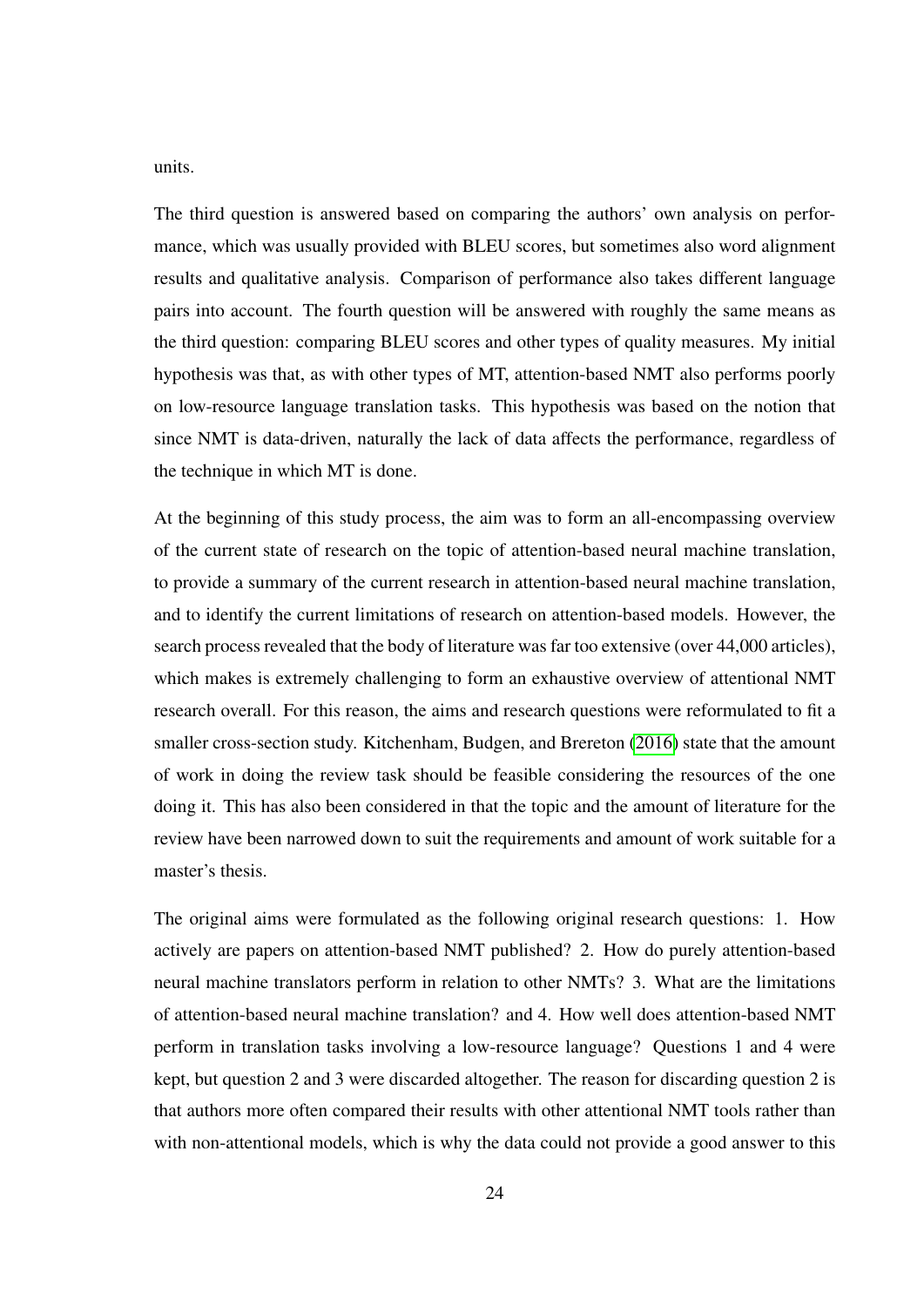question. Question 3 was discarded in order to focus on one known limitation, low-resource setting, instead of trying to include all possible limitations.

#### <span id="page-32-0"></span>3.2 Method

The current study is an exploratory research in the form of a literature survey. The method used in this study is systematic literature review. The review was done with the conventions proposed by Kitchenham, Budgen, and Brereton [\(2016\)](#page-83-8). Kitchenham, Budgen, and Brereton [\(2016\)](#page-83-8) outline a method for conducting systematic literature reviews in the field of software engineering. Because of its focus on this specific field, this method is suitable for the purpose of this study.

#### <span id="page-32-1"></span>3.2.1 Justification for used method

According to Kitchenham, Budgen, and Brereton [\(2016\)](#page-83-8), the motivation for doing systematic reviews is usually:

- gathering knowledge about the field of study in question,
- identifying the needs for future research,
- establishing the context of a research topic, and
- identifying the main methodologies and research techniques for the field of study in question.

These motivation criteria are in line with the aims and research questions of the current study, which is why it is justifiable to use this research method for this study.

The present study was motivated by the small number of systematic reviews on the topic. Kitchenham, Budgen, and Brereton [\(2016\)](#page-83-8) emphasise that before doing a systematic review or a mapping study it is important to think about whether the review will provide new knowledge in the field of study. The motivation for this study was the prominence of attentionbased models in current NMT research, and judging from the search process conducted for this thesis, there is not only a small amount of reviews on the topic of NMT in general, but also very few seem to concentrate on attention-based models especially. For these reasons,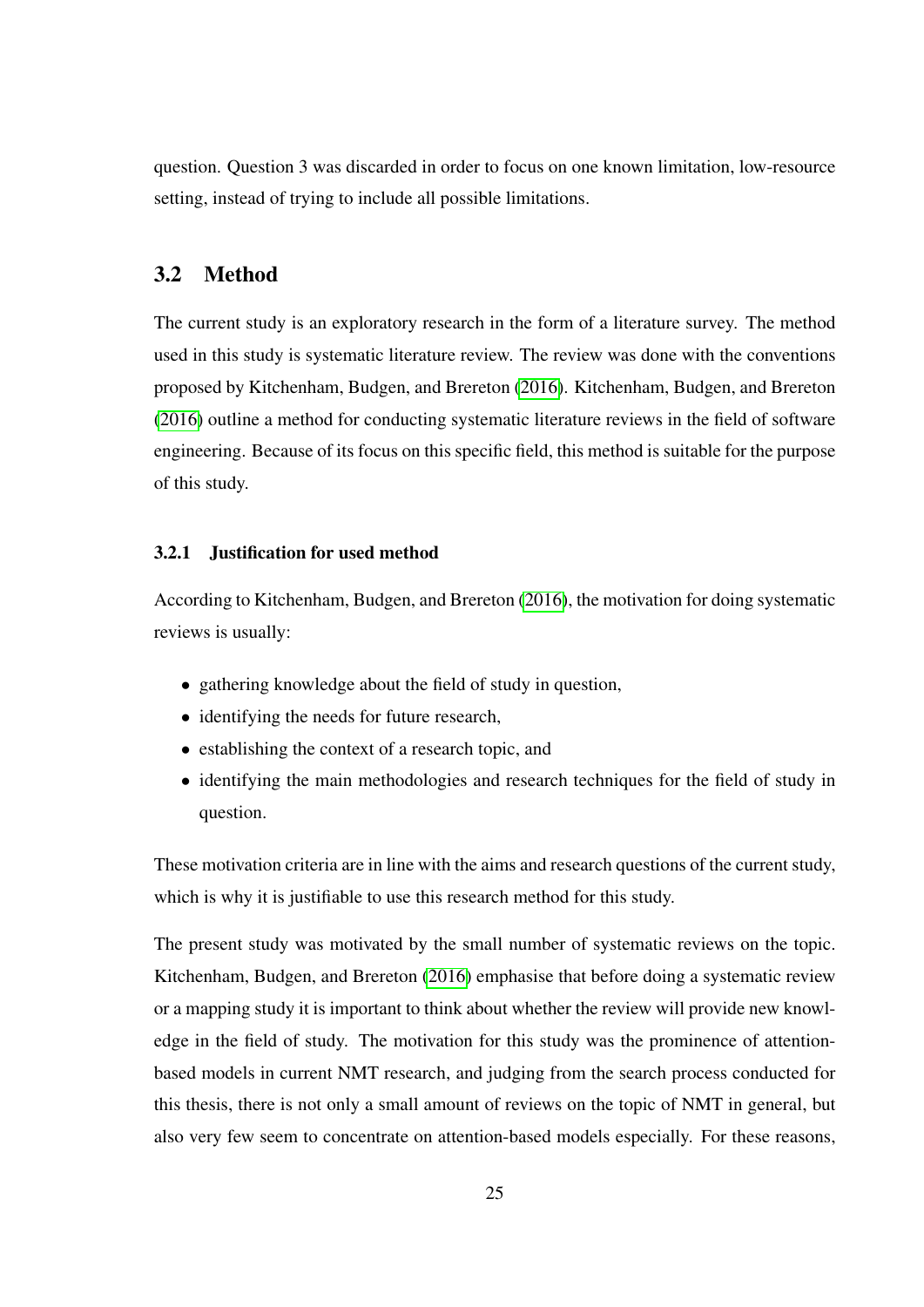the current study is justified in hopefully providing new valuable knowledge.

#### <span id="page-33-0"></span>3.2.2 Mapping study as a form of review

There are different forms of doing evidence-based literature review, i.e., methods for the process of combining research data to form new knowledge. The book by Kitchenham, Budgen, and Brereton [\(2016\)](#page-83-8) covers doing systematic reviews with three review types: quantitative, qualitative, and mapping study, which are all suitable for this study. Mapping study is the review form selected for this study.

According to Kitchenham, Budgen, and Brereton [\(2016\)](#page-83-8), a mapping study is usually a general classification of the analysed data. It is usually used for clustering data for more in-depth systematic reviews and for identifying gaps in existing literature. Due to its simplicity and general nature, it is suitable for the scope of a master's thesis.

#### <span id="page-33-1"></span>3.3 Stages of the review

According to Kitchenham, Budgen, and Brereton [\(2016\)](#page-83-8), the review project first needs to be justified and the research questions need to be specified. Both of these were presented earlier in this study. Then, the review protocol, which is a documented plan of how the review will be conducted needs to be developed (Kitchenham, Budgen, and Brereton [2016\)](#page-83-8). The research plan I wrote was the protocol for this review. The research plan included all the review protocol parts outlined by Kitchenham, Budgen, and Brereton [\(2016\)](#page-83-8), namely 1) background, 2) research questions, 3) search strategy, 4) study selection, 5) quality assessment of the primary studies, 6) data extraction, 7) data synthesis, i.e., the plan for analysing the data, 8) limitations, 9) reporting, and 10) review management, i.e., making sure that the review project is sensible, manageable and done properly (Kitchenham, Budgen, and Brereton [2016\)](#page-83-8).

#### <span id="page-33-2"></span>3.4 Search process

In this section, I will describe the search process.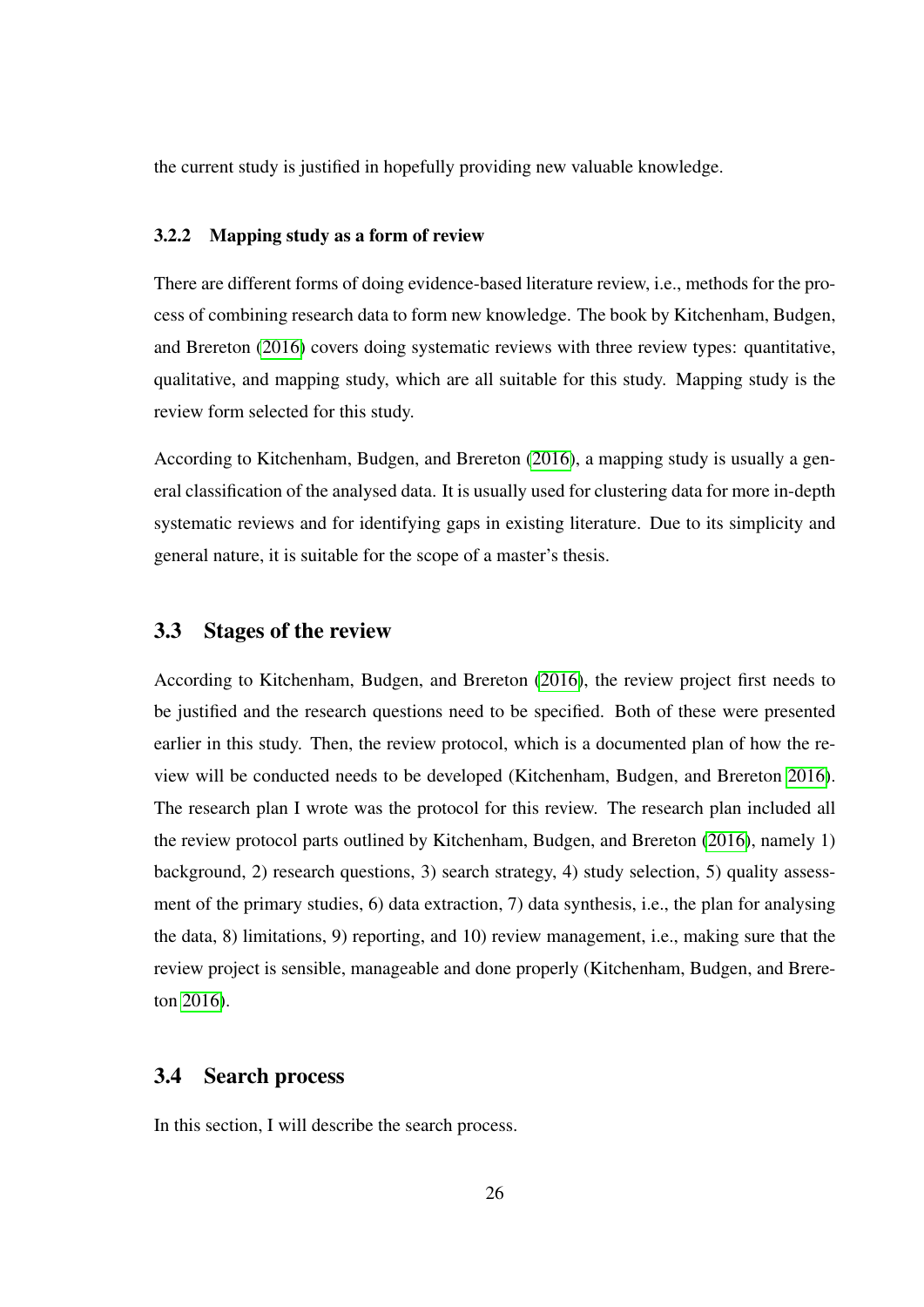#### <span id="page-34-0"></span>3.4.1 Search method

Kitchenham, Budgen, and Brereton [\(2016\)](#page-83-8) introduce a variety of search methods, which were applied to some measure in this study. From these, I chose to conduct an automated search from electronic resources. Kitchenham, Budgen, and Brereton [\(2016\)](#page-83-8) outline that this method requires 1) deciding which resources to use and 2) specifying the search strings that drive the search. The following sections describe the resources and search strings used.

#### <span id="page-34-1"></span>3.4.2 Search engines and databases

I searched for articles and books on the topic of neural machine translation and attentionbased NMT from Google Scholar and Web of Science. For Web of Science, the available databases via University of Jyväskylä were Science Citation Index Expanded (1945–present), Social Sciences Citation Index (1956–present), Arts & Humanities Citation Index (1975– present), and Emerging Sources Citation Index (2015–present).

#### <span id="page-34-2"></span>3.4.3 Electronic resources

Search was conducted with the Google Scholar and Web of Science search engines. The results from these were filtered according to the selection criteria, which will be introduced later in this section.

Primary electronic resources for this study include Arxiv, IEEE Digital Library, and the ACM Digital library (the latter two suggested by Kitchenham, Budgen, and Brereton [2016\)](#page-83-8). Arxiv contains many of the most relevant articles related to the topic, including the pioneering article by Bahdanau, Cho, and Bengio [\(2015\)](#page-81-2), as well as most conference proceedings for relevant conferences. IEEE Digital Library and the ACM Digital library are available via University of Jyväskylä. Also Web of Science finds articles from both of these (Kitchenham, Budgen, and Brereton [2016\)](#page-83-8).

#### <span id="page-34-3"></span>3.4.4 Search strings

To find articles to review, the following search strings and their variants were used: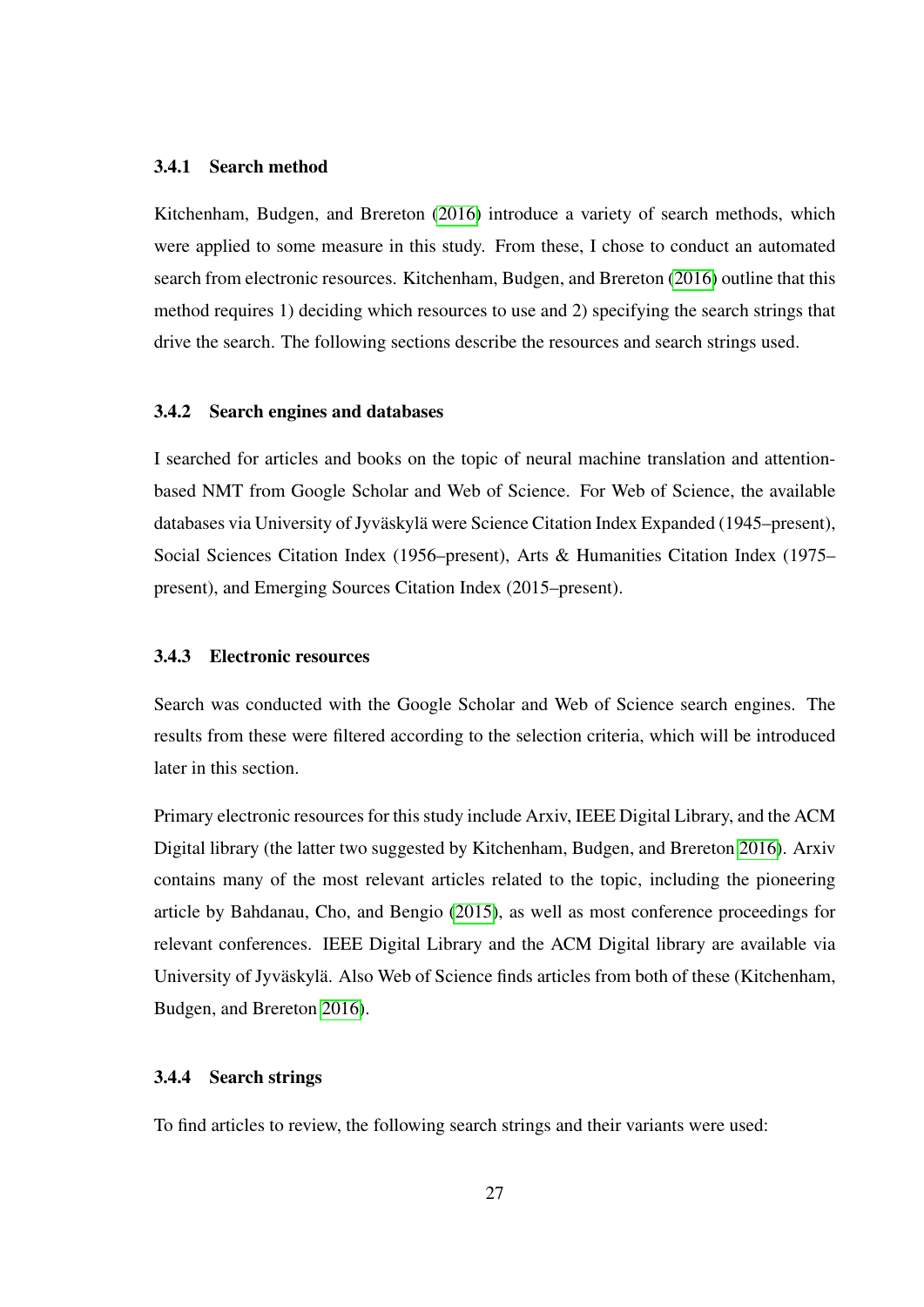- Neural Machine Translation AND Attention
- Neural Machine Translation AND Attention-Based
- Neural Machine Translation AND Attentional
- Neural Machine Translation AND (Survey OR Review)

#### <span id="page-35-0"></span>3.5 Inclusion and exclusion criteria

To narrow down the set of articles considered for review, some selection criteria were applied. First, the topic of the article needed to be neural machine translation and clearly stated as so. For example, the title or the abstract needed to refer to neural machine translation, or, if there were keywords given in the articles reviewed, they included "neural machine translation", either as one keyword or a combination of keywords (a combination can for example be "neural networks" and "machine translation"). Additionally, the approach used in the study had be in some way attention-based and clearly stated as so. One exclusion criterion was that the title and/or abstract of the article indicates that its focus is on something other than translation of written texts from one language to another, for example, on speech recognition or multimodal translation.

Since the language used in this study is English, only articles that were written in English were chosen. Furthermore, one of the languages in the language pairs (or sets) studied in the study that the article reports had to be English, so that comparisons between findings could be made.

One criterion was that papers needed to be peer-reviewed to be considered for inclusion. Kitchenham, Budgen, and Brereton [\(2016,](#page-83-8) 68) mention that reviews typically include only peer-reviewed articles, leaving out, for example, technical reports and PhD theses. All journal articles included in the present study were published in peer-reviewed journals. Articles published as part of conference proceedings were also all peer-reviewed.

Only papers that had the full text available via university credentials were reviewed. This directly resulted in the exclusion criterion that any studies reported as abstracts or only available as abstracts or other types of texts, such as presentations or blog posts, were excluded.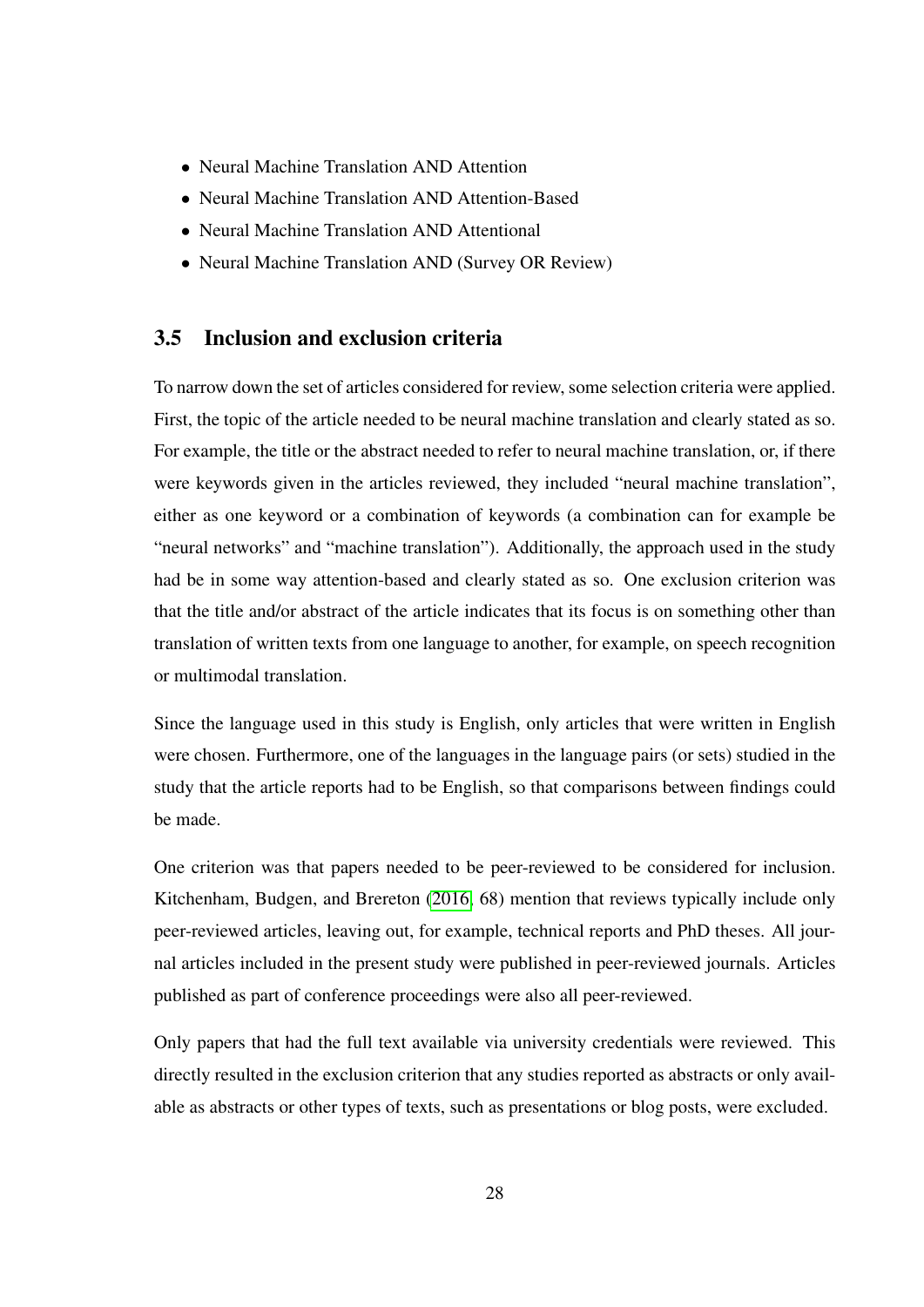Since the origin of the attention-based approach to NMT was established in year 2014, it made sense to exclude all studies that were published before 2014.

Finally, since the present study is a master's thesis, it was necessary to limit how many search results were considered as the set from which reviewed articles were selected, in other words, the candidate papers (a term used by Kitchenham, Budgen, and Brereton [2016\)](#page-83-0). Furthermore, since the initial searches returned over 200,000 results, it would have been unnecessarily time-consuming to go through all search results. For this reason, whenever the number of search results was very high, the candidate papers were selected from among the first 50–60 search results, while the rest of the results were discarded altogether. The sorting method for the results was "according to relevance" as determined by the search engine. A similar limiting method was used by Pozdniakova and Mazeika [\(2017\)](#page-84-0).

In summary, the inclusion criteria were:

- The topic is neural machine translation
- The model studied in the article is attentional
- Peer-reviewed

The exclusion criteria were:

- Language of the article is not English
- Domain is not text translation, e.g. domain is spoken language
- One of the languages in the studied language pair is not English
- Full text is not available via University of Jyväskylä student credentials
- Text is a PhD thesis, technical report, or presentation
- Published before 2014
- Ranks after 60 first hits in results for searches with a large number of hits

### 3.6 Data synthesis and aggregation

The method used in this study was mapping study. A mapping study is a useful method for categorising papers to form general summaries of research on the topic, like the current study does. Mapping studies usually utilise gathering data into clusters and analysing them in light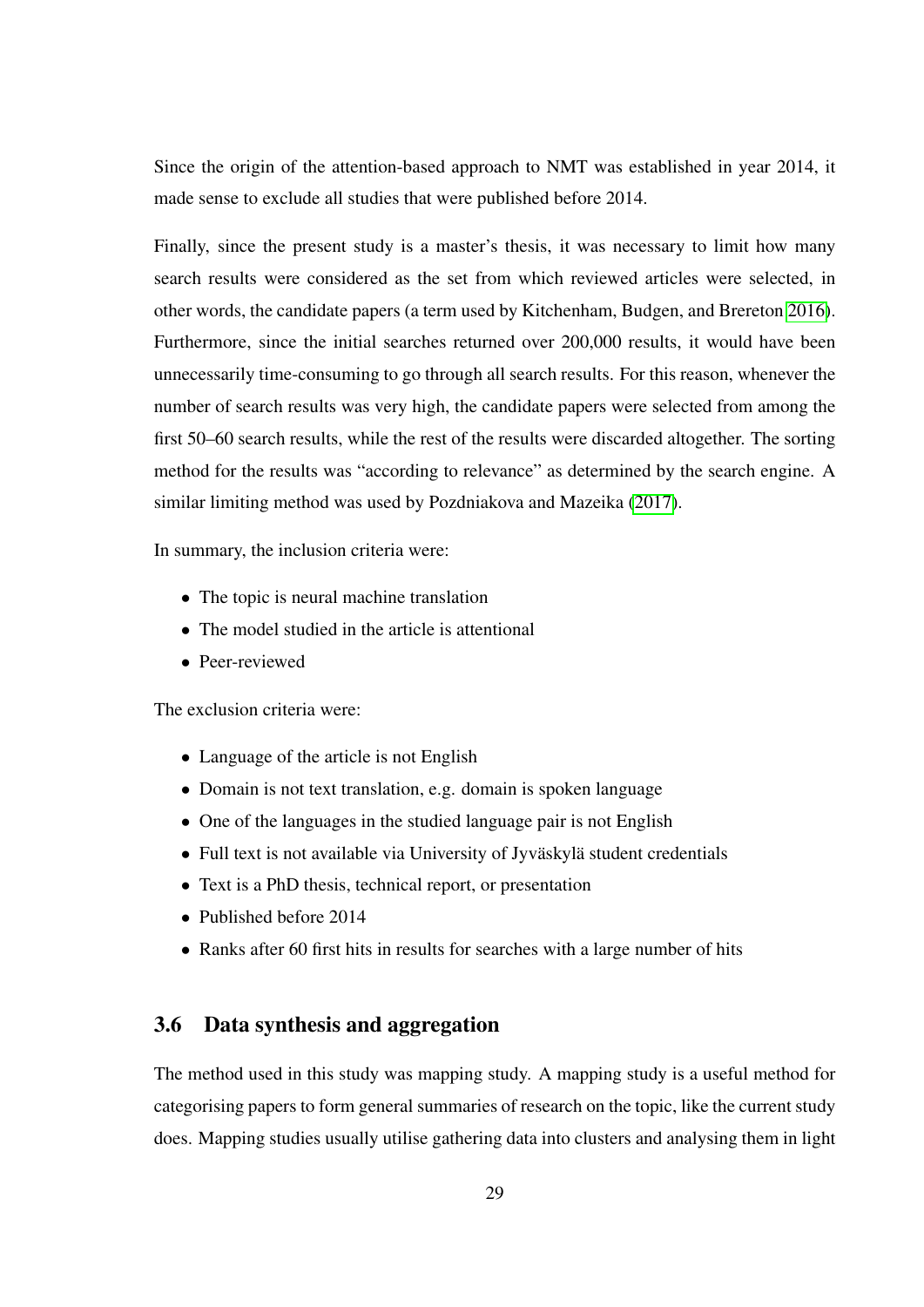of the research questions. Clustering data is especially good for identifying areas for more detailed study and gaps in current research (Kitchenham, Budgen, and Brereton [2016,](#page-83-0) 315). The generalist nature of the mapping study entails the use of certain means of data synthesis and aggregation.

The data synthesis method in this study was formed in two ways: 1) determined by the research questions and 2) inductively. This is in line with Kitchenham, Budgen, and Brereton [\(2016,](#page-83-0) 351–353) who emphasises that while there is no standard way for doing synthesis, there should at least be a clear link from the research questions to data and syntheses. The research questions determined which large categories data synthesis concerned, while the details of these categories were determined inductively, i.e., by aspects that emerged in the review process. Clustered data can roughly be divided into four categories: publication details, research setting, neural network model, and translation evaluation method.

Clustering data of publication details partially answers research question RQ1. *How actively are papers on attention-based NMT published?* (the main data for answering the question is the search hits in general). Data clusters per publication details are:

- 1. Author name
- 2. Publication year
- 3. Publication type

Documenting research setting details is relevant to answer research questions RQ3. *How well do attention-based NMT models perform in translation tasks?* and RQ4. *How well does attention-based NMT perform in translation tasks involving low-resource languages?*, because this background information is necessary to be able to compare performance results properly. Data clusters per research setting include:

- 1. Language-pair
- 2. Dataset (corpora or task used in analysis)

Information about network models was collected to answer question RQ2. *What are the features of attention-based neural machine translation models?*. Ways to cluster data per neural network model: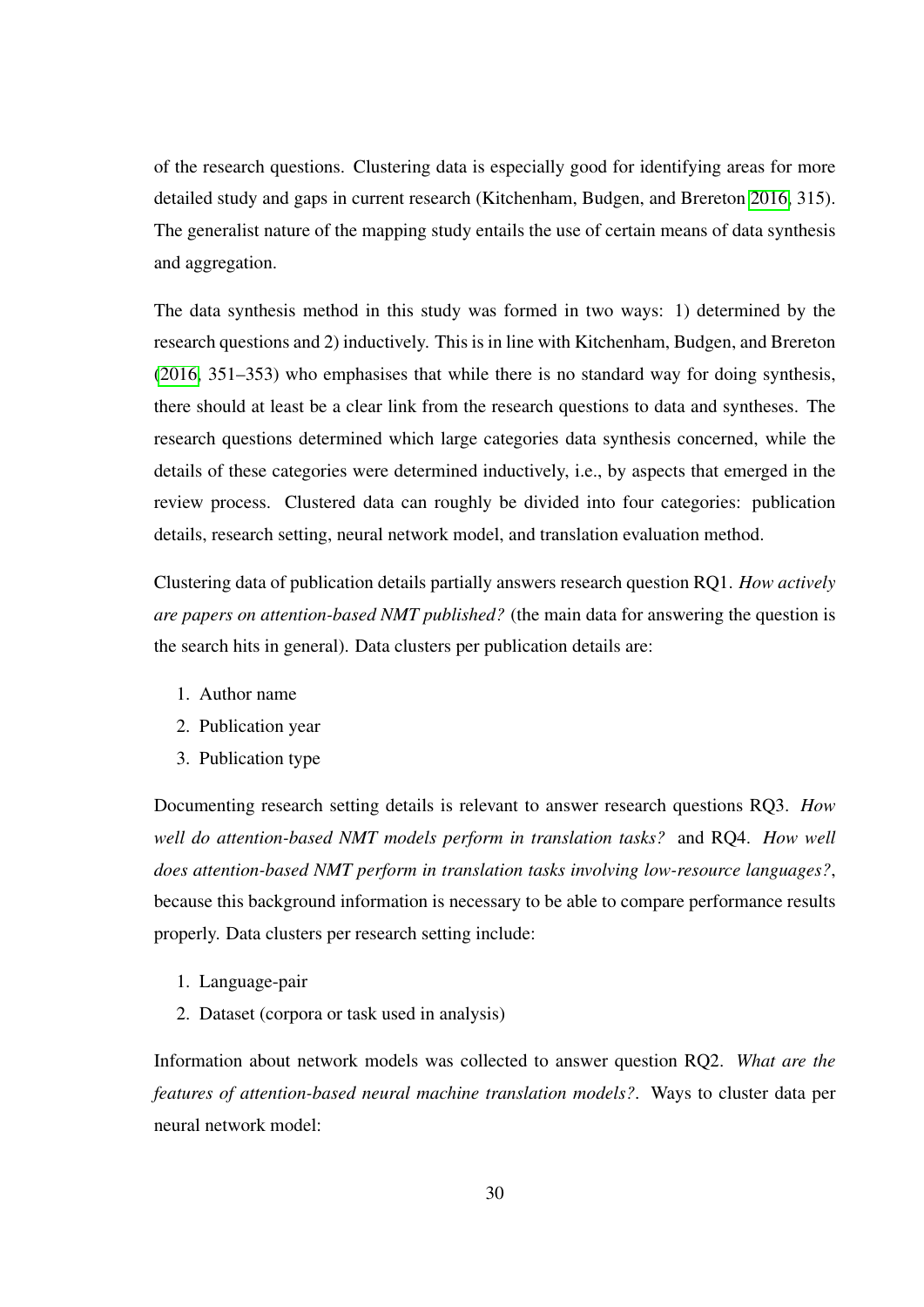- 1. Network model
- 2. Learning method(s)
- 3. Activation function(s)
- 4. Computational unit(s)

Finally, clustering data about translation evaluation results answers two questions: RQ3. *How well do attention-based NMT models perform in translation tasks?* and RQ4. *How well does attention-based NMT perform in translation tasks involving low-resource languages?*. Ways to cluster data per translation evaluation method:

- 1. BLEU score (linear)
- 2. Other linear scores
- 3. Human evaluation

The review results were aggregated into tables. According to Kitchenham, Budgen, and Brereton [\(2016\)](#page-83-0), it is common in mapping studies to aggregate primary study features into tables.

## 3.7 Time frame

The data was gathered within the timeframe that was planned for the thesis, which was between October 2018 and May 2020. While the preliminary search was conducted already in October 2018, the actual search process took place in the latter half of 2019. The papers reviewed in the present study were published between 2014 and 2019.

## 3.8 Limitations

The current review is necessarily nonexhaustive. This is due to the limited scope of the work and the exclusion criteria listed above. Especially the number of papers reviewed as well as the criterion that only the first 60 results were considered for candidate papers derives from the usual scope of a systematic review, which can have a set of candidate papers consisting of hundreds or thousands of papers. This was justifiable because of the scope of the work and working alone (usually reviews are done in researcher teams).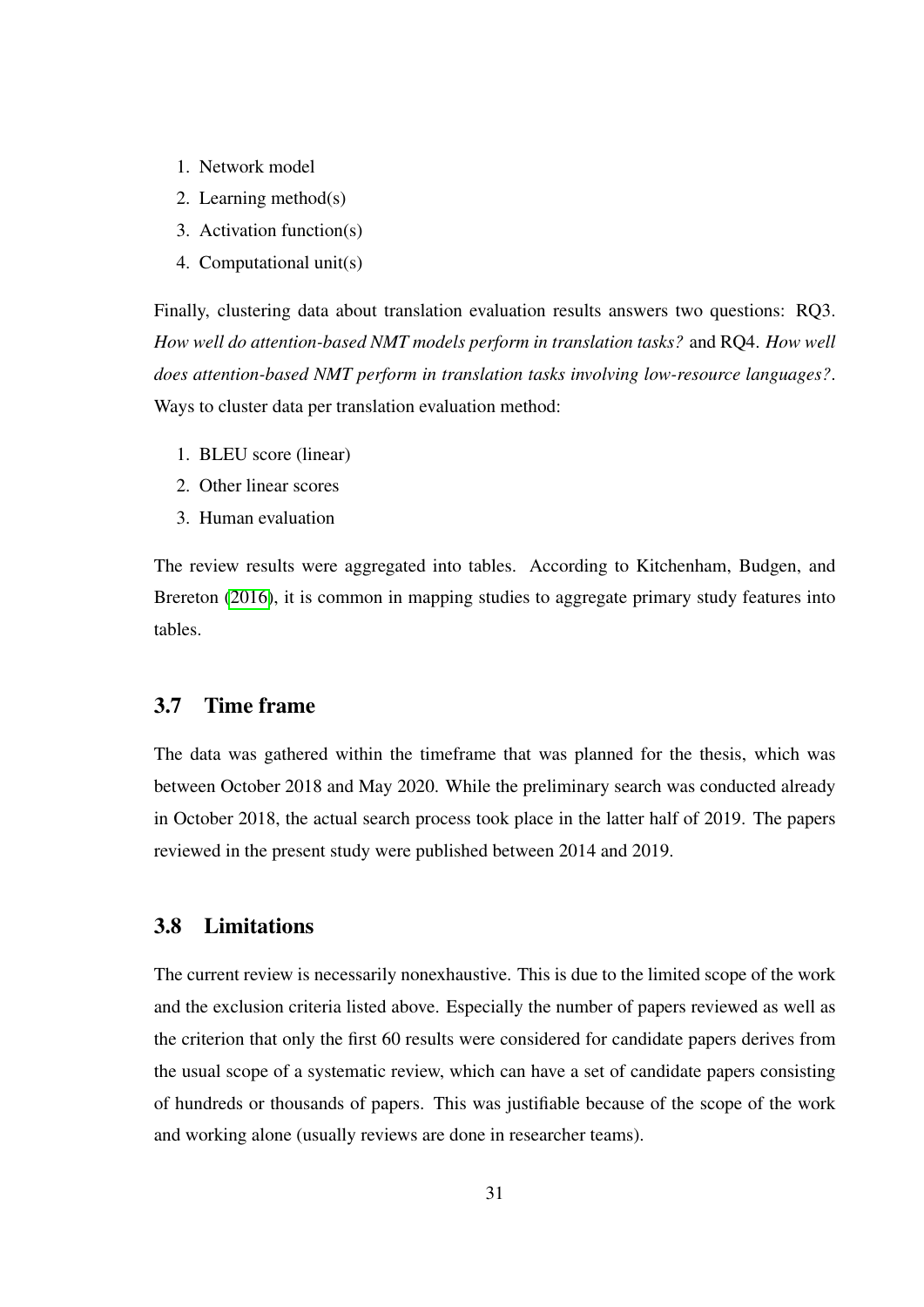# 4 Search and data extraction results

This chapter is a summary of search results and data extraction. Here, I will describe search results, go through all the selection rounds, and present the final set of candidate papers in numbers. The results of the analysis will be presented in Chapter [5.](#page-45-0)

## 4.1 Search plan

The search process was planned as consisting of preliminary search, first search, first selection round, followed by other search and selection rounds, if necessary, and finally the final selection round. During the research process, the first selection round was found sufficient and thus it was immediately followed by the final selection round.

Kitchenham, Budgen, and Brereton [\(2016\)](#page-83-0) outline different selection criteria to apply to selecting the articles for review, which were utilised in the search process. Kitchenham, Budgen, and Brereton [\(2016\)](#page-83-0) point out that initial criteria can include selecting relevant articles based on title, keywords, and abstract of the paper.

The preliminary search rounds were conducted when drafting the research plan. The first selection round was based on titles, abstracts, and keywords of the papers. The papers for the first selection round were the first 50–60 results of each search, since it was an exclusion criterion to discard all search results after the first results. The final selection round focused on the contents of the paper in more depth, as well as taking the quality and inclusion/exclusion criteria into account. This is in line with findings of the usual review process by Kitchenham, Budgen, and Brereton [\(2016\)](#page-83-0).

## 4.2 Summary of papers found at different stages of the process

In this section, I will present the search strings used, the results for each string, and how many papers were selected for review.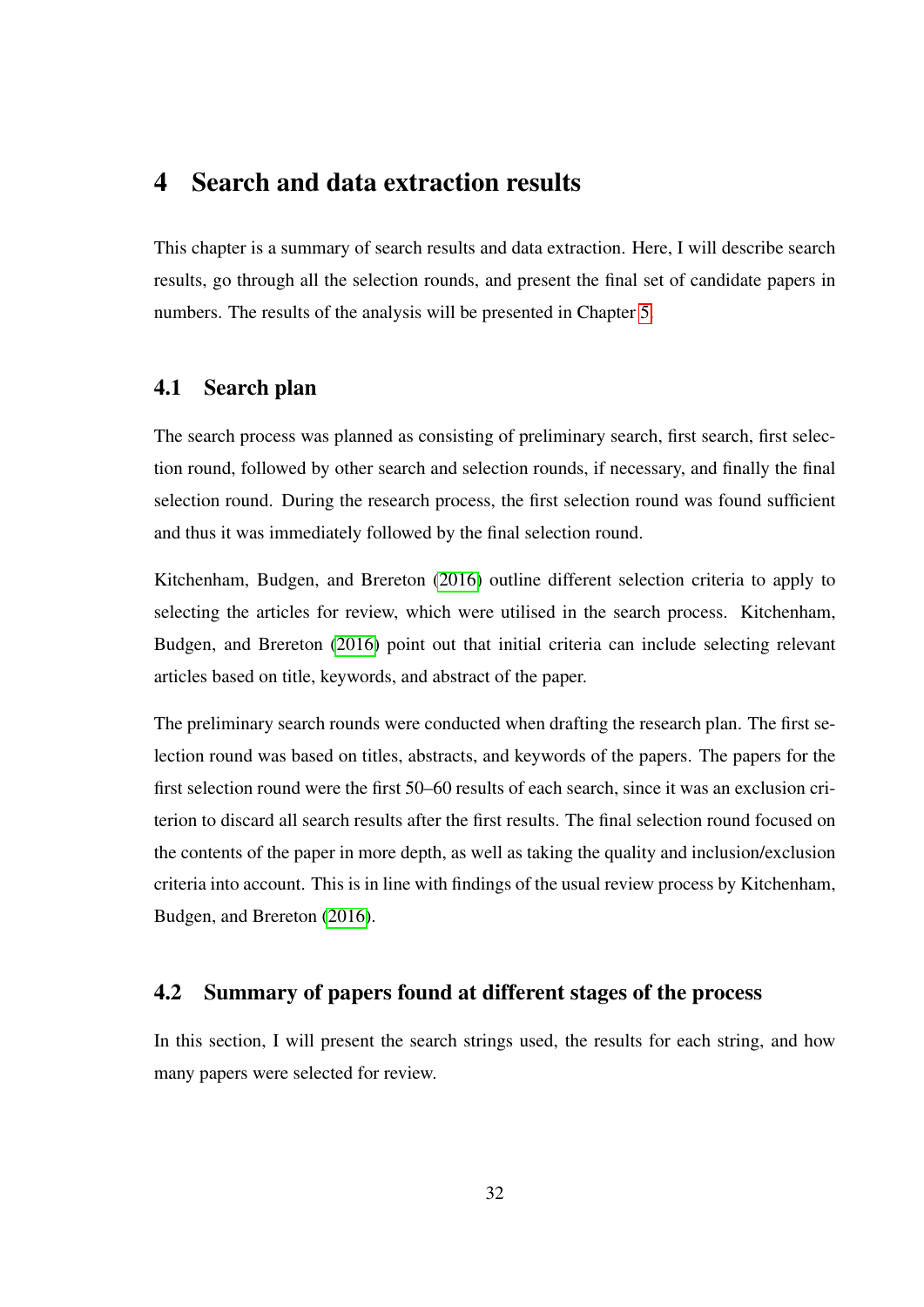#### 4.2.1 Search string results in numbers

The following search strings were used in Google Scholar:

- Sch1. neural machine translation, attention OR attention-based OR attentional
	- A. All time
	- B. Since 2014
- Sch2. "neural machine translation", attention OR attention-based OR attentional
	- A. All time
	- B. Since 2014
- Sch3. "neural machine translation attention" (All time)
- Sch4. "neural machine translation"
	- A. All time
	- B. Since 2014

Search Sch1A retrieved 206,000 results for all time and search Sch1B (since 2014) 17,400 results. The first 50 results were the same for both searches, resulting in 50 duplicates alone, which is why search Sch1A was discarded completely. Sch2 and Sch3 were attempts to further narrow down the search results.

Sch2A (all time) had 15,500 results and Sch2B (since 2014) had 11,800 results. Since the top 51 results were the same for Sch2A and B, Sch2A was discarded. In Sch2B, most of the top 51 results were the same as Sch1A and Sch1B, but not all, so Sch2B was kept.

Sch3 on the other hand was very narrow, resulting in only 47 results, of which only 19 remained after discarding based on title and abstract. It is also notable that Sch3 did not intersect that much with the results from Sch1 or Sch2.

Sch4 had many of the same hits as previous searches, but also a few that were related to the topic and which previous searches did not discover, at least not among top results. Sch4A returned 23,000 hits, while Sch4B returned 15,000 hits. The top results for Sch4A and B were the same, so Sch4A was discarded.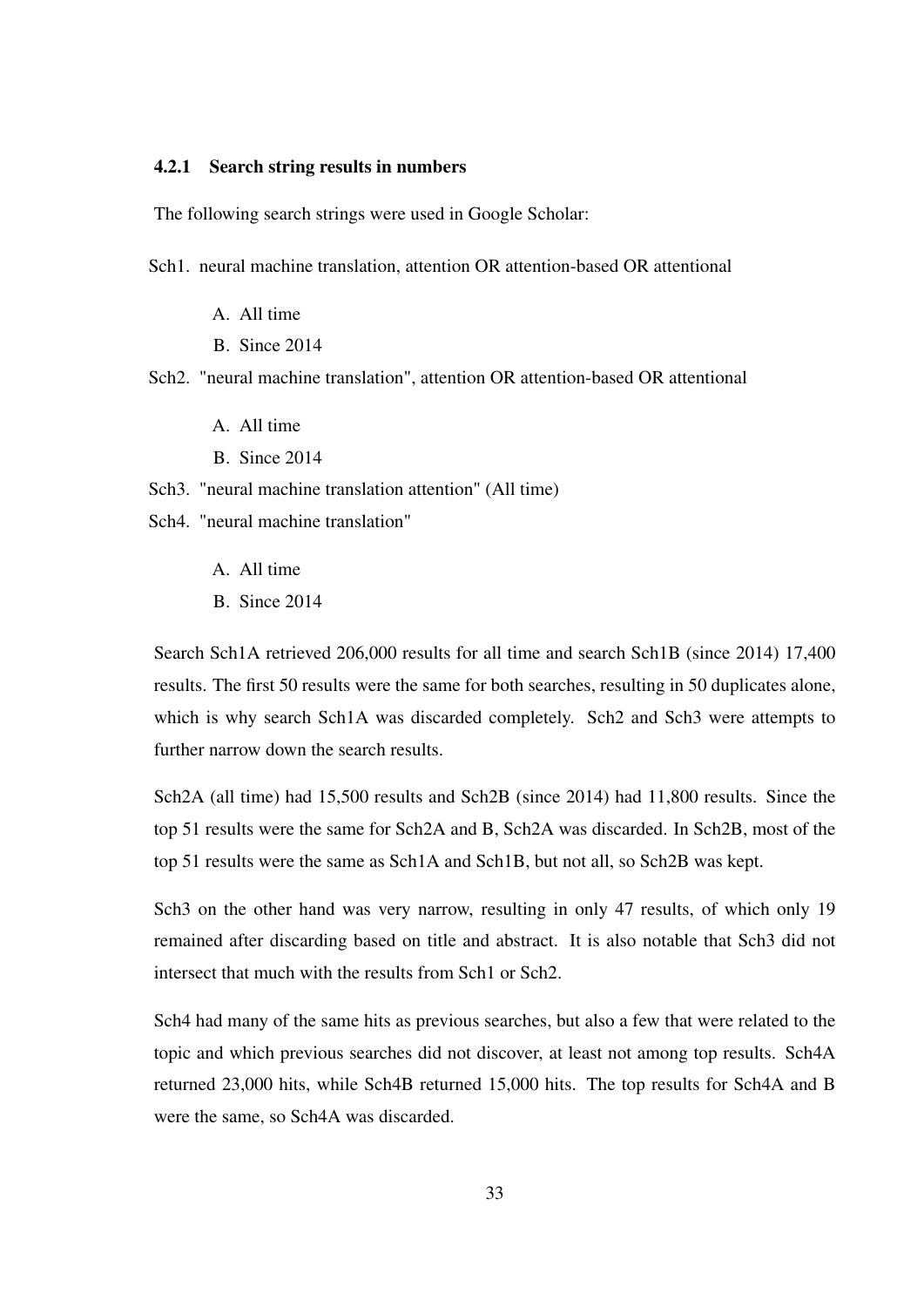In some previous literature review theses within the same major study subject in University of Jyväskylä, such as that of Peuron [\(2017\)](#page-84-1), Mononen [\(2018\)](#page-84-2), and Haapanen [\(2018\)](#page-83-1), the search strings were refined until the number of results was reasonable. The range was 145– 884 results in the aforementioned theses. In the present study, despite the efforts to narrow down the searches on Google Scholar, most searches still returned over 10,000 hits, whereas the narrowest returned only 47 and found very few relevant articles. Therefore, for each Google Scholar search included, results after the first 50–60 hits were discarded. This was necessary to keep the scope of the work reasonable.

The following search string were used in Web of Science:

- WoS1. neural machine translation attention
- WoS2. neural machine translation attention-based
- WoS3. neural machine translation attentional

All in all, the Web of Science searches returned few articles. WoS1 returned 42 hits, WoS2 returned eight hits, and WoS3 returned only two hits. All of the articles discovered by WoS2 were also discovered by WoS1, which is why WoS2 was discarded. WoS1 found only one of the two articles that WoS3 discovered.

Table [1](#page-42-0) sums up search string results in numbers.

#### 4.2.2 Narrowing down to top results and removing duplicates

The selected search strings returned over 44,000 results in total. As stated earlier, only the first 50–60 results for searches that return a large number of hits were considered for analysis. For Sch1B, this meant narrowing over 17,400 hits down to 51, for Sch2B 11,800 hits to 51, and for Sch4B 15,000 hits to 50. Other selected searches were narrow enough to process as is. After this process, there were 199 candidate articles found through Google Scholar and 44 articles through Web of Science, in other words, 243 candidate articles in total.

Next, duplicates were removed. There were 81 duplicates between the six included searches. After filtering the duplicates from amongst the 244 candidate articles, there were 162 articles left for scrutiny based on preconditions and content.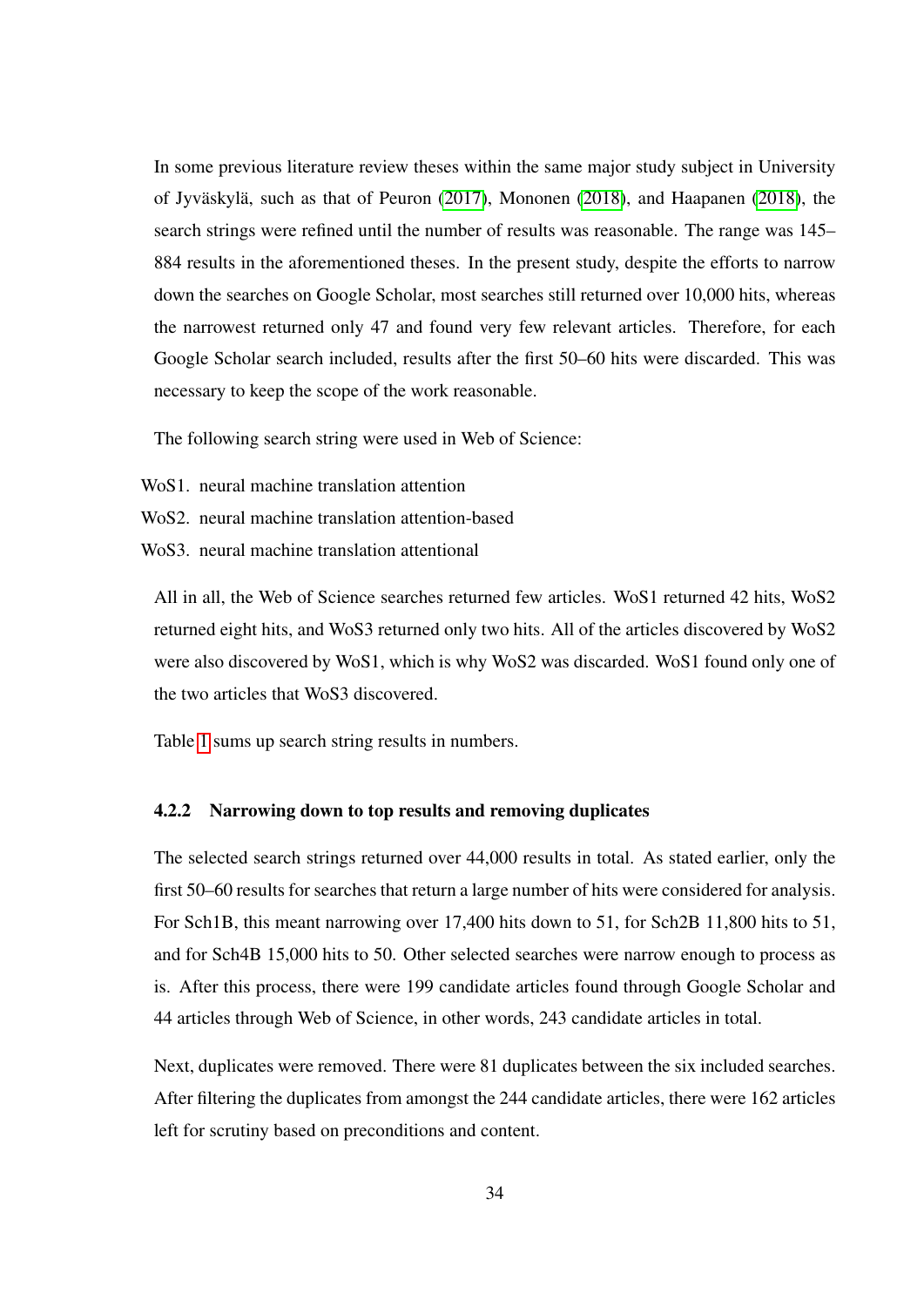<span id="page-42-0"></span>

|  |  |  |  | Table 1. Search results in numbers |
|--|--|--|--|------------------------------------|
|--|--|--|--|------------------------------------|

| Search             | Database       | Search string                  | <b>Hits</b>    | Included       |
|--------------------|----------------|--------------------------------|----------------|----------------|
| Sch1A              | Google Scholar | neural machine translation,    | ca. 206,000    | N <sub>o</sub> |
|                    |                | attention OR attention-based   |                |                |
|                    |                | OR attentional                 |                |                |
| Sch1B              | Google Scholar | neural machine translation,    | ca. 17,400     | Yes            |
|                    |                | attention OR attention-based   |                |                |
|                    |                | OR attentional                 |                |                |
| Sch <sub>2</sub> A | Google Scholar | "neural machine translation",  | ca. 15,500     | N <sub>o</sub> |
|                    |                | attention OR attention-based   |                |                |
|                    |                | OR attentional                 |                |                |
| Sch <sub>2</sub> B | Google Scholar | "neural machine translation",  | ca. 11,800     | Yes            |
|                    |                | attention OR attention-based   |                |                |
|                    |                | OR attentional                 |                |                |
| Sch <sub>3</sub>   | Google Scholar | "neural machine translation    | 47             | Yes            |
|                    |                | attention"                     |                |                |
| Sch4A              | Google Scholar | "neural machine translation"   | ca. 23,000     | N <sub>o</sub> |
| Sch4B              | Google Scholar | "neural machine translation"   | ca. 15,000     | Yes            |
| WoS1               | Web of Science | neural machine translation at- | 42             | Yes            |
|                    |                | tention                        |                |                |
| WoS2               | Web of Science | neural machine<br>translation  | 8              | N <sub>o</sub> |
|                    |                | attention-based                |                |                |
| WoS3               | Web of Science | neural machine translation at- | $\overline{2}$ | Yes            |
|                    |                | tentional                      |                |                |
| Total              |                |                                | ca. 288,800    | ca. 44,292     |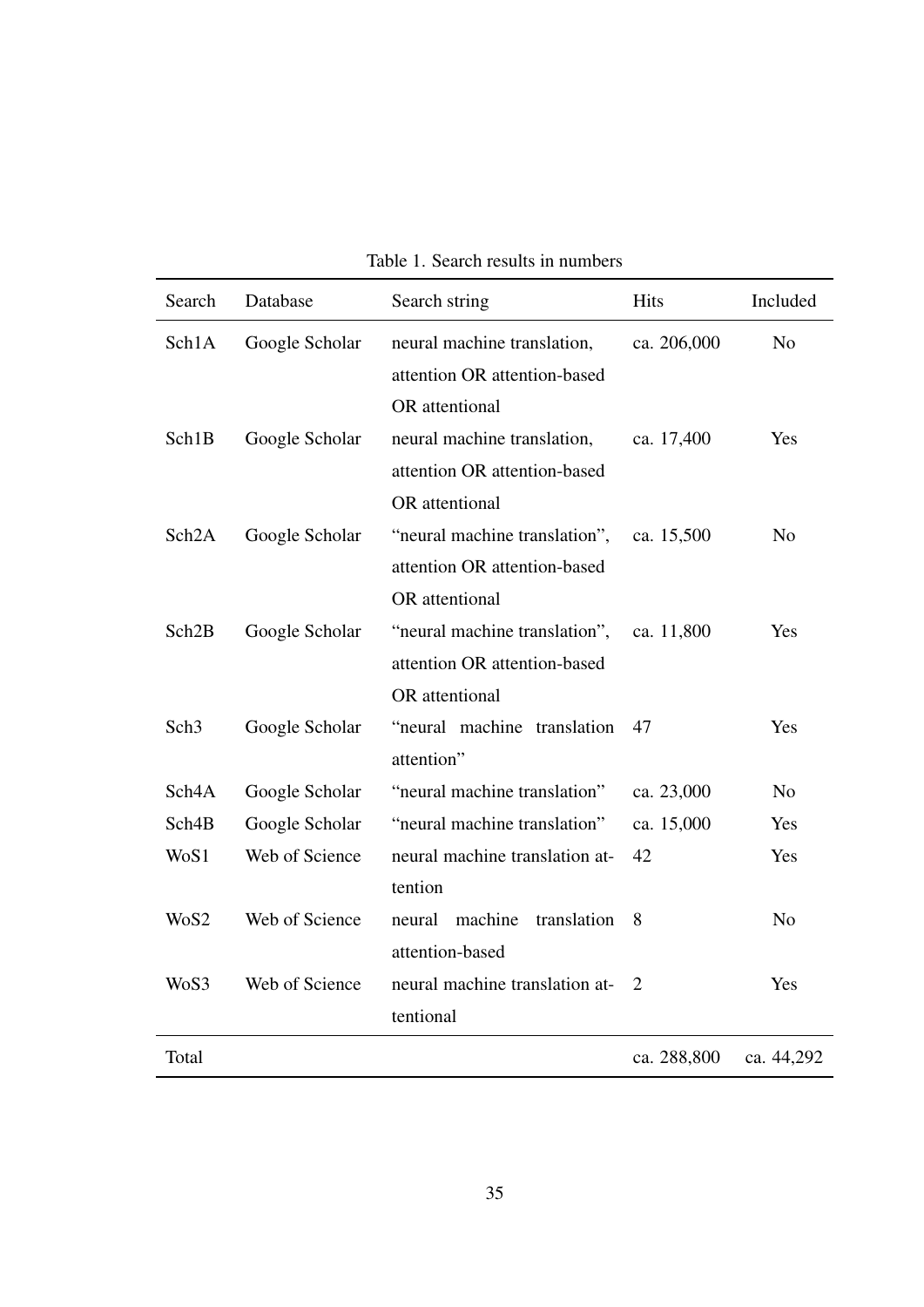#### 4.2.3 Scrutiny based on preconditions

In the present study, there were some inclusion and exclusion criteria that qualify as preconditions before considering the article for review based on topical information (abstract and keywords). The most common were that the text was not an article (it was e.g. a Powerpoint presentation), the article was not in English, and that the full text was not available, at least not with JYU student credentials.

The most common preconditions that resulted in discarding the article was that the text was not a scientific paper (five texts) or that the full text was not available for free (five texts). Other reasons were that the article was not in English (three articles). One article was discarded at this stage because it had already been read and it was known that its focus was on neural machine translation challenges (Koehn and Knowles [2017\)](#page-83-2). There were altogether 12 articles discarded from Google Scholar and two from Web of Science based on preconditions.

#### 4.2.4 Scrutiny based on title and abstract

Finally, the article titles and abstracts were investigated based on exclusion and inclusion criteria. Naturally, the most common reason for exclusion was that the article was not related to the topic. This included, for example, not being related to translation or describing a nonattentional model. Other reasons include that English was not one of the languages that was studied in the article or that the articles turned out to be technical reports of some specific translation tool. Altogether 40 articles were discarded based on title and 16 based on abstract. In effect, the final number of articles considered for review was 92. Table [2](#page-44-0) sums up the entire candidate article search process in numbers.

After the initial screening process, there were 92 candidate papers left. For a sole master's thesis researcher, this was still a large number. Kitchenham, Budgen, and Brereton [\(2016\)](#page-83-0) offer some solutions for dealing with a large number of papers. One is having the work divided to more people, which is not possible in the present study. The other two are revising the research questions and basing selection on a random sample of studies. Seeing how the study is quantitative and the number of articles was already narrowed down, it is justifiable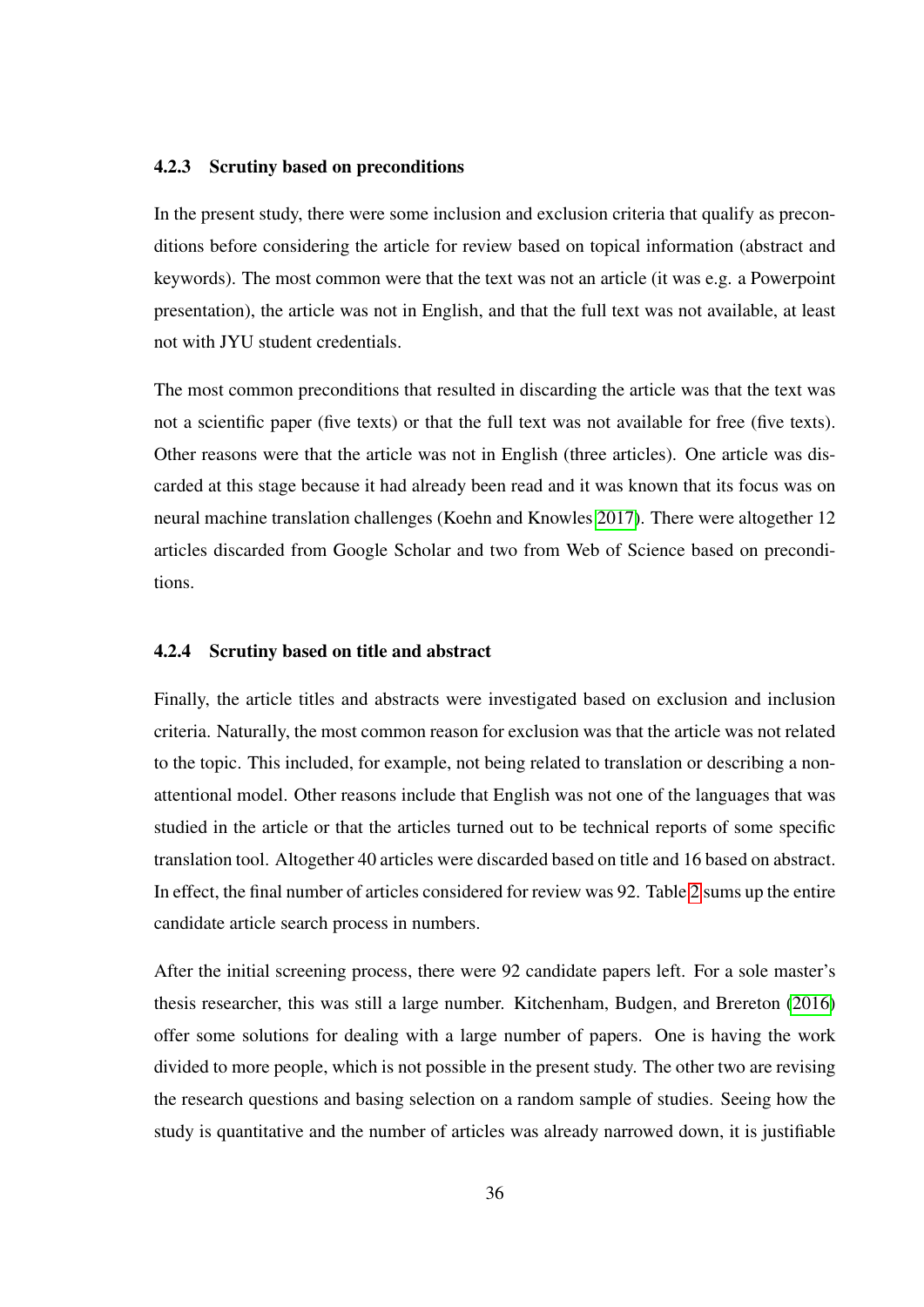|                             |            | Google Scholar Web of Science |
|-----------------------------|------------|-------------------------------|
| Search strings              | ca. 44,220 | 44                            |
| After filtering out results |            |                               |
| after first 50–60 results   | 199        | 44                            |
| After discarding duplicates | 122        | 40                            |
| After discarding based on   |            |                               |
| some precondition           | 110        | 38                            |
| After discarding on basis   |            |                               |
| of title                    | 90         | 18                            |
| After discarding on basis   |            |                               |
| of abstract and/or keywords | 78         | 14                            |

<span id="page-44-0"></span>Table 2. Papers found at different stages (adapted from Kitchenham, Budgen, and Brereton [2016\)](#page-83-0)

to make the analysis on a random sample.

A random permutation of all 92 articles was made to determine which articles will be selected for analysis. The random permutation was made with Python's random library using the *shuffle* function. The function is based on the Mersenne Twister random number generator (Python Software Foundation [2020\)](#page-84-3). The function was used on a list of article names (a list of strings) with no user-provided seed, meaning that the seed was the default seed, the current time.

The initial sample was a third of all articles, meaning that 31 articles were selected for analysis, i.e., for the final selection round. Some of these selected articles turned out to fill out exclusion criteria, so they were excluded from analysis. The final set of articles and the analysis of selected articles is presented in the following chapter.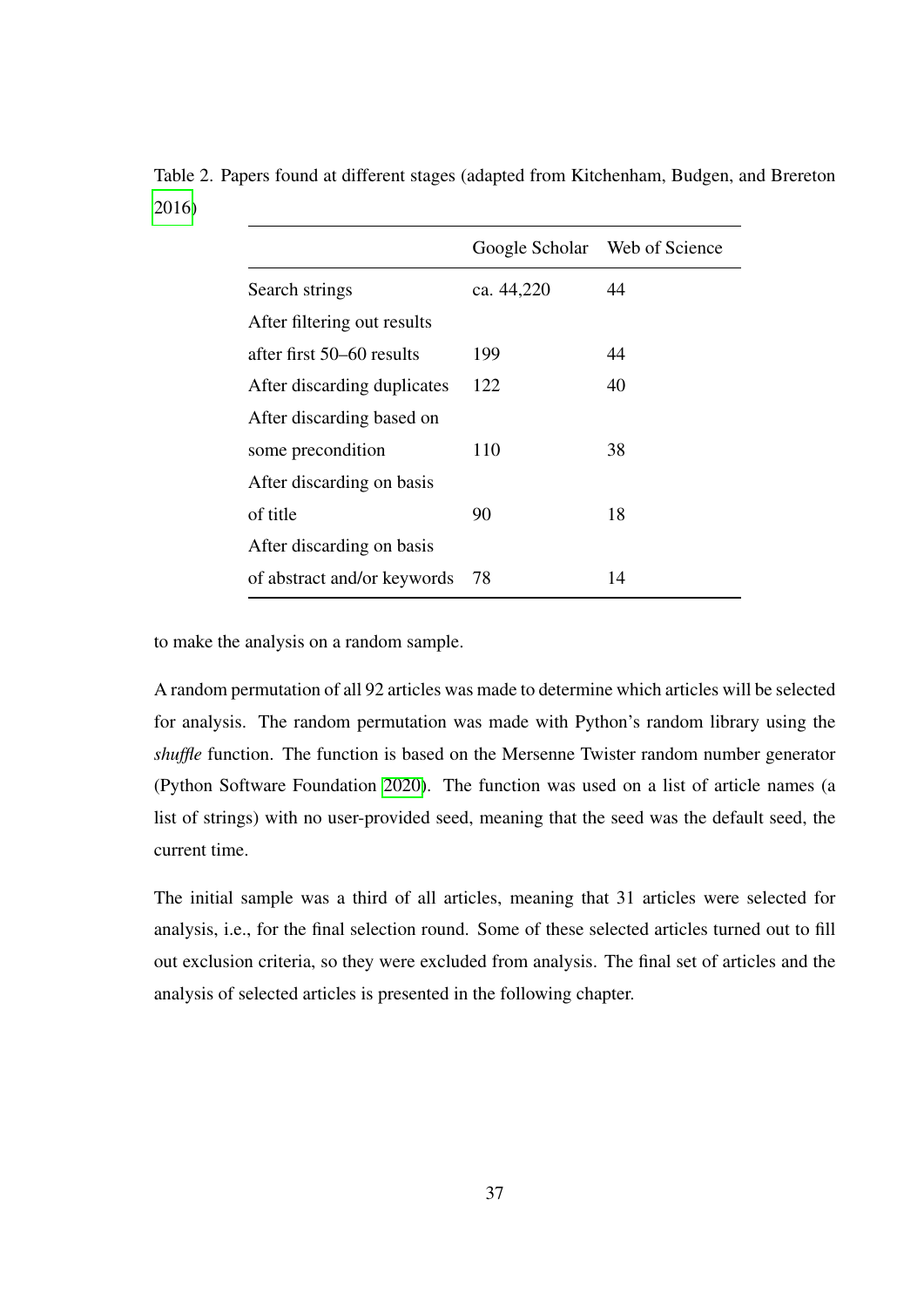# <span id="page-45-0"></span>5 Literature mapping on attention-based neural machine translation

In this chapter, results of the systematic literature review will be presented. The data was collected on topics relevant to the research questions.

First, I will list and describe the papers that were randomly selected for review, dividing them into tables according to whether they were included in the final review or not. Then, I will go through the most important features of network architectures present in the articles to answer research question RQ2. *What are the features of attention-based neural machine translation models*. In Section [5.4,](#page-53-0) I will go through the language directions and training and test data used in the papers. In Section [5.5,](#page-58-0) I will present how well the models performed in translation tasks, according to the results reported by authors themselves. This data is essential to answer my third and fourth question, RQ3. *How well do attention-based NMT models perform in translation tasks?* and RQ4. *How well does attention-based NMT perform in translation tasks involving low-resource languages?*.

## 5.1 Articles selected for analysis

This section sums up the articles selected for analysis. The papers included in analysis are listed in Table [3.](#page-46-0) Papers that were included in the random sample, but upon closer inspection filled some exclusion criteria and were discarded are listed in Table [4.](#page-48-0) Table also includes reason for discarding. Table [5](#page-49-0) sums up the article types.

Table [3](#page-46-0) sums up the selected papers. There were a total of 24 papers selected for the review. As can be seen from the table, the publication dates range from late 2015 to late 2019. There are altogether two papers from 2015, 12 papers from 2016, five from 2017, two from 2018, and three from 2019. The abundance of older articles is most likely caused by the search engines' tendency to rank most cited work high in the results: the older the publication, the more likely it has numerous references to it.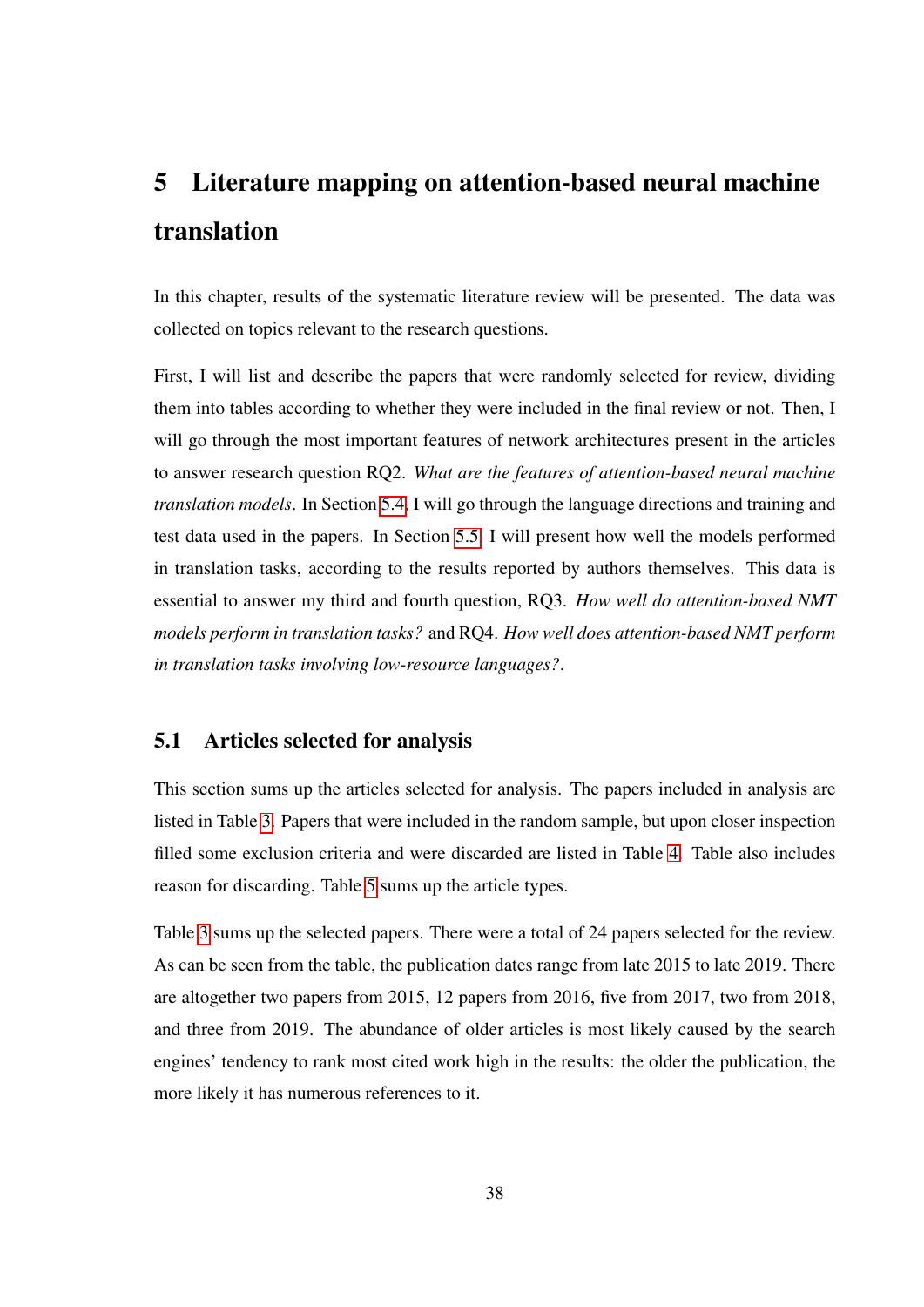<span id="page-46-0"></span>

| ID              | Title                                   | Author(s)                 | Published |
|-----------------|-----------------------------------------|---------------------------|-----------|
| P1              | Coverage embedding models for           | Mi et al.                 | Nov 2016  |
|                 | neural machine translation              |                           |           |
| P <sub>2</sub>  | Incorporating Source-Side Phrase        | Eriguchi,<br>Hashimoto,   | Jun 2019  |
|                 | Structures into Neural Machine          | and Tsuruoka              |           |
|                 | Translation                             |                           |           |
| P <sub>3</sub>  | Multi-way, multilingual neural ma-      | Firat et al.              | Sep 2017  |
|                 | chine translation                       |                           |           |
| <b>P4</b>       | Achieving open vocabulary neu-          | Luong and Manning         | Aug 2016  |
|                 | ral machine translation with hybrid     |                           |           |
|                 | word-character models                   |                           |           |
| P <sub>5</sub>  | Montreal neural machine transla-        | Jean et al.               | Sep 2015  |
|                 | tion systems for WMT'15                 |                           |           |
| P <sub>6</sub>  | Attention is all you need               | Vaswani et al.            | Jun 2017  |
| P <sub>8</sub>  | Promoting the knowledge<br>of           | Pham, Machácek, and       | Oct 2019  |
|                 | syntax in Transformer<br>source         | Bojar                     |           |
|                 | NMT is not needed                       |                           |           |
| P <sub>9</sub>  | A hierarchy-to-Sequence Atten-          | Su et al.                 | Mar 2018  |
|                 | tional Neural Machine Translation       |                           |           |
|                 | Model                                   |                           |           |
| <b>P11</b>      | Multi-source Neural Translation         | Zoph and Knight           | Jun 2016  |
| P <sub>13</sub> | <b>Improved Neural Machine Transla-</b> | He et al.                 | Feb 2016  |
|                 | tion with SMT Features                  |                           |           |
| P <sub>16</sub> | Incorporating Discrete Translation      | Arthur,<br>Neubig,<br>and | Nov 2016  |
|                 | Lexicons into Neural Machine            | Nakamura                  |           |
|                 | Translation                             |                           |           |
| P18             | Massive Exploration of Neural Ma-       | Britz et al.              | Sep 2017  |
|                 | chine Translation Architectures         |                           |           |

Table 3: Papers included in the analysis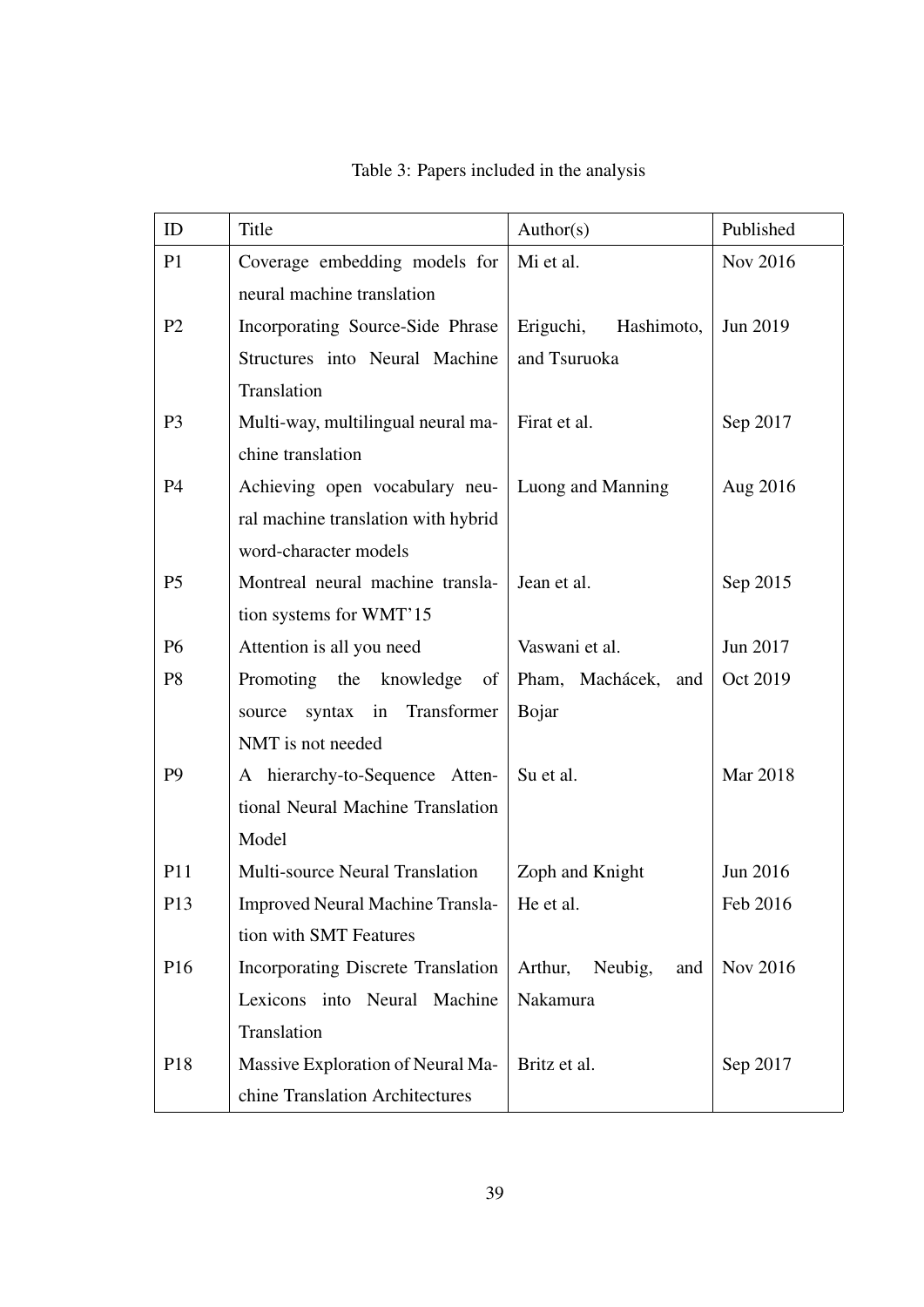| ID              | Title                                   | Author(s)                | Published |
|-----------------|-----------------------------------------|--------------------------|-----------|
| P <sub>19</sub> | Agreement-based Joint Training          | Cheng et al.             | Jul 2016  |
|                 | for Bidirectional Attention-based       |                          |           |
|                 | <b>Neural Machine Translation</b>       |                          |           |
| P <sub>20</sub> | Neural machine translation by           | Bahdanau,<br>Cho,<br>and | May 2015  |
|                 | jointly learning to align and trans-    | Bengio                   |           |
|                 | late                                    |                          |           |
| P <sub>21</sub> | Character-based Neural Machine          | Costa-jussà and Fonol-   | Aug 2016  |
|                 | Translation                             | losa                     |           |
| P <sub>22</sub> | Google's Multilingual Neural Ma-        | Johnson et al. (Google)  | Oct 2017  |
|                 | chine Translation System:<br>$En-$      |                          |           |
|                 | abling Zero-Shot Translation            |                          |           |
| P <sub>23</sub> | Fine-grained attention mechanism        | Choi, Cho, and Bengio    | Jan 2018  |
|                 | for neural machine translation          |                          |           |
| P <sub>24</sub> | Transfer Learning for Low-              | Zoph et al.              | Nov 2016  |
|                 | Resource Neural Machine Transla-        |                          |           |
|                 | tion                                    |                          |           |
| P <sub>25</sub> | Exploiting Source-side Monolin-         | Zhang and Zong           | Nov 2016  |
|                 | gual Data in Neural Machine             |                          |           |
|                 | Translation                             |                          |           |
| P <sub>26</sub> | <b>Context Gates for Neural Machine</b> | Tu et al.                | Mar 2017  |
|                 | Translation                             |                          |           |
| P <sub>27</sub> | Neural Machine Translation with         | Liu et al.               | Dec 2016  |
|                 | <b>Supervised Attention</b>             |                          |           |
| P <sub>28</sub> | Controlling politeness in Neural        | Sennrich, Haddow, and    | Jun 2016  |
|                 | Machine Translation via Side Con-       | <b>Birch</b>             |           |
|                 | straints                                |                          |           |

Table 3: Papers included in the analysis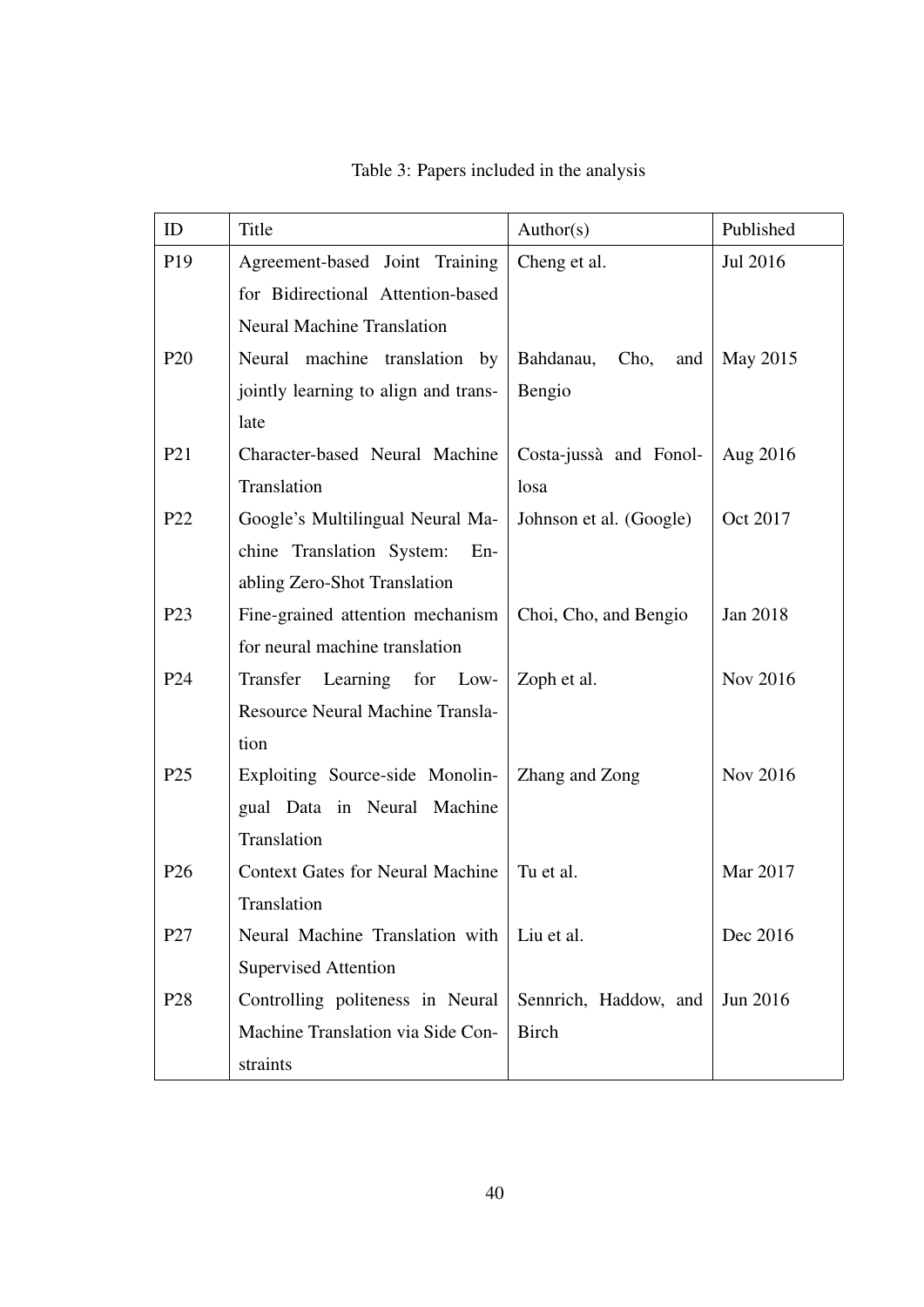Table 3: Papers included in the analysis

| ID              | Title                                | Author(s)              | Published |
|-----------------|--------------------------------------|------------------------|-----------|
| P <sub>29</sub> | Persistent hidden states and nonlin- | Choi                   | Feb 2019  |
|                 | ear transformation for long short-   |                        |           |
|                 | term memory                          |                        |           |
| P30             | Supervised Attentions for Neural     | Mi,<br>Wang, and Itty- | Nov 2016  |
|                 | <b>Machine Translation</b>           | cheriah                |           |

Table [4](#page-48-0) reveals that two papers (P17 and P31) were discarded based on not being published as part of any publication (journal, conference proceedings or workshop proceedings). P31 also had multimodal research data, not only text data, which qualified for discarding in this study. P14 was found not to discuss translation at all, while P15 was not focused on translation especially. In P7, the language pairs discussed did not involve English (this was not evident from the abstract). P10 was discarded because the proceedings of the conference it was part of had not yet been published at the time of writing. P12 was a compilation of previously published articles, and none of them was found to be exactly on the topic of the present study.

Table 4: Papers discarded from the analysis

<span id="page-48-0"></span>

| ID              | Title                               | Reason for discarding                  |
|-----------------|-------------------------------------|----------------------------------------|
| P7              | Coverage for Character Based Neural | One of the language pairs was not En-  |
|                 | <b>Machine Translation</b>          | glish                                  |
| <b>P10</b>      | Dynamic Fusion: Attentional Lan-    | Submitted to PACLING2019, but          |
|                 | guage Model for Neural Machine      | proceedings not published yet          |
|                 | Translation                         |                                        |
| P <sub>12</sub> | Hybrid Machine Translation by Com-  | Article is a compilation of previously |
|                 | bining Output from Multiple Machine | published papers                       |
|                 | <b>Translation Systems</b>          |                                        |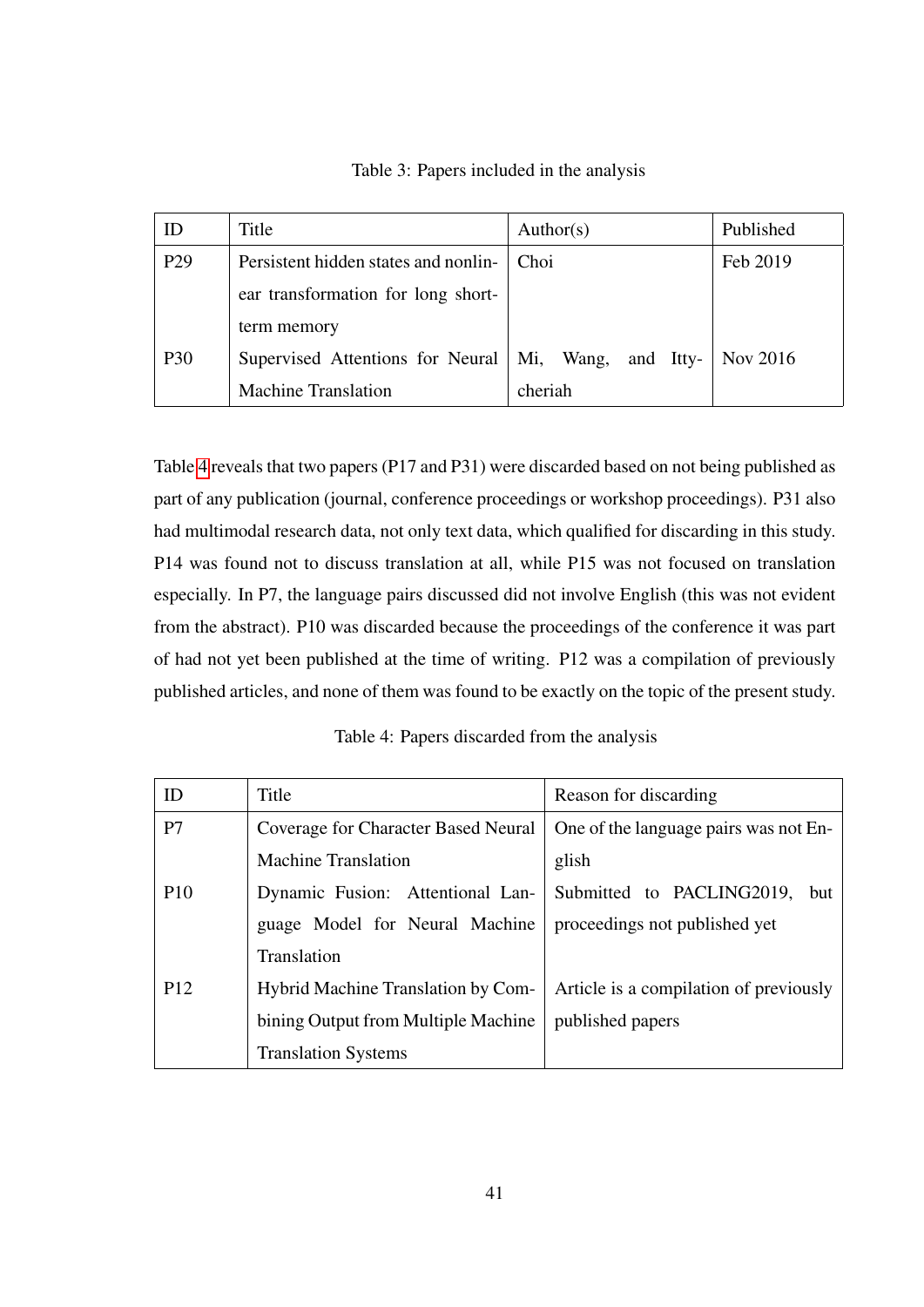| ID              | Title                                | Reason for discarding                  |
|-----------------|--------------------------------------|----------------------------------------|
| P <sub>14</sub> | Effective Attention-based Neural Ar- | Not related to translation             |
|                 | chitectures for Sentence Compression |                                        |
|                 | with Bidirectional Long Short-Term   |                                        |
|                 | Memory                               |                                        |
| P <sub>15</sub> | What do Neural Machine Translation   | Focus of the article was not transla-  |
|                 | Models Learn about Morphology?       | tion                                   |
| P <sub>17</sub> | Google's Neural Machine Translation  | Not published as part of conference or |
|                 | System: Bridging the Gap between     | in a journal                           |
|                 | Human and Machine Translation        |                                        |
| <b>P31</b>      | Doubly Attentive Transformer Ma-     | Not published as part of conference or |
|                 | chine Translation                    | in a journal + multimodal data         |

Table 4: Papers discarded from the analysis

Table [5](#page-49-0) shows the papers by publication type. The most common type of publication was a conference paper published as part of conference proceedings, with a total of 15 out of 24 papers. The second most common type was an article in a journal. One paper, P5, was published in workshop proceedings.

| Publication type     | Articles (id)                                                                                                                             | Total |
|----------------------|-------------------------------------------------------------------------------------------------------------------------------------------|-------|
|                      | Conference proceedings P1, P4, P6, P11, P13, P16, P18, P19, P20, P21,                                                                     | -15   |
|                      | P24, P25, P27, P28, P30                                                                                                                   |       |
| Article in a journal | P <sub>2</sub> , P <sub>3</sub> , P <sub>8</sub> , P <sub>9</sub> , P <sub>22</sub> , P <sub>23</sub> , P <sub>26</sub> , P <sub>29</sub> | 8     |
| Workshop proceedings | P5                                                                                                                                        |       |

<span id="page-49-0"></span>Table 5. Papers included in analysis by publication type

## 5.2 Quality assessment

One part of the process outlined by Kitchenham, Budgen, and Brereton [\(2016\)](#page-83-0) is quality assessment for the reviewed papers. Given the expected scope of a master's thesis, an ex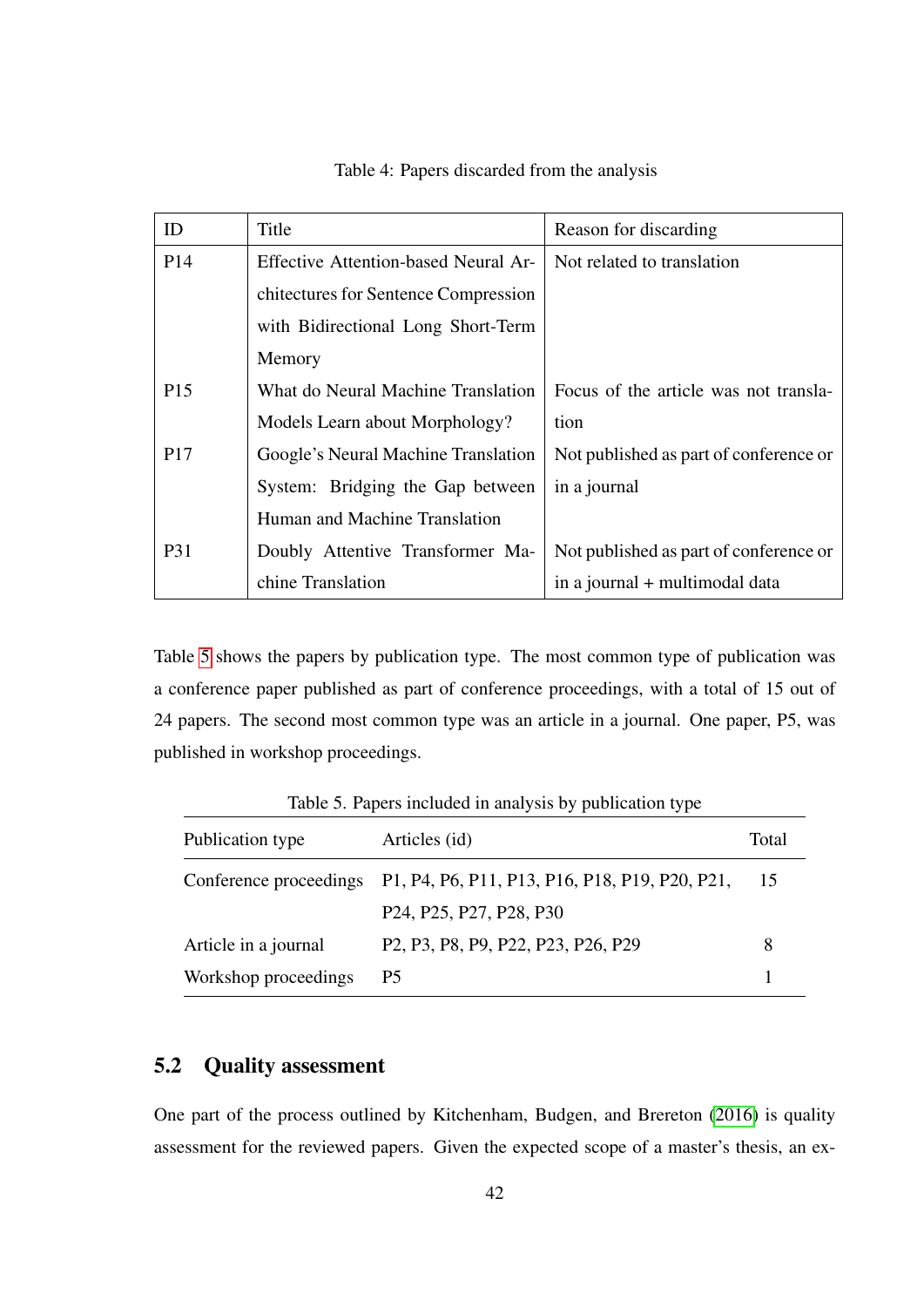tensive quality assessment was not done for this study. However, a short quality checklist was applied to the reviewed papers. The checklist is as follows, adapted from (Kitchenham, Budgen, and Brereton [2016,](#page-83-0) 83):

- 1. Is a clear chain of evidence established from observations to conclusions?
- 2. Is raw data available, e.g. in the form of source code?

All reviewed papers were found to fulfill the first criterion. All papers had a clear structure, and all arguments were supported with transparent and clearly presented results. Providing links to source code on the other hand was fairly rare. Altogether eight authors provided links to their source code while the rest did not. One of the provided links had expired by the time of writing. Availability of source code per paper is summed up in Table [6.](#page-50-0) In this study, the location of the source code needed to be explicitly mentioned in the paper to count as available.

Source code availability Present in articles (by id) Total Provided P3, P4, P6, P11, P18, P20, P26 7 Provided, but link expired P16 1 Not provided P1, P2, P5, P8, P9, P13, P19, P21, P22, P23, P24, P25, P27, P28, P29, P30 16

<span id="page-50-0"></span>Table 6. Availability of source code.

## 5.3 Neural network architectures

There were multiple neural network architectures used. The most common by a clear margin was recurrent neural networks (RNN). The reason for this, as was indicated by some authors, was that the original attentional network was an RNN. An impressive competitor to RNN was the purely attentional architecture called Transformer, which was also present in two papers.

Table [7](#page-51-0) sums up the used architectures. 22 out of 24 papers featured a model with an RNN architecture. Two papers, P6 and P8, discussed the Transformer architecture. The Transformer, in short, is a non-recurrent attentional model (see e.g. Vaswani et al. [2017,](#page-85-0) the paper marked P6, for more information).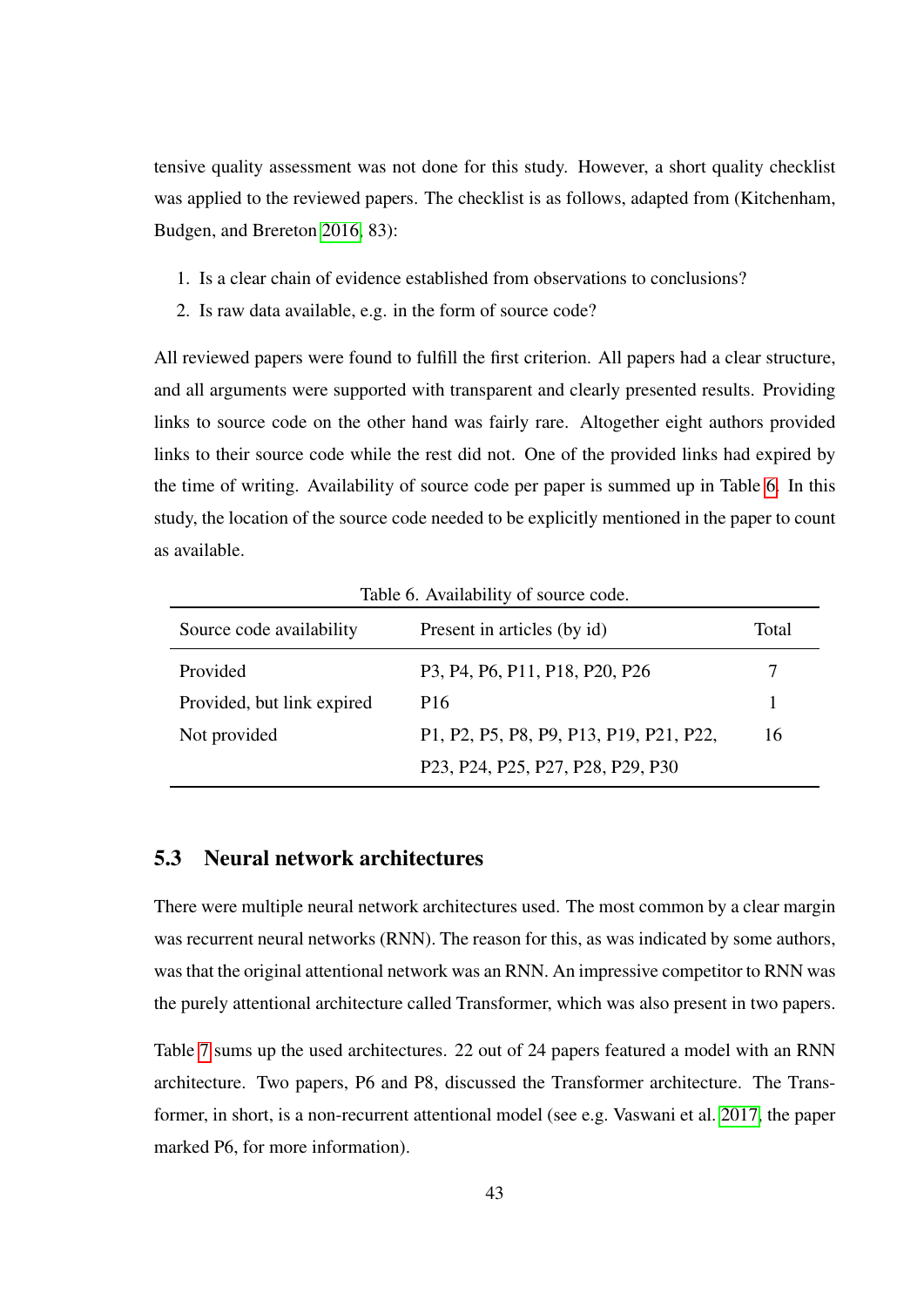<span id="page-51-0"></span>

|                    | Architecture Present in articles (by id)         | Total         |
|--------------------|--------------------------------------------------|---------------|
| Recurrent          | P1, P2, P3, P4, P5, P9, P11, P13, P16, P18, P19, | <sup>22</sup> |
|                    | P20, P21, P22, P23, P24, P25, P26, P27, P28,     |               |
|                    | P <sub>29</sub> , P <sub>30</sub>                |               |
| Transformer P6, P8 |                                                  |               |

#### 5.3.1 Learning methods

Learning method is a central feature of a neural network as it determines how fast and how well the model learns. Across the reviewed literature, the traditional SGD was a popular learning method for NMT, but alongside there were optimisations such as Adam and Adadelta. The learning methods used are summed up in Table [8.](#page-51-1)

Sometimes the learning method was not explicitly mentioned, but the authors would state that they based their network on some specific network, meaning that the learning method was probably the same. This was the case in P21, P22, P24, and P26. However, if the author did not explicitly name the learning method, it appears in Table [8](#page-51-1) as "not mentioned", some with a footnote on what it might be.

|               | Learning method Present in articles (by id)                                                                                                | Total |
|---------------|--------------------------------------------------------------------------------------------------------------------------------------------|-------|
| SGD           | P <sub>2</sub> , P <sub>3</sub> , P <sub>4</sub> , P <sub>13</sub> , P <sub>18</sub> , P <sub>19</sub> , P <sub>20</sub> , P <sub>28</sub> | 8     |
| Adam          | P3, P6, P16, P18, P23, P29                                                                                                                 | 6     |
| Adadelta      | P1, P5, P13, P19, P20, P27, P30                                                                                                            | 7     |
| RMSprop       | P <sub>9</sub>                                                                                                                             | 1     |
| AdaGrad       | P <sub>25</sub>                                                                                                                            | 1     |
| Not mentioned | P8, P11, P21 <sup>1</sup> , P22 <sup>2</sup> , P24 <sup>3</sup> , P26 <sup>1</sup>                                                         | 6     |

<span id="page-51-1"></span>Table 8. Learning methods. Note: some articles appear multiple times in the table because authors used more than one learning method.

1. Based on GroundHog/P20, so SGD and Adadelta were probably used.

2. Based on P17, so SGD and Adam were probably used.

3. Mentions being based on Luong, Pham, and Manning [\(2015\)](#page-84-4), so most probably uses SGD.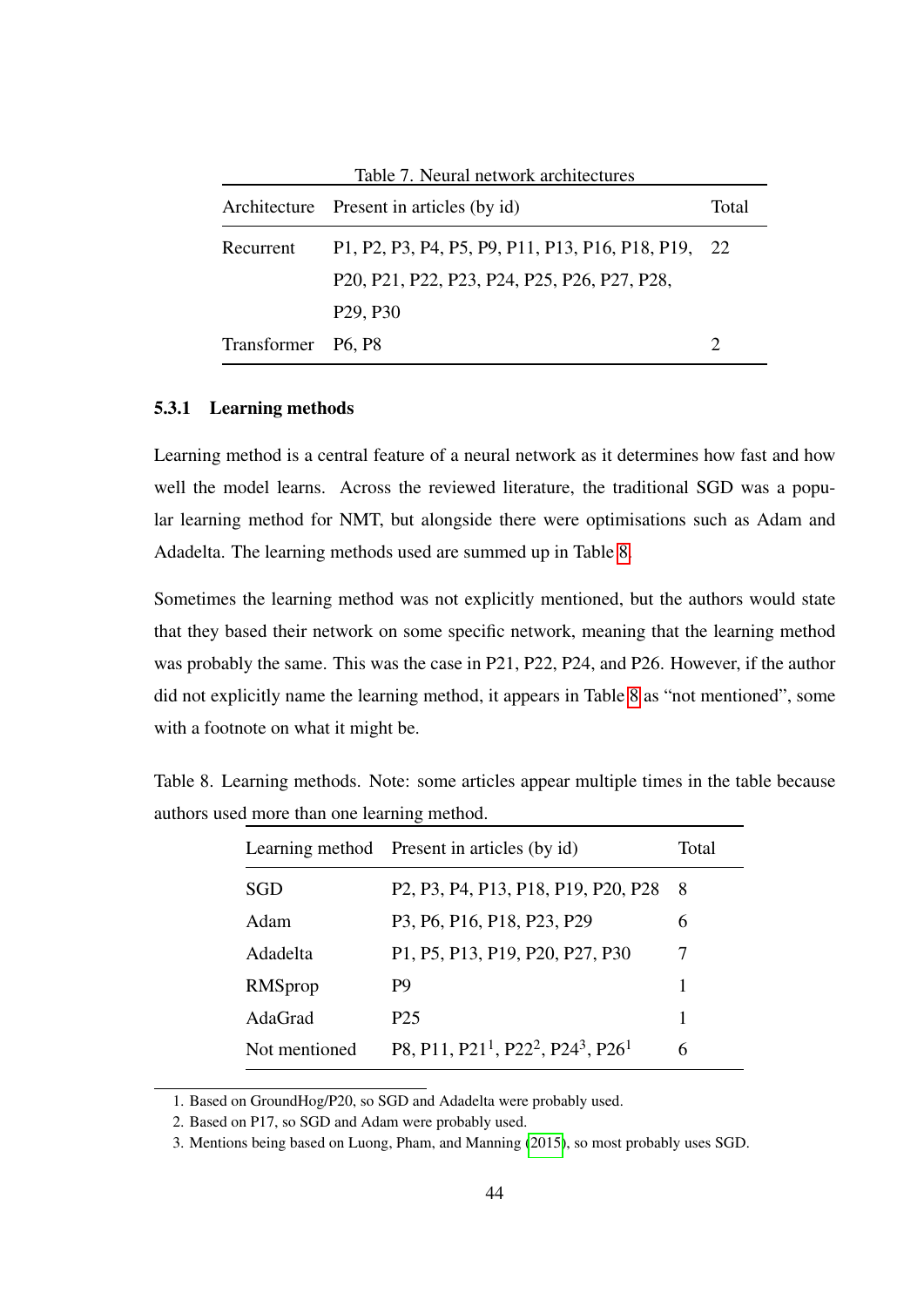Table [8](#page-51-1) shows that SGD and Adadelta were used in the models in eight papers and Adam was used in six papers. The model in P9 used RMSprop and the model in P25 used AdaGrad. For two papers, the learning method was not mentioned and for four the used method was implicit.

#### 5.3.2 Activation functions

Table [9](#page-52-0) sums up the activation functions used throughout the body of literature. As can be seen from the table, softmax was the most popular activation function by a large margin: it was used in 14 models. Hyperbolic tangent (tanh) and maxout were both used in four models. As the sole example, P6 used ReLu. In four papers, the used activation function was not mentioned, although P28 was based on a variant of GroundHog (P20), meaning that it may have used softmax and maxout.

<span id="page-52-0"></span>Table 9. Activation functions. Note: some articles appear multiple times in the table because authors used more than one activation function.

|               | Activation function Present in articles (by id)                       | Total |
|---------------|-----------------------------------------------------------------------|-------|
| softmax       | P1, P2, P4, P5, P11, P16, P18, P20, P21, P22, 14                      |       |
|               | P <sub>24</sub> , P <sub>26</sub> , P <sub>27</sub> , P <sub>30</sub> |       |
| tanh          | P3, P13, P26, P29                                                     | 4     |
| maxout        | P5, P9, P19, P20                                                      | 4     |
| ReLu          | P <sub>6</sub>                                                        |       |
| Not mentioned | P8, P23, P25, P28 <sup>1</sup>                                        | 3     |

#### 5.3.3 Computational units

The authors often mention what types of computation unit their network model employ on the hidden layers. The hidden units used were mainly Long Short-Term Memory (LSTM) and gated recurrent unit (GRU), as was expected in the natural language processing context. A few variants of these appeared as well. Table [10](#page-53-1) sums up the types of hidden units used across models.

<sup>1.</sup> Based on GroundHog/P20, so softmax and maxout were probably used.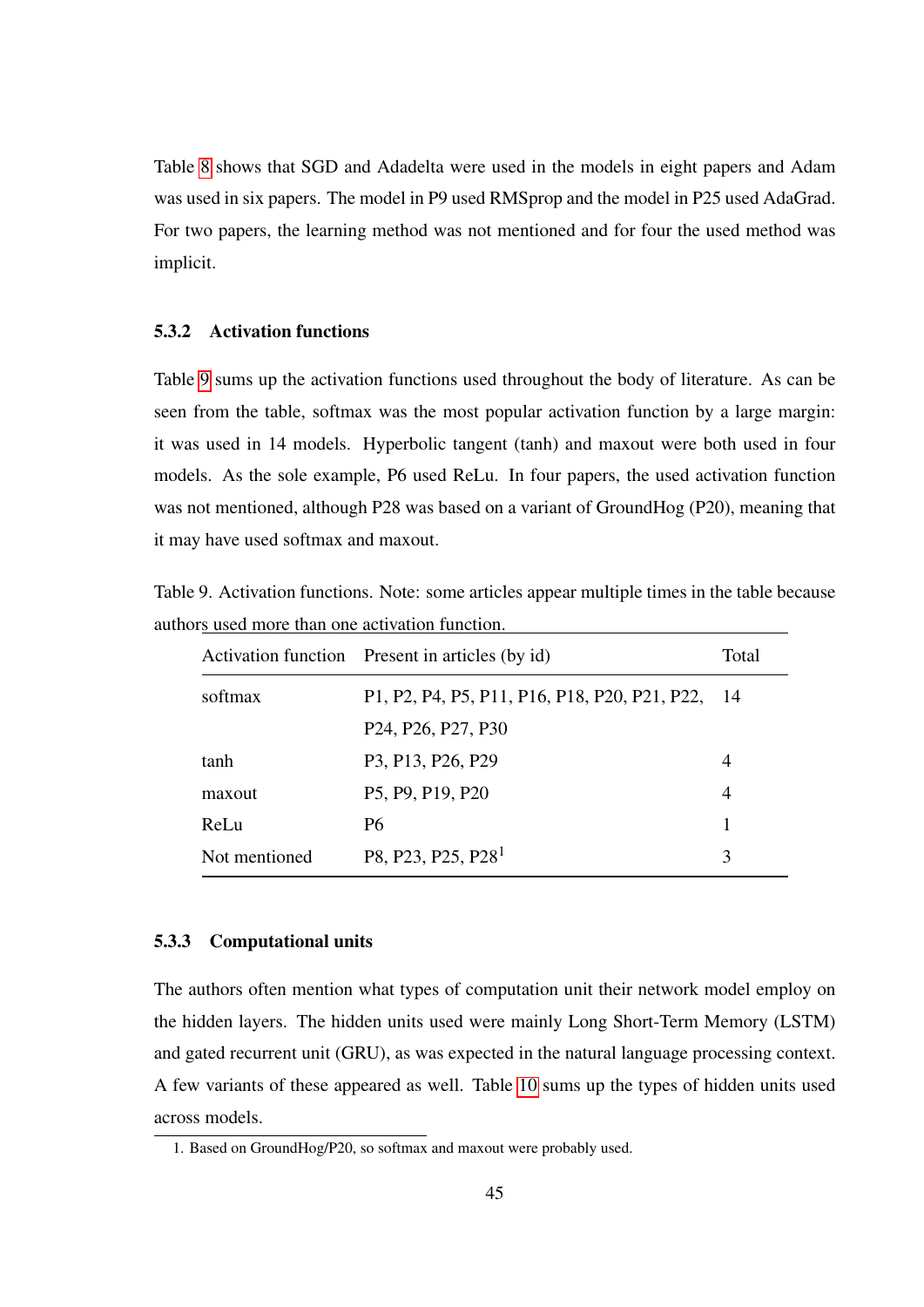Table [10](#page-53-1) reveals that GRU was the most common hidden unit, used in 13 models. LSTM was close behind with eight usages. Two variants of the aforementioned hidden units appeared as well: P2 used Tree-LSTM and P29 used PRU, both of which are variants of LSTM.

<span id="page-53-1"></span>

| Table 10. Use of hidden units |                                                                                                                                                                |                             |  |  |
|-------------------------------|----------------------------------------------------------------------------------------------------------------------------------------------------------------|-----------------------------|--|--|
| Type of hidden unit           | Present in articles (by id)                                                                                                                                    | Total                       |  |  |
| <b>GRU</b>                    | P1, P3, P5, P9, P13 <sup>1</sup> , P19 <sup>1</sup> , P20, P21 <sup>1</sup> , P25 <sup>1</sup> , P26 13<br>P <sub>27</sub> , P <sub>28</sub> , P <sub>30</sub> |                             |  |  |
| <b>LSTM</b>                   | P <sub>2</sub> , P <sub>4</sub> , P <sub>11</sub> , P <sub>16</sub> , P <sub>18</sub> , P <sub>22</sub> , P <sub>23</sub> , P <sub>24</sub>                    | 8                           |  |  |
| Tree-LSTM                     | <b>P2</b>                                                                                                                                                      |                             |  |  |
| PRU <sup>2</sup>              | P <sub>29</sub>                                                                                                                                                |                             |  |  |
| Not mentioned / custom        | P <sub>6</sub> , P <sub>8</sub>                                                                                                                                | $\mathcal{D}_{\mathcal{L}}$ |  |  |

## <span id="page-53-0"></span>5.4 Languages, translation directions and text data

Authors used various language pairs and translation directions for testing their translation models. One criteriion for my article selection was that one of the languages must be English, hence English is always one of the languages in a given translation direction. Table [11](#page-54-0) sums up the translation directions present in the reviewed articles. The language pair total in the table exceeds the number of articles reviewed, because many articles included more than one language pair.

The most common language pair and translation direction was English-to-German (marked in Table [11](#page-54-0) simply as English – German), followed closely by Chinese-to-English. Third most common were both English-to-French and German-to-English, which were both featured in five papers (counting P11 for the latter direction). P3 and P22 focused especially on multilingual translation, which is why they included so many language pairs. P3 included all the language pairs in the WMT15 translation task as well as two low-resource language pairs: Uzbek-to-English and Turkish-to-English. P3 also specifically had a multi-way model: there were multiple source and target languages simultaneously. P22 also included English

<sup>1.</sup> Implicit; work based on GroundHog (P20), which uses GRU.

<sup>2.</sup> PRU = persistent recurrent unit, a variant of LSTM (see Choi [2019,](#page-82-0) for more details)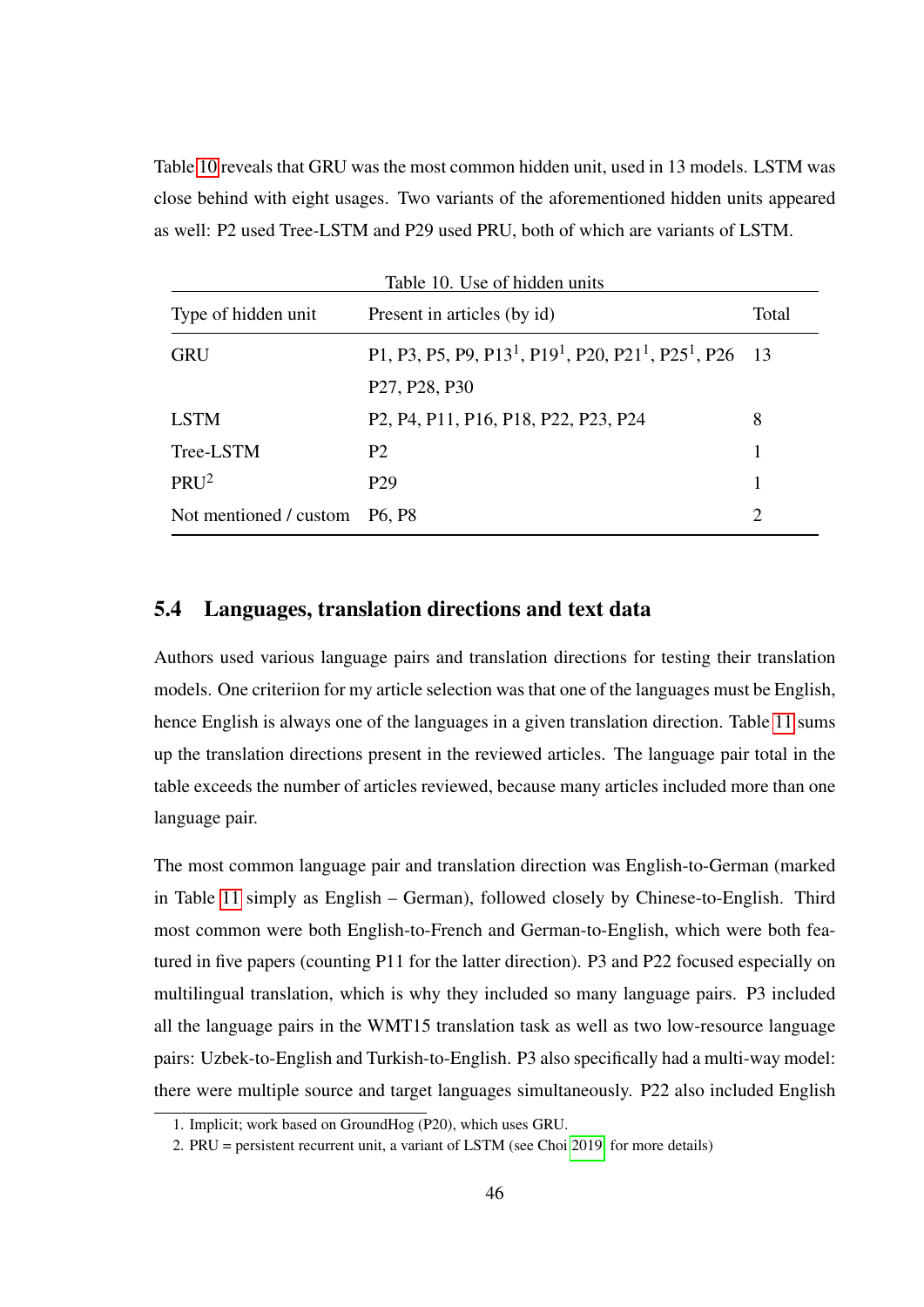$\leftrightarrow$  Korean (notation  $\leftrightarrow$  means both directions, English-to-Korean and Korean-to-English), English  $\leftrightarrow$  Spanish, English  $\leftrightarrow$  Portuguese, English  $\leftrightarrow$  Ukranian, and English  $\leftrightarrow$  Belarusian. These pairs were not included in this review, because there was no other paper with which to compare results for these languages. In addition to the languages listed here, P24 also contained Hansa-to-English and Urdu-to-English direction, but these were not included in review for the same reason as the aforementioned languages in P22. P11 had a similar multisource approach as P3: it used two sources at a time (French+English, marked as 'Fr' and 'En', and German + French, marked as 'De' and 'Fr') to translate to one target language.

| <b>Translation direction</b> | Present in articles (by ID)                        | Total          |
|------------------------------|----------------------------------------------------|----------------|
| English – German             | P3, P5, P6, P9, P18, P21, P22, P23, P28, P29       | 10             |
| $Chinese - English$          | P1, P9, P13, P19, P25, P26, P27, P30               | 8              |
| $English - French$           | P3, P6, P19, P20, P22                              | 5              |
| German – English             | P3, P5, P21, P22                                   | $\overline{4}$ |
| French – English             | P3, P19, P22                                       | 3              |
| $English - Czech$            | P3, P4, P5                                         | 3              |
| $Czech - English$            | P <sub>3</sub> , P <sub>5</sub> , P <sub>8</sub>   | 3              |
| $English - Finnish$          | P3, P23, P29                                       | 3              |
| Finnish – English            | P3, P5, P29                                        | 3              |
| English – Japanese           | P <sub>2</sub> , P <sub>16</sub> , P <sub>22</sub> | 3              |
| English – Russian            | P3, P22                                            | $\overline{2}$ |
| $Russian - English$          | P3, P22                                            | $\overline{2}$ |
| Turkish – English            | P3, P24                                            | $\overline{2}$ |
| $U$ zbek – English           | P3, P24                                            | $\overline{2}$ |
| English – Chinese            | P <sub>19</sub>                                    | $\mathbf{1}$   |
| multisource( $Fr+En$ ) –     | P <sub>11</sub>                                    | $\mathbf{1}$   |
| German                       |                                                    |                |
| multisource(De+Fr) - $P11$   |                                                    | $\mathbf{1}$   |
| English                      |                                                    |                |

<span id="page-54-0"></span>Table 11. Languages and translation directions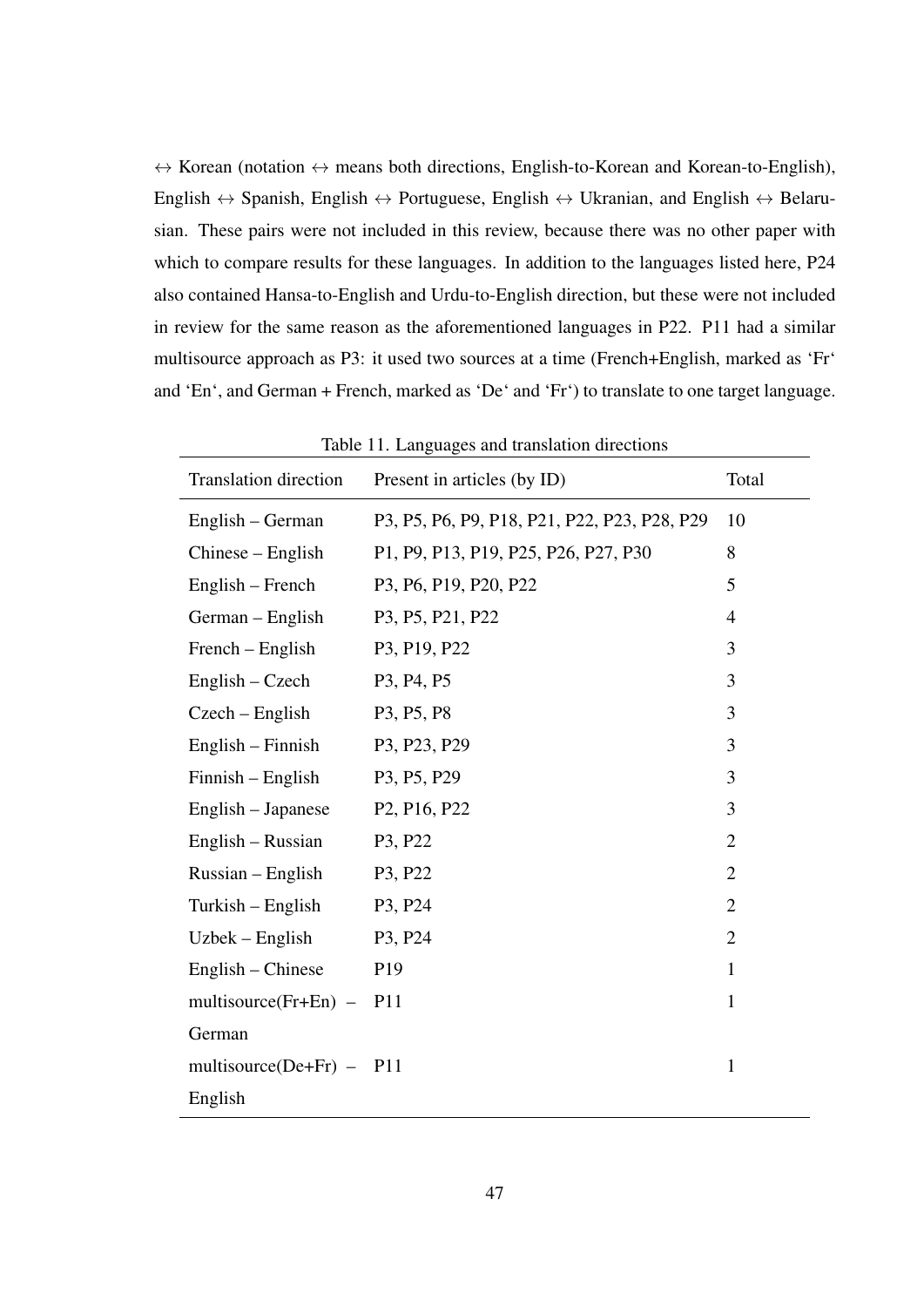The authors also used multiple parallel corpora sources in their experiments. Table [12](#page-56-0) sums up the text datasets used for training the network and Table [13](#page-57-0) sums up the datasets used for testing in the reviewed articles. For the sake of brevity, different translation directions have been merged into one row (for example, English – German – English, English-to-German, and German-to-English are all marked as English  $\leftrightarrow$  German).

Table [12](#page-56-0) reveals that overall, the WMT dataset was most popular for training, with eight authors using WMT15 and seven using WMT14. The LDC (Linguistic Data Consortium) dataset was also popular. There were instances of use of LDC dataset from the years 2000– 2005 and 2014, however, in Table [12](#page-56-0) different LDC datasets are marked generically as 'LDC' for brevity. Numerous other datasets were also used in the reviewed papers, but the rest of the datasets were used in only a single paper, apart from DARPA BOLT which was used in two. There were two custom training datasets, one a concatenation of multiple datasets and the other automatically crawled from web.

Table [13](#page-57-0) shows which datasets were used for testing the networks. There were multiple NIST MT datasets used, NIST MT02–MT06 and NIST MT08 (both authors using MT08 used the news and web subsets). In Table [13,](#page-57-0) all different NIST datasets are marked simply as 'NIST MT'. It should be noted that while the newstest datasets are a part of WMT collection, sometimes authors only mention WMT in general without specifying which individual set they use. In these cases, the given dataset in the table is WMT<year>. WMT stands for Workshop on Statistical Machine Translation (see e.g. EMNLP [2015\)](#page-82-1), while WAT stands for Workshop on Asian Translation (see e.g. WAT [2015\)](#page-85-1).

As can be seen from Table [13,](#page-57-0) all eight authors who experimented on the English-to-Chinese pair used the NIST MT dataset for testing. For testing other language pairs, most popular were different WMT datasets, with seven authors using newstest2015 and one using WMT2015 generically, and six authors using newstest2014 and three using WMT2014 generically. There were also single uses of newstest2013, WAT2015, LDC2014, KFTT, BTEC, OpenSubtitles2013, and Google's production datasets. Peculiar enough, P24 had no mention of which dataset was used for testing, but implicitly it might mean that a sample of the training dataset, WMT2015, was used.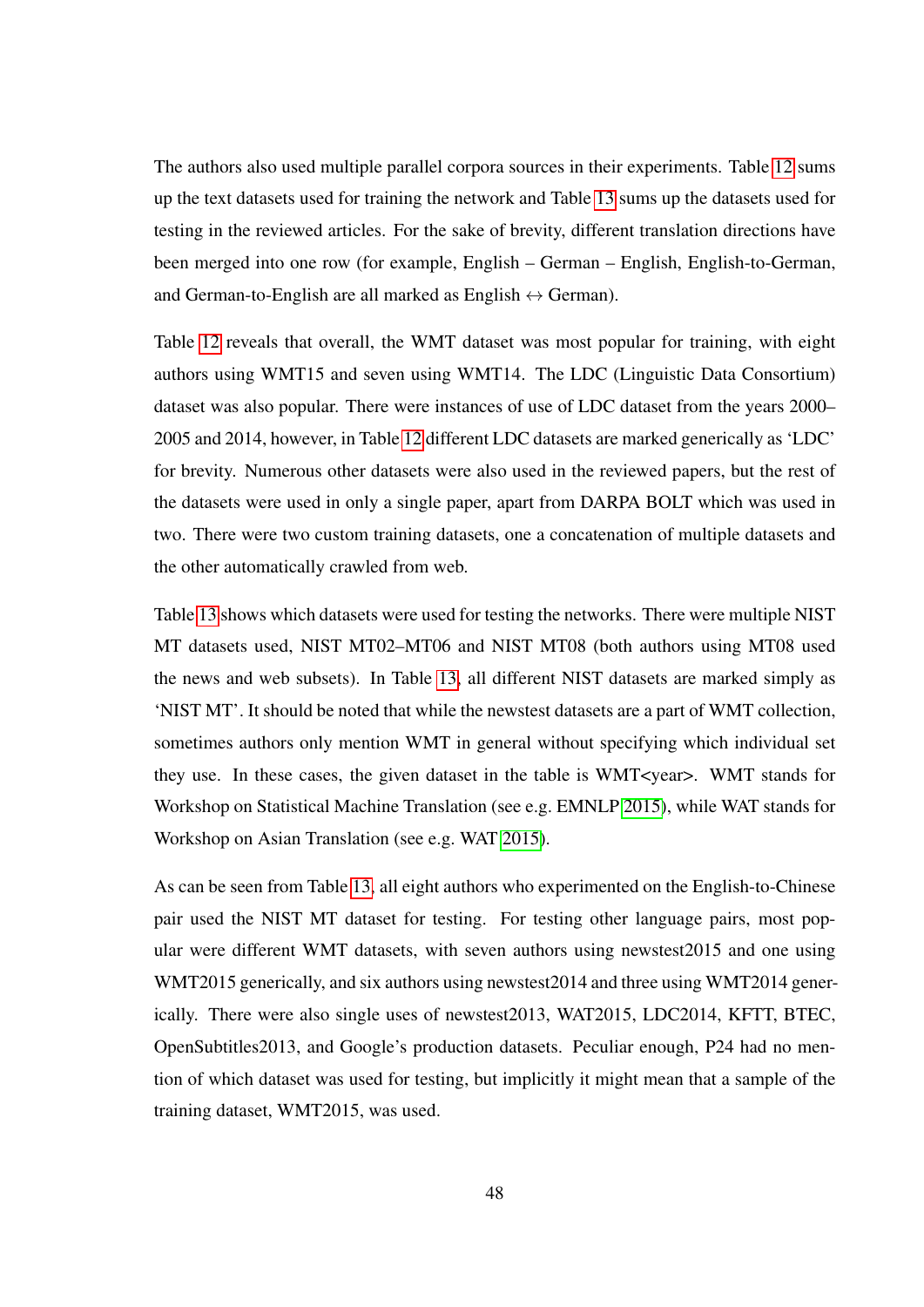| Training data       | Translation direction             | Present in articles (by ID)                      | Total by       | Data           |
|---------------------|-----------------------------------|--------------------------------------------------|----------------|----------------|
|                     |                                   |                                                  | direction      | total          |
| <b>WMT2015</b>      | English $\leftrightarrow$ German  | P3, P5, P18, P19, P23, P29                       | 6              | 8              |
|                     | English $\leftrightarrow$ Czech   | P <sub>3</sub> , P <sub>4</sub> , P <sub>5</sub> | 3              |                |
|                     | English $\leftrightarrow$ Finnish | P3, P23, P29                                     | 3              |                |
|                     | English $\leftrightarrow$ French  | P <sub>3</sub>                                   | $\mathbf 1$    |                |
|                     | English $\leftrightarrow$ Russian | P <sub>3</sub>                                   | $\mathbf{1}$   |                |
|                     | Turkish - English                 | P <sub>24</sub>                                  | $\mathbf{1}$   |                |
|                     | Uzbek – English                   | P <sub>24</sub>                                  | 1              |                |
| <b>WMT2014</b>      | English - French                  | P17, P19, P20, P22                               | 4              | $\tau$         |
|                     | English – German                  | P5, P9, P22                                      | 3              |                |
|                     | English - Japanese                | P22                                              | $\mathbf{1}$   |                |
|                     | English - Russian                 | P <sub>22</sub>                                  | $\mathbf{1}$   |                |
|                     | multisource(Fr+En)                | P11                                              | $\mathbf{1}$   |                |
|                     | $-$ German                        |                                                  |                |                |
|                     | multisource(Fr+De)                | P11                                              | $\mathbf{1}$   |                |
|                     | $-$ English                       |                                                  |                |                |
| <b>LDC</b>          | English $\leftrightarrow$ Chinese | P9, P19, P25, P26                                | $\overline{4}$ | 5              |
|                     | Uzbek – English                   | P <sub>3</sub>                                   | $\mathbf{1}$   |                |
| <b>DARPA BOLT</b>   | Chinese – English                 | P1, P30                                          | $\overline{2}$ | $\overline{2}$ |
| <b>WAT2015</b>      | English - Japanese                | P2 <sup>1</sup>                                  | $\mathbf{1}$   | 1              |
| CzEng 1.7           | Czech – English                   | P <sub>8</sub>                                   | $\mathbf{1}$   | $\mathbf{1}$   |
| <b>NIST2008</b>     | Chinese - English                 | P27                                              | 1              | 1              |
| <b>KFTT</b>         | English - Japanese                | P <sub>16</sub>                                  | 1              | 1              |
| <b>BTEC</b>         | English - Japanese                | P <sub>16</sub>                                  | $\mathbf 1$    | 1              |
| OpenSubtitles-      | English - German                  | P <sub>28</sub>                                  | $\mathbf{1}$   | $\mathbf{1}$   |
| 2012                |                                   |                                                  |                |                |
| Custom <sup>2</sup> | Turkish - English                 | P <sub>3</sub>                                   | $\mathbf{1}$   | $\mathbf{1}$   |
| Custom <sup>3</sup> | Chinese - English                 | P13                                              | $\mathbf{1}$   | $\mathbf{1}$   |

<span id="page-56-0"></span>Table 12. Training datasets

1. The authors solely mentioned this dataset, so it is unsure if it was used both for training and testing

3. Automatically crawled from the web

<sup>2.</sup> Custom concatenation of LDC2014E115, WIT TED Talks, SETimes2, OpenSubtitles, Tatoeba Corpus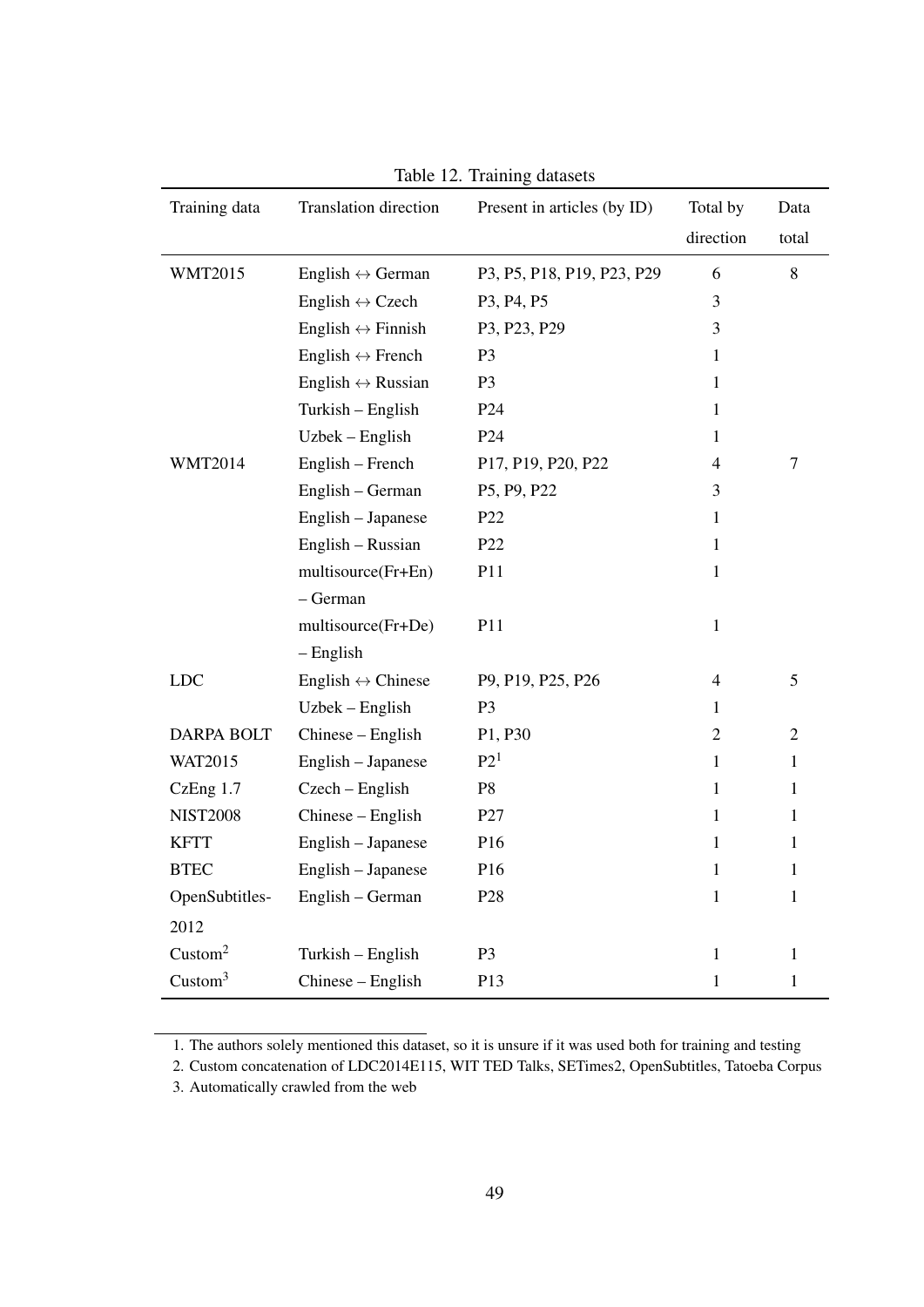| Test data        | Translation direction             | Present in articles (by ID)                         | Total by       | Data         |
|------------------|-----------------------------------|-----------------------------------------------------|----------------|--------------|
|                  |                                   |                                                     | direction      | total        |
| NIST MT          | English $\leftrightarrow$ Chinese | P1, P9, P13, P19, P25, P26,                         | 8              | 8            |
|                  |                                   | P <sub>27</sub> , P <sub>30</sub>                   |                |              |
| newstest2015     | English $\leftrightarrow$ German  | P3, P5, P18, P22, P23, P29                          | 6              | $\tau$       |
|                  | English $\leftrightarrow$ Finnish | P3, P5, P23, P29                                    | $\overline{4}$ |              |
|                  | English $\leftrightarrow$ Czech   | P <sub>3</sub> , P <sub>4</sub> , P <sub>5</sub>    | 3              |              |
|                  | English $\leftrightarrow$ French  | P <sub>3</sub>                                      | $\mathbf{1}$   |              |
|                  | English $\leftrightarrow$ Russian | P <sub>3</sub>                                      | $\mathbf{1}$   |              |
| newstest2014     | English $\leftrightarrow$ German  | P5, P9, P18, P22                                    | $\overline{4}$ | 6            |
|                  | English $\leftrightarrow$ French  | P <sub>19</sub> , P <sub>20</sub> , P <sub>22</sub> | 3              |              |
| <b>WMT2014</b>   | English – French                  | P <sub>6</sub> , P <sub>20</sub>                    | $\overline{2}$ | 3            |
|                  | English – German                  | P <sub>6</sub>                                      | $\mathbf{1}$   |              |
|                  | multisource(Fr+En)                | P11                                                 | $\mathbf{1}$   |              |
|                  | - German                          |                                                     |                |              |
|                  | multisource(Fr+De)                | P11                                                 | $\mathbf{1}$   |              |
|                  | $-$ English                       |                                                     |                |              |
| <b>WMT2015</b>   | English $\leftrightarrow$ German  | P <sub>21</sub>                                     | $\mathbf{1}$   | $\mathbf{1}$ |
| newstest2013     | English – German                  | P <sub>23</sub>                                     | $\mathbf{1}$   | $\mathbf{1}$ |
| WAT2015          | English - Japanese                | P <sub>2</sub>                                      | $\mathbf{1}$   | 1            |
| LDC2014          | Turkish – English                 | P <sub>3</sub>                                      | $\mathbf{1}$   | $\mathbf{1}$ |
|                  | Uzbek - English                   | P <sub>3</sub>                                      | $\mathbf{1}$   |              |
| <b>KFTT</b>      | English - Japanese                | P <sub>16</sub>                                     | $\mathbf{1}$   | 1            |
| <b>BTEC</b>      | English - Japanese                | P <sub>16</sub>                                     | $\mathbf{1}$   | 1            |
| OpenSubtitles-   | English - German                  | P <sub>28</sub>                                     | 1              | 1            |
| 2013             |                                   |                                                     |                |              |
| Google's<br>pro- | multiple                          | P22                                                 | $\mathbf{1}$   | $\mathbf{1}$ |
| duction datasets |                                   |                                                     |                |              |
| Not mentioned    | Turkish - English                 | P <sub>24</sub>                                     | $\mathbf{1}$   |              |
|                  | Uzbek – English                   | P <sub>24</sub>                                     | $\mathbf{1}$   |              |

<span id="page-57-0"></span>Table 13. Test datasets

Comparing Table [12](#page-56-0) and Table [13,](#page-57-0) one can notice that sometimes authors used the same dataset for both training and testing. However, authors always clarified how the data was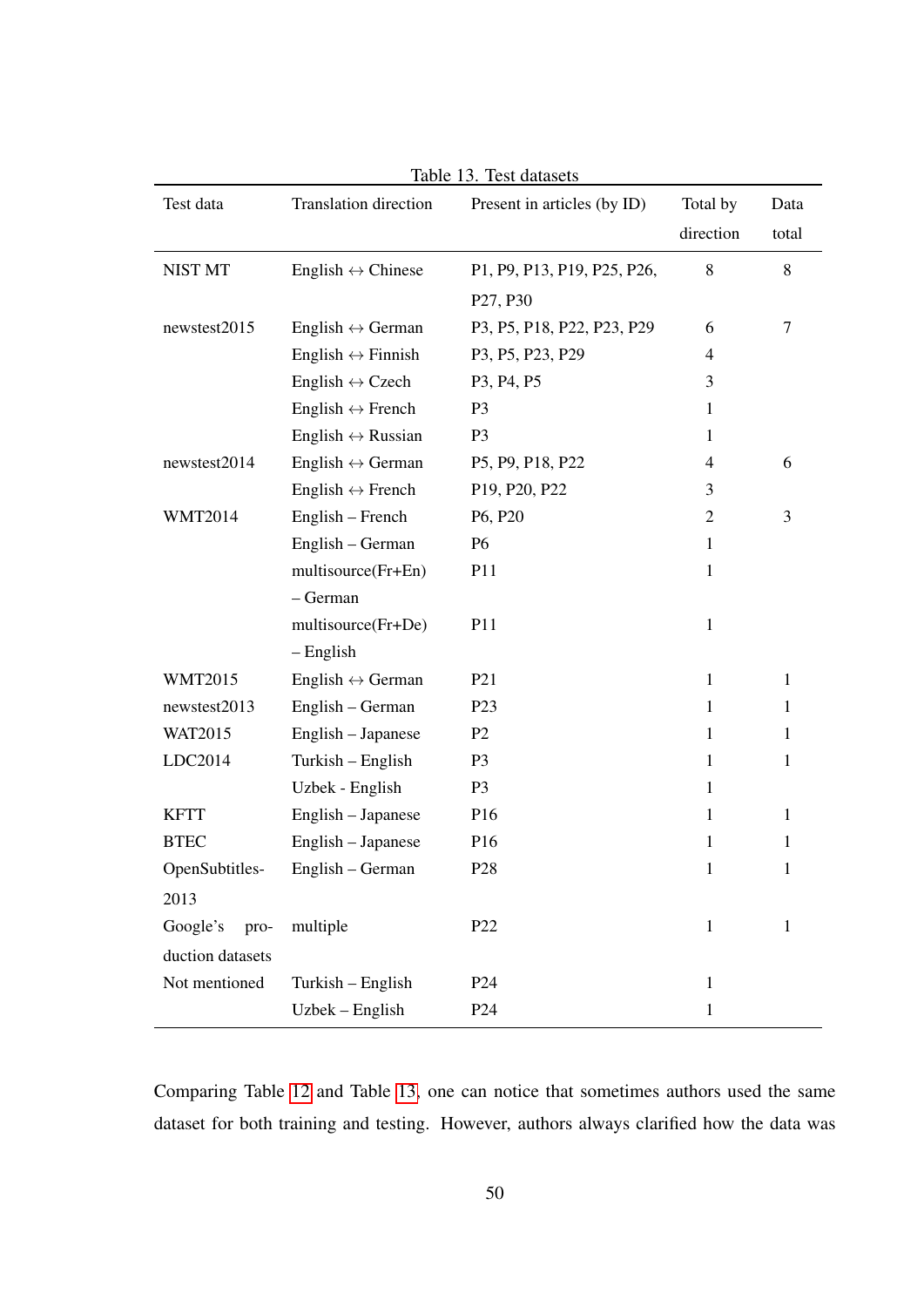split to ensure that the same data was not used for both training and testing. This is important with neural networks to ensure the reliability and validity of the results.

## <span id="page-58-0"></span>5.5 Translation quality

In this section, I will go through the translation quality results from the reviewed papers. All authors used BLEU scores to measure how well their models performed in translation tasks. Some authors also included human evaluation of translation quality. Other metrics apart from BLEU were also used, some notable examples including TER-BLEU, PPL, NIST, and chrF. Authors of P1 and P30 also reported BP (brevity penalty), which is a constituent of BLEU. A summary of use of metrics overall is presented in Table [14.](#page-58-1)

<span id="page-58-1"></span>

| Use of BLEU score  | Article (id)                      | Total                 |
|--------------------|-----------------------------------|-----------------------|
| <b>BLEU</b>        | ALL                               | 24                    |
| TER-BLEU (TB)      | P1, P3, P30                       | 3                     |
| PPL.               | P <sub>11</sub> , P <sub>24</sub> | $\mathcal{D}_{\cdot}$ |
| <b>NIST</b>        | P <sub>16</sub> , P <sub>26</sub> | 2                     |
| chrF               | P <sub>4</sub> , P <sub>8</sub>   | 2                     |
| <b>RIBES</b>       | P <sub>2</sub>                    | 1                     |
| LL.                | P3                                | 1                     |
| CharacTER and BEER | P8                                | 1                     |

Table 14. Use of different metrics as a measure of translation quality

Comparing BLEU scores is a handy way to assess translation quality, however, the use of other metrics was so marginal that no sensible comparison could be made for them in the present study. Hence, other metrics will not be discussed. I will first go through the BLEU scores and then briefly discuss human evaluation results.

#### 5.5.1 BLEU scores for high-resource languages

All papers that were reviewed had authors use BLEU scores to measure how well their models performed in translation tasks. This goes to show how definitive this metric is considered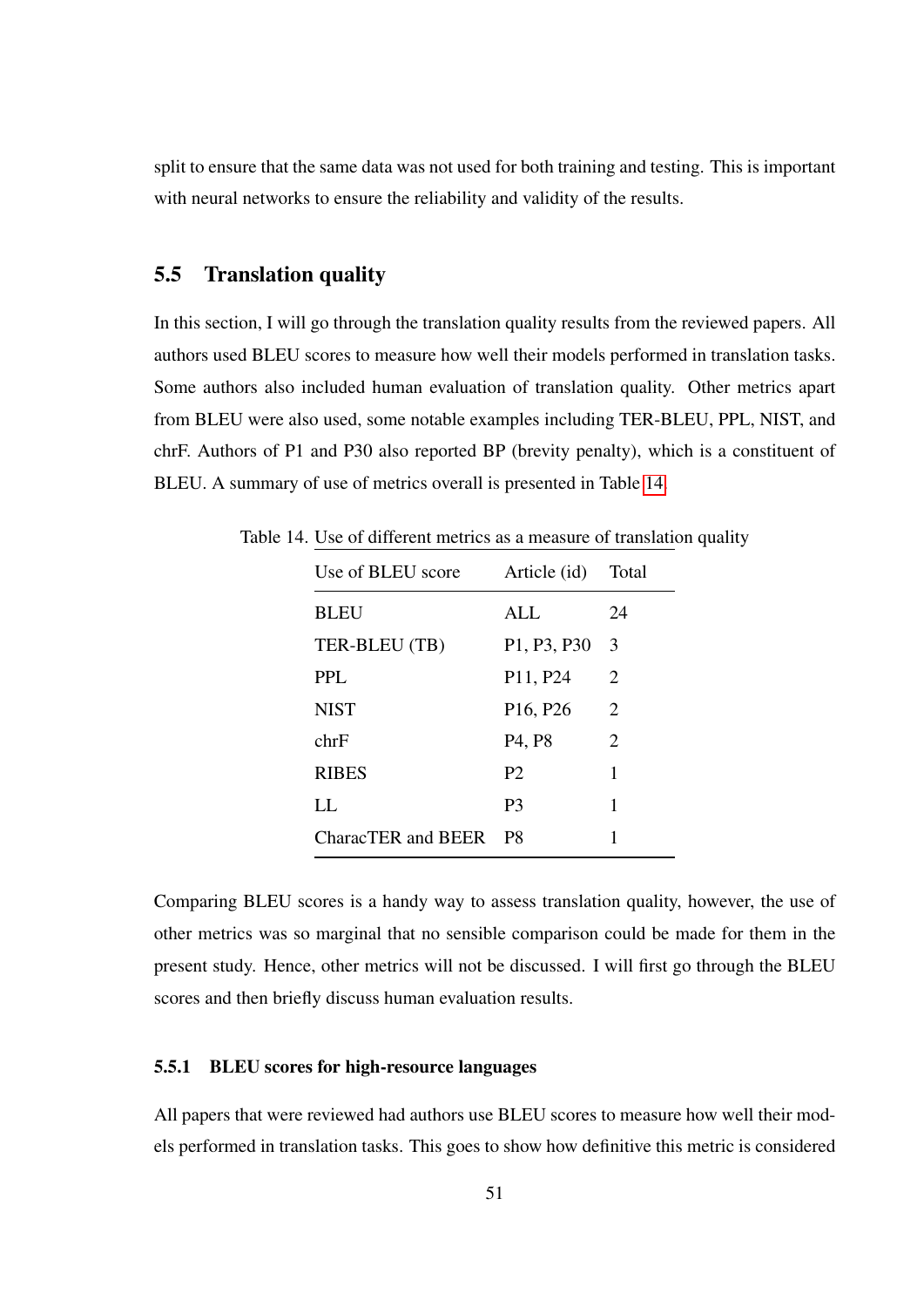in NMT research.

Authors also put a lot of emphasis on the BLEU scores they achieved. The scores were often mentioned already in the abstract, especially in relation to previous studies, e.g. Vaswani et al. [\(2017\)](#page-85-0) stated in the abstract of P6 that "our model achieves 28.4 BLEU – improving over the existing best results – by over 2 BLEU". Authors would also use BLEU scores as to enforce the arguments they made. Choi, Cho, and Bengio [\(2018\)](#page-82-2) (P23) state that an improvement of +1.4 BLEU "clearly confirms the importance of treating each dimension of the context vector separately". Zoph and Knight [\(2016\)](#page-85-2) (P11) used a model that utilised the same source sentence from two different languages to disambiguate between synonyms in the translation, and they state that less gains in BLEU with English and French as source languages rather than French and German act as evidence that more distinct source languages are better at disambiguating each other.

It is hard to compare BLEU scores between papers that had not only different language pairs but also different data used. For this review, the results are tabulated per language pair and also translation direction, for example, English-to-German and German-to-English have their own tables. The tables also include a column for the used test dataset. Some papers appear in multiple tables, because the authors tested their model with more than one language pair. Papers in the tables are also always presented in chronological order, the oldest one at the top and the most recent one at the bottom, to see if score development happens over time. The best score for the translation direction is marked in bold. For each paper and translation direction, only one BLEU score, the best result, was considered.

First, I will go through high-resource European languages, then high-resource Asian languages. In Section [5.5.2,](#page-66-0) I will go through BLEU scores for all low-resource languages present in the data.

#### European languages

European high-resource languages and translation directions present in this study were English <-> German, English <-> French, English <-> Czech, and English <-> Russian.

Table [15](#page-60-0) reveals that the best score for English-to-German was 28.4 BLEU in P6. It is an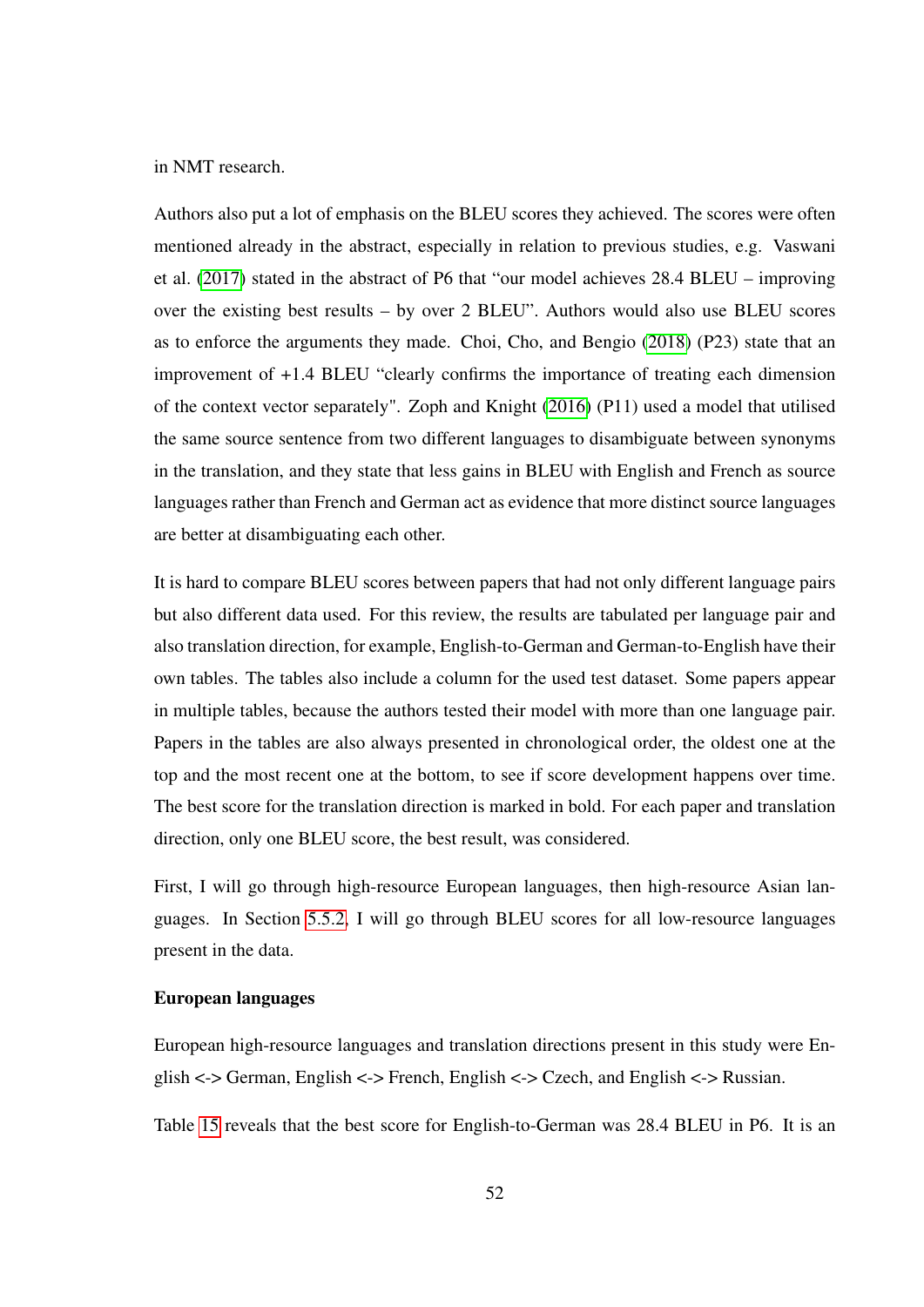interesting result for many reasons. First, the network model in P6 was the self-attentional, non-recurrent Transformer, as opposed to the traditional attentional recurrent neural network model. Second, it was published chronologically mid-way for this translation direction, dating back to June 2017. P6 also used Adam as learning method and ReLu for activation. As a Transformer model, P6 did not have an LSTM or a GRU hidden unit. The second best score was 26.43 in P22, published in October 2017. P22 had an attentional recurrent neural network, with LSTM hidden unit, SGD and Adam as learning methods, and softmax for activation. The specialty of the model in P22 was that the translator was multilingual and uses multiple source languages at a time. In this case, however, the single language pair model performed better. Third best score, 25.23, was in P18, which was also published in 2017. P18 was an exploration of different network models, so its model was carefully optimised. P18 featured a bidirectional, four-layer RNN encoder and a four-layer attentional RNN decoder. The average score for all papers on English-to-German was 23.42 BLEU.

| Language-pair    | Article (id)     | BLEU (top result) | Test data         | Published |
|------------------|------------------|-------------------|-------------------|-----------|
| English – German | P <sub>5</sub>   | 24.8              | WMT2015 $1$       | 2015      |
|                  | P11 <sup>2</sup> | 18.6              | <b>WMT2014</b>    | 6/2016    |
|                  | P <sub>28</sub>  | 24.0              | OpenSubtitles2013 | 6/2016    |
|                  | P <sub>21</sub>  | 20.22             | <b>WMT2015</b>    | 8/2016    |
|                  | <b>P6</b>        | 28.4              | <b>WMT2014</b>    | 6/2017    |
|                  | P <sub>3</sub>   | 21.75             | newstest2015      | 9/2017    |
|                  | P18              | 25.23             | newstest2015      | 9/2017    |
|                  | P <sub>22</sub>  | $26.43$ (single)/ | newstest2014      | 10/2017   |
|                  |                  | 24.01 (multi)     |                   |           |
|                  | P <sub>23</sub>  | 23.74             | newstest2013      | 1/2018    |
|                  | P <sub>9</sub>   | 20.93             | newstest2014      | 3/2018    |
|                  |                  |                   | and 2015          |           |
|                  | P <sub>29</sub>  | 22.98             | newstest2015      | 2019      |

<span id="page-60-0"></span>Table 15. BLEU scores of English–German translation

1. It is unsure if the authors used a subset of WMT2015; they mentioned several subsets.

2. Multisource, source languages were English and French.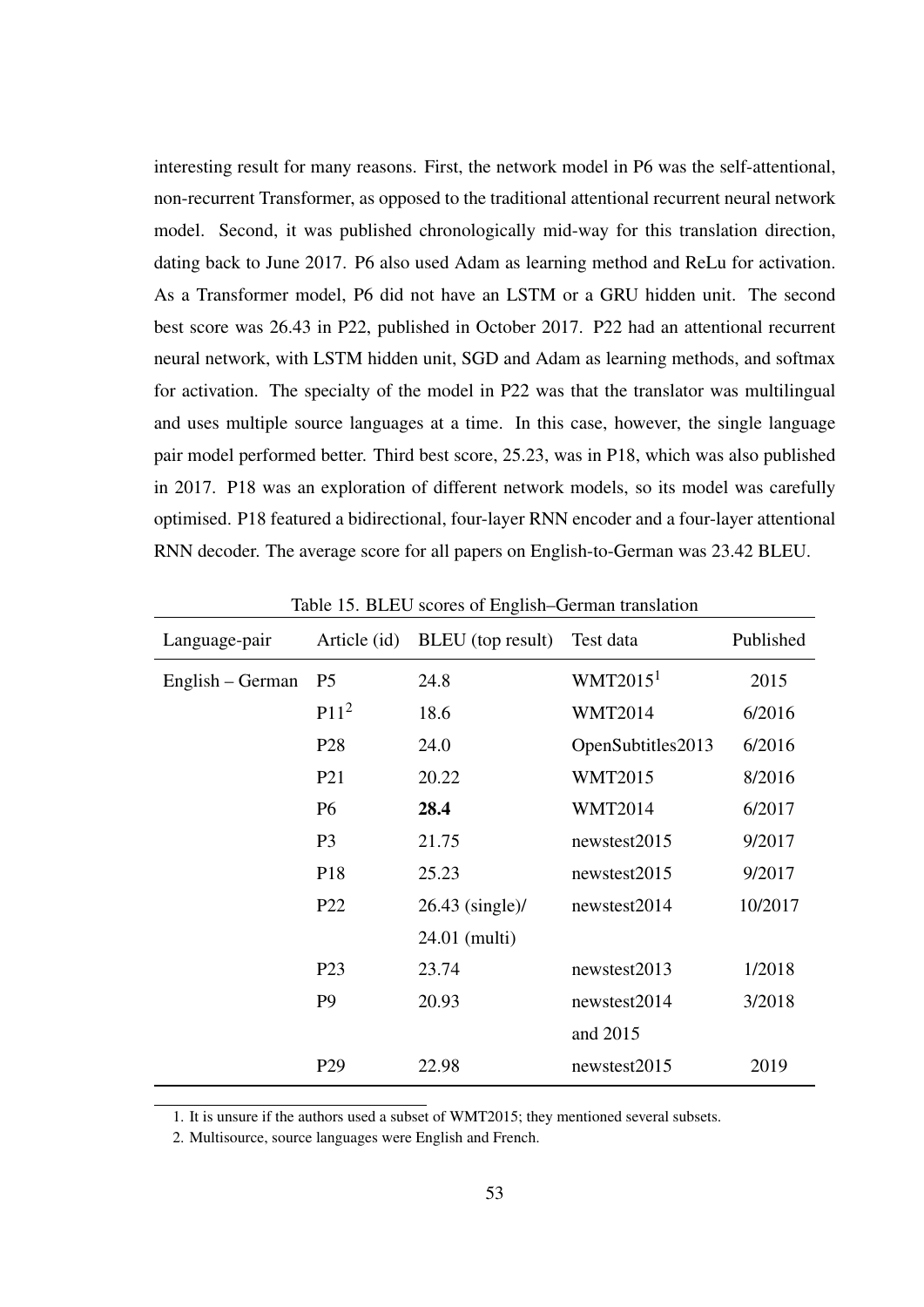Table [16](#page-61-0) shows that the direction German-to-English retrieved similar results to the opposite direction. P22, which had the second best model for the other direction, achieved best BLEU score for German-to-English translation, 28.4, with its multilingual model, but also the second best score, 31.77, with its single model. It is notable that P6, the best model for English-to-German, did not feature this other direction. The best model is once again from the year 2017, however, it is notable that the body of literature did not feature any model past the year 2017 for this translation direction. The third best model for this translation direction was in P11, with a BLEU score of 30.0. P11 also had a multisource model, with German and French as source languages in this case. The average score for all papers on German-to-English was 28.0 BLEU.

|                  | racio Toi DEEO Scorcs of Octifian English nansfation |                            |                |           |  |
|------------------|------------------------------------------------------|----------------------------|----------------|-----------|--|
| Language-pair    | Article (id)                                         | BLEU (top result)          | Test data      | Published |  |
| German – English | <b>P5</b>                                            | 27.6                       | newstest2014   | 2015      |  |
|                  | P11 <sup>1</sup>                                     | 30.0                       | <b>WMT2014</b> | 6/2016    |  |
|                  | P <sub>21</sub>                                      | 22.10                      | <b>WMT2015</b> | 8/2016    |  |
|                  | P <sub>3</sub>                                       | 24.20                      | newstest2015   | 9/2017    |  |
|                  | P <sub>22</sub>                                      | 31.77 (single) /           | newstest2015   | 10/2017   |  |
|                  |                                                      | 32.32 (multi) <sup>2</sup> |                |           |  |

<span id="page-61-0"></span>Table 16. BLEU scores of German–English translation

The best BLEU score for English-to-French translation was 41.0 in P6, as can be seen from Table [17.](#page-62-0) This means that P6 achieved the best result for both translation directions it featured (En-De and En-Fr). The second best score, 38.16, was achieved with the multilingual model from P22. The original paper presenting the attention mechanism, P20, had the third best BLEU score, 36.15, for English-to-French. The average for English-to-French translation results was 35.64 BLEU.

Table [18](#page-62-1) shows the BLEU scores for French-to-English translation direction. For Frenchto-English, the best BLEU score was 36.47 with the single model P22, and second best

<sup>1.</sup> Multisource, source languages were German and French.

<sup>2. &</sup>quot;Single" stands for single language pair, "Multi" stands for multilingual model.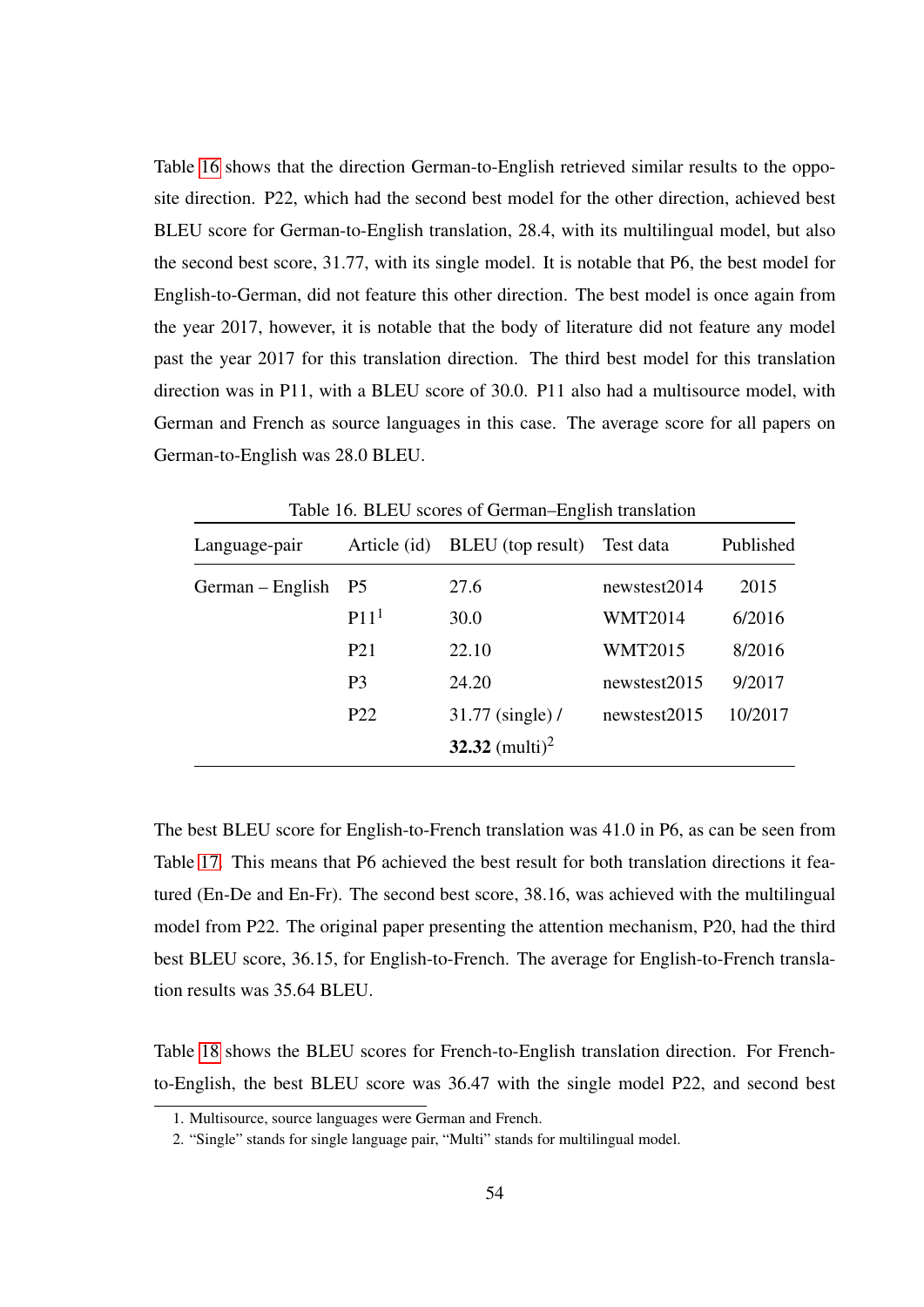| Language-pair    | Article (id)    | BLEU (top result) | Test data       | Published |
|------------------|-----------------|-------------------|-----------------|-----------|
| English – French | P <sub>20</sub> | 36.15             | <b>WMT 2014</b> | 2014      |
|                  | P <sub>19</sub> | 33.45             | newstest2014    | 2016      |
|                  | <b>P6</b>       | 41.0              | <b>WMT 2014</b> | 6/2017    |
|                  | P <sub>3</sub>  | 29.7              | newstest2015    | 9/2017    |
|                  | P <sub>22</sub> | 35.37 (single) /  | newstest2014    | 10/2017   |
|                  |                 | 38.16 (multi)     |                 |           |

<span id="page-62-0"></span>Table 17. BLEU scores of English–French translation

score, 35.93, was achieved with the multilingual model from P22. Third best score for this translation direction was 31.51 in P19. The model in P19 featured a bidirectional RNN encoder and an attentional RNN decoder. The specialty of the model in P19 is that sourceto-target and target-to-source models are trained to prefer agreeing on alignment matrices. The average BLEU score for French-to-English was 32.39 BLEU.

<span id="page-62-1"></span>

| Table 18. BLEU scores of French–English translation |                  |                    |                 |           |  |
|-----------------------------------------------------|------------------|--------------------|-----------------|-----------|--|
| Language-pair                                       | Article (id)     | BLEU (top result)  | Test data       | Published |  |
| French – English                                    | P11 <sup>1</sup> | 30.0               | <b>WMT 2014</b> | 6/2016    |  |
|                                                     | P <sub>19</sub>  | 31.51              | newstest2014    | 7/2016    |  |
|                                                     | P <sub>3</sub>   | 28.06              | newstest2015    | 9/2017    |  |
|                                                     | P <sub>22</sub>  | $36.47$ (single) / | newstest2014    | 10/2017   |  |
|                                                     |                  | 35.93 (multi)      |                 |           |  |

Table [19](#page-63-0) shows the scores for English-to-Czech translation. The best BLEU score, 20.7, was achieved in P4. The model in P4 is deep RNN encoder-decoder. Its specialty is that its model was a hybrid of two models: translation was usually made at word level, while rare words were inspected at character level. The second best model in P5 scored 18.3 BLEU and the third one in P3 scored only 13.84. Both P5 and P3 used an RNN encoderdecoder architecture, however, P3 utilised decoders for each target language individually. The average for this translation direction was 17.61 BLEU.

<sup>1.</sup> Multisource, source languages were French and German.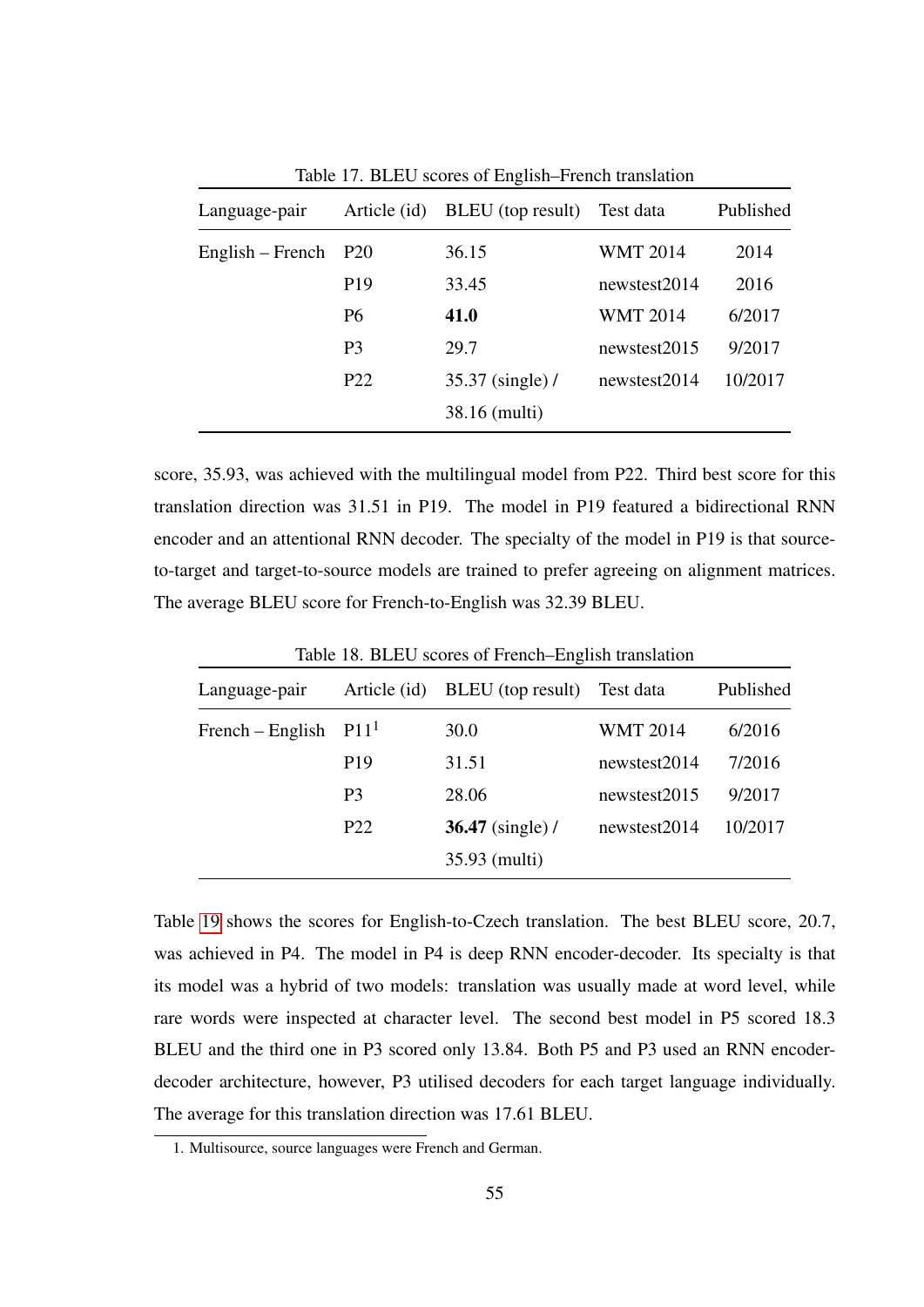<span id="page-63-0"></span>

|                      |                | Table 19. BLEU scores of English–Czech translation |                      |           |  |  |
|----------------------|----------------|----------------------------------------------------|----------------------|-----------|--|--|
| Language-pair        |                | Article (id) BLEU (top result) Test data           |                      | Published |  |  |
| English – Czech $P5$ |                | 18.3                                               | newstest2015/WMT2015 | 2015      |  |  |
|                      | P4             | 20.7                                               | newstest2015         | 2016      |  |  |
|                      | P <sub>3</sub> | 13.84                                              | newstest2015         | 2017      |  |  |

For the Czech-to-English pair, the best score is 38.01 in P8, by a considerable margin to the second best of over 14 BLEU points, as can be seen from Table [20.](#page-63-1) The second best score was 23.3 in P5 and third was 20.57 in P3, similarly to the English-to-Czech direction. The model in P8 was Transformer, while P3 and P5 were RNNs. It is also notable that P8 was published in 2019 and was significantly more recent than the other papers. Furthermore, P8 uses a different dataset than P3 and P5. Judging by the BLEU score, the models in P3 and P5 performed better with this translation direction than with the opposite direction. The average for this translation direction was 27.39 BLEU, almost 10 points more than the opposite direction, however, it was raised significantly by the score in P8 alone.

<span id="page-63-1"></span>

| Table 20. BLEU scores of Czech–English translation |                |                                          |                       |           |
|----------------------------------------------------|----------------|------------------------------------------|-----------------------|-----------|
| Language-pair                                      |                | Article (id) BLEU (top result) Test data |                       | Published |
| $Czech - English$ P5                               |                | 23.3                                     | newstest2015/WMT 2015 | 2015      |
|                                                    | P <sub>3</sub> | 20.57                                    | newstest2015          | 2017      |
|                                                    | P8             | 38.01                                    | CzEng                 | 2019      |

The results for Czech-to-English make this the third case in this study where the Transformer model performs best. In fact, both papers with a Transformer model, P6 and P8, achieved best results in the translation directions they included (Czech-to-English in P8 and Englishto-German and English-to-French in P6), which seems to suggest that Transformer models might perform better than recurrent models. However, the sample in this study is too small to confirm such a claim, but it provides grounds for future research.

Tables [21](#page-64-0) and [22](#page-64-1) present the BLEU score results for the English - Russian language pair, which was present in only two papers, P3 and P22. For both directions, P22 performed better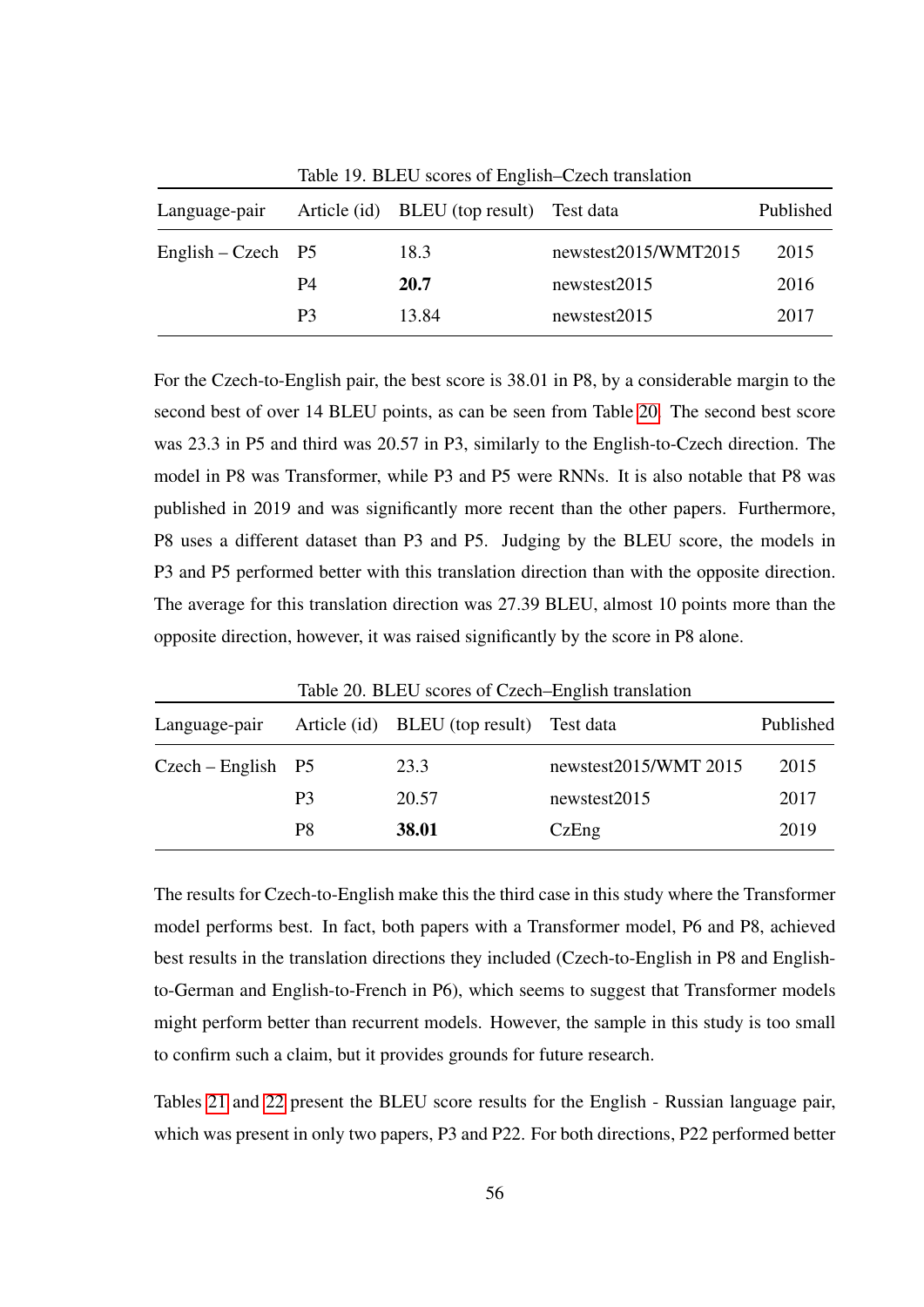than P3. P22 scored 22.21 BLEU on the English-to-Russian direction and 28.46 BLEU on the opposite direction, while P3 scored 19.54 on the English-to-Russian direction and 23.44 BLEU on the opposite direction. Both papers were published at the end of 2017, so time does not explain the difference. Both P3 and P22 had an RNN encoder-decoder with a multilingual model. They both utilised SGD and Adam as learning method, however, P22 used LSTM hidden unit while P3 utilised GRU.

| Language-pair          |                 | Article (id) BLEU (top result) | Data                | Published |  |
|------------------------|-----------------|--------------------------------|---------------------|-----------|--|
| English – Russian $P3$ |                 | 19.54                          | newstest2015        | 9/2017    |  |
|                        | P <sub>22</sub> | 22.21                          | Google's production | 10/2017   |  |
|                        |                 |                                | data                |           |  |

<span id="page-64-0"></span>Table 21. BLEU scores of English–Russian translation

| -weit 22, 2226 by Diversity Community and the contract of |                 |                                |                     |           |
|-----------------------------------------------------------|-----------------|--------------------------------|---------------------|-----------|
| Language-pair                                             |                 | Article (id) BLEU (top result) | Data                | Published |
| $Russian - English$ P3                                    |                 | 23.44                          | newstest2015        | 9/2017    |
|                                                           | P <sub>22</sub> | 28.46                          | Google's production | 10/2017   |
|                                                           |                 |                                | data                |           |

<span id="page-64-1"></span>Table 22. BLEU scores of Russian – English translation

#### Asian languages

Asian high-resource languages and translation directions present in the reviewed papers were Chinese <-> English and English-to-Japanese. However, the English-to-Chinese direction was only present in one paper, P19, so no comparison can be made for this direction in the present study. P19 achieved a BLEU score of 21.70 for English-to-Chinese.

Table [23](#page-65-0) shows results for Chinese-to-English translation, which was the second most popular translation direction in the reviewed body of literature. The best score for this translation direction was 41.68 BLEU in P9, which was also the most recently published paper for this direction. In P9, the network model is a bidirectional RNN encoder-decoder. Its specialty is a hierarchical encoder, which segments long sentences into smaller clauses to translate, thus alleviating the usual difficulties with long sentences common in NMT. The second best score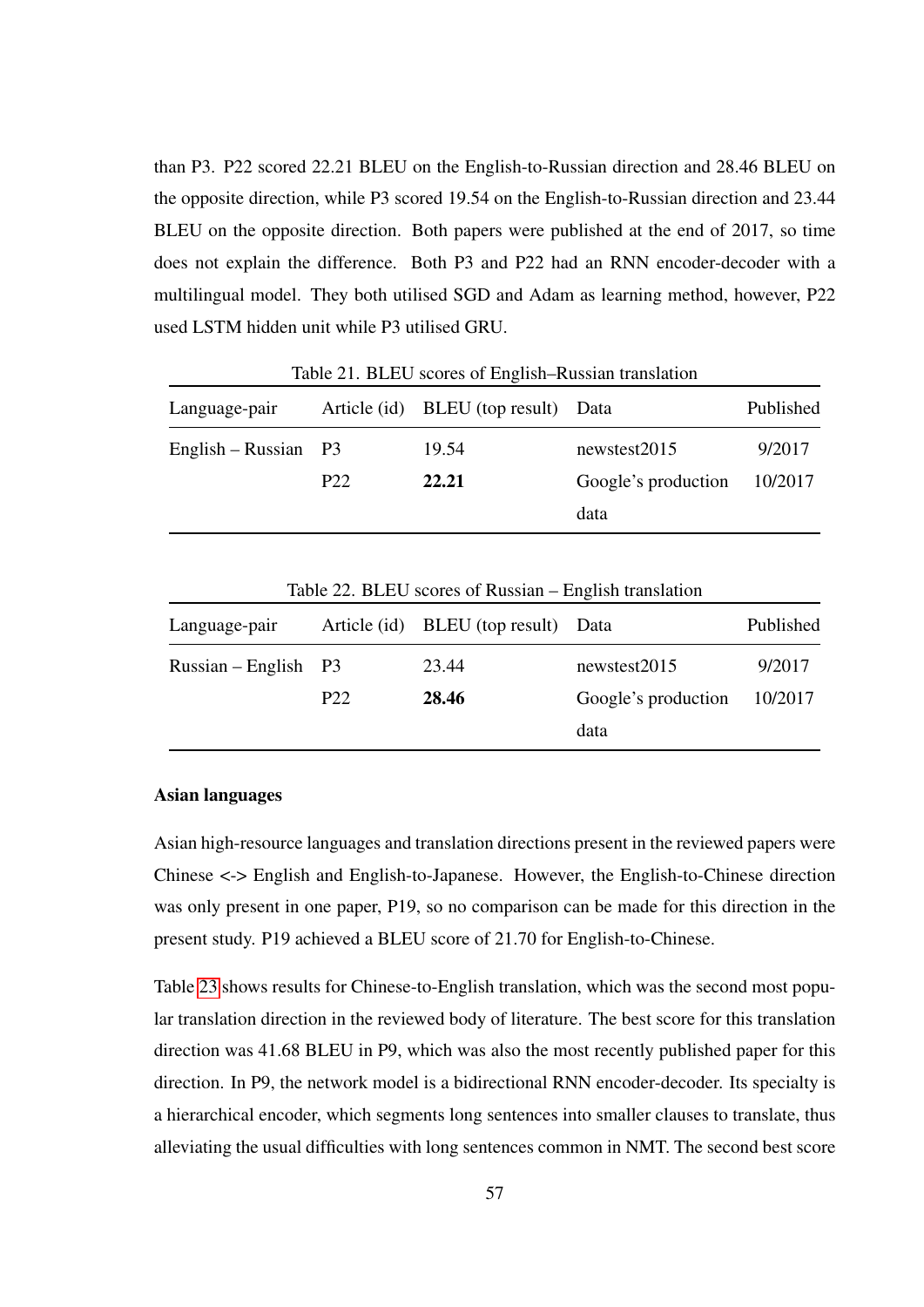was 37.8 BLEU in P27. P27 employs an usual RNN encoder-decoder model, but its specialty is a supervised attention mechanism that affiliates non-aligned source words to their closest aligned words. Very close to the second best, the third best score was 37.41 BLEU in P25. P25 has a traditional RNN encoder-decoder, but as a specialty utilises source-side monolingual data, multi-task learning, and sentence reordering to improve the encoder-side of the network. The average BLEU score for Chinese-to-English translation was 36.77.

| Language-pair       | Article (id)    | BLEU (top result) | Data             | Published |
|---------------------|-----------------|-------------------|------------------|-----------|
| $Chinese - English$ | P <sub>13</sub> | 32.94             | NIST MT08        | 2/2016    |
|                     | P <sub>19</sub> | 35.72             | <b>NIST MT04</b> | 7/2016    |
|                     | P <sub>1</sub>  | 36.80             | NIST MT06        | 11/2016   |
|                     | P <sub>25</sub> | 37.41             | NIST MT04        | 11/2016   |
|                     | <b>P30</b>      | 36.95             | NIST MT06        | 11/2016   |
|                     | P <sub>27</sub> | 37.8              | <b>NIST MT05</b> | 12/2016   |
|                     | P <sub>26</sub> | 34.83             | NIST MT06        | 3/2017    |
|                     | P <sub>9</sub>  | 41.68             | NIST MT04        | 2018      |

<span id="page-65-0"></span>Table 23. BLEU scores of Chinese–English translation.

Table [24](#page-66-1) shows the BLEU scores for English-to-Japanese translation. The best score by a clear margin was 51.04 in P16. The model in P16 incorporated lexicons to prevent mistranslation of rare content words. P16 also has the best individual BLEU score for any language pair present in this study. However, it is worth noting that the authors in P16 have the system by Bahdanau, Cho, and Bengio [\(2015\)](#page-81-0) as their baseline, and the baseline system scores 48.31 BLEU on the same dataset as well. Furthermore, the same model in P16 achieves 23.30 BLEU on the other test dataset, KFTT. The authors address this difference by stating that BTEC is easier than KFTT, has a narrower domain, less rare words, and shorter sentences. This is very clearly a case in which the test dataset matters and a better BLEU score does not correlate with better performance.

The second best model was in P2 with a BLEU score of 38.0. The model has a usual bidirectional RNN encoder and attentional RNN decoder, but its specialty is a tree-based rather than sequential encoder. The mission of the tree-based encoder is to convey more syntactical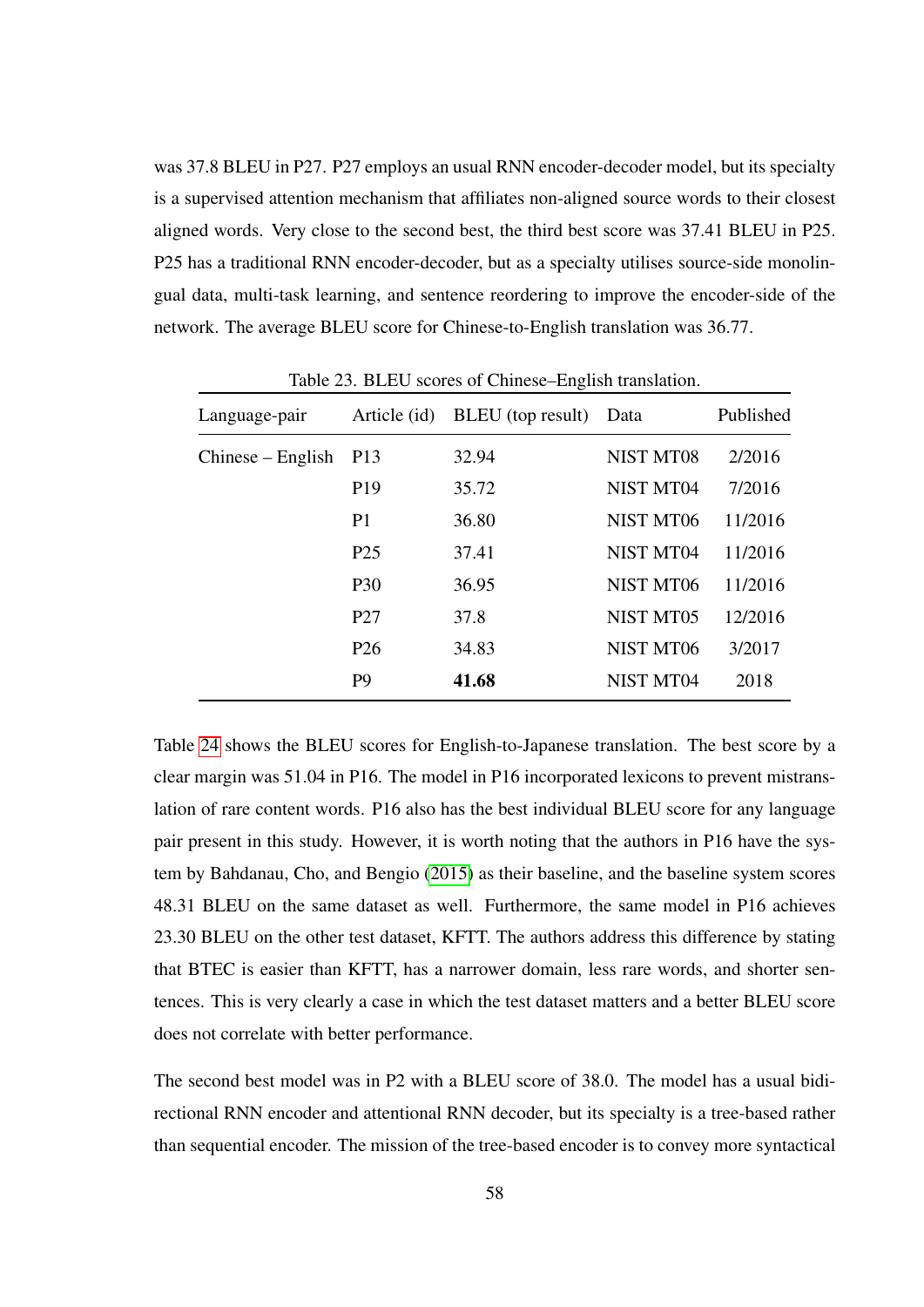| Language-pair          |                 | Article (id) BLEU (top result) | Data                | Published |
|------------------------|-----------------|--------------------------------|---------------------|-----------|
| English – Japanese P16 |                 | 51.04                          | <b>BTEC</b>         | 2016      |
|                        | P <sub>22</sub> | 23.66 (single) /               | Google's production | 2017      |
|                        |                 | $21.72$ (multi)                | data                |           |
|                        | P <sub>2</sub>  | 38.0                           | <b>WAT2015</b>      | 2019      |

<span id="page-66-1"></span>Table 24. BLEU scores of English–Japanese translation

structure information about the source. The third best model for this translation direction was the single-source model of P22 with a BLEU score of 23.66. The average for Englishto-Japanese translation was 33.61 BLEU, raised by the unusually high BLEU score in P16.

#### <span id="page-66-0"></span>5.5.2 BLEU scores for low-resource languages

As low-resource languages are a specific topic of interest in the current study, it is justified to review the BLEU scores for them separately from high-resource languages. In the end, the included body of literature had five papers that studied low-resource languages: P3, P5, P23, P24, and P29. The low-resource languages present in the reviewed papers were Finnish, Turkish, and Uzbek. There does not seem to be a specific defined line between low-resource and high-resource languages, but the categorisation in this study was simply whether one or more authors addressed the language as low-resource or not. The lack of definition also meant that datasets were of different sizes, which can also be seen from results.

There are some special factors to concern with low-resource languages. One major issue is that with small datasets the model can accidentally be overfit by including every unique target word in the vocabulary. In the reviewed articles, the authors usually compensated for the small size of corpora by having a smaller vocabulary for low-resource language pairs than for other languages. For example, in P5, the vocabulary for English-to-Finnish was 40K tokens while for other languages it was 200K–500K tokens. Similarly, in P29, the Englishto-Finnish vocabulary was 10K tokens, while the English-to-German vocabulary was 30K tokens. However, in P29, the hidden unit proposed by authors had promising results for alleviating overfitting problems that are common with small data, meaning that there are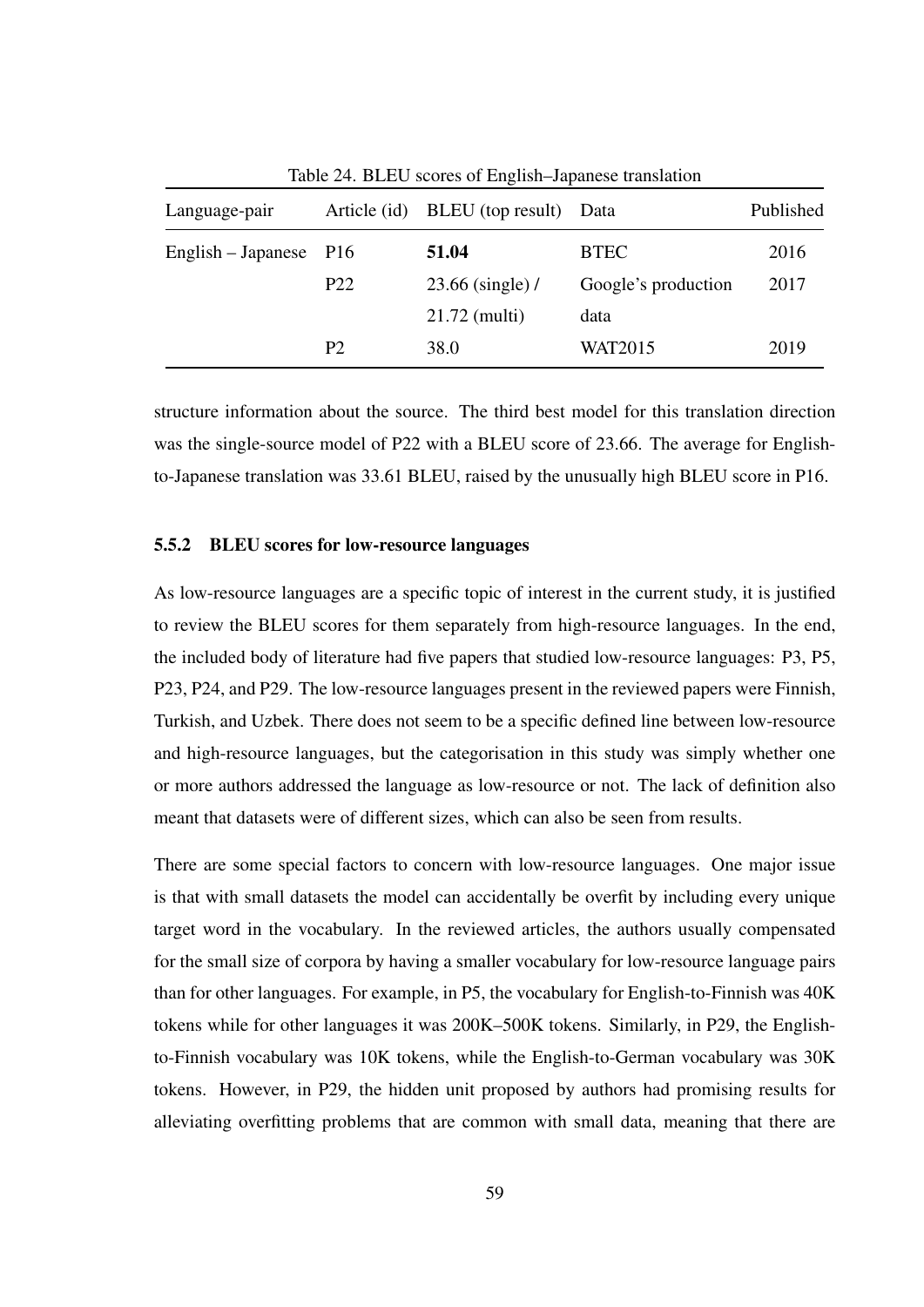other ways to avoid overfitting.

Table [25](#page-67-0) shows the results for English-to-Finnish. All models were tested on the WMT15, making them fairly comparable. Overall, the scores for this language pair are significantly lower than for high-resource languages. The best BLEU score was 10.20 in P23, however, it is not significantly higher than the other scores since the overall average for English-to-Finnish translation was 9.69 BLEU. The model in P23 is a usual RNN encoder-decoder with an LSTM hidden unit, with the specialty that an attention score is assigned to each individual dimension of the context vector instead of the entire vector at a time. P29, the second best model by a small margin has an RNN with a custom variant of LSTM, PRU, as its hidden unit. In P3, which scored 9.23 BLEU, there is multilingual model, with a shared RNN encoder and target-language-specific decoders and attention mechanisms.

| Language-pair          | Article (id)     | BLEU (top result) | Test data       | Published |
|------------------------|------------------|-------------------|-----------------|-----------|
| English – Finnish $P3$ |                  | 9.23              | newstest2015    | 2017      |
|                        | P <sub>2</sub> 3 | 10.20             | newsdev2015 and | 2018      |
|                        |                  |                   | newstest2015    |           |
|                        | P <sub>29</sub>  | 9.64              | newstest2015    | 2019      |

<span id="page-67-0"></span>Table 25. BLEU scores of English–Finnish translation

Finnish-to-English translation retrieved slightly different results than the opposite direction, as can be seen from Table [26.](#page-68-0) P5, which did not include the opposite direction, scored best for Finnish-to-English translation with 13.6 BLEU. It featured a traditional attentional RNN encoder-decoder with GRU hidden unit, but also included a monolingual corpus for Finnish-to-English translation. Experiments in P3 achieved a score 12.61 BLEU for this direction, which is significantly better than its score for the opposite direction, 9.23. P29 also scored better with this direction (12.26 as opposed to 9.64 for opposite direction), but had the lowest overall score for this direction, if only by a small margin to the second best. Overall, the average for Finnish-to-English translation was 12.82 BLEU.

Two papers, P3 and P24, featured Turkish-to-English translation, as can be seen from Table [27.](#page-68-1) P3 scored better with a BLEU of 20.9 with its multilingual model, but P24 scored an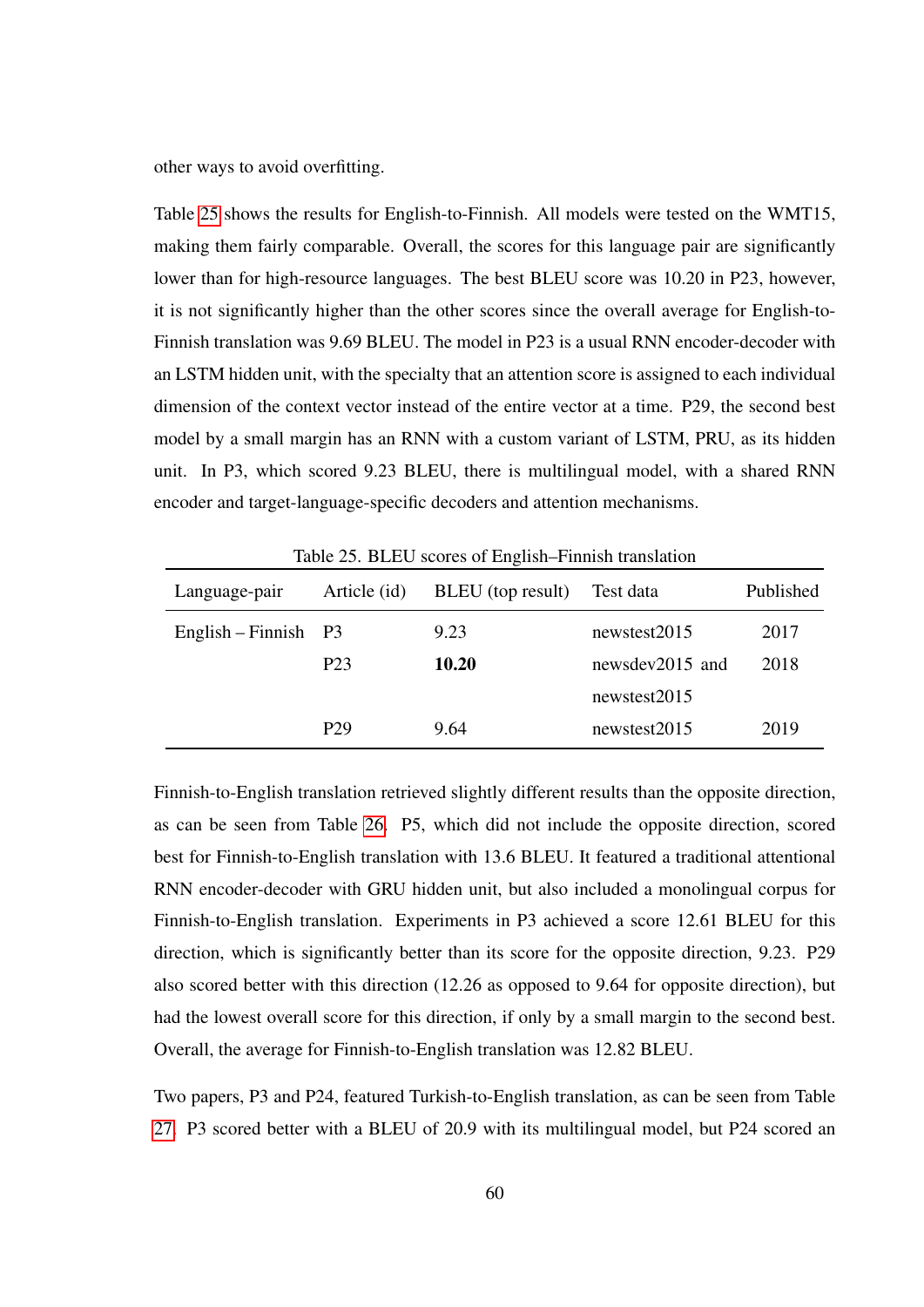| Language-pair          | Article (id)    | BLEU (top result) | Test data    | Published |
|------------------------|-----------------|-------------------|--------------|-----------|
| $Finnish - English$ P5 |                 | 13.6              | newstest2015 | 2015      |
|                        | P <sub>3</sub>  | 12.61             | newstest2015 | 2017      |
|                        | P <sub>29</sub> | 12.26             | newstest2015 | 2019      |

<span id="page-68-0"></span>Table 26. BLEU scores of Finnish–English translation

equally impressive 18.7 BLEU. The model in P24 utilised transfer learning, i.e., training a model with a high-resource parent model first and then transfering learned parameters in training the low-resource language pair model.

<span id="page-68-1"></span>

| Table 27. BLEU scores of Turkish-English translation |    |                                          |                  |           |
|------------------------------------------------------|----|------------------------------------------|------------------|-----------|
| Language-pair                                        |    | Article (id) BLEU (top result) Test data |                  | Published |
| $Turkish - English$ P24                              |    | 18.7                                     |                  | 2016      |
|                                                      | P3 | 20.9                                     | LDC2014E115 2017 |           |

The average for Turkish-to-English translation was 19.8, which is significantly higher than Finnish-to-English with its average of 12.82. Although different language pairs are not directly comparable, this raises some questions. It is hard to pinpoint why this difference is so large, especially when all models present were based on an attentional RNN encoderdecoder architecture. From a linguistic point of view, the difference can be explained simply by the differences between the languages. On another note, in P24, the largest factor is the specialty of the model: the score for the presented model is significantly improved from the baseline system (no parent model) that scored only 11.4 for Turkish-English and 10.7 for Uzbek-English. The reason may also be different training and test datasets, as this was established as a cause for significant score differences with the English-to-Japanese pair.

Same two papers that included Turkish-to-English translation, P3 and P24, featured Uzbekto-English translation as well. The BLEU scores for this language direction are in Table [28.](#page-69-0) For this direction, P24 scored better with a BLEU of 16.8. The model in P3 scored over 4 points lower with 12.33 BLEU. The contrast between the score for Turkish-to-English and Uzbek-to-English in P3 may in part be explained by the fact that the model for the former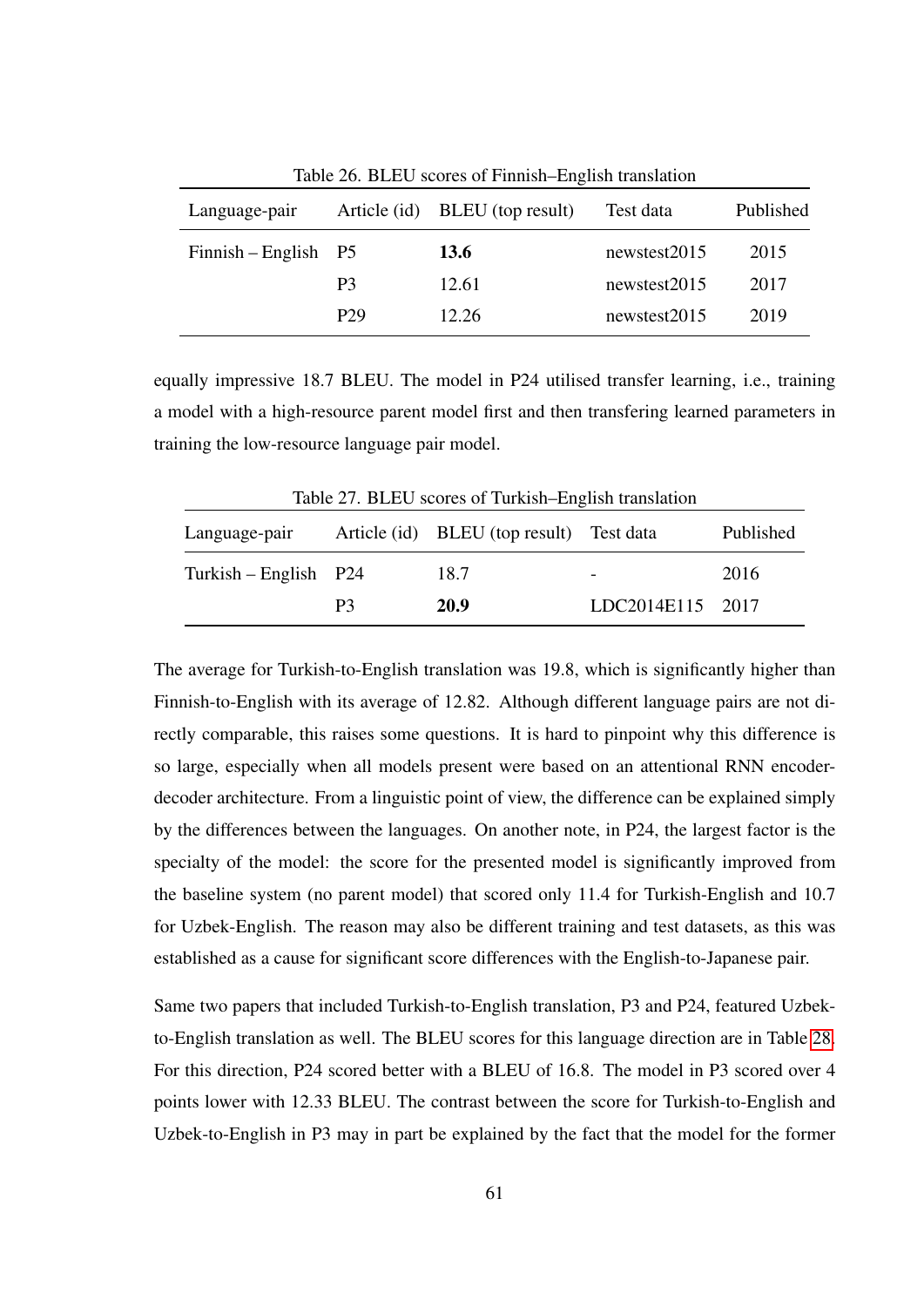was trained with 10 times larger corpora than the latter (784.65K for En-Tr as opposed to 73.66K for En-Uz). The average for Uzbek-to-English pair was 14.57 BLEU.

<span id="page-69-0"></span>

| Table 28. BLEU scores of Uzbek–English translation |    |                                                        |                  |           |
|----------------------------------------------------|----|--------------------------------------------------------|------------------|-----------|
|                                                    |    | Language-pair Article (id) BLEU (top result) Test data |                  | Published |
| Uzbek – English $P24$                              |    | 16.8                                                   |                  | 2016      |
|                                                    | P3 | 12.33                                                  | LDC2014E115 2017 |           |

#### 5.5.3 Qualitative evaluation of translation quality

Some authors also included some human-perceived insights on translation quality. Table [29](#page-69-1) summarises which methods of qualitative human evaluation were reported in articles. It is worth noting that even if authors did not explicitly mention that human evaluation was involved, they might have had human evaluators as part of the process.

<span id="page-69-1"></span>

| Table 29. Involvement of human evaluation |                                                                                         |                |  |
|-------------------------------------------|-----------------------------------------------------------------------------------------|----------------|--|
| Human evaluation                          | Articles (by ID)                                                                        | Total          |  |
| Translation                               | samples given and P2, P3, P4, P9, P13, P16, P19, P20,                                   | 13             |  |
| analysed by authors                       | P <sub>21</sub> , P <sub>22</sub> , P <sub>26</sub> , P <sub>27</sub> , P <sub>28</sub> |                |  |
| Alignment matrix analysis                 | P1, P3, P16, P19, P20, P23, P26, P27                                                    | 8              |  |
| Qualitative numeric metric used           | P <sub>5</sub> , P <sub>26</sub>                                                        | $\overline{2}$ |  |
| Translation samples given, but not P11    |                                                                                         |                |  |
| analysed                                  |                                                                                         |                |  |
| Not mentioned                             | P6, P8, P18, P24, P25, P29, P30                                                         | 7              |  |

In some cases, qualitative evaluation was given significant attention. For example, in P2 the authors provided and discussed word alignments for some example sentences from their data. Some authors presented alignment matrices of example sentences and analysed them, for example, in P3 authors note that alignments were language-pair-independent, meaning a single attention mechanism can be shared across multiple language pairs. In P5 and P26, a human ranking was given for produced translations. In both cases, it was a custom ranking,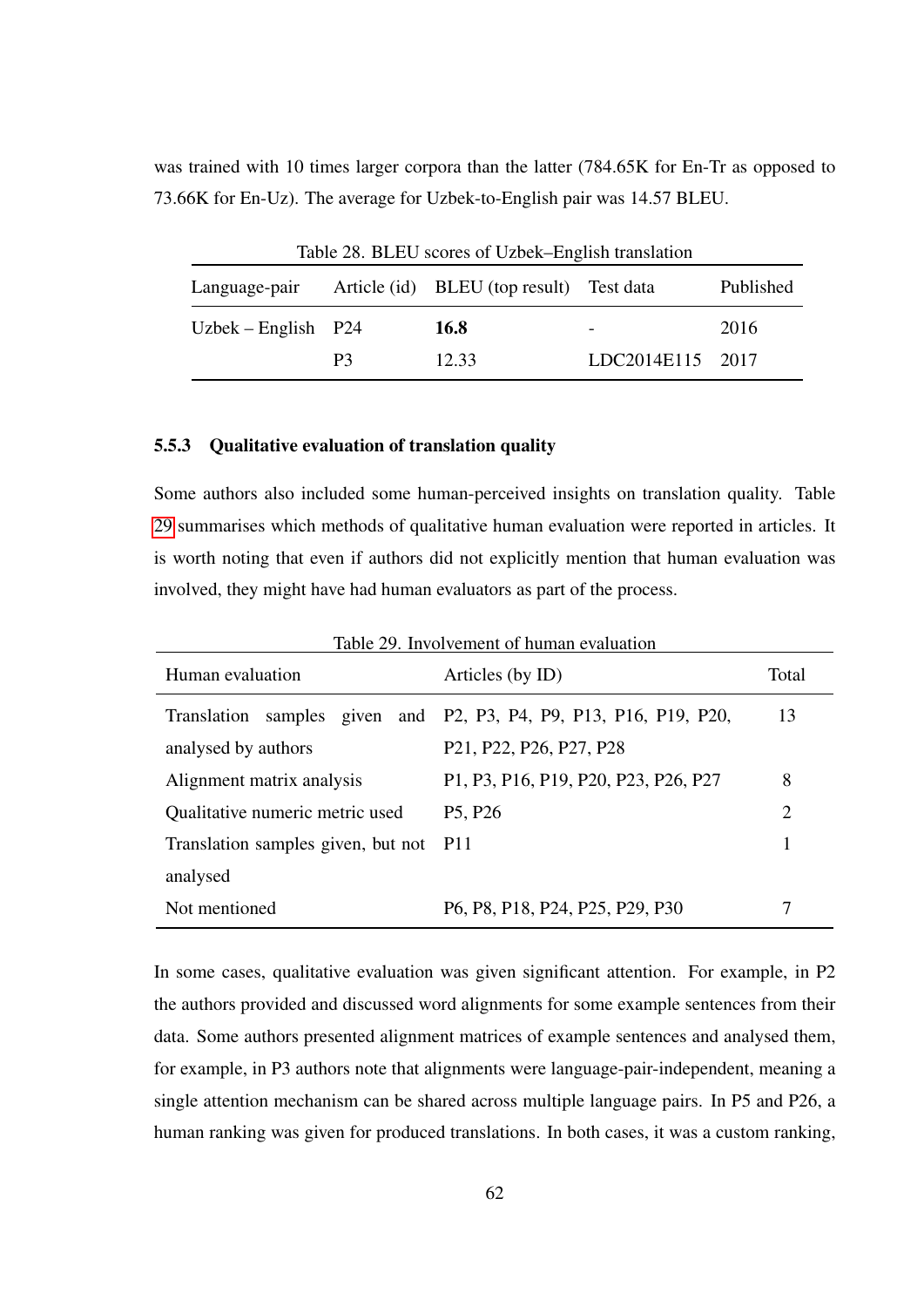for example, in P26 two evaluators compared the baseline system and the proposed systems and ranked whether the proposed system was worse, equal, or better in adequacy and fluency. This result was presented as percentages. In P11, some translation samples were provided for the reader's interest but not analysed in the text.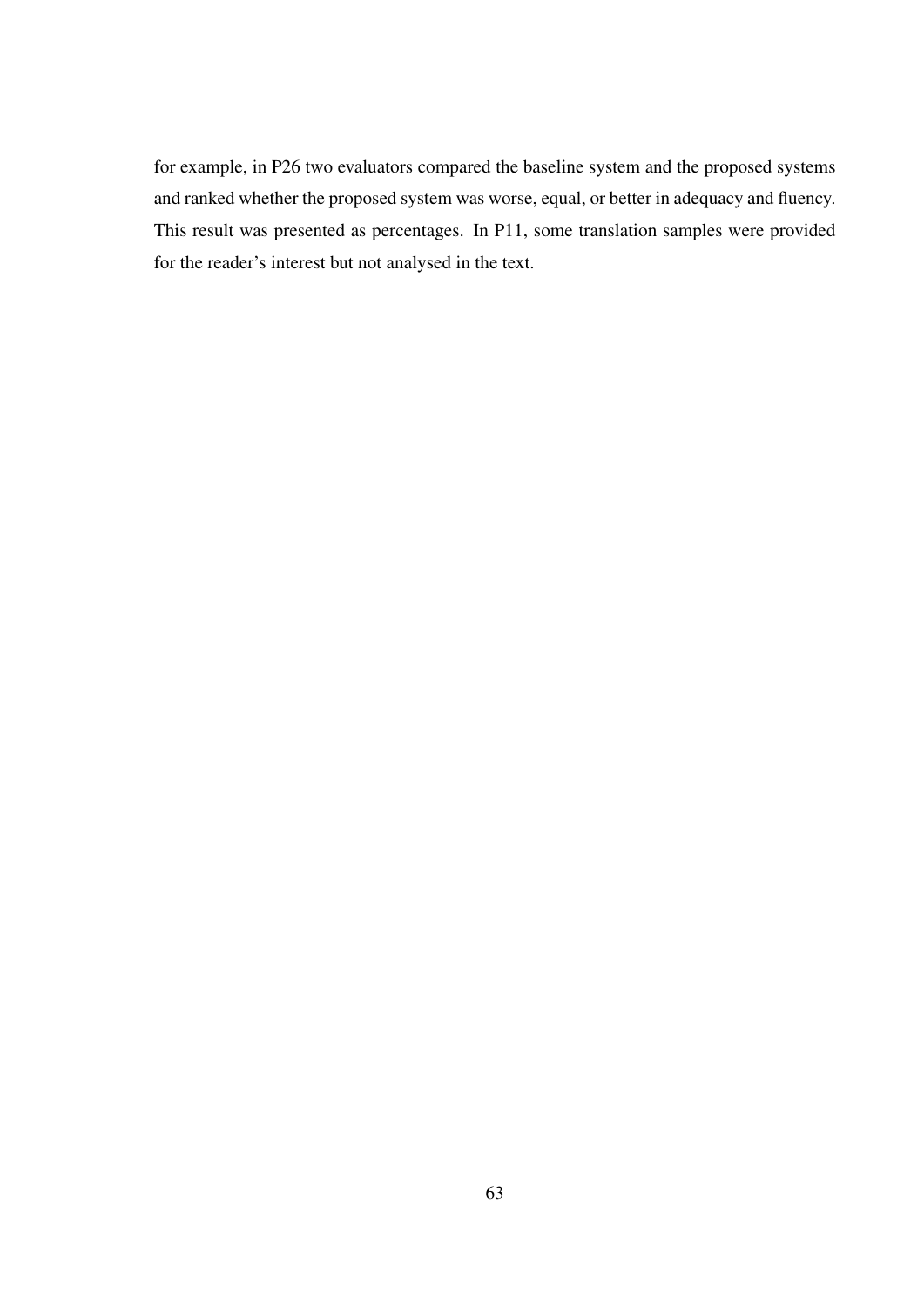# 6 Discussion

I will now sum up the contents of the reviewed papers and the most relevant findings in light of the research questions. First, there is an overview of current research, then a summary of the features of network models in the reviewed papers, and finally a look at how the reviewed models performed in translation tasks.

## 6.1 Overview

I will now provide an overview of current research as well as the reviewed articles. This overview also provides the answer to research question RQ1. *How actively are papers on attention-based NMT published?*.

Attention-based neural machine translation is currently a very popular topic, judging by the database searches conducted in this study. There were circa 288,800 results with all the candidate search strings, with the broadest single search string retrieving over 200,000 hits on Google Scholar. The number of hits grew year by year, meaning that there is a growing trend in research on this field.

Due to the overwhelming number of search results, the first challenge in the present study was finding a suitable set of papers to review. Refining search strings did not narrow down the search results sufficiently to produce a set of candidate papers from results of a single search. The narrowest searches did produce 2 to 47 hits, but the papers were mostly unrelated to topic. For these reasons, the results of multiple search strings were considered to provide a specific enough yet also diverse body of literature. After applying the exclusion criteria, the set of candidate papers was 92 papers, which in the end was narrowed down to a random sample of 31 papers. The final set of candidate papers was small considering the number of papers published on the topic, but the strategies to narrow down aimed at providing a comprehensive crosscut of literature.

The final set of papers was 24 papers, consisting of papers published as part of conference proceedings, articles in journals, and one workshop proceedings paper. Among the reviewed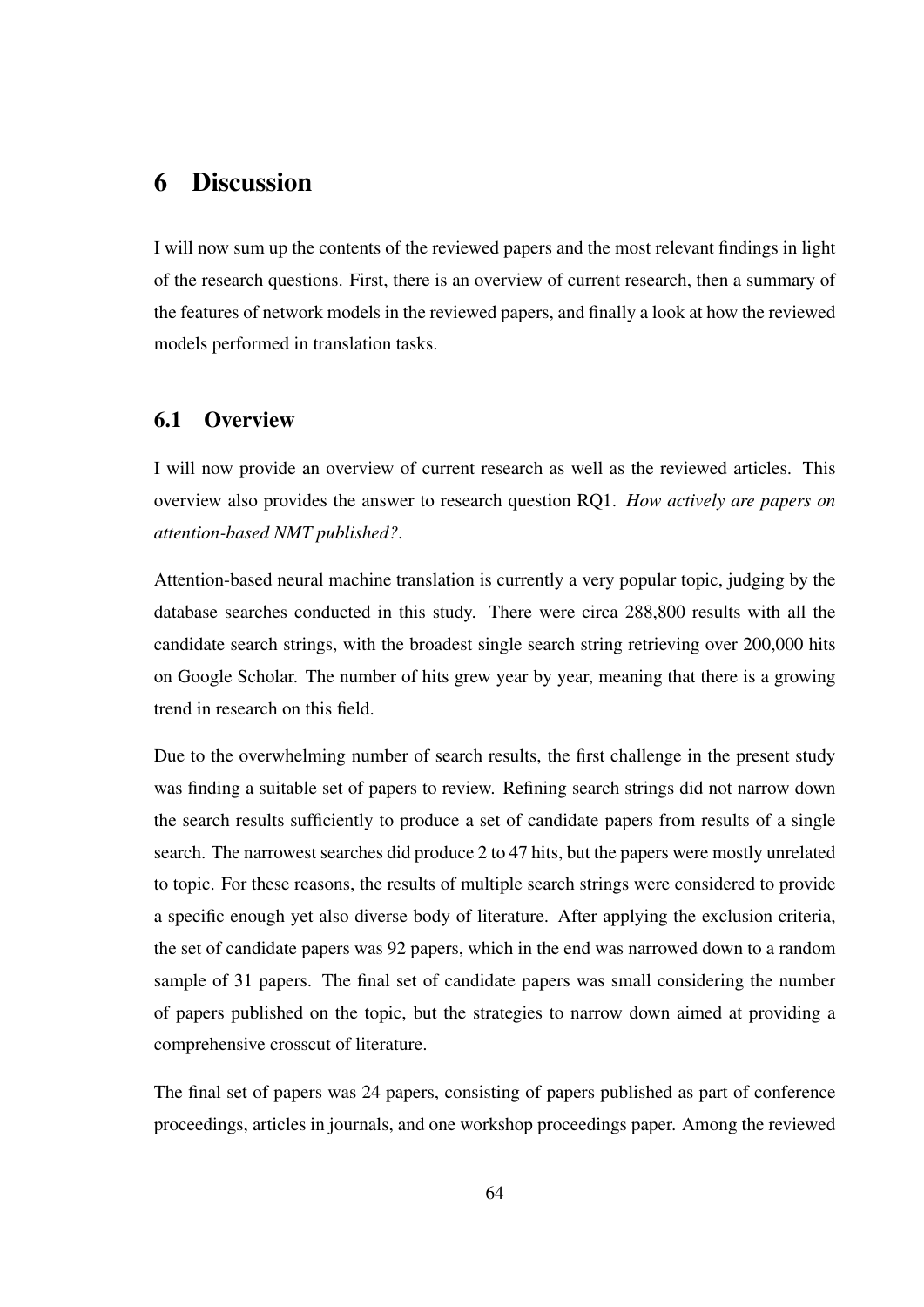papers there were 15 conference papers and eight articles in peer-reviewed journals. All papers reviewed were found to be of good quality, with clear results and consistent arguments supported by data. Selected papers were peer-reviewed. Some authors also provided a link to publicly available source code, but it was more common to not provide a link.

Comparing the reviewed articles was significantly easier and more reasonable due to the use of same or similar datasets. The most popular training and test datasets were WMT2014 and WMT2015 and their subsets. newstest2015, a subset of WMT2015 was especially popular for testing European languages, while for the second most popular language pair, Englishto-Chinese, the most popular test dataset was NIST. The authors had also made it explicit that whenever they used the same dataset for both training and testing, it was split so that the training data was not the same as test data, which is an important factor for validity.

#### 6.2 Details of attention-based NMT architectures

I will now answer my second research question, RQ2. *What are the features of attentionbased neural machine translation models?* by going through the features of the NMT models present in the body of literature reviewed.

In the reviewed papers, there were two types of architectures present: recurrent neural networks (RNNs) and Transformer networks. RNNs were the most common type of architecture. This result would suggest that RNNs have become the baseline architecture for attentional NMT. This is not a surprising result, since the original attentional system had an RNN architecture as well. The Transformer, on the other hand, is a newer architecture and has had such promising results that it is to be expected that it will gain more popularity in the near future.

Learning methods in attentional NMT models were very diverse. There were altogether five different learning methods present in the reviewed papers: SGD, Adam, Adadelta, RMSprop, and AdaGrad. Many authors used more than one in their model. The three most common ones were stochastic gradient descent (SGD) and optimisations Adam and Adadelta. The popularity of SGD was to be expected, but it is an interesting result that optimisations were equally popular. Furthermore, despite the popularity of RMSprop and AdaGrad in other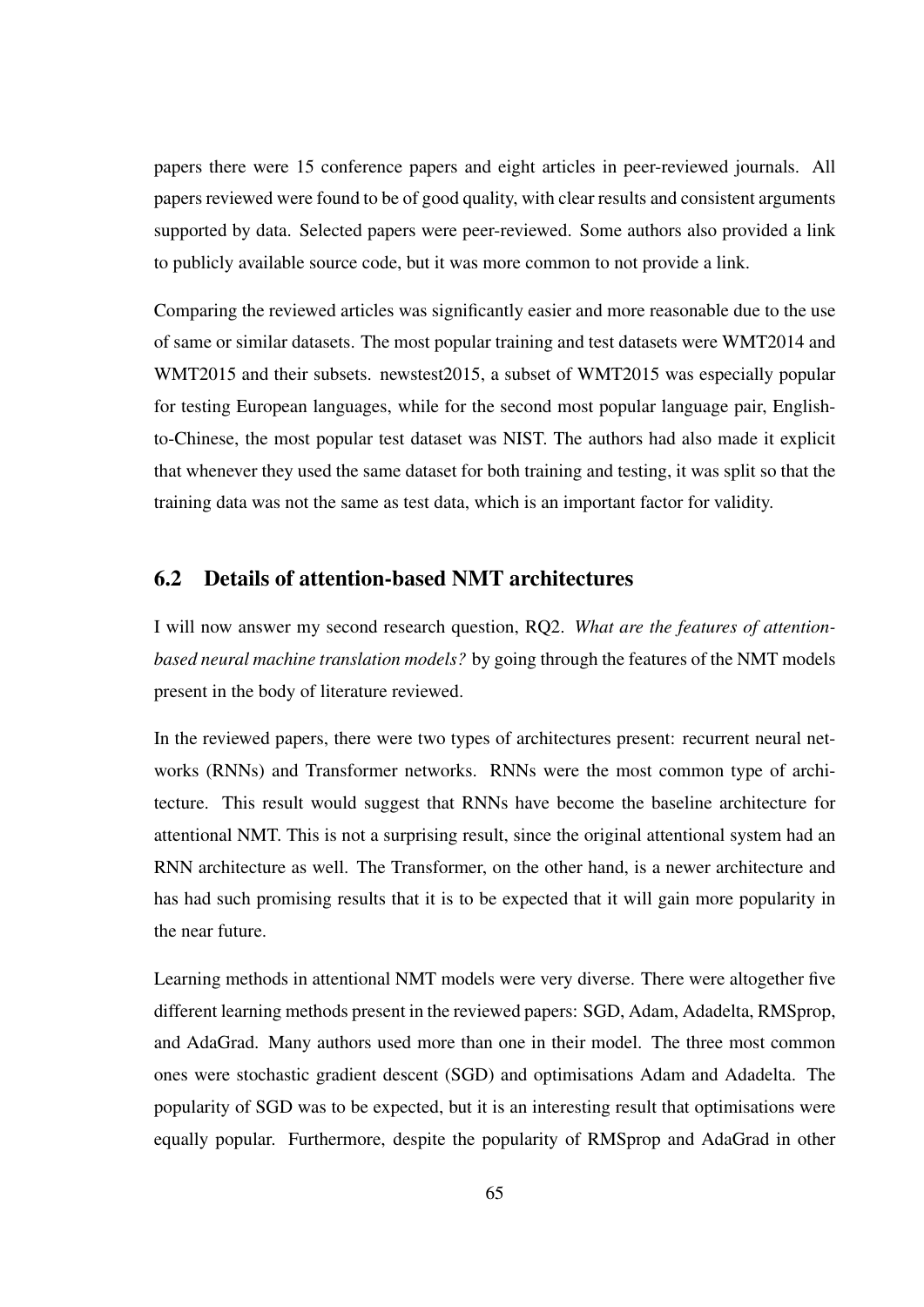domains, each was used in only one of the reviewed papers, suggesting that these methods are not popular in this domain.

In regard of activation functions, there were altogether four different that were used in the reviewed models: softmax, tanh, maxout, and ReLu. The most common by a clear margin was softmax.

Finally, the types of computational units used in the hidden layers of the networks were scattered quite evenly between Long Short-Term Memory (LSTM) and Gated Recurrent Unit (GRU). The even distribution of the use of GRU and LSTM is easily explained: LSTM as a unit is older and more customary to use, whereas GRU is more domain-specific. In the present data, GRU was the more common one, which is not surpising because of its alleged suitability for language-related tasks. Two variants of LSTM also appeared in two papers, one being Tree-LSTM and the other being Persistent Recurrent Unit (PRU).

### 6.3 Performance of attention-based NMT

My third research question was RQ3. *How well do attention-based NMT models perform in translation tasks?*. The main data to answer this research question is the BLEU scores presented in Section [5.5.1,](#page-58-0) which I will now sum up.

Table [30](#page-74-0) sums up the best BLEU scores, BLEU averages, and best performing systems for each high-resource language pair. Results for low-resource language translation will be discussed in Section [6.4.](#page-76-0)

Table [30](#page-74-0) shows that BLEU scores varied a lot between languages. The average scores for high-resource languages were between 17.61 BLEU for English-to-Czech and 36.77 BLEU for Chinese-to-English. The average is an especially powerful measure in cases where there are multiple papers per translation direction and the papers used the same corpora. For example, Chinese-to-English translation was featured in eight papers, which all used NIST MT translation tasks. However, in some cases, the average is clearly skewed by one unusually high score and small number of papers. One notable example is English-to-Japanese that featured one simpler translation task with an unusually high BLEU score.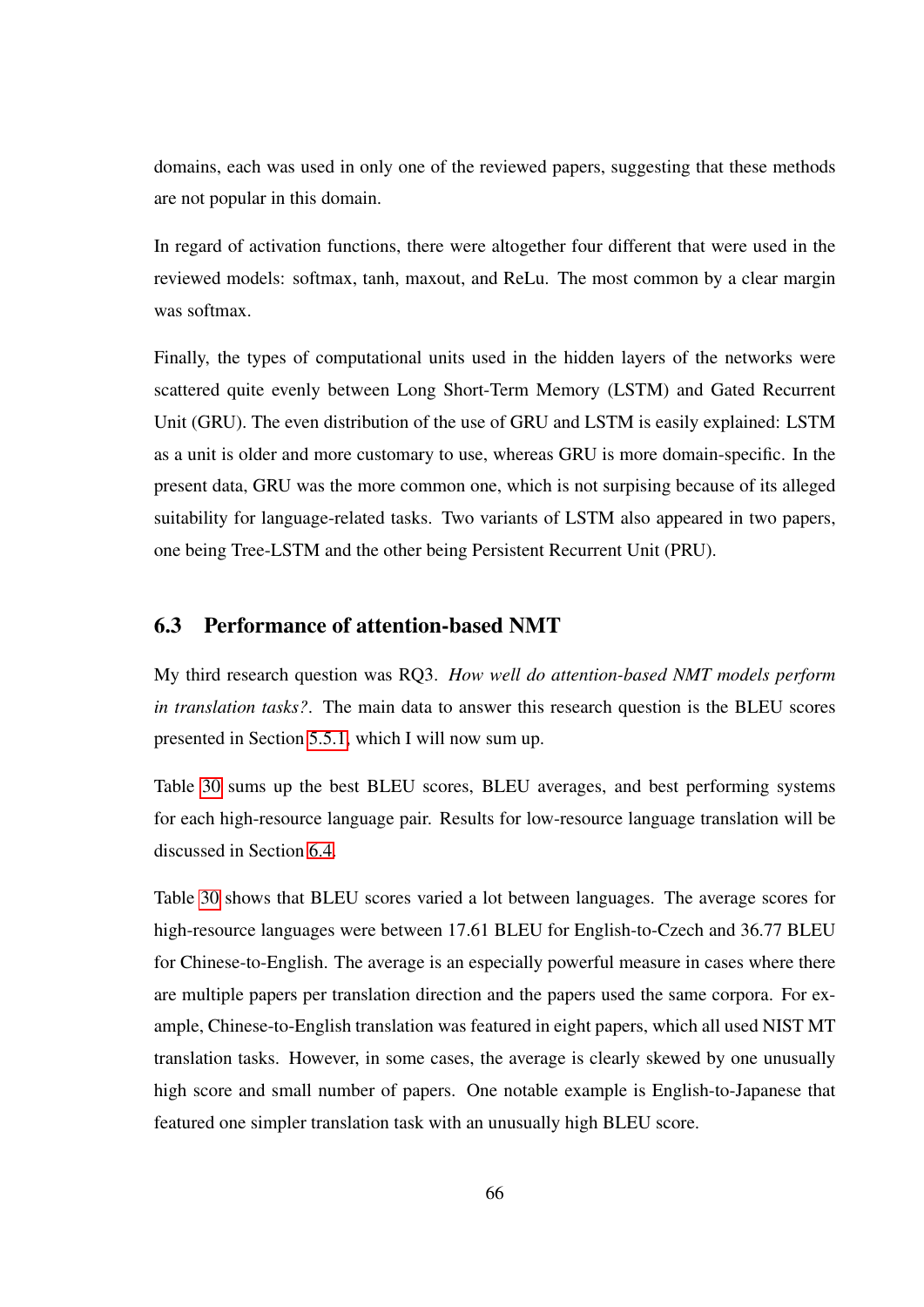| Language    | Best paper      | Best score | No of          | Average |
|-------------|-----------------|------------|----------------|---------|
|             |                 |            | papers         |         |
| En - De     | P <sub>6</sub>  | 28.40      | 11             | 23.42   |
| De - En     | P <sub>22</sub> | 32.32      | 5              | 28.00   |
| $En - Fr$   | <b>P6</b>       | 41.00      | 5              | 35.64   |
| $Fr - En$   | P <sub>22</sub> | 36.47      | $\overline{4}$ | 32.29   |
| $En - Cz$   | P <sub>4</sub>  | 20.70      | 3              | 17.61   |
| $Cz - En$   | P <sub>8</sub>  | 38.01      | 3              | 27.39   |
| $En - Ru$   | P <sub>22</sub> | 22.21      | $\overline{2}$ | 20.88   |
| Ru - En     | P <sub>22</sub> | 28.46      | $\overline{2}$ | 25.95   |
| $Ch$ - $En$ | P <sub>9</sub>  | 41.68      | 8              | 36.77   |
| $En - Ch$   | P <sub>19</sub> | 21.70      | $\mathbf{1}$   |         |
| $En - Jp$   | P <sub>16</sub> | 51.04      | 3              | 33.61   |

<span id="page-74-0"></span>Table 30. Best performing models, best BLEU scores, and BLEU averages

There were two papers in which the proposed systems scored best for more than one translation direction: P6 and P22. The system that had most best scores across language pairs was P22 with four language directions, German-to-English, French-to-English, and English <-> Russian. P22 was also the second best system for English-to-German and English-to-French, while P6 was the best for these two. Of course, the total number of best performance per language direction cannot be used to define the best system because some authors only tested one or two pairs, while some, like in P22 and P3, included over 10 translation directions.

The best overall score was 51.04 BLEU in P16. However, as was already discussed in Section [5.5.1,](#page-58-0) this was highly affected by the easy translation task, BTEC corpus. This is a prime example how comparing BLEU scores between different corpora can be misleading. For best comparison, the same corpus should be used for all compared systems. For further research, quality assessment should include checking that authors compare all systems on the same corpora. In the present data, all authors did this. Furthermore, comparing translation results is more robust when all reviewed papers use the same corpus.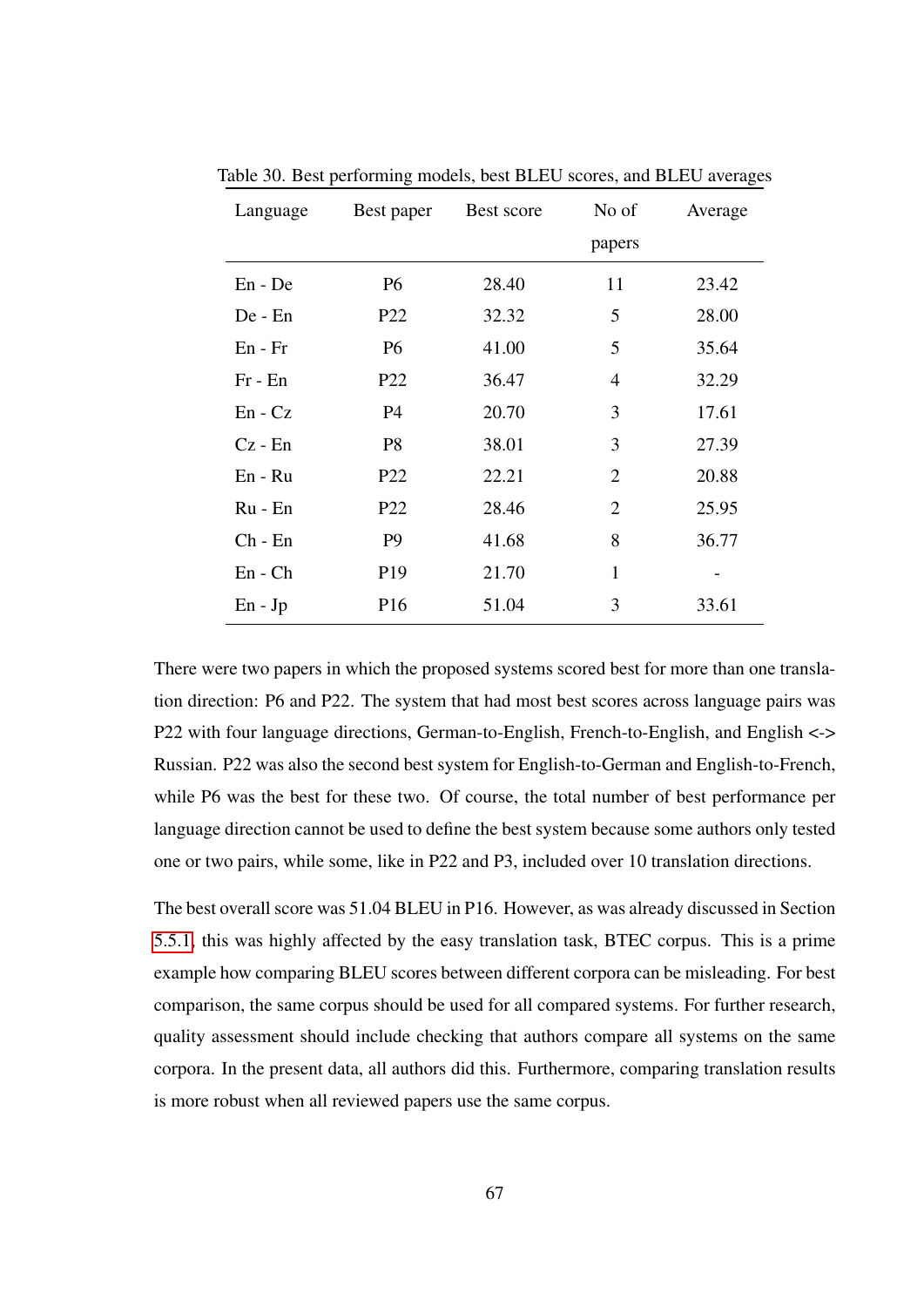Overall, it seems that translating into English retrieves better BLEU scores than translating from English. However, there was also one exception to this in the present data: the average and best score for English-to-French is higher than the opposite direction. The significantly higher score and average is explained for the most part by the best performing system for the direction, P6, possibly also affected by its absence from the opposite direction. It is justifiable to rule out the effect of used dataset on the score, since the same dataset (WMT 2014) was also used in all but one paper in the same translation direction.

Table [31](#page-75-0) puts together the BLEU scores and network features by summing up the features of the best performing models. The table includes all best and second best models for high-resource languages. P19 is not included because it was the only model for Englishto-Chinese translation and only third best for French-to-English.

| Paper           | Architecture | Learning method | Activation | Computational |
|-----------------|--------------|-----------------|------------|---------------|
|                 |              |                 | function   | unit          |
| P <sub>3</sub>  | <b>RNN</b>   | SGD, Adam       | tanh       | <b>GRU</b>    |
| <b>P4</b>       | <b>RNN</b>   | SGD             | softmax    | <b>LSTM</b>   |
| P <sub>5</sub>  | <b>RNN</b>   | Adadelta        | softmax    | <b>GRU</b>    |
| <b>P6</b>       | Transformer  | Adam            | ReLu       |               |
| P <sub>8</sub>  | Transformer  |                 |            |               |
| P <sub>9</sub>  | <b>RNN</b>   | RMSprop         | maxout     | <b>GRU</b>    |
| P11             | <b>RNN</b>   |                 | softmax    | <b>LSTM</b>   |
| P <sub>16</sub> | <b>RNN</b>   | Adam            | softmax    | <b>LSTM</b>   |
| P <sub>22</sub> | <b>RNN</b>   |                 | softmax    | <b>LSTM</b>   |
| P <sub>27</sub> | <b>RNN</b>   | Adadelta        | softmax    | <b>GRU</b>    |

<span id="page-75-0"></span>Table 31. Features of best performing models for high-resource languages

Table [31](#page-75-0) shows that models were distributed very evenly and no single learning method or computational unit was clearly dominant in best performing models. Adam was used in three models, Adadelta and SGD in two separate models, and RMSprop in one. Learning methods for three models (P8, P11, and P22) were not disclosed. The use of computational unit was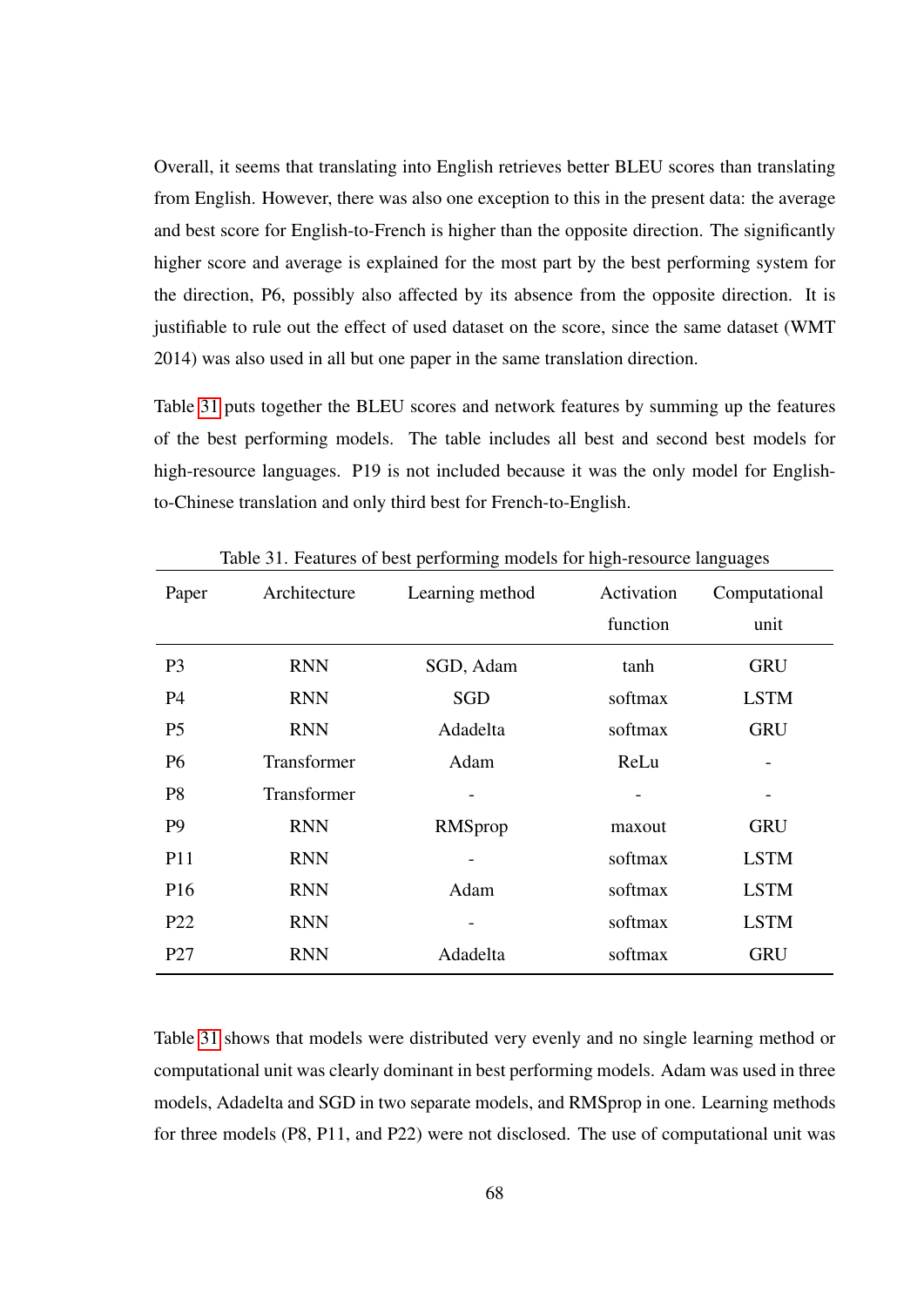very even, with five uses of LSTM and four uses of GRU. Transformer models P6 and P8 use neither computational unit. Britz et al. [\(2017\)](#page-81-0) reported that LSTM cells perform better than GRU, but this claim cannot be enforced by the results of the current study. However, these results do not disprove it either. Regarding activation units, softmax was clearly the most used, but this is most likely directly connected to the prominent use of softmax in the data in general, as 14 models used softmax.

The excellent performance of Transformer models was perhaps the most interesting result regarding network architecture. The Transformer model was present in only two papers, P6 and P8, but they both had outstanding translation results. P6 received best score for both translation directions it included and P8 scored best in the sole language direction it featured. As was stated in Section [5.5.1,](#page-58-0) both papers featuring the Transformer model scored best for each translation direction they included, with a clear margin to the second best models, which featured RNN. Indeed, the Transformer model with its non-recurrent attentional model is an interesting topic for research in the future.

### <span id="page-76-0"></span>6.4 Low-resource languages and attention-based NMT

One of the aims of this study was to review how well attentional neural machine translation models handle low-resource language translation. I will now answer research question RQ4. *How well does attention-based NMT perform in translation tasks involving low-resource languages?* in light of the data gathered.

In the end, the reviewed papers included five papers with a total of four low-resource translation directions, which is very little to give a thorough answer to the research question. However, some interesting remarks and suggestions for more in-depth further research can be made. Table [32](#page-77-0) sums up the best performing models, best BLEU score, and BLEU averages for low-resource languages.

On average, the BLEU scores for low-resource language translation were significantly lower than for high-resource languages. The lowest average was 9.69 BLEU for English-to-Finnish translation and the highest average was 19.8 BLEU for Turkish-to-English translation. Low scores for low-resource languages was an expected result and supports my initial hypothesis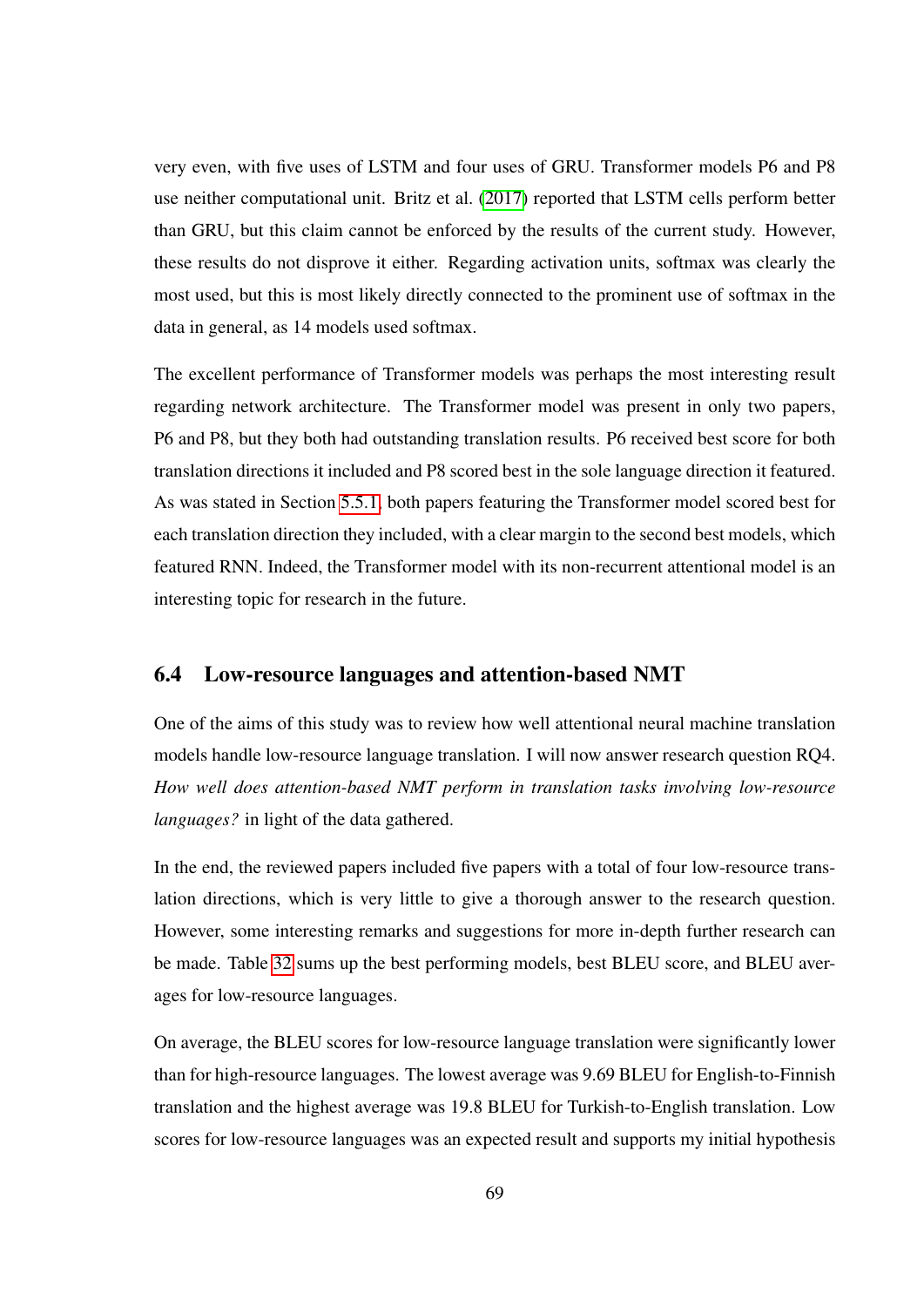<span id="page-77-0"></span>

| Language  | Best paper       | Best score | No of  | Average |
|-----------|------------------|------------|--------|---------|
|           |                  |            | papers |         |
| En - Fi   | P <sub>2</sub> 3 | 10.2       | 3      | 9.69    |
| $Fi - En$ | P <sub>5</sub>   | 13.6       | 3      | 12.82   |
| $Tr - En$ | P <sub>3</sub>   | 20.9       | 2      | 19.8    |
| $Uz - En$ | P <sub>24</sub>  | 16.8       | 2      | 14.57   |

Table 32. Best performing models, best BLEU scores, and BLEU averages for low-resource languages

that lack of data translates to lower performance.

However, some of the highest scoring models for low-resource languages were equal with high scores for some high-resource languages. The model in P24 scored 18.7 BLEU and model in P3 scored 20.9 BLEU for Turkish-to-English direction, which is comparable to for example 19.54 BLEU in the same paper (P3) for English-to-Russian translation, or 20.7 BLEU in P4 for English-to-Czech translation. On the one hand, one also needs to take into account that different datasets cannot be compared in a straightforward way: P3 used the LDC dataset for Turkish-to-English and newstest2015 for English-to-Russian. On the other hand, the LDC dataset was also used for Uzbek-to-English translation but with a significantly lower BLEU score. The size of the dataset for each individual pair might explain the difference. The size of the dataset was significantly higher for Turkish-to-English pair (over 800K sentence pairs) than for Uzbek-to-English pair (74K sentence pairs). This goes to show how flexible the concept of 'low-resource' can be. For further research, a study concentrating on low-resource languages especially would benefit from taking into account different sizes of datasets.

Table [33](#page-78-0) sums up the features of best performing models for low-resource language translation. Here, only the best performing model for each pair were taken into account.

Similarly to high-resource languages, there was no outstanding network feature that would have been present in most of the best performing models. SGD and Adam were the most prominent learning methods, with two explicit uses and one implicit use (in P24) of Adam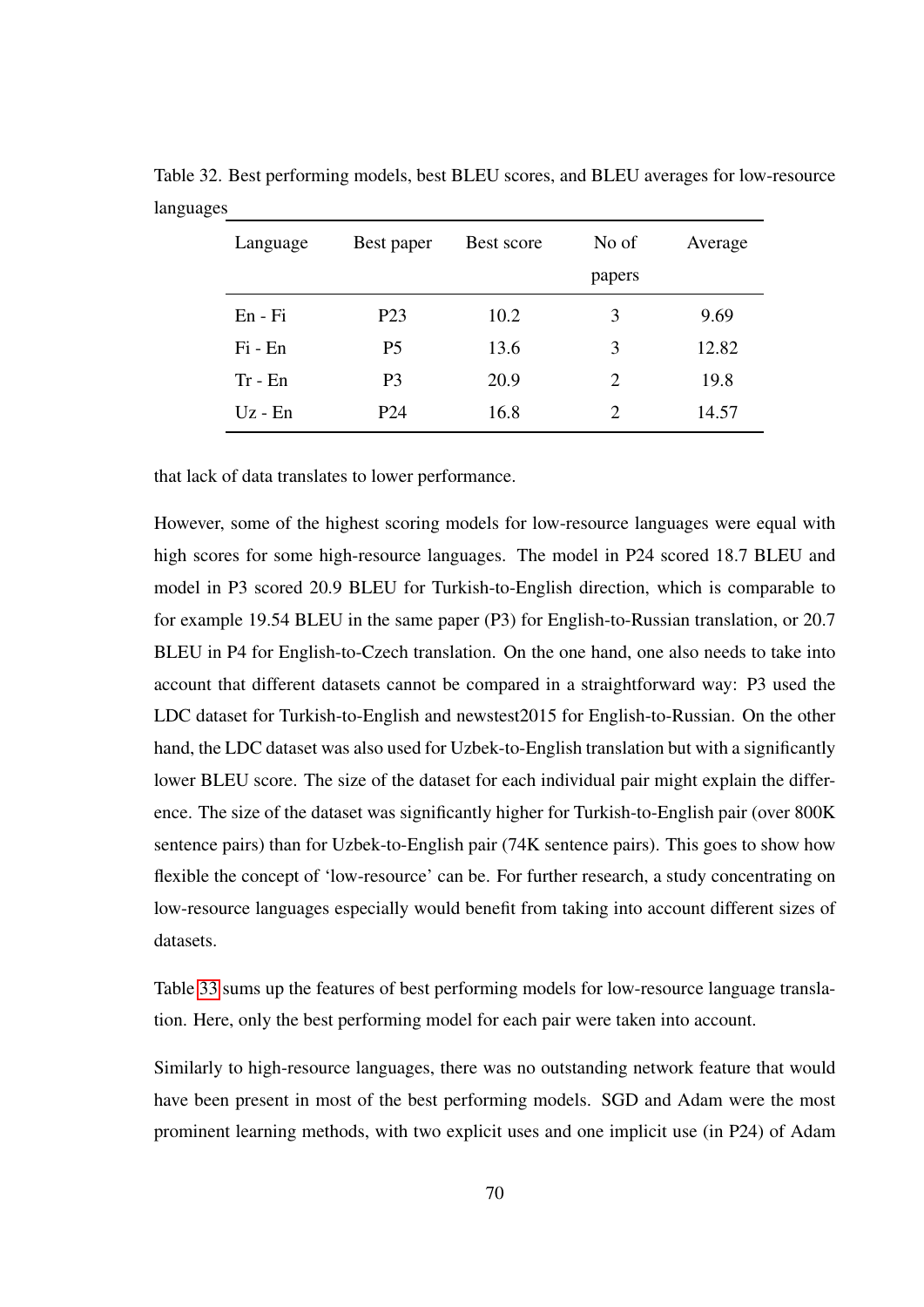|                 |              | ັ               |                          | ັ             |
|-----------------|--------------|-----------------|--------------------------|---------------|
| Paper           | Architecture | Learning method | Activation               | Computational |
|                 |              |                 | function                 | unit          |
| P <sub>3</sub>  | <b>RNN</b>   | SGD, Adam       | tanh                     | <b>GRU</b>    |
| P <sub>5</sub>  | <b>RNN</b>   | Adadelta        | softmax                  | <b>GRU</b>    |
| P <sub>23</sub> | <b>RNN</b>   | Adam            | $\overline{\phantom{0}}$ | <b>LSTM</b>   |
| P <sub>24</sub> | <b>RNN</b>   |                 | softmax                  | <b>LSTM</b>   |

<span id="page-78-0"></span>Table 33. Features of best performing models for low-resource languages

and one explicit use and one implicit use (in P24) of SGD. Adadelta was also used in one model, in P5. Softmax was used as an activation function in two systems, in P5 and P24, and hyperbolic tangent was used in one, P3. P23 did not specify any activation function. The use of computational unit was once again even, with P3 and P5 using GRU and P23 and P24 using LSTM. The observation by Britz et al. [\(2017\)](#page-81-0) that LSTM performs better than GRU is neither supported nor refuted by this study in low-resource settings.

The Transformer model was not present for any of the reviewed articles for low-resource language translation. It would be beneficial to study the performance of Transformer in the low-resource domain in the future.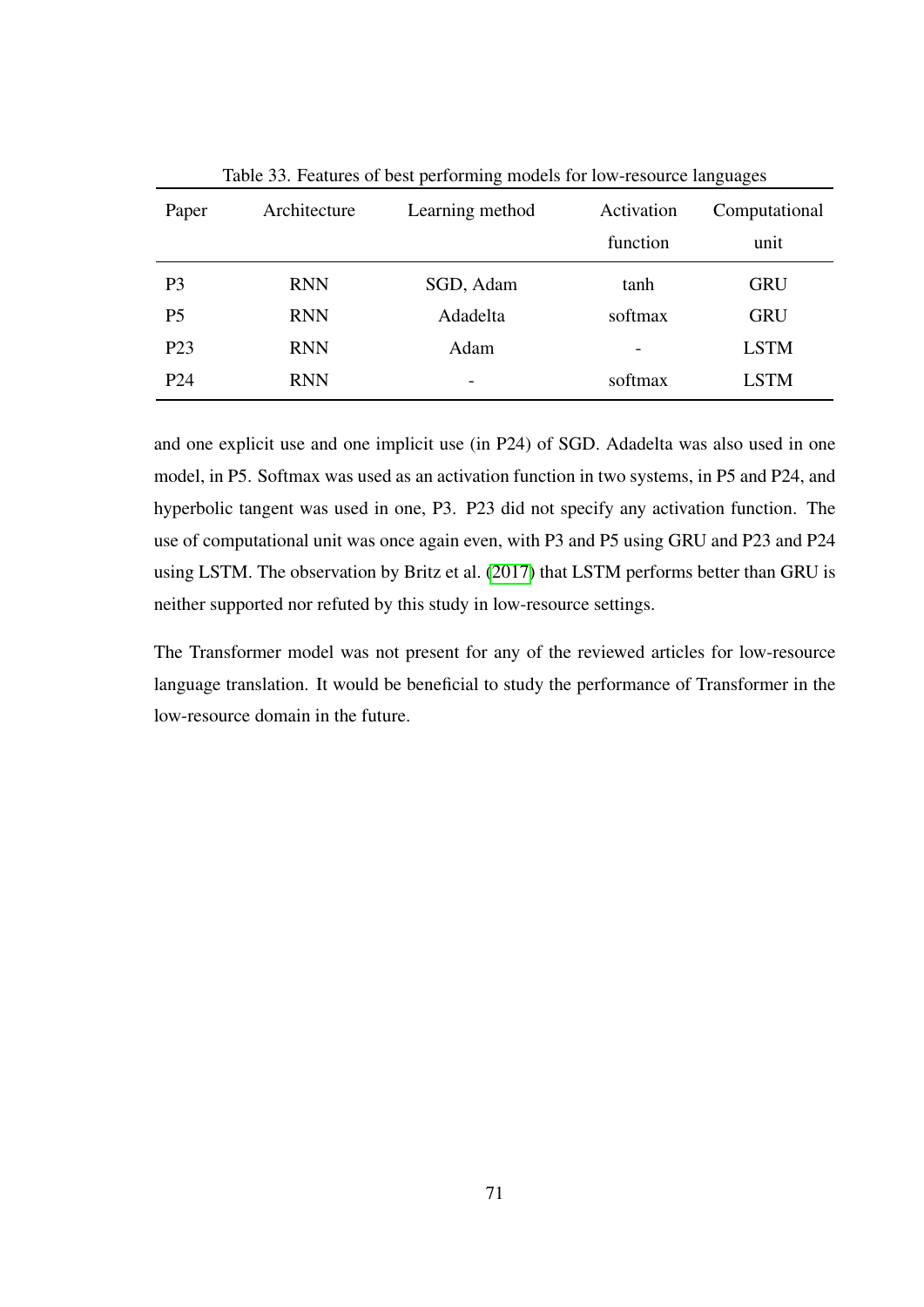## 7 Conclusion

In the past decade, neural machine translation has become more computationally affordable and its translation quality has become comparable to that of traditional machine translation models and even human translators. The aim in this study was to present an overview of current research in one of the most popular types of neural machine translation, attentional neural machine translation.

Overall, the translation quality of attentional models in translation tasks was found to be good. The average BLEU score for many high-resource languages was over 20, with the best average being 36.77 for Chinese-to-English translation. The single best overall BLEU score was 51.04 BLEU for English-to-Japanese translation, however, the ease of the particular translation task affected this score. This highlights the importance of both taking the dataset into account as well as critical inspection of BLEU results. One valuable outcome to take from the present study is that even though BLEU scores are known to correlate with human evaluation and are the norm in reporting results, they are not an absolute mark of superiority of a model.

The attention mechanism was first presented in a recurrent neural network, and RNNs have maintained their dominance in attentional network models. However, the more recent nonrecurrent Transformer architecture has achieved very promising results as well. Further research in using the Transformer model for translation is needed.

The network models in the reviewed papers covered a wide variety of network features. However, no single learning method, activation function, or type of computational unit significantly excelled above others in the present study. softmax was an especially popular activation function among the articles reviewed. More research in the relationship between network features and translation performance is needed. In addition to network features reviewed in this study, further research could also explore data preprocessing and postprocessing techniques, such as omission of long sentences, as well as different hyperparameters like beam search.

Reviewing translation quality of attentional NMT for low-resource languages was one of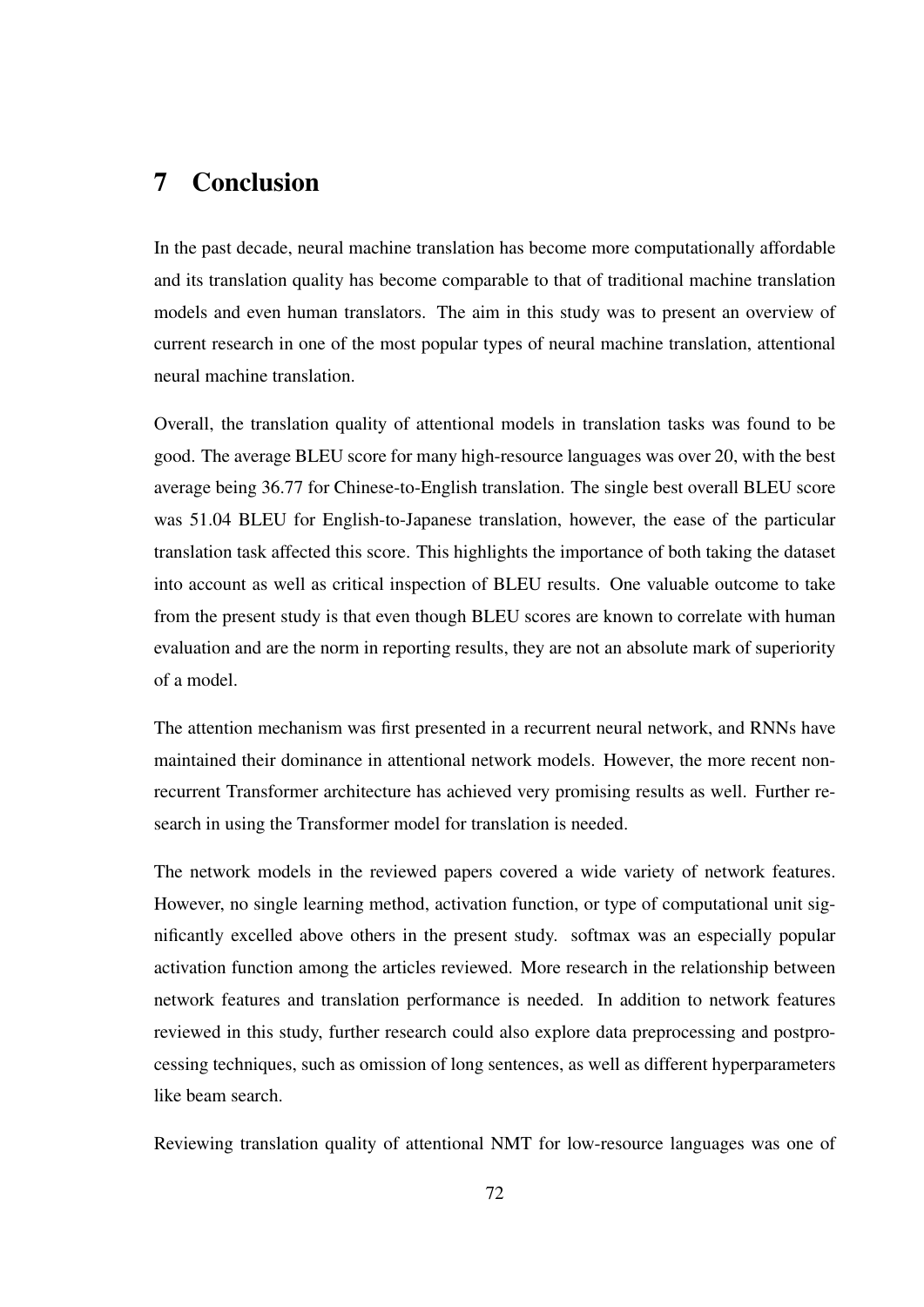the focal points in this study. The set of articles reviewed in the current study was very small, which is why the results should be interpreted as approximate. Low-resource language translation with all types of attentional network models, including the Transformer model, would be an interesting topic for further study.

All the models reviewed in this study were trained and tested with formal texts, mostly news texts. It would be an interesting topic for further research to look into translation in other domains, like prose, poetry, or humorous texts. Once machine translation is able to master translation in multiple language domains, we are a step closer to creating the incredibly useful simultaneous universal translator devices we see in science fiction.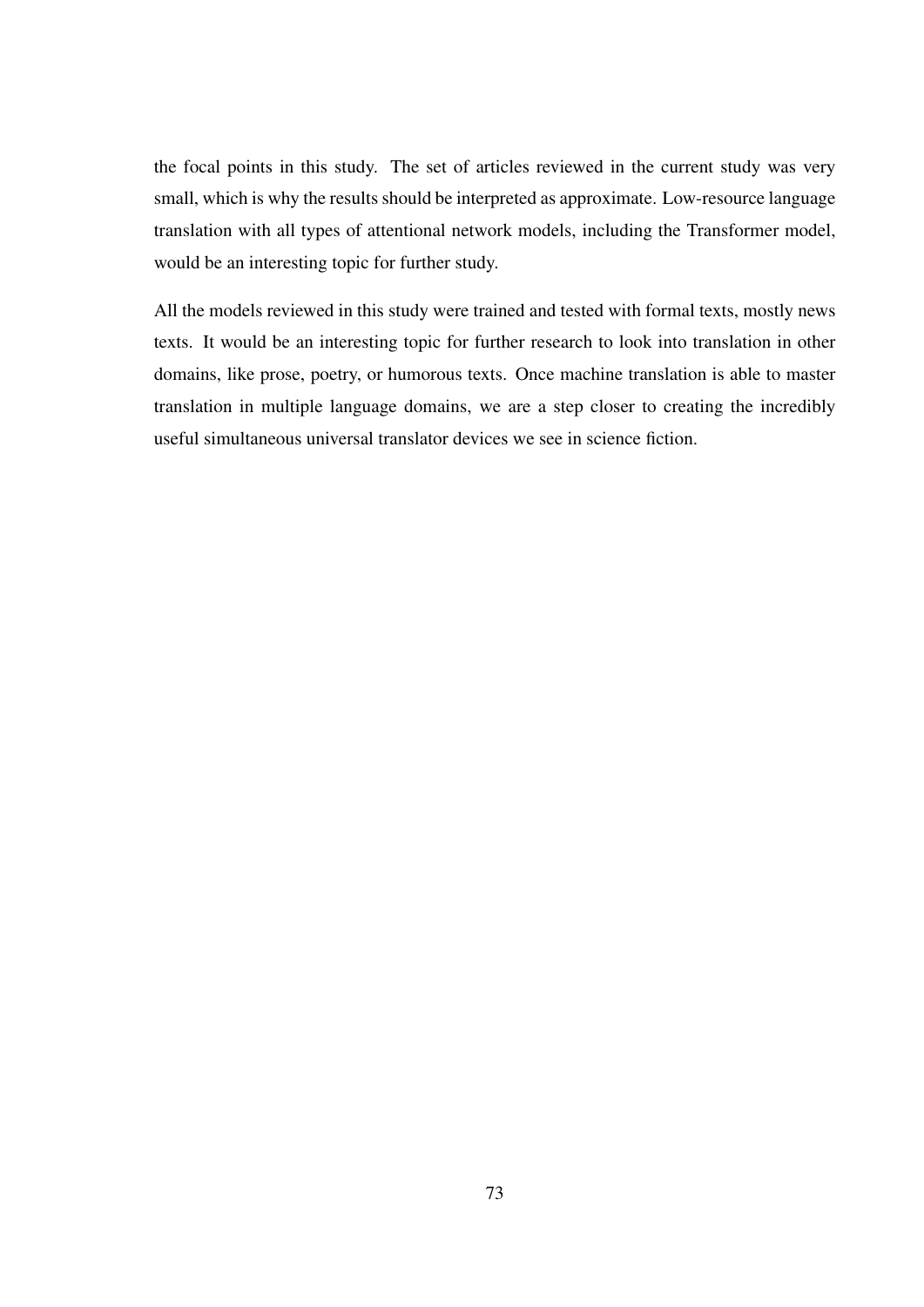# Bibliography

Aggarwal, Charu C. 2018. *Neural Networks and Deep Learning: A Textbook.* Springer International Publishing. ISBN: 9783319944630. doi:[10.1007/978-3-319-94463-0](http://dx.doi.org/10.1007/978-3-319-94463-0). <https://link.springer.com/book/10.1007/978-3-319-94463-0>.

Bahdanau, Dzmitry, Kyunghyun Cho, and Yoshua Bengio. 2015. "Neural Machine Translation by Jointly Learning to Align and Translate". In *3rd International Conference on Learning Representations, ICLR 2015, San Diego, CA, USA, May 7-9, 2015, Conference Track Proceedings,* edited by Yoshua Bengio and Yann LeCun. [http://arxiv.org/abs/](http://arxiv.org/abs/1409.0473) [1409.0473](http://arxiv.org/abs/1409.0473).

Basmatkar, P., H. Holani, and S. Kaushal. 2019. "Survey on Neural Machine Translation for multilingual translation system". In *2019 3rd International Conference on Computing Methodologies and Communication (ICCMC), 443-448. doi:[10.1109/ICCMC.2019.](http://dx.doi.org/10.1109/ICCMC.2019.8819788)* [8819788](http://dx.doi.org/10.1109/ICCMC.2019.8819788).

Bentivogli, Luisa, Arianna Bisazza, Mauro Cettolo, and Marcello Federico. 2016. "Neural versus Phrase-Based Machine Translation Quality: a Case Study". In *Proceedings of the 2016 Conference on Empirical Methods in Natural Language Processing,* 257–267. Austin, Texas: Association for Computational Linguistics. doi:[10.18653/v1/D16-1025](http://dx.doi.org/10.18653/v1/D16-1025). [htt](https://www.aclweb.org/anthology/D16-1025) [ps://www.aclweb.org/anthology/D16-1025](https://www.aclweb.org/anthology/D16-1025).

Bishop, Christopher M. 2006. *Pattern Recognition and Machine Learning (Information Science and Statistics).* Berlin, Heidelberg: Springer-Verlag. ISBN: 0387310738.

<span id="page-81-0"></span>Britz, Denny, Anna Goldie, Minh-Thang Luong, and Quoc Le. 2017. "Massive Exploration of Neural Machine Translation Architectures". In *Proceedings of the 2017 Conference on Empirical Methods in Natural Language Processing,* 1442–1451. Copenhagen, Denmark: Association for Computational Linguistics. doi:10.18653/v1/D17-1151. [https:](https://www.aclweb.org/anthology/D17-1151) [//www.aclweb.org/anthology/D17-1151](https://www.aclweb.org/anthology/D17-1151).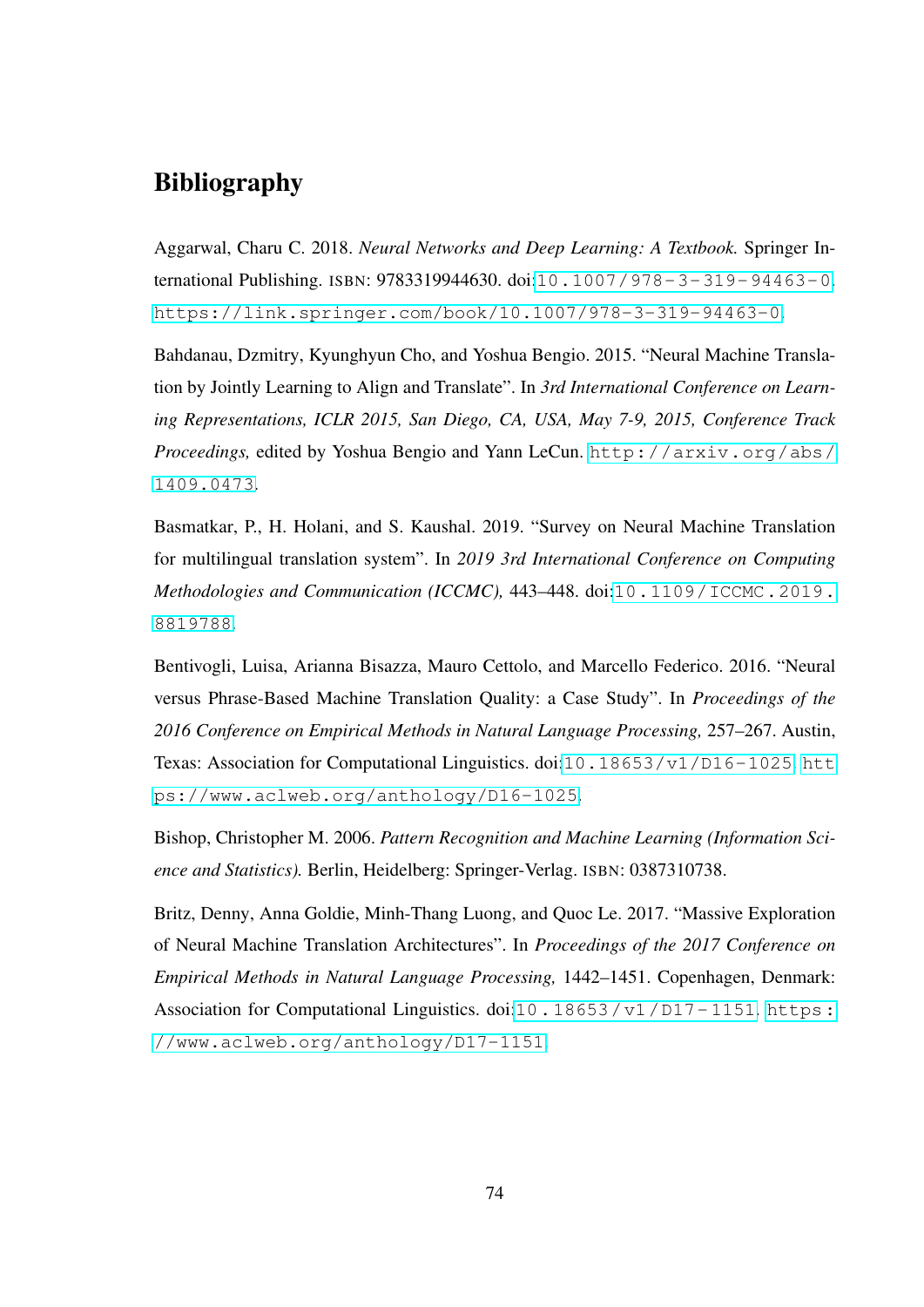Chaudhary, Janhavi R, and Ankit C Patel. 2018. "Machine Translation Using Deep Learning: A Survey". *Journal of Scientific Research in Science, Engineering and Technology* 4 (2): 145–150.

Cho, Kyunghyun, Bart van Merriënboer, Dzmitry Bahdanau, and Yoshua Bengio. 2014a. "On the Properties of Neural Machine Translation: Encoder–Decoder Approaches". In *Proceedings of SSST-8, Eighth Workshop on Syntax, Semantics and Structure in Statistical Translation,* 103–111. Doha, Qatar: Association for Computational Linguistics. doi:[10 .](http://dx.doi.org/10.3115/v1/W14-4012) [3115/v1/W14-4012](http://dx.doi.org/10.3115/v1/W14-4012). <https://www.aclweb.org/anthology/W14-4012>.

Cho, Kyunghyun, Bart van Merriënboer, Caglar Gulcehre, Dzmitry Bahdanau, Fethi Bougares, Holger Schwenk, and Yoshua Bengio. 2014b. "Learning Phrase Representations using RNN Encoder–Decoder for Statistical Machine Translation". In *Proceedings of the 2014 Conference on Empirical Methods in Natural Language Processing (EMNLP),* 1724–1734. Doha, Qatar: Association for Computational Linguistics. doi:[10.3115/v1/D14-1179](http://dx.doi.org/10.3115/v1/D14-1179). [https](https://www.aclweb.org/anthology/D14-1179) [://www.aclweb.org/anthology/D14-1179](https://www.aclweb.org/anthology/D14-1179).

Choi, Heeyoul. 2019. "Persistent hidden states and nonlinear transformation for long shortterm memory". *Neurocomputing* 331:458–464. ISSN: 0925-2312. doi:[https : / / doi .](http://dx.doi.org/https://doi.org/10.1016/j.neucom.2018.11.069) [org/10.1016/j.neucom.2018.11.069](http://dx.doi.org/https://doi.org/10.1016/j.neucom.2018.11.069). [http://www.sciencedirect.](http://www.sciencedirect.com/science/article/pii/S0925231218314152) [com/science/article/pii/S0925231218314152](http://www.sciencedirect.com/science/article/pii/S0925231218314152).

Choi, Heeyoul, Kyunghyun Cho, and Yoshua Bengio. 2018. "Fine-grained attention mechanism for neural machine translation". *Neurocomputing* 284:171–176. ISSN: 0925-2312. doi:[https://doi.org/10.1016/j.neucom.2018.01.007](http://dx.doi.org/https://doi.org/10.1016/j.neucom.2018.01.007). [http://www.](http://www.sciencedirect.com/science/article/pii/S0925231218300225) [sciencedirect.com/science/article/pii/S0925231218300225](http://www.sciencedirect.com/science/article/pii/S0925231218300225).

Duchi, John, Elad Hazan, and Yoram Singer. 2011. "Adaptive Subgradient Methods for Online Learning and Stochastic Optimization". *Journal of Machine Learning Research* 12 (2011): 2121–2159.

EMNLP. 2015. "EMNLP 2015 Tenth Workshop on Statistical Machine Translation". Accessed: 12-04-2020. <http://www.statmt.org/wmt15/>.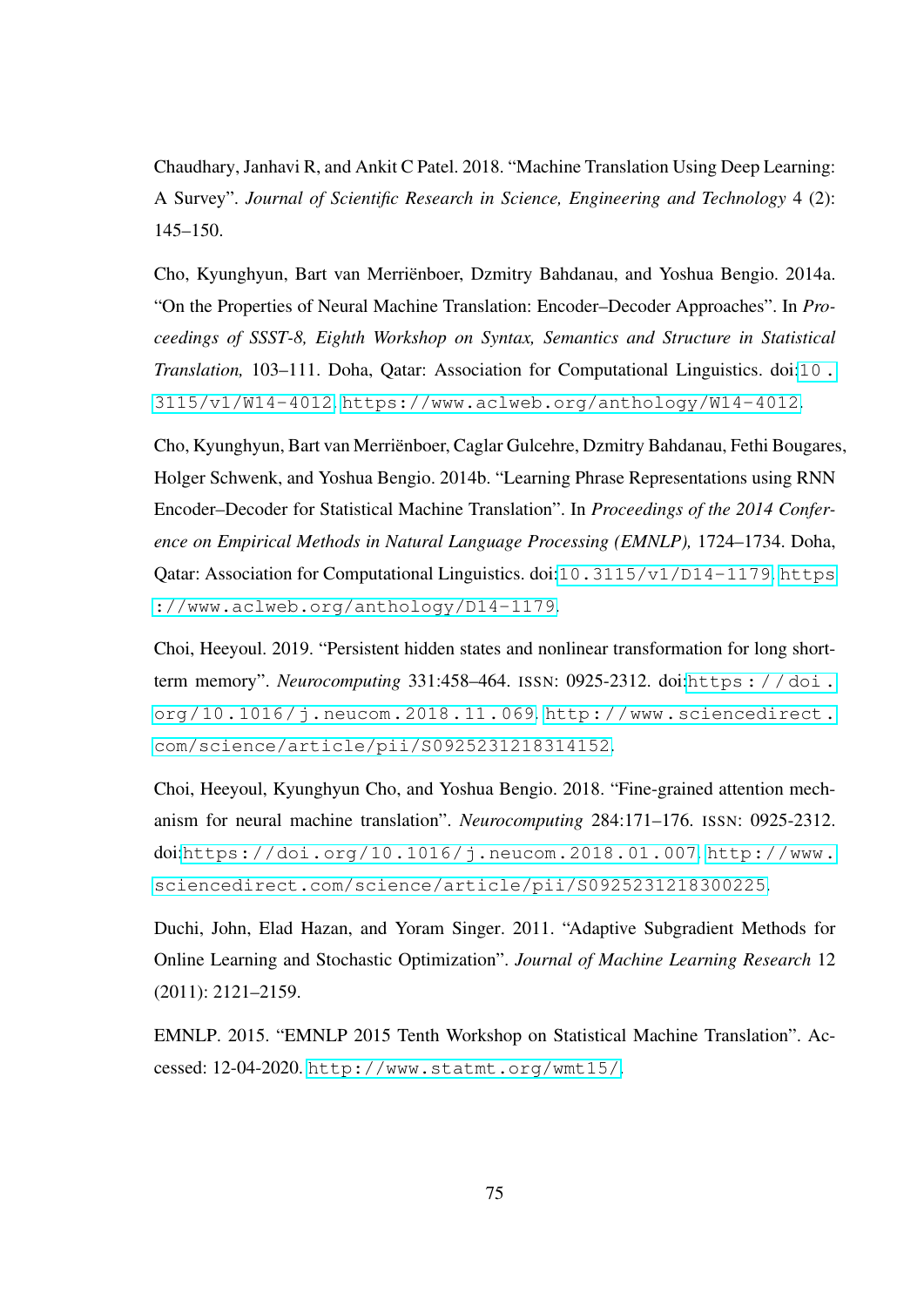Gers, Felix A., Nicol N. Schraudolph, and Jürgen Schmidhuber. 2002. "Learning Precise Timing with LSTM Recurrent Networks". *Journal of Machine Learning Research* 3 (2002): 115–143. ISSN: 1532-4435. doi:[10.1162/153244303768966139](http://dx.doi.org/10.1162/153244303768966139).

Ha, Thanh-Le, Jan Niehues, and Alexander Waibel. 2016. "Toward multilingual neural machine translation with universal encoder and decoder". *arXiv preprint arXiv:1611.04798.*

Haapanen, Ville. 2018. "Pelimusiikin adaptiivisuus : systemaattinen kirjallisuuskartoitus". Master's thesis, University of Jyväskylä.

Hinton, Geoffrey. 2020. *Neural Networks for Machine Learning - Lecture 6a - Overview of mini-batch gradient descent.* Accessed: 09-05-2020. [https://www.cs.toronto.](https://www.cs.toronto.edu/~tijmen/csc321/slides/lecture_slides_lec6.pdf) [edu/~tijmen/csc321/slides/lecture\\_slides\\_lec6.pdf](https://www.cs.toronto.edu/~tijmen/csc321/slides/lecture_slides_lec6.pdf).

Hinton, Geoffrey E., Simon Osindero, and Yee-Whye Teh. 2006. "A Fast Learning Algorithm for Deep Belief Nets". *Neural Computation* (Cambridge, MA, USA) 18, number 7 (): 1527–1554. ISSN: 0899-7667. doi:[10.1162/neco.2006.18.7.1527](http://dx.doi.org/10.1162/neco.2006.18.7.1527). [https:](https://doi.org/10.1162/neco.2006.18.7.1527) [//doi.org/10.1162/neco.2006.18.7.1527](https://doi.org/10.1162/neco.2006.18.7.1527).

Hochreiter, Sepp, and Jürgen Schmidhuber. 1997. "Long Short-term Memory". *Neural computation* 9, number 8 (): 1735–1780. doi:[10.1162/neco.1997.9.8.1735](http://dx.doi.org/10.1162/neco.1997.9.8.1735).

Kingma, Diederik P., and Jimmy Ba. 2015. "Adam: A Method for Stochastic Optimization". In *3rd International Conference on Learning Representations, ICLR 2015, San Diego, CA, USA, May 7-9, 2015, Conference Track Proceedings,* edited by Yoshua Bengio and Yann LeCun. <http://arxiv.org/abs/1412.6980>.

Kitchenham, Barbara Ann, David Budgen, and Pearl Brereton. 2016. *Evidence-based software engineering and systematic reviews.* 399. Chapman & Hall/CRC innovations in software engineering and software development. Boca Raton: CRC Press.

Koehn, Philipp. 2009. *Statistical machine translation.* Cambridge University Press.

Koehn, Philipp, and Rebecca Knowles. 2017. "Six Challenges for Neural Machine Translation". In *Proceedings of the First Workshop on Neural Machine Translation,* 28–39. Vancou-ver: Association for Computational Linguistics. doi:[10.18653/v1/W17-3204](http://dx.doi.org/10.18653/v1/W17-3204).[https:](https://www.aclweb.org/anthology/W17-3204) [//www.aclweb.org/anthology/W17-3204](https://www.aclweb.org/anthology/W17-3204).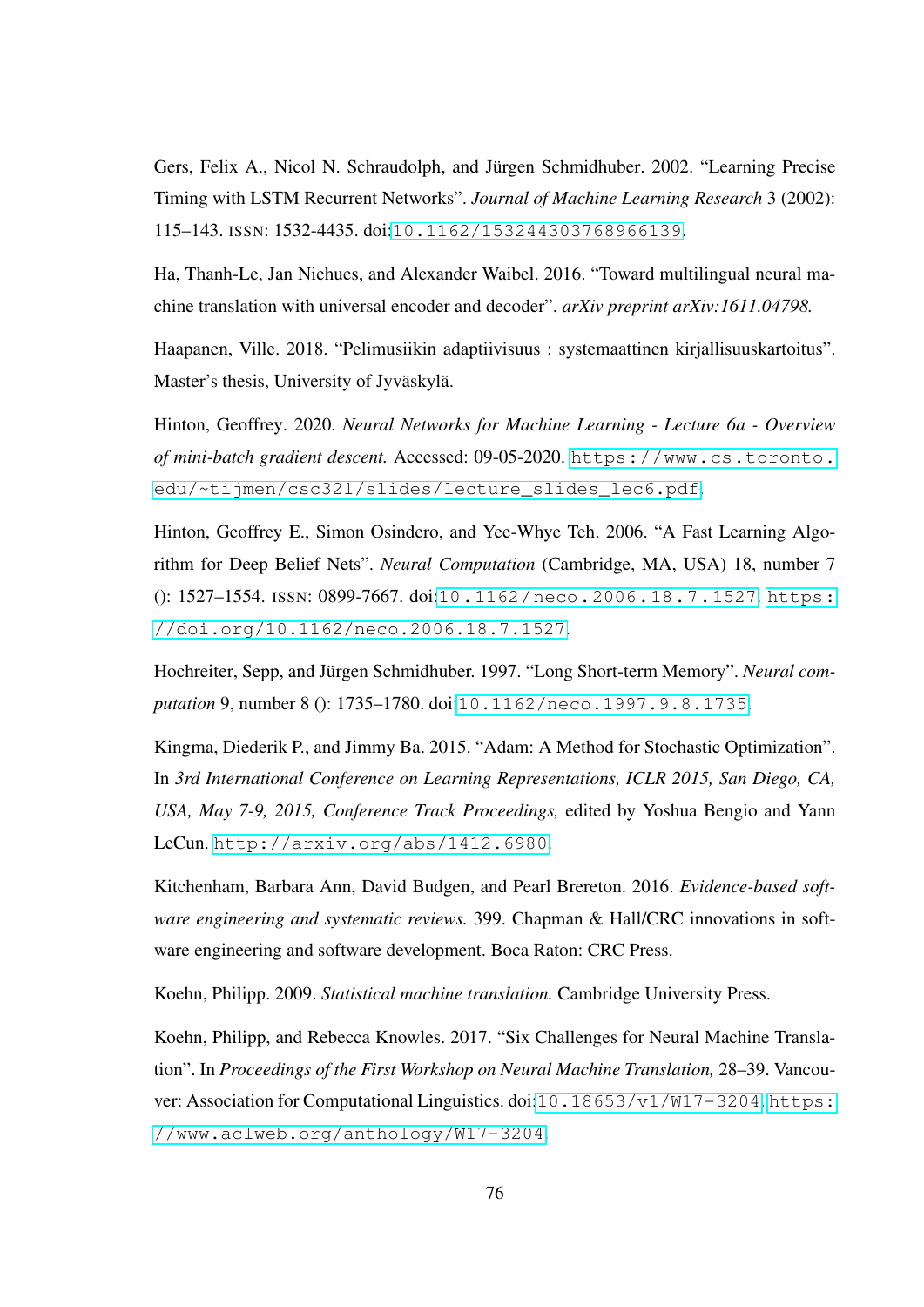Lipton, Zachary Chase. 2015. "A Critical Review of Recurrent Neural Networks for Sequence Learning". *ArXiv* abs/1506.00019.

Luong, Thang, Hieu Pham, and Christopher D. Manning. 2015. "Effective Approaches to Attention-based Neural Machine Translation". In *Proceedings of the 2015 Conference on Empirical Methods in Natural Language Processing,* 1412–1421. Lisbon, Portugal: Association for Computational Linguistics. doi:[10.18653/v1/D15-1166](http://dx.doi.org/10.18653/v1/D15-1166). [https://www.](https://www.aclweb.org/anthology/D15-1166) [aclweb.org/anthology/D15-1166](https://www.aclweb.org/anthology/D15-1166).

Mononen, Niko. 2018. "Systemaattinen kirjallisuuskartoitus luovasta ohjelmoinnista opetuskontekstissa". Master's thesis, University of Jyväskylä.

Nielsen, Michael A. 2015. *Neural networks and deep learning.* Volume 25. Determination press USA.

Nord, Christiane. 2014. *Translating as a purposeful activity: Functionalist approaches explained.* Routledge.

Papineni, Kishore, Salim Roukos, Todd Ward, and Wei-Jing Zhu. 2002. "BLEU: a method for automatic evaluation of machine translation". In *Proceedings of the 40th annual meeting on association for computational linguistics,* 311–318. Association for Computational Linguistics.

Peuron, Ilkka. 2017. "Ohjelmistoarkkitehtuurit peleissä : systemaattinen kirjallisuuskatsaus". Master's thesis, University of Jyväskylä.

Pozdniakova, Olesia, and Dalius Mazeika. 2017. "Systematic Literature Review of the Cloud-Ready Software Architecture". *Baltic Journal of Modern Computing* 5 (). doi:[10.22364/](http://dx.doi.org/10.22364/bjmc.2017.5.1.08) [bjmc.2017.5.1.08](http://dx.doi.org/10.22364/bjmc.2017.5.1.08).

Python Software Foundation. 2020. "random — Generate pseudo-random numbers". Visited on January 29, 2020. <https://docs.python.org/3/library/random.html>.

Rikters, Matiss. 2019. "Hybrid Machine Translation by Combining Output from Multiple Machine Translation Systems". *Baltic Journal of Modern Computing* 7 (3): 301–341.